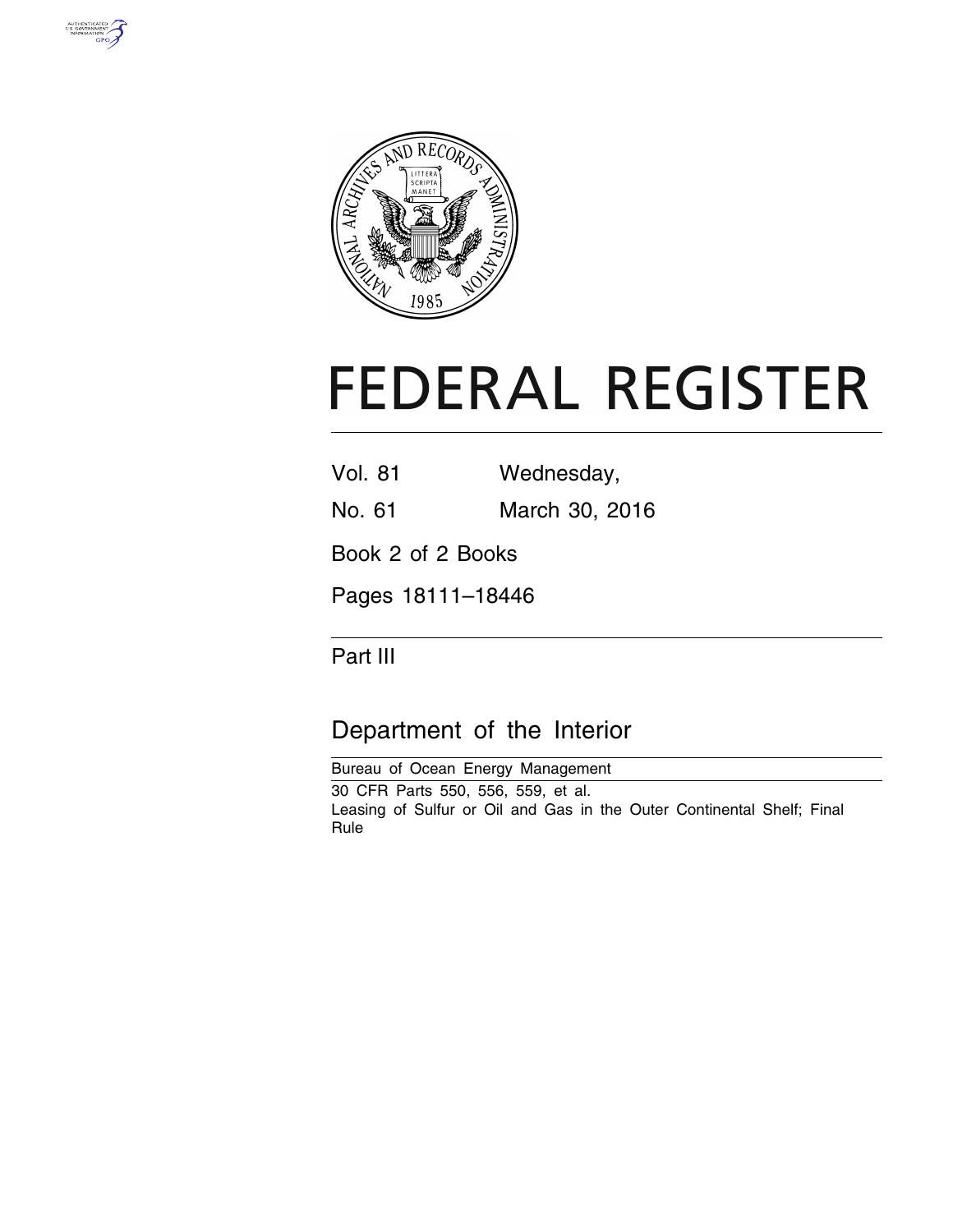# **DEPARTMENT OF THE INTERIOR**

# **Bureau of Ocean Energy Management**

**30 CFR Parts 550, 556, 559 and 560** 

**RIN 1010–AD06** 

**[Docket ID: MMS–2007–OMM–0069]** 

# **Leasing of Sulfur or Oil and Gas in the Outer Continental Shelf**

**AGENCY:** Bureau of Ocean Energy Management (BOEM), Interior. **ACTION:** Final rule.

**SUMMARY:** This final rule updates and streamlines the existing Outer Continental Shelf (OCS) leasing regulations and clarifies implementation of the Federal Oil and Gas Royalty Simplification and Fairness Act of 1996, which amended the Federal Oil and Gas Royalty Management Act of 1982 (FOGRMA). The final rule reorganizes leasing requirements to more effectively communicate the leasing process as it has evolved over the years. The final rule makes changes to regulations which relate to the oil, gas, and sulfur leasing requirements. The final rule does not, however, include substantive changes to regulations which relate to bonding, which will be the subject of a separate new proposed rulemaking. **DATES:** This final rule will become

# effective May 31, 2016. **FOR FURTHER INFORMATION CONTACT:**

Peter Meffert, Senior Regulatory Specialist, Office of Policy, Regulations and Analysis, Bureau of Ocean Energy Management, at *[regulation1@boem.gov](mailto:regulation1@boem.gov)*, at 703–787–1610, or Jaron Ming, Regional Supervisor, Office of Leasing and Plans, Gulf of Mexico Region, Bureau of Ocean Energy Management, at *[jaron.ming@boem.gov](mailto:jaron.ming@boem.gov)*, at 504–736– 2761, or David Diamond, Chief, Leasing Division, Bureau of Ocean Energy Management, at *[david.diamond@](mailto:david.diamond@boem.gov) [boem.gov](mailto:david.diamond@boem.gov)*, at (703) 787–1251.

# **SUPPLEMENTARY INFORMATION:**

# **Table of Contents**

- I. Executive Summary
- A. Background
- 1. Why We Need to Publish a Rule
- 2. What is covered by the rule?
- B. Abbreviations of Terms and Acronyms
- C. Final Rule as Adopted and Response to **Comments**
- 1. Availability of Public Comments
- 2. Effects of the Reorganization of MMS Into Three Distinct Agencies
- 3. Definitions
- 4. Delayed Provisions
- 5. Other Editorial Improvements
- II. Derivation Tables
	- A. Derivation Table for 30 CFR part 550 (''Oil and Gas and Sulfur Operations in the Outer Continental Shelf'')
- B. Derivation Table for 30 CFR part 556 (''Leasing of Sulfur or Oil and Gas and Bonding Requirements in the Outer Continental Shelf'')
- C. Derivation Table for 30 CFR part 560 (''Outer Continental Shelf Oil and Gas Leasing'')
- III. Section-by-Section Analysis of the Final Rulemaking
- A. Part 550—Oil and Gas and Sulfur Operations in the Outer Continental Shelf
- 1. Subpart A—General Provisions
- 2. Subpart D—Leasing Maps and Diagrams B. Part 556—Leasing of Sulfur or Oil and
- Gas and Bonding Requirements in the Outer Continental Shelf
- 1. The Table of Contents for Part 556
- 2. Subpart A—General Provisions
- 3. Subpart B—Oil and Gas Five Year Leasing Program
- 4. Subpart C—Planning and Holding a Lease Sale
- 5. Subpart D—Qualifications
- 6. Subpart E—Issuance of a Lease
- 7. Subpart F—Lease Term and Obligations
- 8. Commentary on Subparts G & H— Transferring Interests in a Lease
- 9. Subpart G—Transferring All or Part of a Record Title Interest in a Lease
- 10. Subpart H—Transferring All or Part of the Operating Rights in a Lease
- 11. Subpart I—Bonding or Other Financial Assurance
- 12. Subpart J—Bonus or Royalty Credits for Exchange of Certain Leases
- 13. Subpart K—Ending a Lease
- 14. Subpart L—Leases Maintained Under Section 6 of OCSLA
- 15. Subpart M—Environmental Studies
- C. Part 559—Mineral Leasing: Definitions
- D. Part 560—Outer Continental Shelf Oil
- and Gas Leasing
- 1. Subpart A—General Provisions
- 2. Subpart B—Bidding Systems
- 3. Subpart C—Operating Allowances
- 4. Subpart D—Joint Bidding
- 5. Subpart E—Electronic Filings
- IV. Table of Comments and Responses A. General Comments
- B. Section-Specific Comments
- V. Legal and Regulatory Analyses
	- A. Statutes and Executive Orders
	- 1. Improving Regulation and Regulatory Review (Executive Order (E.O. 13563)
	- 2. Regulatory Planning and Review (E.O. 12866)
	- 3. Regulatory Flexibility Act
	- 4. Small Business Regulatory Enforcement Fairness Act (SBREFA)
	- 5. Comments from Small Businesses
	- 6. Unfunded Mandates Reform Act
	- 7. Takings Implication Assessment (E.O. 12630)
	- 8. Federalism (E.O. 13132)
	- 9. Civil Justice Reform (E.O. 12988)
	- 10. Consultation with Indian Tribal
	- Governments (E.O. 13175) 11. Paperwork Reduction Act (PRA)
	- 12. Other Changes in the Information Collection (IC) Between the Proposed and Final Rules
	- 13. Burden Breakdown Table
	- 14. National Environmental Policy Act of
	- 1969 15. Data Quality Act

16. Effects on the Energy Supply (E.O. 13211) List of Subjects

# **I. Executive Summary**

# *A. Background*

On May 27, 2009, the Minerals Management Service (MMS) published a proposed rule (Notice of Proposed Rulemaking or NPRM) in the **Federal Register** entitled, ''Leasing of Sulphur or Oil and Gas and Bonding Requirements in the Outer Continental Shelf'' (74 FR 25177, May 27, 2009). Since that time, the MMS was renamed the Bureau of Ocean Energy Management, Regulation, and Enforcement (BOEMRE) and then was reorganized and divided into three separate bureaus—the Bureau of Ocean Energy Management (BOEM), the Bureau of Safety and Environmental Enforcement (BSEE) and the Office of Natural Resources Revenue (ONRR). The leasing program is under the authority of BOEM, whose regulations reside in 30 CFR Chapter V.

1. Why We Need to Publish a Rule

This final rule reorganizes and reorders the parts of the BOEM regulations concerning leasing, adds new sections to standardize or clarify practices in all three BOEM OCS regional offices, and eliminates redundant or otherwise unnecessary text. The final rule also includes regulatory provisions which, during the division of BOEMRE, were inadvertently assigned to an agency other than BOEM, but have proven necessary for BOEM's use and are therefore added back into these regulations. (In this Preamble, the BOEMRE regulations, as they existed before BOEMRE was divided into BOEM, BSEE, and ONRR, are sometimes referred to as the ''pre-split regulations.'')

Additionally, this final rule also updates and clarifies processes required by legislation enacted since BOEM's regulations were last amended, such as those required by the Federal Oil and Gas Royalty Simplification and Fairness Act of 1996, which amended FOGRMA, or by more recently promulgated regulations, such as the Department of the Interior's (Department or DOI) nonprocurement debarment rules. The final rule also includes changes that will assist BOEM in meeting its stewardship responsibilities and performing its role as a responsible regulator.

# 2. What is covered by the rule?

This final rule revises sections of the regulations at 30 CFR parts 550, ''Oil and Gas and Sulfur Operations in the Outer Continental Shelf,'' 556, ''Leasing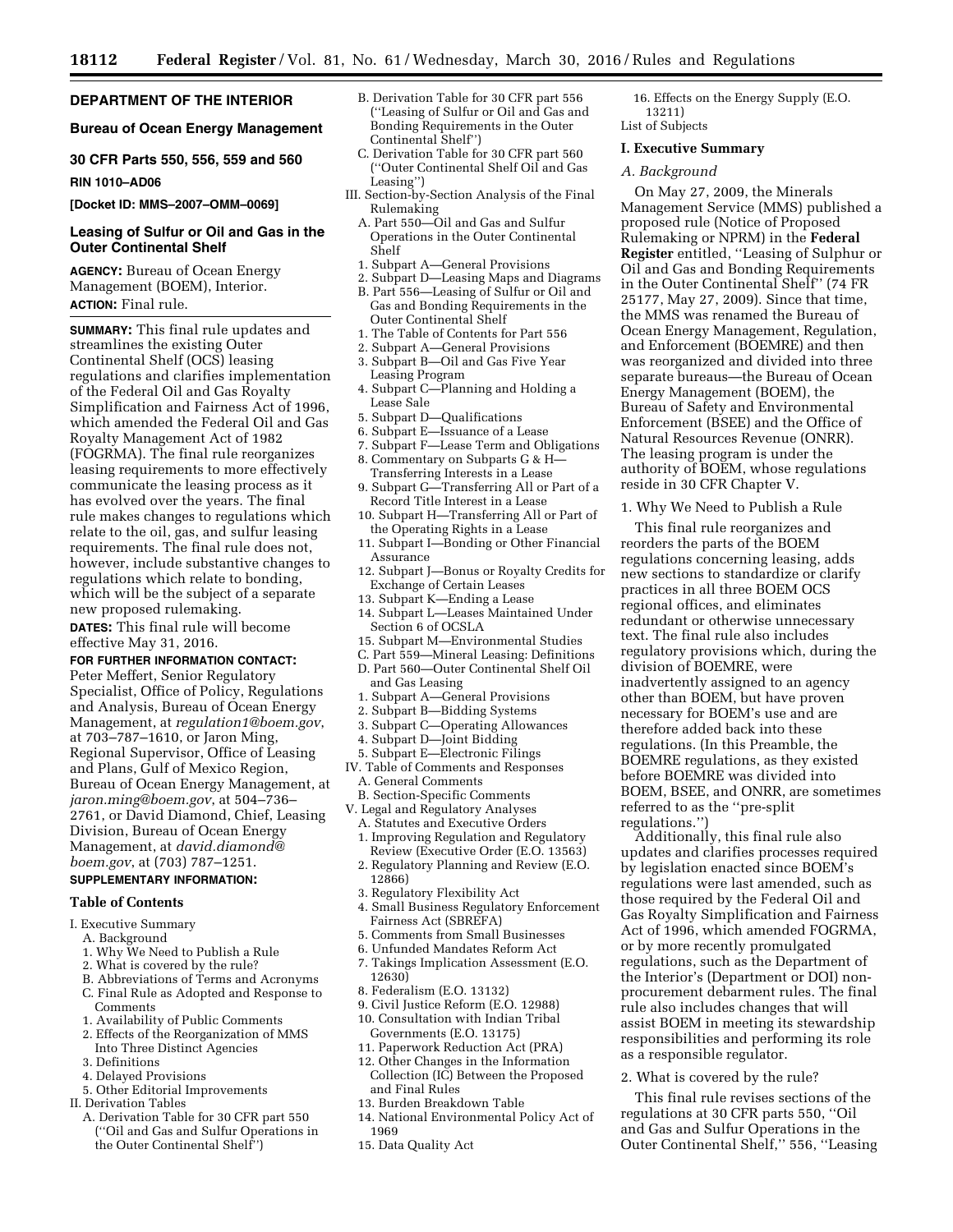of Sulfur or Oil and Gas in the Outer Continental Shelf,'' 559, ''Mineral Leasing: Definitions,'' and 560, ''Outer Continental Shelf Oil and Gas Leasing.''

The changes made in part 550, ''Oil and Gas and Sulfur Operations in the Outer Continental Shelf'' and those made in part 560, ''Outer Continental Shelf Oil and Gas Leasing,'' relate primarily to simplifying and clarifying the regulatory language, as well as creating new, and re-establishing presplit, regulations that had been inadvertently deleted when the former BOEMRE was divided into three new agencies. For example, in October 2010 (as part of the direct final rule RIN 1010–AD70, *Reorganization of Title 30, Code of Federal Regulations* (75 FR 61051, October 4, 2010)), during the first split of the BOEMRE regulations, a regulation related to operating allowances was inadvertently deleted from the BOEM regulations and included only in the ONRR regulations. In order for ONRR's operating allowance regulations to be effective, however, they must have counterpart provisions in the BOEM regulations. The operating allowance regulation is re-established in BOEM's regulations by this final rule.

Most of the final rule consists of revisions to part 556. Part 556 includes regulations pertaining to: (1) The oil and gas leasing program; (2) preparing for a lease sale; (3) issuing, maintaining, transferring, and terminating a lease; and (4) bonding requirements. As explained in greater detail below, the final rule addresses the first three components, but the fourth component, bonding, is not addressed in this final rule, except to make minor editorial and conforming changes. Bonding and financial assurance will be further addressed in future rulemakings.

### *B. Abbreviations of Terms and Acronyms*

The following are abbreviations of terms used in the preamble:

- API American Petroleum Institute
- ASTM American Society for Testing and Materials
- BAST Best Available and Safest Technology
- BOEM Bureau of Ocean Energy Management
- BOEMRE Bureau of Ocean Energy
- Management, Regulation, and Enforcement BSEE Bureau of Safety and Environmental Enforcement
- CFR Code of Federal Regulations
- CID Conservation Information Document
- CPA Central Planning Area of the GOM
- CZMA Coastal Zone Management Act
- DOI Department of the Interior
- DOCD Development Operations
- Coordination Document
- DOO Designation of Operator
- DPP Development and Production Plan
- EIA Environmental Impact Analysis
- EO Executive Order<br>EP Exploration Plan
- Exploration Plan
- EPA Eastern Planning Area of the GOM
- EPAct Energy Policy Act of 2005
- ESIGN Electronic Signatures in Global and National Commerce Act of 2000 FNOS Final Notice of Sale
- 
- FOGRMA Federal Oil and Gas Royalty Management Act of 1982
- FOGRSFA Federal Oil and Gas Royalty Simplification and Fairness Act of 1996 FR Federal Register
- G&G Geological and Geophysical
- GDIS Geophysical Data and Information Statement
- GOM Gulf of Mexico
- GOMESA Gulf of Mexico Energy Security Act of 2006
- GPEA Government Paperwork Elimination Act of 1998
- H2S Hydrogen sulfide
- IC Information Collection
- IOAA Independent Offices Appropriations Act of 1952
- LLC Limited Liability Company
- MBB Mapping and Boundary Branch
- MMS Minerals Management Service
- MSL Mean Sea Level
- NAD North American Datum
- NAICS North American Industry
- Classification System NEPA National Environmental Policy Act
- of 1969 NGPA Natural Gas Processors Association
- NOAA National Oceanic and Atmospheric Administration
- NPR Notice of Proposed Rulemaking
- NTL Notice to Lessees
- OCS Outer Continental Shelf
- OCSLA Outer Continental Shelf Lands Act
- OMB Office of Management and Budget
- ONRR Office of Natural Resources Revenue
- OPD Official Protraction Diagram
- PDP Proved Developed Producing (reserves)
- PNOS Proposed Notice of Sale
- PRA Paperwork Reduction Act
- PSI Pounds Per Square inch
- RFA Regulatory Flexibility Act of 1980 ROW Right of Way
- RSV Royalty Suspension Volume
- RUE Right of Use and Easement
- SBA Small Business Administration
- SBREFA Small Business Regulatory Enforcement Fairness Act of 1996
- SEC Securities and Exchange Commission
- SLA Submerged Lands Act of 1953
- US United States
- U.S.C. United States Code
- USCG U.S. Coast Guard
- 
- USEPA U.S. Environmental Protection Agency
- UTM Universal Transverse Mercator Coordinate System
- WPA Western Planning Area of the GOM
- *C. Final Rule as Adopted and Response to Comments*

On May 27, 2009, BOEM published a proposed rule entitled, ''Leasing of Sulphur or Oil and Gas and Bonding Requirements in the Outer Continental Shelf'' (74 FR 25177). In the six years since the proposed regulation was

published, several developments have brought about the need for the final rule to appear different from the proposed rulemaking. The organization of the final rule is structured differently from that of the proposed rule to make the regulations easier for the public to read and follow. The major reasons for the other differences between the proposed rule and the final rule are explained below:

1. Availability of Public Comments

BOEM received a total of eight comments from the American Petroleum Institute (API), Shell Oil Company, Chevron Oil Company, Anglo Suisse, Dynamic Offshore Resources, RLI Insurance Company, and two citizens, who commented to show their support of OCS leasing and the oil and gas program. Each comment was considered and some resulted in changes to the proposed rule. BOEM's responses are addressed in this Preamble.

All comments can be viewed at *[www.BOEM.gov](http://www.BOEM.gov)* under the Regulations section and at *[www.regulations.gov](http://www.regulations.gov)*.

2. Effects of the Reorganization of MMS Into Three Distinct Agencies

### Background

On May 19, 2010, the Secretary signed Secretarial Order 3299 directing the split of MMS into three new bureaus, BOEM, BSEE, and ONRR. This split was accomplished in two phases. In 2010 MMS was split into two agencies, ONRR and BOEMRE. In 2011 BOEMRE was itself split into two agencies, BOEM and BSEE.

Prior to October 4, 2010, the regulations of BOEM, BSEE, and ONRR were contained in one set of regulations (''pre-split'' regulations), which were issued by the MMS. On October 4, 2010, MMS published a final rule in the **Federal Register** (75 FR 61051), moving its regulations related to its royalty and revenue functions from MMS to ONRR and creating a new chapter XII. The name of the remaining organization was changed from the MMS to BOEMRE. On October 18, 2011, DOI published a final rule (76 FR 64432) splitting BOEMRE regulations into separate BOEM and BSEE chapters. Pursuant to that split, BOEM is responsible for the resource evaluation, planning, and leasing functions for offshore oil and gas. BSEE is primarily responsible for the safety and environmental enforcement of offshore oil and gas development activities. BOEM's regulations were recodifed into 30 CFR Chapter V. BSEE's regulations remained in 30 CFR Chapter II.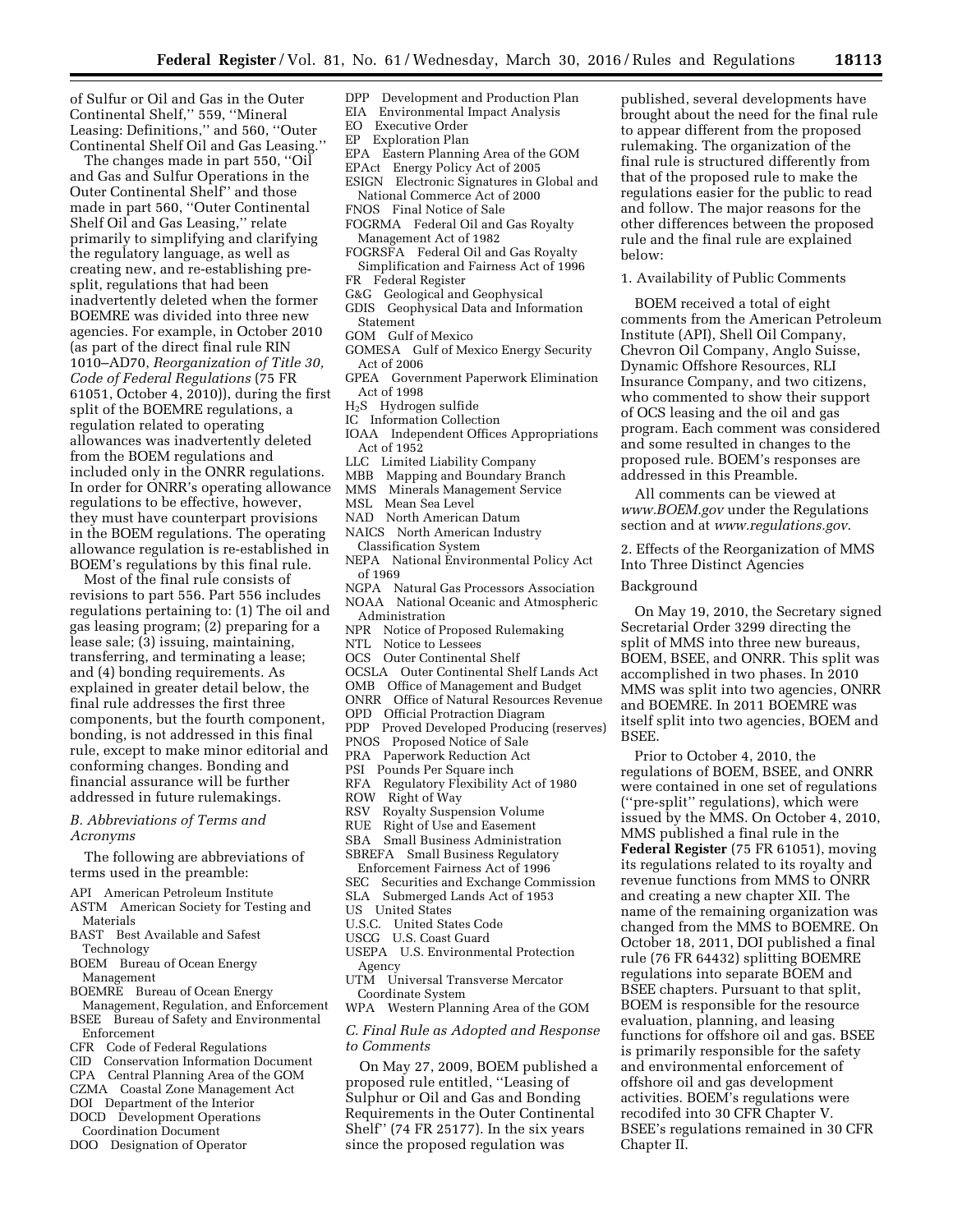# Assignment and Retention of Regulations

As time has passed, it has come to light that some regulations were incorrectly assigned during the split. For example, some of the regulatory provisions assigned to BSEE or ONRR have proven necessary for BOEM. Regulatory provisions that fall into this category have been included in the final rulemaking, as explained in this Preamble. Because of the reorganization of the former MMS, some provisions of the proposed rule are now outside the scope of BOEM's responsibilities and are not included in this final rule.

In addition, there are some regulatory provisions that appear in this final rulemaking that did not appear in the proposed rule. These regulatory provisions are not ''substantively new,'' however. They appeared in the former MMS regulations. The Final Rule also differs from the Proposed Rule in that the Final Rule retains certain provisions that the Proposed Rule suggested deleting. Instances of retention of prior sections of the regulations are also discussed in this Preamble.

### Administrative Changes

There are some wholly administrative changes from the proposed rule that appear in the final rule. These changes were also primarily necessitated by the division of MMS into three separate agencies. For example, the BOEM regulations are now found in a different chapter of Title 30 of the Code of Federal Regulations (CFR) than the chapter in which the BOEMRE regulations were found. Before the BOEMRE regulations were divided into two sets of independent agency regulations, they were all contained in Chapter II of Title 30 of the CFR, within parts 203 through 291. This means that the first digit in the section number of each individual provision was a ''2.'' After the division of the regulations, all BSEE regulations remained in Chapter II, and thus retained the first digit ''2.'' And, because the proposed rule was published before the agency split, its provisions also begin with a ''2.'' After the division, however, the BOEM regulations were moved into Chapter V. Thus, although the proposed rule provisions each began with a ''2,'' all final BOEM rule provisions begin with a ''5.'' Also, in the final rule, internal citations to section numbers were changed to maintain correct and consistent cross-references, and sections were re-numbered to maintain internal numerical order. Whenever appropriate, references to ''MMS'' from the proposed rule have been changed to ''BOEM'' in

the final rule. These administrative changes have no effect on the substance of the regulations, and therefore do not require notice and comment, but they do make the regulations clearer, more consistent, and easier to use.

### Removed Provisions

The proposed rule would have added a new ''expenses . . . with supporting documentation'' reporting requirement to the then-BOEMRE, now-BSEE regulatory sections 250.1717, 250.1729, and 250.1743. Section 250.1717 addresses the information that must be submitted after well plugging and abandonment. Section 250.1729 addresses the information that must be submitted after removal of a platform or other facility, and section 250.1743 addresses the information that must be submitted after site clearance. The proposed rule added new requirements concerning the submittal of information on the costs of decommissioning.

When BOEMRE was divided into two agencies, the operational aspects of decommissioning were placed within BSEE's rather than BOEM's purview. In the final rulemaking, therefore, BOEM decided to remove the three provisions proposing revisions to sections 250.1717, 250.1729, and 250.1743, as BSEE finalized the rule addressing the submittal of information on the costs of decommissioning in their rule entitled ''Oil and Gas and Sulphur Operations in the Outer Continental Shelf; Decommissioning Costs,'' RIN 1014– AA24, published in the **Federal Register**  on December 4, 2015.

The other proposed provision that was removed from the final rule was proposed rule section 256.621, concerning the submission of reports about lease term pipelines when requesting BOEM's approval of a lease assignment. As with decommissioning, BSEE has been tasked with the administration of the operational aspects of pipelines on the OCS; therefore, the submission of reports on lease term pipelines is within BSEE's jurisdiction. BSEE has proposed to address the submission of reports concerning lease term pipelines in a rule entitled ''Pipelines and Pipeline Right-of-Way Safety,'' RIN 1014–AA27.

### 3. Definitions

Several definitions have been added in the final rulemaking that did not appear in the proposed rulemaking to clarify the meaning of terms used in the regulations. In each case, the term either was defined in the BOEMRE regulations or its definition is apparent from the context of the prior regulatory language.

### 4. Delayed Provisions

The proposed rule included a subpart E, ''Financial Accountability and Risk Management,'' which contained provisions addressing requirements for general and additional bonding, surety, and third-party indemnity. After the proposed rule was published, BOEM identified possible conflicts between the proposed rule's use/definitions of certain terms and their use/definitions within BOEM's oil spill financial responsibility regulations (30 CFR part 553). Also, after publication of the proposed rule, BOEM began a process of reassessing its bonding and financial assurance policies, leading to a decision to publish this final rule with the text of existing subpart I (Bonding), with only limited conforming changes. This decision will enable BOEM and the regulated public to continue to rely on the existing financial assurance regulations until BOEM is ready to make necessary changes to its policies and to propose and seek comment on separate new regulations specific to bonding and financial assurance to implement these new policies.

### 5. Other Editorial Improvements

A consistent change that was made in the final rule was to add, where appropriate, the word ''final'' before the phrase ''notice of sale.'' Another change is eliminating any references to ''Associate Director,'' since there are no longer any Associate Directors in BOEM. The word ''sulphur'' has been replaced with a more contemporary spelling of ''sulfur.'' All cross-references and section numbers within this final rule have been updated.

### **II. Derivation Tables**

The following derivation tables describe the source(s) of the regulations in the final rule relative to those in the prior regulations and/or those in the proposed rule. These tables are intended only to provide cross-references to the other materials. The section-by-section analysis that follows these derivation tables provides a detailed explanation of the changes made with this final rule.

Most sections of the final rule reflect content from the proposed rule, however, in some cases, the organization of the regulations and the final section numbers have changed since the rule was proposed. The derivation tables compare the location of the various rule sections in the final rule to the prior section numbers in the prior regulations that have been modified and the corresponding section numbers from the proposed rule, if appropriate.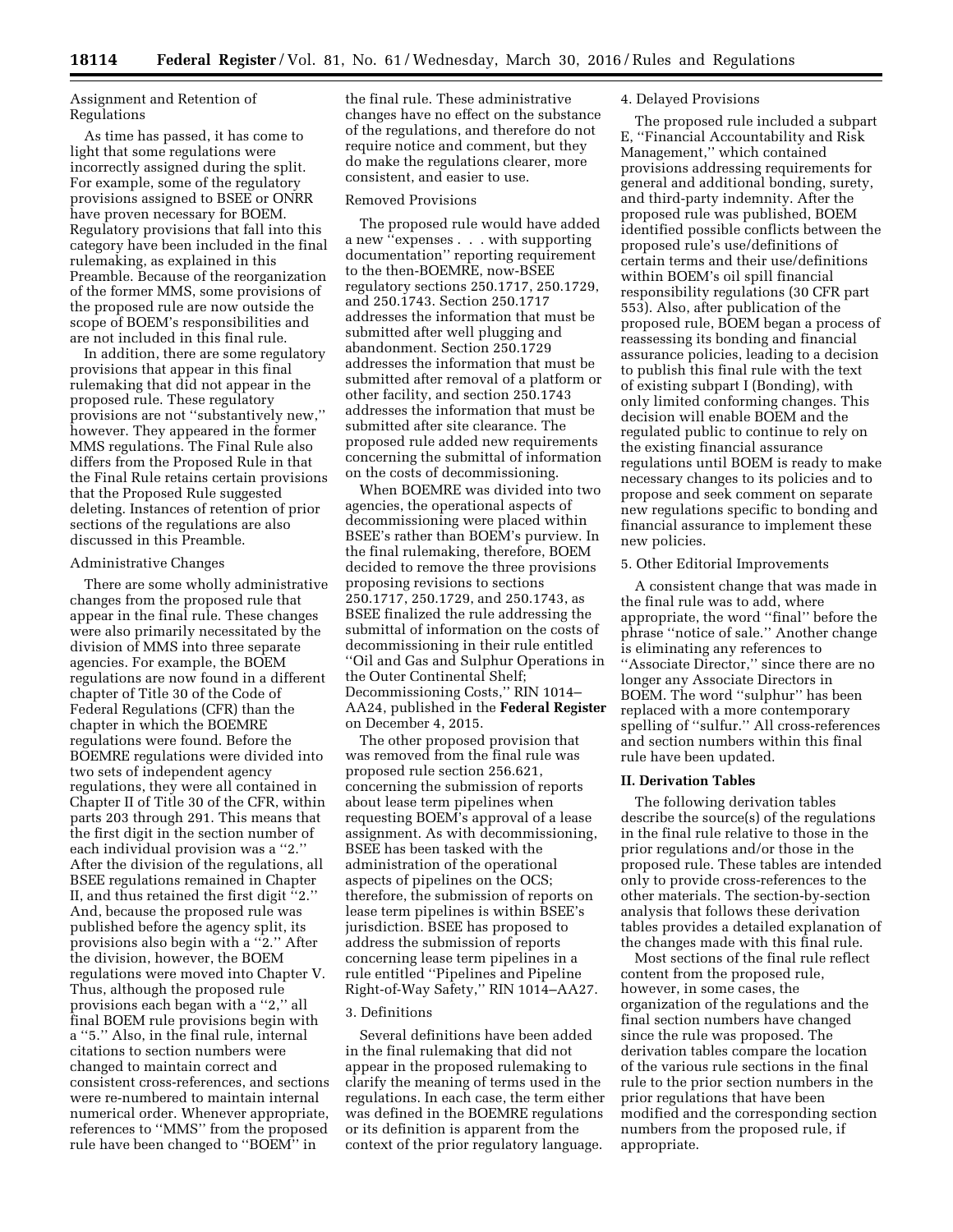▀

# *A. Derivation Table for 30 CFR part 550—Oil and Gas and Sulfur Operations in the Outer Continental Shelf*

| Final rule section                                                                                                                                                                                                                                                                                                                                                                                       | Prior regulation that the<br>final rule would modify for<br>replace | Corresponding section number from the<br>proposal (if any)                                                                                  |
|----------------------------------------------------------------------------------------------------------------------------------------------------------------------------------------------------------------------------------------------------------------------------------------------------------------------------------------------------------------------------------------------------------|---------------------------------------------------------------------|---------------------------------------------------------------------------------------------------------------------------------------------|
| Subpart A-General Provisions<br>PERFORMANCE STANDARDS:<br>550.120—This section provides that BOEM will regulate activities<br>under a lease, right-of-use and easement, or right-of-way, to<br>promote the orderly exploration, development, and production<br>of mineral resources, while preventing waste, protecting the en-<br>vironment and ensuring cooperation with other government<br>agencies. | None                                                                | This section was in the regulations before<br>the split of MMS into three different<br>agencies and has been reinserted for<br>consistency. |
| 550.121-This section provides that BOEM may require additional<br>measures to ensure the use of Best Available and Safest Tech-<br>nology (BAST) as identified by BSEE to avoid the failure of<br>equipment that would have a significant effect on health, safety,<br>property or the environment when economically feasible.<br>INFORMATION AND REPORTING REQUIREMENTS:                                | None                                                                | This section was in the regulations before<br>the split of MMS into three different<br>agencies and has been reinserted for<br>consistency. |
| 550.197(b)—This subsection provides that BOEM will generally<br>release geological data and analyzed geological information two<br>years after the required submittal date for such information or<br>60 days after a lease sale.                                                                                                                                                                        | 550.197(b)                                                          | Section 256.100(b).                                                                                                                         |
| 550.197(c)—This subsection provides that BOEM will generally<br>release geological data and analyzed geological information to<br>individuals with a need to know that agree to maintain the con-<br>fidentiality of the relevant information.                                                                                                                                                           | 550.197(c)                                                          | Section 256.100(b).                                                                                                                         |
| 550.197(d)—This section provides, in accordance with section 26<br>of OCSLA, that no proprietary information received by BOEM<br>will be transmitted to any affected State unless the lessee, or<br>the permittee and all persons to whom such permittee has sold<br>such information under promise of confidentiality, agree to such<br>transmittal.                                                    |                                                                     | New provision required to conform the<br>regulations to the Outer Continental<br>Shelf Lands Act (OCSLA) (43 U.S.C.<br>$1352(c)$ ).         |
| Subpart D-Leasing Maps and Diagrams<br>550.400-This section provides that any area of the OCS, which<br>has been appropriately platted, may be leased for any mineral<br>not included in an existing lease issued under the Act or meet-<br>ing the requirements of subsection (a) of section 6 of the Act.                                                                                              |                                                                     | New subpart.<br>Section 256.202(a).                                                                                                         |

# *B. Derivation Table for 30 CFR Part 556—Leasing of Sulfur or Oil and Gas and Bonding Requirements in the Outer Continental Shelf*

| Final rule section                                                                                                                                                                                                                                                       | Prior regulation that the<br>final rule would modify or<br>replace | Corresponding section number from the<br>proposal (if any) |
|--------------------------------------------------------------------------------------------------------------------------------------------------------------------------------------------------------------------------------------------------------------------------|--------------------------------------------------------------------|------------------------------------------------------------|
| Subpart A-General Provisions<br>556.100—This section states that management of Outer Conti-<br>nental Shelf (OCS) resources is to be conducted in accordance<br>with the findings, purposes, and policy directions provided by<br>the Outer Continental Shelf Lands Act. |                                                                    | None.                                                      |
| 556.101—This section sets forth the purpose of the regulations in<br>this part.                                                                                                                                                                                          |                                                                    | Section 256.102.                                           |
| 556.102—This section lists the statutory authorities for this part                                                                                                                                                                                                       |                                                                    | Undesignated authority section.                            |
| 556.103-This section lists related regulations                                                                                                                                                                                                                           |                                                                    | None.                                                      |
| 556.104—This section provides the legal basis for BOEM's collec-<br>tion of information in connection with the administration of its<br>OCS oil, gas and sulfur leasing program and describes how<br>BOEM will handle and maintain proprietary information.              | 556.0, 556.10                                                      | Section 256.100.                                           |
| 556.104(c)—This subsection describes BOEM's treatment of pro-<br>prietary information received in response to a Call for Informa-<br>tion and Nominations.                                                                                                               | 556.10(a)                                                          | Section 256.100(b).                                        |
| 556.105—This section provides definitions for key terms used<br>throughout this part of the regulations.                                                                                                                                                                 | 556.5, 556.40                                                      | Section 256.103.                                           |
| 556.106-This section identifies administrative fees that BOEM<br>requires for various services.                                                                                                                                                                          |                                                                    | Section 256.104.                                           |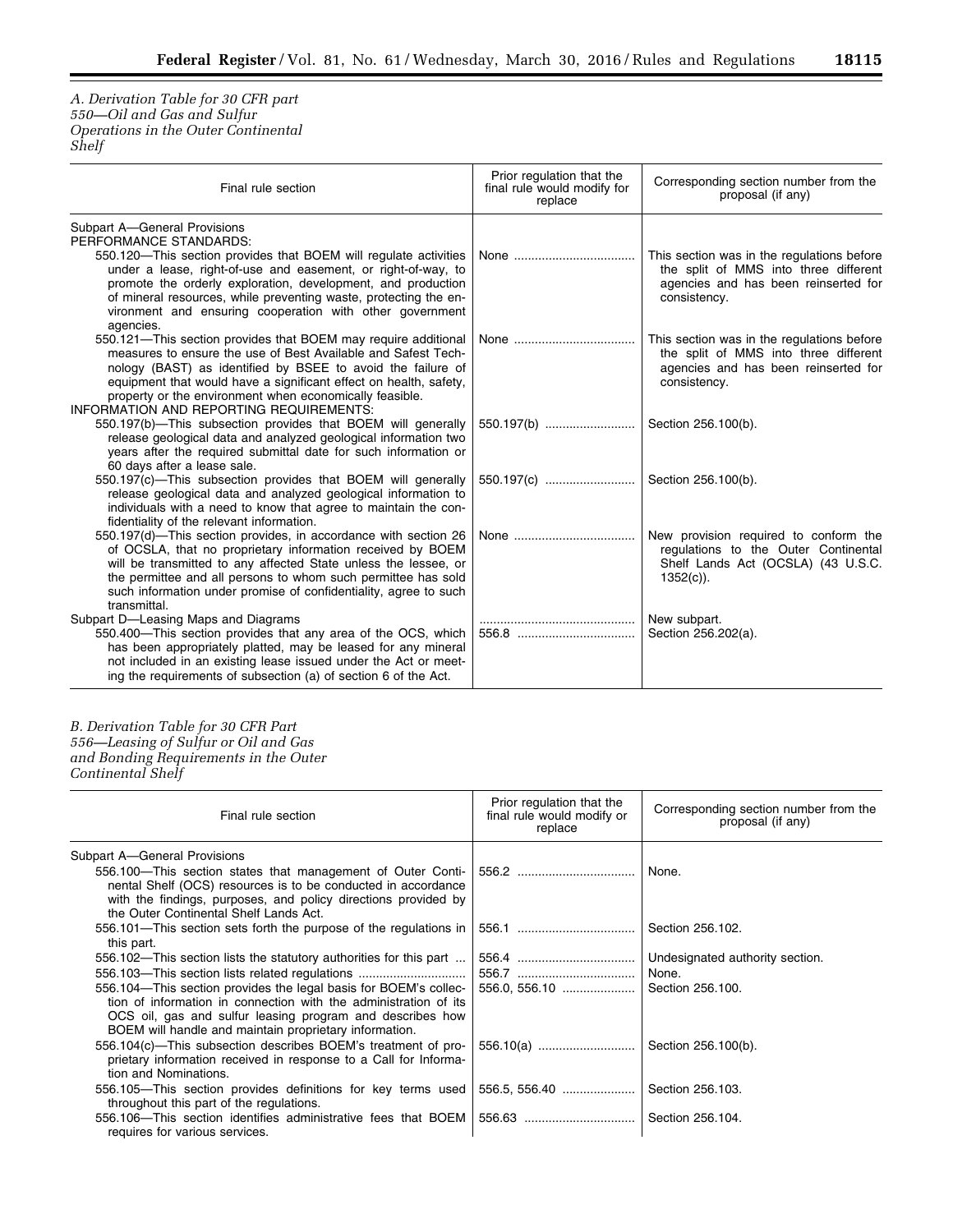▀

| Final rule section                                                                                                                                                                                                                                              | Prior regulation that the<br>final rule would modify or<br>replace | Corresponding section number from the<br>proposal (if any)                                                                          |
|-----------------------------------------------------------------------------------------------------------------------------------------------------------------------------------------------------------------------------------------------------------------|--------------------------------------------------------------------|-------------------------------------------------------------------------------------------------------------------------------------|
| 556.107—This section sets forth an alternative procedure, to<br>avoid the use of a corporate seal, for those electronic document<br>submissions for which a corporate seal is otherwise required by<br>these regulations.                                       | 556.46, 556.54, 556.95                                             | None.                                                                                                                               |
| Subpart B-Oil and Gas Five-Year Leasing Program<br>556.200-This section reiterates those key provisions of OCSLA<br>that require the Secretary to prepare an oil and gas leasing pro-<br>gram that consists of a five-year schedule of proposed lease<br>sales. |                                                                    | Section 256.200.                                                                                                                    |
| 556.201-This section reiterates the OCSLA requirement that<br>BOEM consider multiple uses of the OCS in its development of<br>the Five-Year oil and gas leasing program.                                                                                        |                                                                    | New provision based on 43 U.S.C.<br>$1344(a)(2)(D)$ .                                                                               |
| 556.202-This section sets forth the steps BOEM takes in initi-<br>ating the Five-Year program.                                                                                                                                                                  |                                                                    | Section 256.202.                                                                                                                    |
| 556.203-This section provides that BOEM will invite comments<br>from governors on a draft proposed program at least 60-days<br>before it publishes a proposed Five-Year program.                                                                                | 556.17(a)                                                          | Section 256.203.                                                                                                                    |
| 556.204-This section states the procedures to be followed to ob-<br>tain inter-governmental and citizens' comments on the pro-<br>posed Five-Year program.                                                                                                      | 556.17(b)                                                          | Section 256.204.                                                                                                                    |
| 556.205-This section provides that the Secretary must provide a<br>copy of the proposed Five-Year Program, or any significant re-<br>vision thereto, to Congress and the President at least 60-days<br>before approving it.                                     | 556.17(c)                                                          | Section 256, 205.                                                                                                                   |
| Subpart C-Planning and Holding a Lease Sale<br>556.300-This section provides that BOEM will prepare a report<br>describing the general geology and potential mineral resources<br>of the area under consideration for a sale.                                   |                                                                    | None.                                                                                                                               |
| 556.301-This section outlines the process BOEM uses to collect<br>information to inform its determination as to which areas should<br>be made available for leasing.                                                                                            | 556.23                                                             | Section 256.300.                                                                                                                    |
| 556.302-This section explains the process used to arrive at the<br>Area ID.                                                                                                                                                                                     | 556.26, 556.10                                                     | Section 256.301.                                                                                                                    |
| 556.303–This section sets forth the information that BOEM will<br>provide to a State when an area proposed for leasing lies within<br>three nautical miles of the seaward boundary of that State.                                                               | 556.10, 556.25                                                     | Section 256.302.                                                                                                                    |
| 556.304–This section describes the process utilized to prepare a                                                                                                                                                                                                | 556.29                                                             | Section 256.303.                                                                                                                    |
| proposed notice of sale.<br>556.305-This section outlines the process by which BOEM co-<br>ordinates with affected States following the proposed notice of<br>sale.                                                                                             | 556.29, 556.31                                                     | Section 256.304.                                                                                                                    |
| 556.306-This section provides a process for resolving issues or<br>disputes that may arise between a State and the Federal gov-<br>ernment when a hydrocarbon-bearing area underlies both the<br>Federal OCS and State submerged lands.                         | $556.25(b) - (d)$                                                  | None. Added for consistency with OCSLA<br>section $8(g)(3)$ , as amended in 1986<br>$(43 \text{ U.S.C. } 1337 \text{ (8)}(q)(3))$ . |
| BOEM will use to evaluate comments and recommendations of<br>governors and local governments.                                                                                                                                                                   |                                                                    | Section 256.305.                                                                                                                    |
| 556.308—This section sets forth BOEM's procedures for con-<br>ducting a lease sale.                                                                                                                                                                             | 556.28, 556.32                                                     | Section 256.306.                                                                                                                    |
| 556.309-This section sets forth BOEM's procedures for con-<br>ducting a Supplemental Sale.<br>Subpart D-Qualifications<br><b>QUALIFICATONS:</b>                                                                                                                 | 556.12                                                             | Section 256.206.                                                                                                                    |
| 556.400—This section provides that, in order to bid on, own, hold,<br>or operate a lease on the OCS, bidders, record title holders,<br>and operating rights owners must first obtain a qualification<br>number from BOEM.                                       |                                                                    | Section 256.400.                                                                                                                    |
| 556.401-This section outlines BOEM's requirements for a pro-                                                                                                                                                                                                    | 556.35, 556.46                                                     | Section 256.400.                                                                                                                    |
| spective lessee to become a qualified bidder.<br>556.402-This section describes the types of evidence that<br>BOEM will require in order to qualify a person to hold leases on<br>the OCS.                                                                      |                                                                    | Section 256.401.                                                                                                                    |
| 556.403—This section describes the circumstances under which a<br>person may be excluded or disqualified from holding a lease on<br>the OCS.                                                                                                                    | $556.35(c)$ , 556.46(h)                                            | Section 256.402.                                                                                                                    |
| 556.404—This section details how to comply with the Depart-<br>ment's non-procurement debarment rules.                                                                                                                                                          |                                                                    | Section 256.403.                                                                                                                    |
| 556.405-This section provides that lessees must notify BOEM of<br>any merger, name change, or change of business form as soon<br>as practicable, but in no case later than one year after the<br>change or action.                                              | 585.109                                                            | Section 256.404.                                                                                                                    |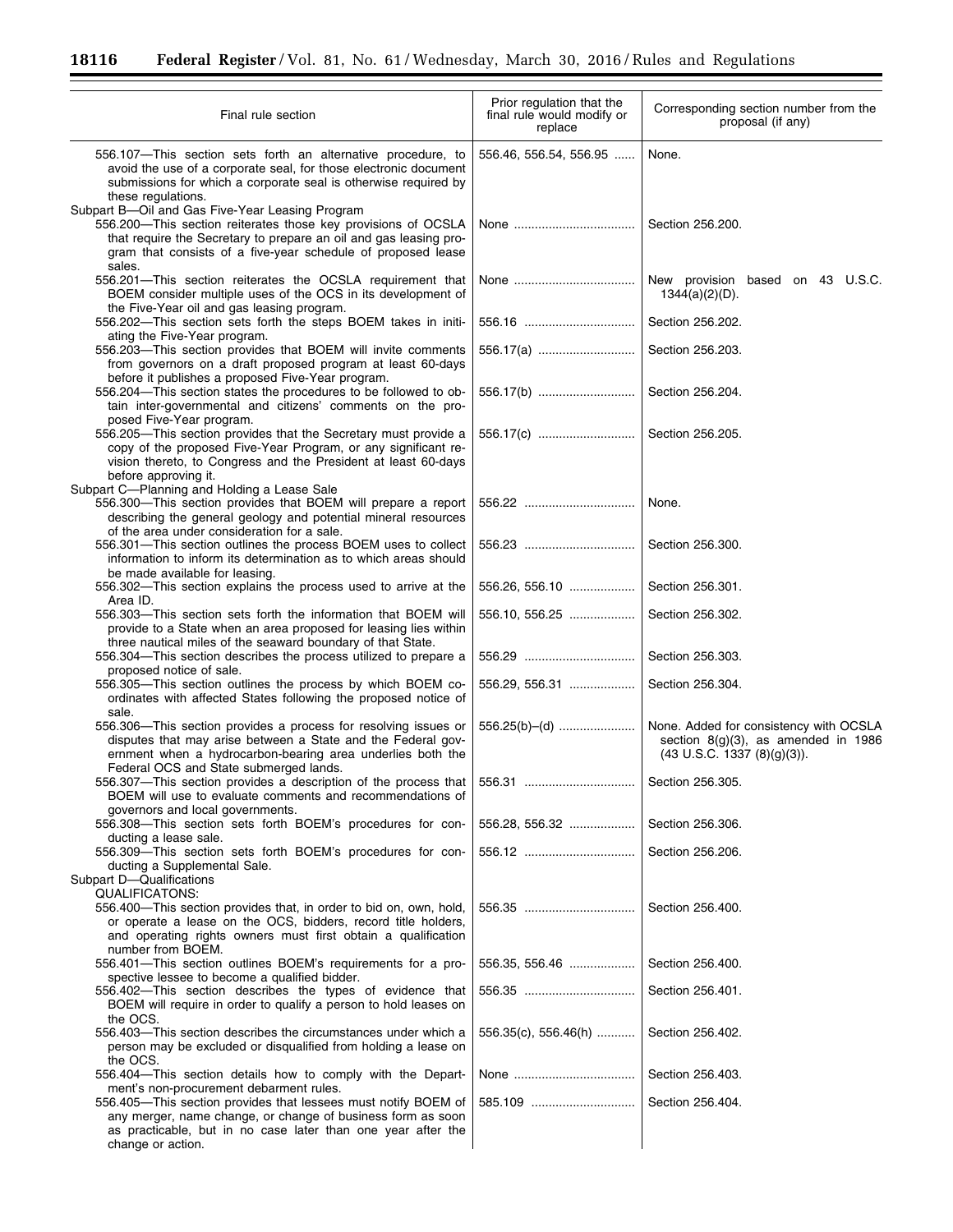Ξ

| Final rule section                                                                                                                                                                                                                    | Prior regulation that the<br>final rule would modify or<br>replace | Corresponding section number from the<br>proposal (if any) |
|---------------------------------------------------------------------------------------------------------------------------------------------------------------------------------------------------------------------------------------|--------------------------------------------------------------------|------------------------------------------------------------|
| Subpart E-Issuance of a Lease                                                                                                                                                                                                         |                                                                    |                                                            |
| HOW TO BID:<br>556.500—This section sets forth the procedures for submitting a<br>bid at a lease sale.                                                                                                                                |                                                                    | Section 256.410.                                           |
| 556.501-This section explains what geological and geophysical<br>information must be submitted with a bid at a lease sale.                                                                                                            | 551.11, 551.12, 580.51                                             | None.                                                      |
| RESTRICTIONS ON JOINT BIDDING:<br>556.511-This section prohibits joint bidding by major oil and gas<br>producers under certain circumstances.                                                                                         | 556.41                                                             | Section 256.411.                                           |
| 556.512-This section provides the circumstances under which a                                                                                                                                                                         |                                                                    | Section 256.402.                                           |
| bid for an oil and gas lease will be disqualified and/or rejected.<br>556.513–This section explains the circumstances under which a<br>lessee must prepare and send to BOEM a statement describing                                    | 556.40                                                             | Section 256.412.                                           |
| its oil and gas production and what the statement is to contain.<br>556.514-This section details what production must be counted<br>when determining whether a company should be considered a<br>"restricted bidder".                 | 556.40, 556.43                                                     | Section 256.413.                                           |
| 556.515–This section provides the circumstances under which a<br>person may be exempted from joint bidding restrictions.<br>HOW DOES BOEM ACT ON BIDS:                                                                                | 556.41(d)                                                          | Section 256.414.                                           |
| 556.516-This section outlines the procedures BOEM will follow<br>when reviewing bids received for leases on the OCS and when<br>handling tie bids.                                                                                    |                                                                    | Section 256.416.                                           |
| 556.517-This section describes the reconsideration procedures<br>that apply in the event that BOEM rejects a high bid.                                                                                                                | $556.47(e)(1)–(e)(3)$                                              | Section 256.417.                                           |
| AWARDING THE LEASE:<br>556.520-This section describes the steps involved in the lease<br>award process.                                                                                                                               | 556.47                                                             | Section 256.420.                                           |
| 556.521-This section explains when a lease becomes effective<br>556.522-This section provides that the terms and conditions of<br>the lease will be stated in the final notice of sale, as well as in<br>the lease instrument itself. |                                                                    | Section 256.421.<br>Section 256.306(a)(2).                 |
| Subpart F-Lease Term and Obligations                                                                                                                                                                                                  |                                                                    |                                                            |
| LENGTH OF LEASE:<br>556.600—This section sets forth the primary term of an oil and<br>gas lease.                                                                                                                                      |                                                                    | Section 256.600.                                           |
| 556.601—This section sets forth the methods by which a lessee                                                                                                                                                                         | 556.37(a)–(b), 556.70,                                             | Section 256.601.                                           |
| many maintain its oil and gas lease beyond the primary term.<br>556.602-This section sets forth the primary term of a sulfur<br>lease.                                                                                                | 556.71, 556.72.<br>556.37(c)                                       | Section 256.602.                                           |
| 556.603-This section sets forth the methods by which a lessee<br>many maintain its sulfur lease beyond the primary term.<br>LEASE OBLIGATIONS:                                                                                        | 556.37(c)                                                          | Section 256.603.                                           |
| 556.604-This section outlines the rights and obligations of a<br>record title holder of an OCS lease.                                                                                                                                 | 550.146, 556.62, 556.64                                            | Sections 256.605 and 256.612.                              |
| 556.605-This section outlines the rights and obligations of an<br>operating rights owner of an OCS lease.                                                                                                                             | 550.146, 556.62, 556.64                                            | Sections 256.606 and 256.612.                              |
| HELIUM:<br>556.606—This section provides that BOEM reserves the owner-                                                                                                                                                                |                                                                    | Section 256.630.                                           |
| ship of, and the right to extract, helium from all gas produced<br>from an OCS lease, and describes what BOEM will do if it re-<br>quests you to deliver helium from operations associated with a<br>lease.                           |                                                                    |                                                            |
| Subpart G—Transferring All or Part of the Record Title Interest in a<br>Lease                                                                                                                                                         |                                                                    |                                                            |
| 556.700—This section describes how a company may apply for<br>approval to assign its whole, or a partial, record title interest in<br>its lease, or in any aliquot(s) thereof, or to sublease operating<br>rights.                    | 556.62, 556.64                                                     | Sections 256.610, 256.611, and 256.612.                    |
| 556.701-This section describes the process for obtaining BOEM<br>approval of an assignment of a record title or operating rights<br>interest in an OCS lease.                                                                         | $556.62(a)$ , 556.65                                               | Section 256.611.                                           |
| 556.702-This section describes when an assignment will result<br>in a segregated <i>(i.e.</i> , new) lease.                                                                                                                           |                                                                    | Section 256.613(a)(2).                                     |
| 556.703-This section addresses the effects of a lease segrega-<br>tion.                                                                                                                                                               |                                                                    | Section 256.613(a)(2).                                     |
| 556.704—This section sets forth the circumstances under which<br>BOEM would disapprove an assignment or sublease.                                                                                                                     | 556.62, 556.64                                                     | Section 256.611.                                           |
| 556.705–This section outlines the procedures to follow to trans-<br>fer an interest in an OCS lease from a deceased natural person.                                                                                                   | $556.64(e) - (g)$                                                  | Section 256.614.                                           |
| 556.706-This section outlines the process for transferring record<br>title interests in more than one lease to different parties.                                                                                                     |                                                                    | Section 256.615.                                           |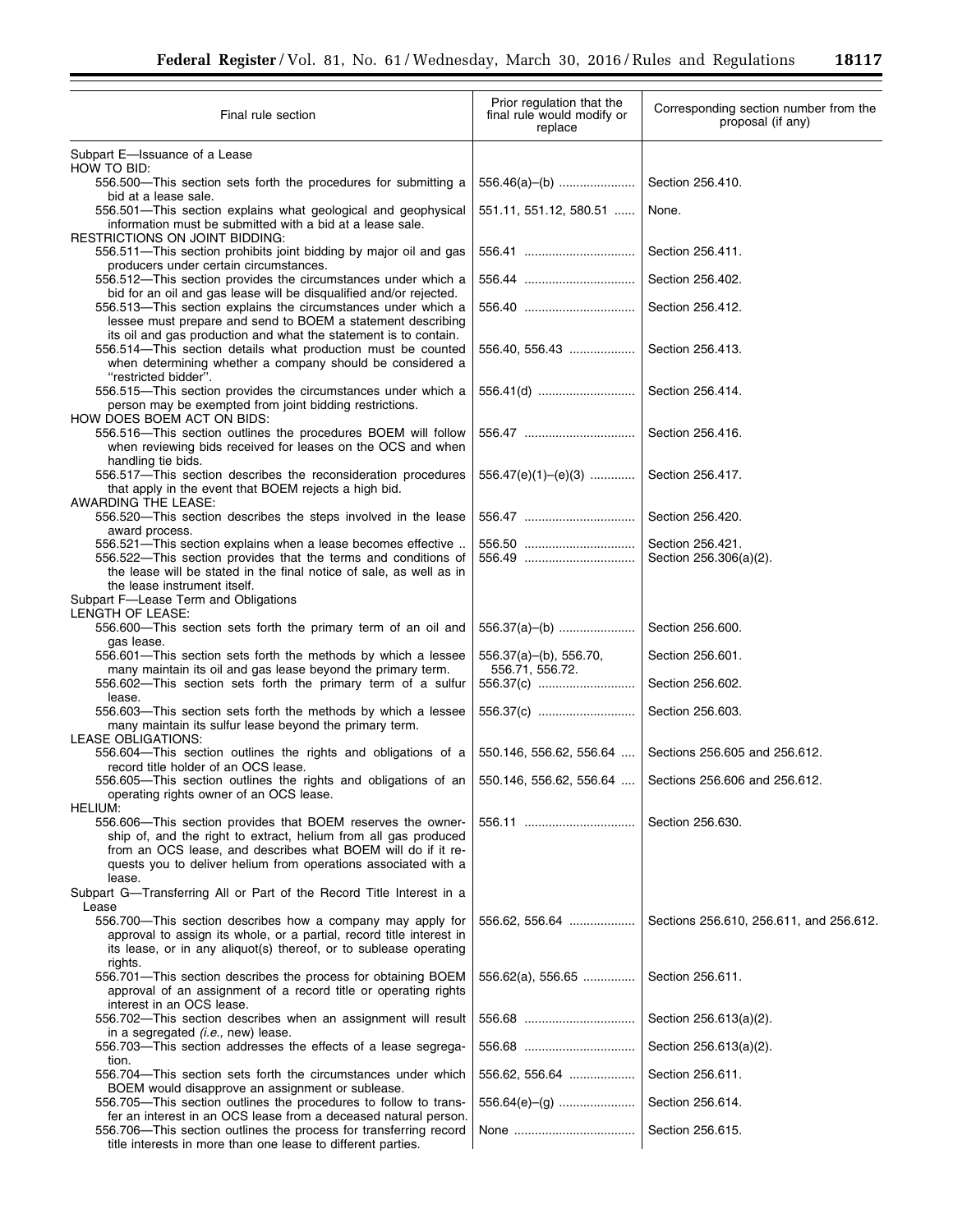Ξ

 $\equiv$ 

| Final rule section                                                                                                                                    | Prior regulation that the<br>final rule would modify or<br>replace | Corresponding section number from the<br>proposal (if any) |
|-------------------------------------------------------------------------------------------------------------------------------------------------------|--------------------------------------------------------------------|------------------------------------------------------------|
| 556.707-This section outlines the process for transferring dif-<br>ferent types of interests in a lease to different parties.                         |                                                                    | Section 256.615.                                           |
| 556.708-This section outlines the process for transferring record<br>title interests in more than one lease to the same party.                        | $556.64(a)(8)$ , 556.67                                            | Section 256.615.                                           |
| 556.709–This section outlines the process for transferring the<br>record title interest in one lease to more than one party.                          |                                                                    | Section 256.616.                                           |
| 556.710 - This section sets forth the effect of an assignment of<br>record title on an assignor's liability under the lease.                          |                                                                    | Section 256.616.                                           |
| 556.711-This section provides that a record title holder who sub-<br>leases operating rights remains liable for later accruing obliga-                |                                                                    | Section 256.616.                                           |
| tions of the lease, but is only secondarily liable for monetary                                                                                       |                                                                    |                                                            |
| obligations accruing thereafter.<br>556.712-This section describes the effective legal date of the<br>transfer of a record title interest in a lease. | 556.62(c)                                                          | Section 256.617.                                           |
| 556.713–This section sets forth the effect of an assignment of<br>record title on an assignee's liability under the lease.                            | 556.62(e)                                                          | Section 256.618.                                           |
| 556.714–This section describes procedures to be used in assign-<br>ments between those on the restricted joint bidders list.                          | 556.64(i)                                                          | Section 256.619.                                           |
| 556.715-This section provides that a lessee may create, trans-<br>fer, or assign an economic interest in a lease without BOEM                         |                                                                    | Section 256.620.                                           |
| approval, but that such transferor must send BOEM a copy of                                                                                           |                                                                    |                                                            |
| each instrument creating or transferring such a lease interest<br>within 90 days after the last party executes the transfer instru-                   |                                                                    |                                                            |
| ment.<br>556.716—This section provides the circumstances under which                                                                                  | 550.143                                                            | Section 256.611.                                           |
| the transfer of a record title interest triggers the need to file a<br>new designation of operator form with BOEM.                                    |                                                                    |                                                            |
| Subpart H-Transferring All or Part of the Operating Rights in a Lease<br>556.800-This section provides that an operating rights owner                 | 556.62, 556.64                                                     | Section 256.612.                                           |
| may assign all or part of its operating rights interests, subject to<br>BOEM approval.                                                                | 550.143, 556.64                                                    | Section 256.613.                                           |
| 556.801-This section describes the process by which an as-<br>signor of operating rights must obtain approval of such an as-<br>signment.             |                                                                    |                                                            |
| 556.802—This section sets forth the circumstances under which<br>BOEM may disapprove an assignment of operating rights.                               |                                                                    | Section 256.611.                                           |
| 556.803-This section addresses the assignment of operating<br>rights interests in more than one lease to different parties.                           |                                                                    | Section 256.615.                                           |
| 556.804-This section addresses the assignment of operating<br>rights interests in one lease to more than one party.                                   |                                                                    | Section 256.615.                                           |
| 556.805–This section sets forth the effect of an assignment of<br>operating rights on an assignor's liability under the lease.                        | 556.62(d)                                                          | Section 256.616.                                           |
| 556.806-This section describes the effective legal date of the<br>transfer of an operating rights interest in a lease.                                | 556.62(c)                                                          | Section 256.617.                                           |
| 556.807-This section sets forth the effect of an assignment of<br>operating rights on an assignee's liability under the lease.                        | 556.62, 556.64                                                     | Section 256.618.                                           |
| 556.808-This section provides that an operating rights owner<br>may create, transfer, or assign economic interests without                            |                                                                    | Section 256.620.                                           |
| BOEM approval, but that for record keeping purposes, the oper-<br>ating rights owner must send BOEM a copy of each instrument                         |                                                                    |                                                            |
| creating or transferring such interests within 90 days after the<br>last party executes the transfer instrument.                                      |                                                                    |                                                            |
| 556.810–This section provides the circumstances under which                                                                                           | Reserved<br>550.143, 556.62                                        | None.<br>Section 256.611.                                  |
| the transfer of an operating rights interest triggers the need to<br>file a new designation of operator form with BOEM.                               |                                                                    |                                                            |
| Subpart I-Bonding or Other Financial Assurance<br>556.900-This section sets forth general bonding/financial assur-                                    |                                                                    | Sections 256.500, 256.502, 256.510, and                    |
| ance requirements for OCS leases.<br>556.901-This section sets forth additional bonding/financial as-                                                 |                                                                    | 256.521.<br>Sections 256. 501 and 256.510.                 |
| surance requirements for OCS leases.<br>556.902-This section sets forth the requirements which a bond                                                 |                                                                    | Sections 256.502 and 256.503.                              |
| or other security must meet.<br>556.903—This section sets forth what must be done if a bond                                                           |                                                                    | Section 256.520.                                           |
| lapses.<br>556.904-This section sets forth the procedures for establishing                                                                            |                                                                    | Section 256.512.                                           |
| lease abandonment accounts as a method of financial assur-<br>ance.                                                                                   |                                                                    |                                                            |
| 556.905—This section sets forth the procedures for using a third-<br>party guarantee as a method of financial assurance.                              |                                                                    | Section 256.511.                                           |
| 556.906—This section sets forth the procedures for terminating<br>the period of liability of, and cancelling, a bond.                                 |                                                                    | Section 256.522 and 256.523.                               |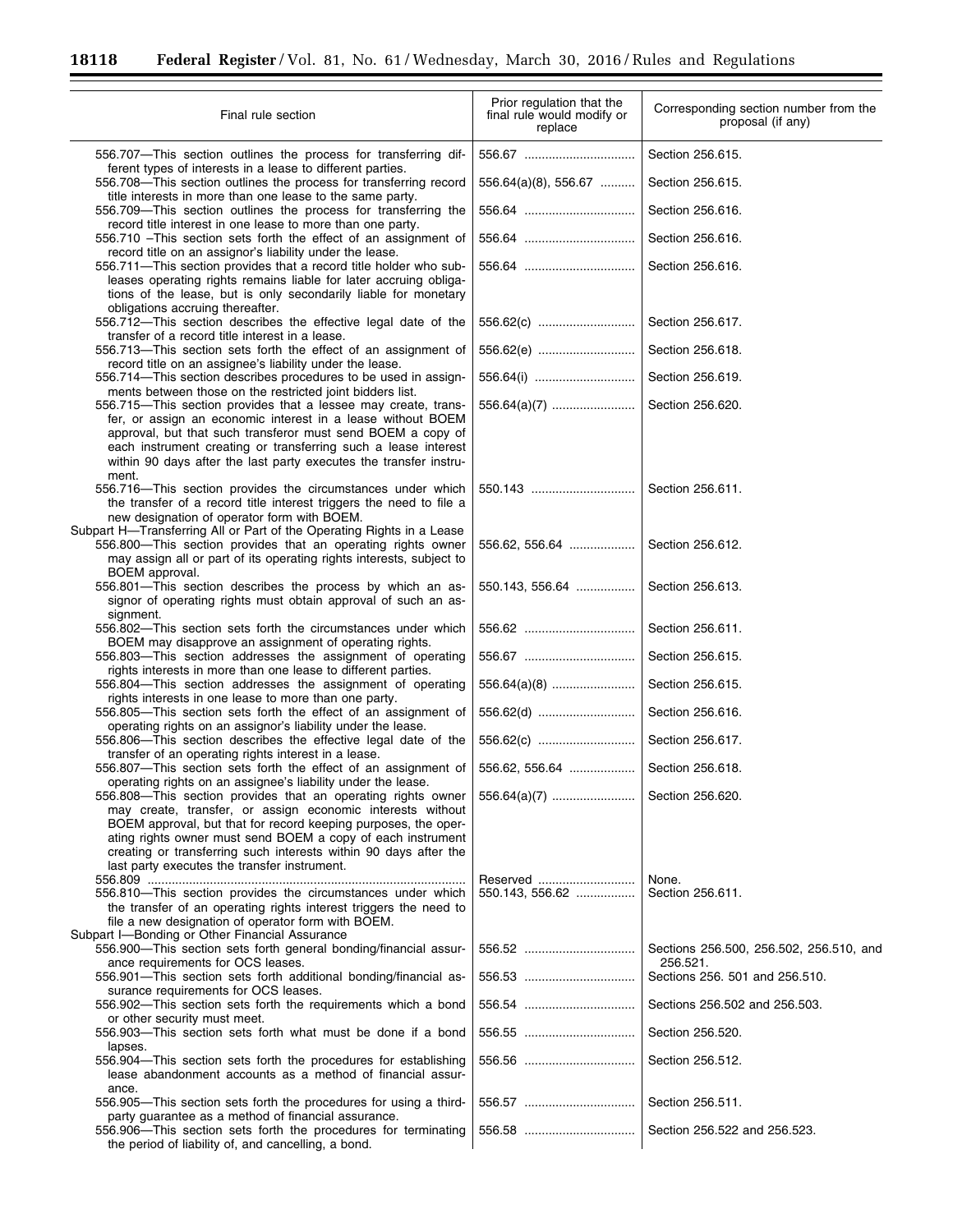| Final rule section                                                                                                                                                                                                                                                                                                                                            | Prior regulation that the<br>final rule would modify or<br>replace | Corresponding section number from the<br>proposal (if any) |
|---------------------------------------------------------------------------------------------------------------------------------------------------------------------------------------------------------------------------------------------------------------------------------------------------------------------------------------------------------------|--------------------------------------------------------------------|------------------------------------------------------------|
| 556.907—This section sets forth the procedures for forfeiting a<br>bond or other security.                                                                                                                                                                                                                                                                    |                                                                    | Sections 256.524, 256.525, and 256.526.                    |
| Subpart J-Bonus or Royalty Credits for Exchange of Certain Leases<br>556.1000—This section sets forth the deadline for applying for<br>certain bonus or royalty credits which had been available under<br>the Gulf of Mexico Energy Security Act of 2006 (GOMESA) (43<br>U.S.C. 1331 note).                                                                   | 556.90-556.95                                                      | Sections 256,900-256,905.                                  |
| Subpart K-Ending a Lease                                                                                                                                                                                                                                                                                                                                      |                                                                    |                                                            |
| 556.1100—This section provides the circumstances under which<br>a lease will expire at the end of its primary term.                                                                                                                                                                                                                                           |                                                                    | Section 256.700.                                           |
| 556.1101—This section sets forth the procedures to follow for re-<br>linguishment of a lease.                                                                                                                                                                                                                                                                 |                                                                    | Section 256.701.                                           |
| 556.1102-This section provides the circumstances under which<br>BOEM may cancel or void a producing or a non-producing OCS<br>lease.                                                                                                                                                                                                                          |                                                                    | Section 256.702.                                           |
| Subpart L-Leases Maintained Under Section 6 of OCSLA                                                                                                                                                                                                                                                                                                          |                                                                    |                                                            |
| 556.1200—This section explains the relationship between<br>BOEM's regulations and leases maintained under section 6 of<br>OCSLA.                                                                                                                                                                                                                              | 556.79                                                             | None.                                                      |
| 556.1201—This section states that the existence of a lease for<br>other minerals under section 6 of OCSLA in an area does not<br>preclude the issuance of other leases in the same area.                                                                                                                                                                      |                                                                    | None.                                                      |
| Subpart M-Environmental Studies<br>556.1300–This section provides that BOEM will conduct studies<br>of any area or region included in any oil and gas lease sale, as<br>needed, to assess and manage impacts on the human, marine<br>and coastal environments which may be affected by OCS oil<br>and gas or other mineral activities in such area or region. |                                                                    | None.                                                      |

# DERIVATION TABLE FOR 30 CFR PART 560—OUTER CONTINENTAL SHELF OIL AND GAS LEASING

| Final rule section                                                                                                                     | Prior regulation that the<br>final rule would modify or<br>replace | Corresponding section number from the<br>proposal (if any) |
|----------------------------------------------------------------------------------------------------------------------------------------|--------------------------------------------------------------------|------------------------------------------------------------|
| <b>Subpart A-General Provisions</b>                                                                                                    |                                                                    |                                                            |
| 560.100—This section describes the authorities applicable to this<br>part.                                                             | Undesignated authority sec-<br>tion.                               | Undesignated authority section.                            |
| 560.101—This section describes the purpose of this part                                                                                |                                                                    | None.                                                      |
| 560.102-This section sets forth the definitions applicable to this<br>part.                                                            | 559.001-559.002,560.2                                              | None.                                                      |
| 560.103–This section describes BOEM's information collection<br>authority.                                                             |                                                                    | None.                                                      |
| <b>Subpart B-Bidding Systems</b>                                                                                                       |                                                                    |                                                            |
| <b>GENERAL PROVISIONS:</b>                                                                                                             |                                                                    |                                                            |
| 560.200—This section describes the purpose of this subpart                                                                             |                                                                    | None.                                                      |
| 560.201—This section sets forth the definitions applicable to this<br>subpart.                                                         | 560.102                                                            | None.                                                      |
| 560.202—This section describes the bidding systems that BOEM<br>may utilize.                                                           | 560.110                                                            | None.                                                      |
| 560.203–This section describes the terms and conditions that<br>would apply, depending on the bidding systems that BOEM uti-<br>lizes. | 560.111                                                            | None.                                                      |
| <b>ELIGIBLE LEASES:</b>                                                                                                                |                                                                    |                                                            |
| 560.210-This section describes how royalty suspension volumes<br>could apply to a lease.                                               | 560.112                                                            | None.                                                      |
| 560.211-This section describes when a lease may qualify for<br>royalty suspensions.                                                    | 560.113                                                            | None.                                                      |
| 560.212-This section describes how BOEM would assign royalty<br>suspension volumes for eligible leases.                                | 560.114                                                            | None.                                                      |
| 560.213–This section specifies how long royalty suspension vol-<br>umes may be effective to eligible leases.                           | 560.115                                                            | None.                                                      |
| 560.214–This section describes how a lessee should measure<br>the natural gas production on an eligible lease, subject to the          | 560.116                                                            | None.                                                      |
| royalty suspension volume.                                                                                                             |                                                                    |                                                            |
| <b>ROYALTY SUSPENSION LEASES:</b>                                                                                                      |                                                                    |                                                            |
| 560.220–This section describes how royalty suspensions apply<br>to leases issued in a sale held after November 2000.                   | 560.120                                                            | None.                                                      |
| 560.221—This section describes when a lease issued in a sale<br>held after November 2000 is entitled to a royalty suspension.          | 560.121                                                            | None.                                                      |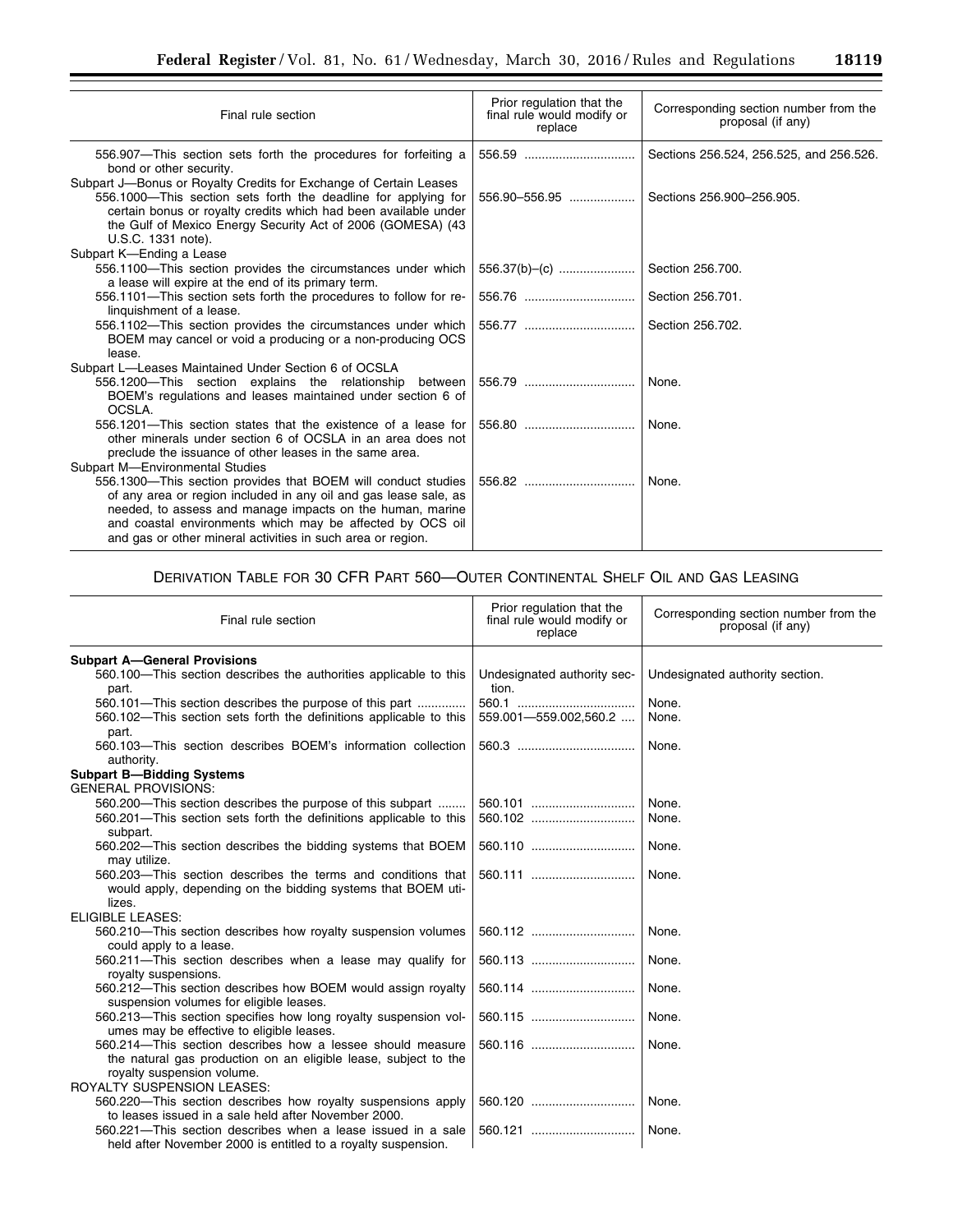# DERIVATION TABLE FOR 30 CFR PART 560—OUTER CONTINENTAL SHELF OIL AND GAS LEASING—Continued

| Final rule section                                                                                                                                                                                                                                                              | Prior regulation that the<br>final rule would modify or<br>replace | Corresponding section number from the<br>proposal (if any)                                                                                                                                                                           |
|---------------------------------------------------------------------------------------------------------------------------------------------------------------------------------------------------------------------------------------------------------------------------------|--------------------------------------------------------------------|--------------------------------------------------------------------------------------------------------------------------------------------------------------------------------------------------------------------------------------|
| 560.222—This section describes how long a royalty suspension<br>volume would be effective for a lease issued in a sale held after<br>November 2000.                                                                                                                             | 560.122                                                            | None.                                                                                                                                                                                                                                |
| 560.223—This section describes how to measure natural gas pro-<br>duction for a lease subject to royalty suspension volumes<br>issued in a sale held after November 2000.                                                                                                       | 560.123                                                            | None.                                                                                                                                                                                                                                |
| 560.224-This section describes how a royalty suspension would<br>apply if BOEM assigns a lease issued in a sale held after No-<br>vember 2000 to a field that has a lease issued before the en-<br>actment of the OCS Deep Water Royalty Relief Act. (43 U.S.C.<br>$1337(3)$ ). | 560.124                                                            | None.                                                                                                                                                                                                                                |
| <b>BIDDING SYSTEM SELECTION CRITERIA:</b><br>560.230—This section describes what criteria BOEM uses for se-                                                                                                                                                                     |                                                                    | None.                                                                                                                                                                                                                                |
| lecting bidding systems and bidding system components.                                                                                                                                                                                                                          |                                                                    |                                                                                                                                                                                                                                      |
| <b>Subpart C-Operating Allowances</b>                                                                                                                                                                                                                                           |                                                                    |                                                                                                                                                                                                                                      |
| 560.300—This section explains that Operating Allowances can be<br>specified in an oil and gas leases.                                                                                                                                                                           | 206.120                                                            | This section was originally part of MMS<br>regulations at section 206.120 and was<br>inadvertently omitted from BOEM requ-<br>lations during the split of the MMS<br>rules into those of three different agen-<br>cies. 75 FR 65051. |
| <b>Subpart D-Joint Bidding</b>                                                                                                                                                                                                                                                  |                                                                    |                                                                                                                                                                                                                                      |
|                                                                                                                                                                                                                                                                                 | 560.301-560.303                                                    | The proposed rule amended 30 CFR part<br>260 by removing subpart D, which con-<br>sisted of prior regulations sections<br>560.301-560.303                                                                                            |
| <b>Subpart E-Electronic Filings</b>                                                                                                                                                                                                                                             |                                                                    |                                                                                                                                                                                                                                      |
| 560.500—This section describes BOEM's electronic document<br>and data transmissions procedures.<br>560.501—This section describes how BOEM will maintain the                                                                                                                    |                                                                    | This section is derived in part from pro-<br>posed rule section 256.503(c).<br>None.                                                                                                                                                 |
| confidentiality of electronic documents and data.                                                                                                                                                                                                                               |                                                                    |                                                                                                                                                                                                                                      |
| 560.502-This section describes under what circumstances elec-<br>tronic document filings will be considered legally binding.                                                                                                                                                    | None                                                               | None.                                                                                                                                                                                                                                |

# **III. Section-by-Section Analysis of the Final Rulemaking**

*A. Part 550—Oil and Gas and Sulfur Operations in the Outer Continental Shelf* 

1. Subpart A—General Provisions

Section 550.120. What standards will BOEM use to regulate leases, rights-ofuse and easement, and rights-of-way? This section provides that BOEM will regulate activities under a lease, rightof-use and easement, or right-of-way, to promote the orderly exploration, development, and production of mineral resources, while preventing waste, protecting the environment and ensuring cooperation with other government agencies. Final rule section 550.120 did not appear in the proposed rule, but it was in the pre-split regulations, at 30 CFR 250.106. When BOEMRE was split into two agencies, this regulation was assigned to BSEE, and it therefore still appears at 30 CFR 250.106. As time has passed, however, BOEM has found itself hampered in properly evaluating and approving certain types of plans (such as exploration plans (EPs), development

and production plans (DPPs), or development operations coordination documents (DOCDs)) without this provision in its regulations. This section has therefore been put into the final rule with minor word changes.

Section 550.121. What must I do to protect health, safety, property, and the environment? This section provides that, when economically feasible, BOEM may require additional measures to ensure the use of Best Available and Safest Technology (BAST) as identified by BSEE, to avoid the failure of equipment that would have a significant effect on safety, health, or the environment. Final rule section 550.121 did not appear in the proposed rule, but it was in the pre-split regulations, at 30 CFR 250.107 and tracks section 21(b) of OCSLA. When BOEMRE was split into two agencies, this regulation was assigned to BSEE, and it therefore still appears at 30 CFR 250.107. As time has passed, however, BOEM has found itself hampered in properly evaluating and approving certain types of plans (*e.g.,*  EPs) without this provision in the BOEM regulations. It has therefore been put into the final rule with some changes necessary to conform the

provision to the scope of BOEM's enforcement authority.

Section 550.197(b)(5). Data and information to be made available to the public or for limited inspection. This section provides that BOEM will generally release geological data and analyzed geological information two years after the required submittal date for such information or 60 days after a lease sale. This final rule provision did not appear in the proposed rule, but did appear in the pre-split regulations at section 250.197(b)(5) (now BOEM regulation 550.197(b)(5)). However, the prior section, 550.197(b)(5), states ''[i]f the primary term specified in the lease is extended under the heading of 'Suspensions' under this subpart, the extension applies to this provision.'' Since the agency split, the determination whether to grant a suspension is made by BSEE. Because BOEM does not make these determinations, "suspensions" are no longer addressed in this subpart. Accordingly, the text in this final rulemaking changes the statement to say: ''[i]f the primary term specified in the lease is extended, the extension applies to this provision,'' removing the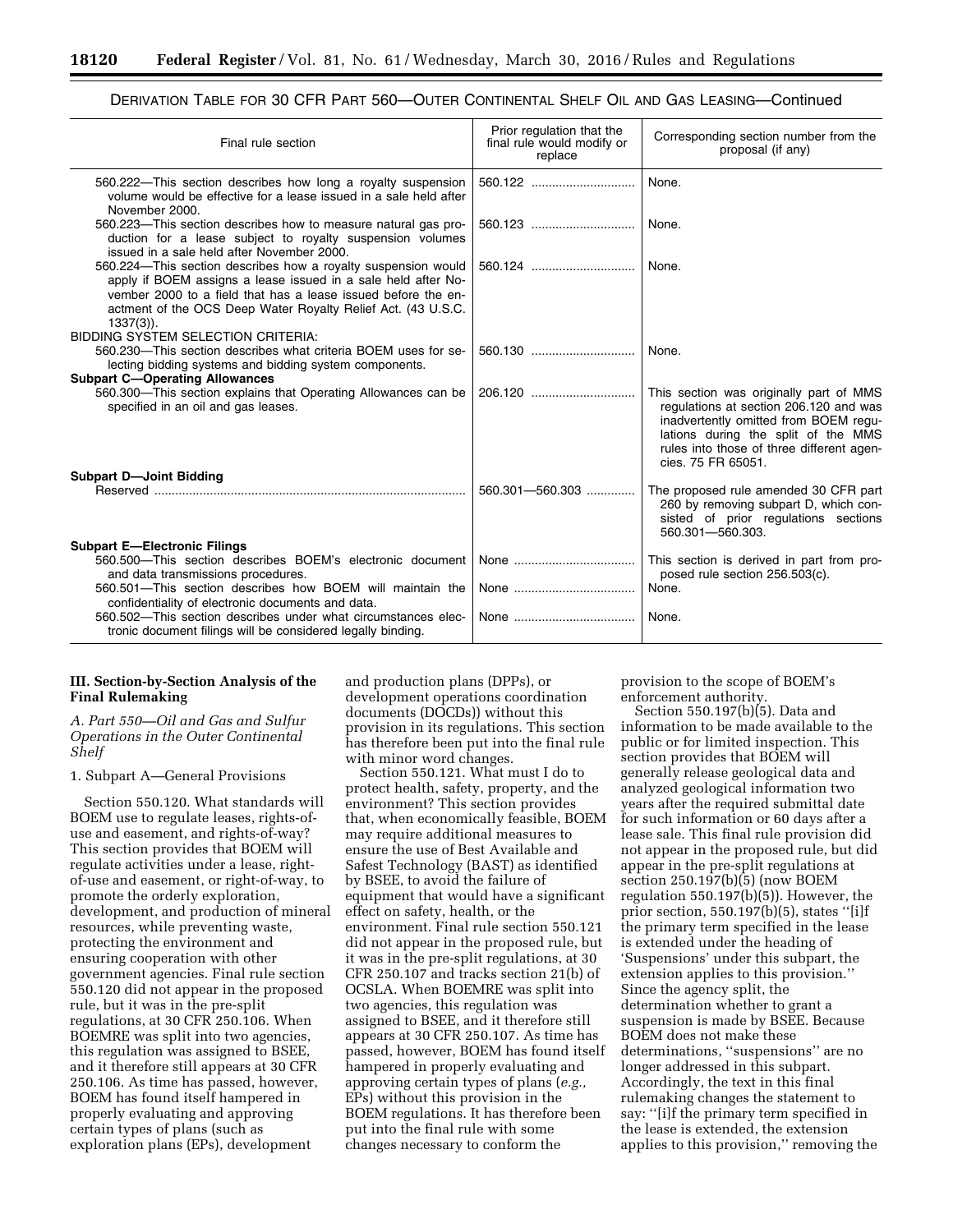reference to ''suspensions'' and to ''this subpart'' while retaining the meaning of the earlier provision.

Section 550.197(c). Data and information to be made available to the public or for limited inspection. This section provides that BOEM may allow limited data and information inspection, but only by a person with a direct interest in related BOEM decisions and issues in a specific geographic area, and who agrees in writing to maintain the confidentiality of geological and geophysical (G&G) data and information submitted under this part. Similar to the last-discussed provision, this section did not appear in the proposed rulemaking, but it did appear in the presplit regulations, at 250.197(c) (now BOEM regulation 550.197(c)). The provision in the final rulemaking changes ''MMS'' to ''BOEM'' and deletes a reference to ''part 203,'' which no longer exists in the regulations at Title 30. The pre-split regulation listed several activities done by MMS. Only the part of that list that is pertinent to BOEM is retained in this final rule section.

Section 550.197(d). Data and information to be made available to the public or for limited inspection. This section provides, in accordance with section 26 of OCSLA, that no proprietary information received by BOEM will be transmitted to any affected State unless the lessee, or the permittee and all persons to whom such permittee has sold such information under promise of confidentiality, agree to such transmittal. The final rule includes this provision, which did not appear in the proposed rule, because section 26(c) of OCSLA requires a regulation providing for maintenance of the confidentiality of privileged or proprietary information received by BOEM. (43 U.S.C. 1352(c)).

# 2. Subpart D—Leasing Maps and Diagrams

This is a new subpart, which is being created as part of this rule.

Section 550.400. Leasing maps and diagrams. This section provides that any area of the OCS, that has been appropriately platted, may be leased for any mineral not included in an existing lease issued under the Act or meeting the requirements of subsection (a) of section 6 of the Act. This section was in the pre-split regulations at section 256.8 (now BOEM regulation 556.8), but was omitted in part from the proposed rule. The Derivation Table in the Preamble to the proposed rule said the language of 256.8 was ''simplified'' and placed in proposed rule section 256.202. Proposed rule section 256.202, however, is not

sufficient to ensure that the substance of former 256.8 is retained in the regulations. After reviewing these provisions, BOEM has determined that the text of former section 256.8 (now 556.8) should be retained. Hence, it has been included in this final rulemaking as section 550.400, which retains the text from prior section 556.8 without any changes.

# *B. Part 556—Leasing of Sulfur or Oil and Gas and Bonding Requirements in the Outer Continental Shelf*

### 1. The Table of Contents for Part 556

The Table of Contents for part 556 in the final rulemaking reflects a changed organization and structure from the proposed rule. After publication of the proposed rule, and after BOEMRE was divided into two agencies, BOEM analyzed the organization of part 556 and the way in which information was presented within the sections in the part, and decided to modify the organization of the part.

The first three subparts in the final rule (subpart A—General Provisions, subpart B—Oil and Gas Five Year Leasing Program, and subpart C— Planning and Holding a Lease Sale), contain the same information as the first three subparts in the proposed rule; the fourth subpart, Subpart D, however, includes more significant organizational changes. In the proposed rule, Subpart D—Issuance of a Lease, contained five subtitles within it: Qualifications, How to Bid, Restrictions on Joint Bidding, How Does MMS Act on Bids?, and Awarding the Lease. In the final rule, Subpart D includes only one subtitle: Qualifications. BOEM made this change in order to separate out the qualifications provisions and set them out in a clearer, more sequential manner. Subpart E in the final rule picks up the other four subtitles from the proposed rule's Subpart D.

In the proposed rule, Subpart E covered bonding and financial assurance. These topics are found in Subpart I in the final rule, but as previously noted, no substantive changes have been made to the provisions in this subpart in the final rule. Instead of adopting the proposed rule sections on these topics, BOEM will retain the prior bonding and financial assurance provisions—which, with minor editorial and conforming revisions, are found at final rule sections 556.900 through 556.907—until such time as a new rulemaking is proposed for these topics.

In the proposed rule, Subpart F was entitled, ''Maintaining a Lease,'' and it contained four subtitles: Initial Period of a Lease, Lease Obligations, Transferring Interest in All or Part of a Lease, and Helium. In the final rule, Subpart F contains three subtitles: Length of Lease, Lease Obligations, and Helium. These subtitles cover the same regulatory issues as Subpart F in the proposed rule, with the exception of the proposed rule's subtitle concerning transfers of interest. In the final rule, regulatory provisions concerning the transfer of a record title interest and those provisions concerning transfers of an operating rights interest have been split into two different Subparts—Subpart G and Subpart H, respectively.

The final rule's Subpart H was ''Reserved'' in the proposed rule. In the final rule, Subpart H includes provisions addressing the transfer of operating rights interests. As noted above, final rule Subpart I addresses BOEM's bonding and financial assurance requirements, which are substantively unchanged from the prior BOEM regulations. Provisions dealing with bonus or royalty credits in exchange for certain leases, found in final rule Subpart J, were found in proposed rule Subpart I. The final rule's Subpart K—Ending a Lease, was the proposed rule's Subpart G.

Finally, final rule Subpart L—Leases Maintained under Section 6 of OCSLA (43 U.S.C. 1335), and Subpart M— Environmental Studies, did not appear in the proposed rule. The Derivation Table in the Preamble to the proposed rule proposed to eliminate both subparts as unnecessary, but BOEM has rethought this elimination, and has decided to retain them. We do so because, in the case of Subpart L, there are extant ''Section 6 Leases,'' and with respect to Subpart M, OCSLA section 20 requires that the Secretary perform environmental studies. (43 U.S.C. 1346).

### 2. Subpart A—General Provisions

Section 556.100. Statement of Policy. This section states that management of Outer Continental Shelf (OCS) resources is to be conducted in accordance with the findings, purposes, and policy directions provided by OCSLA. The corollary to final rule section 556.100 is prior BOEM regulation 556.2. Both sections set forth a general policy statement. The proposed rule did not contain a section setting forth a statement of policy. Although this section is new in the final rule, it is explanatory in nature and does not impose any new requirements on the public. Therefore, BOEM is including it in this final rule without prior public notice and comment.

Section 556.101. Purpose. The proposed rule contained a statement of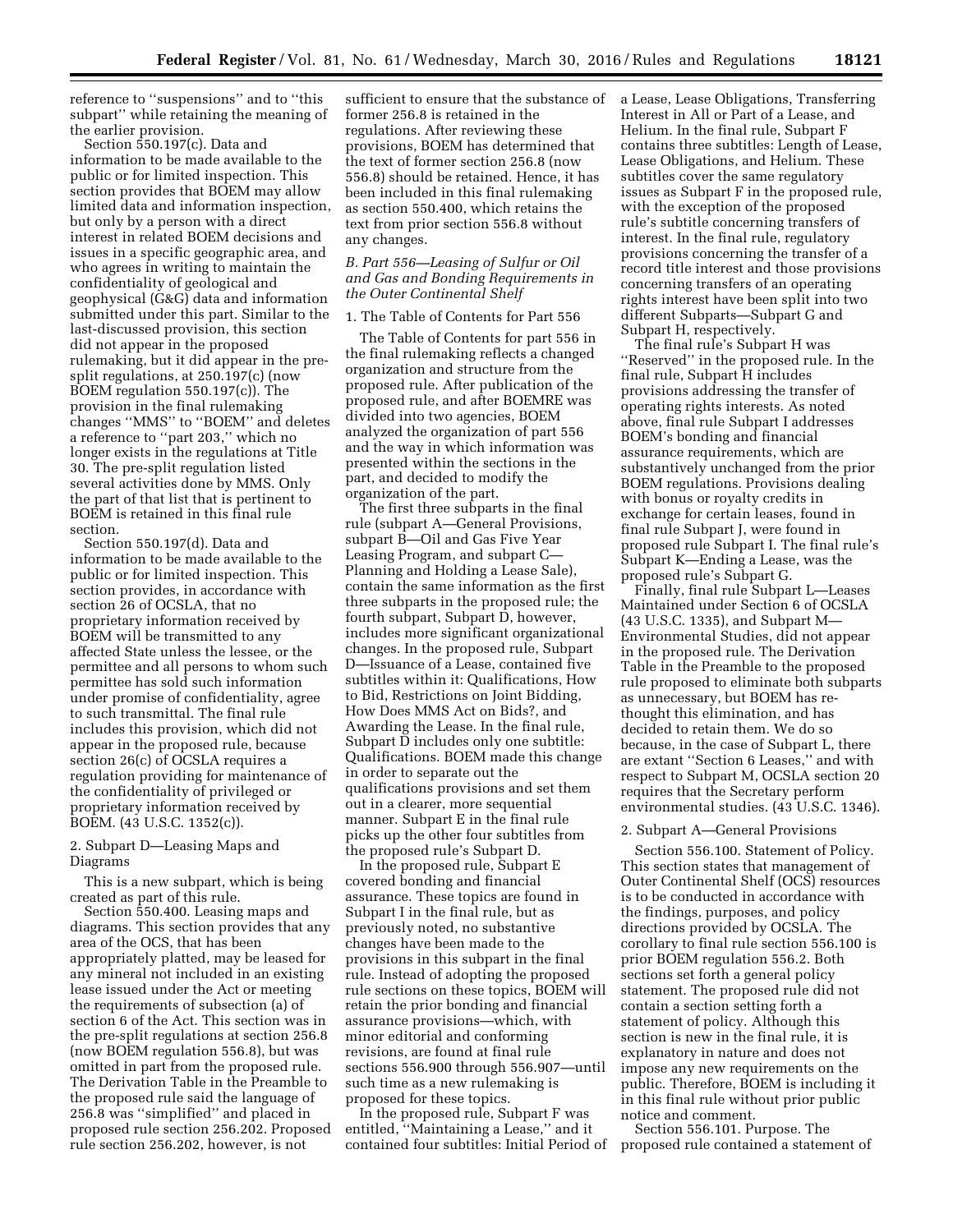purpose at section 256.102, ''What does this part cover?'' In the final rule, however, BOEM decided to retain the statement of purpose section from the prior regulations, which was found at 556.1.

Section 556.102. Authority. In the final rule, BOEM decided to include a regulatory section setting forth the authority(ies) for the issuance of these regulations, which has been updated to reflect the amendments made to FOGRMA by the Federal Oil and Gas Royalty Simplification and Fairness Act of 1996, (30 U.S.C. 1701 note). The proposed rule did not contain a regulatory section with a list of authorities, but did contain such a list at the end of the proposed rule's Table of Contents. The list needed to be updated since the publication of the proposed rule.

Section 556.103. Cross references. The proposed rule did not contain a section setting out cross-references. Current BOEM regulations section 556.7 lists pertinent cross-references, and BOEM decided to include a cross-reference section in the final rule. We did so because cross-references enable the reading public to more quickly find related regulations. Cross-references do not impose any new substantive requirements that require prior public notice and comment.

Section 556.104. Information collection and proprietary information. This section has two major provisions. The first provides the legal basis for BOEM's collection of information in connection with the administration of its OCS oil, gas and sulfur leasing program. The second provision describes how BOEM will handle and maintain proprietary information. Final rule section 556.104 contains the same information as the corresponding proposed rule section, section 256.100. Subsection (b) of the proposed rule provision addressed ''proprietary information,'' but it was unclear whether the subsection extended to all proprietary information, or only to such information received in response to a Call for Information and Nominations (''Call''). To rectify this situation, we drafted the final rule provision to address proprietary information generally, (section 556.104(b)), and separately, proprietary information received in response to a Call (section 556.104(c)).

Section 556.105. Definitions. This section provides definitions for key terms used throughout this part of the regulations. As explained further below, some of these definitions are retained from the preexisting regulations; others are identical to definitions included in

the proposed rule; and finally, a few definitions are new to this final rule, but they define terms already used in the regulations.

The terms and phrases listed in the next paragraph have been retained from the regulations as they existed before BOEMRE was divided into two agencies, and therefore, as the regulations were constituted at the time of publication of the proposed rule.

The list of terms that have been retained from the pre-split regulations is as follows: Aliquot or Aliquot Part, Authorized officer, Average daily production, Barrel, Crude oil, Development block, Economic interest, Initial period, Lease term pipeline, Lessee, Natural gas, Operating rights, Operator, Outer Continental Shelf (OCS), Outer Continental Shelf Lands Act (OCSLA), Owned, Planning area, Regional Director, Regional Supervisor, Security, Single bid, Six-month bidding period, and Statement of production.

In the following cases, we moved definitions of terms from a substantive regulation to this definitions section, with no change to the meaning expressed.

*Aliquot part.* The definition of the term ''aliquot part'' from proposed rule section 256.611, which addresses transfers of lease interests, was moved into this definitions section (556.105).

*BOEM.* The term ''BOEM'' was retained, from the prior regulations, in final rule section 556.105.

*Development block.* The definition of the term ''development block'' was moved from section 556.12(c)(3) to this definitions section.

*Economic interest.* The definition of the term ''economic interest'' was moved from section 556.40 to this definitions section.

*Western Planning Area.* Pursuant to a commenter's recommendation, a definition of ''Western Planning Area'' was added, in final rule section 556.105.

The following terms were retained unchanged from the prior BOEM regulations, or remain as described in the proposed rule: Act, Affected State, Authorized Officer, Coastal Environment, Coastal Zone, Coastline, Desoto Canyon OPD, Destin Dome OPD, Human Environment, Marine Environment, Pensacola OPD. The term ''person'' was added to the regulations, utilizing the definition from the proposed rule.

The following definitions have been added in final rule section 556.105 to define terms or concepts already used in the regulations, the definitions of which were apparent from the context of the prior regulatory language: BSEE, crude oil, designated operator, economic

interest, initial period, primary term, joint bid, lease, lease interest, lessee, natural gas, natural gas liquids, operating rights, operating rights owner, operating rights tract, operator, owned, planning area, primary term, regional director, regional supervisor, RUE, ROW, security, single bid, six month bid period, and statement of production. A few of these terms were updated, as follows:

• *Designated operator.* The requirement to designate an operator is set out in prior BOEM regulations at section 550.143. Consistent with the ''designated operator'' requirements in that section, BOEM is including a definition of the term ''designated operator'' in the definitions section of the final rule. Prior section 550.143(a) states that ''each lessee must submit a Designation of Operator (DOO) form'' to designate an operator. As implemented, this requirement applies to all record title owners and to those operating rights owners that own operating rights in the aliquots/depths in which the designated operator, to which the DOO form applies, will be operating. This interpretation is reflected in the definition of ''[d]esignated operator'' in the final rule.

• *Lease interest.* The term ''lease interest'' appears, as ''interests in . . . leases,'' in the first sentence of prior BOEM regulations at section 556.62. The final rule definition lists interests already recognized in the prior regulations.

• *Minerals.* The term has been redefined to better correspond to its meaning in OCSLA.

• *Natural gas liquids.* The definition of ''Natural gas liquids'' is taken from the prior term ''Liquefied petroleum products.'' 42 U.S.C. 6213 restricts joint bidding on leases for those producing more than an average worldwide daily production of 1.6 million barrels of crude oil and/or its equivalent in natural gas liquids and natural gas during a 6-month period preceding a lease sale. Previously, regulations implementing 42 U.S.C. 6213 referred to ''liquefied petroleum products'' rather than ''natural gas liquids,'' but then defined ''liquefied petroleum products'' as natural gas liquids. We dropped references to ''liquefied petroleum products,'' but there is no change in the concept; only the term has been changed.

• *Operating rights owner.* The definition of the term ''Operating rights owner'' has been added into this definitions section. It is based on the definition of ''Operating rights'' in prior BOEM regulations at section 550.105.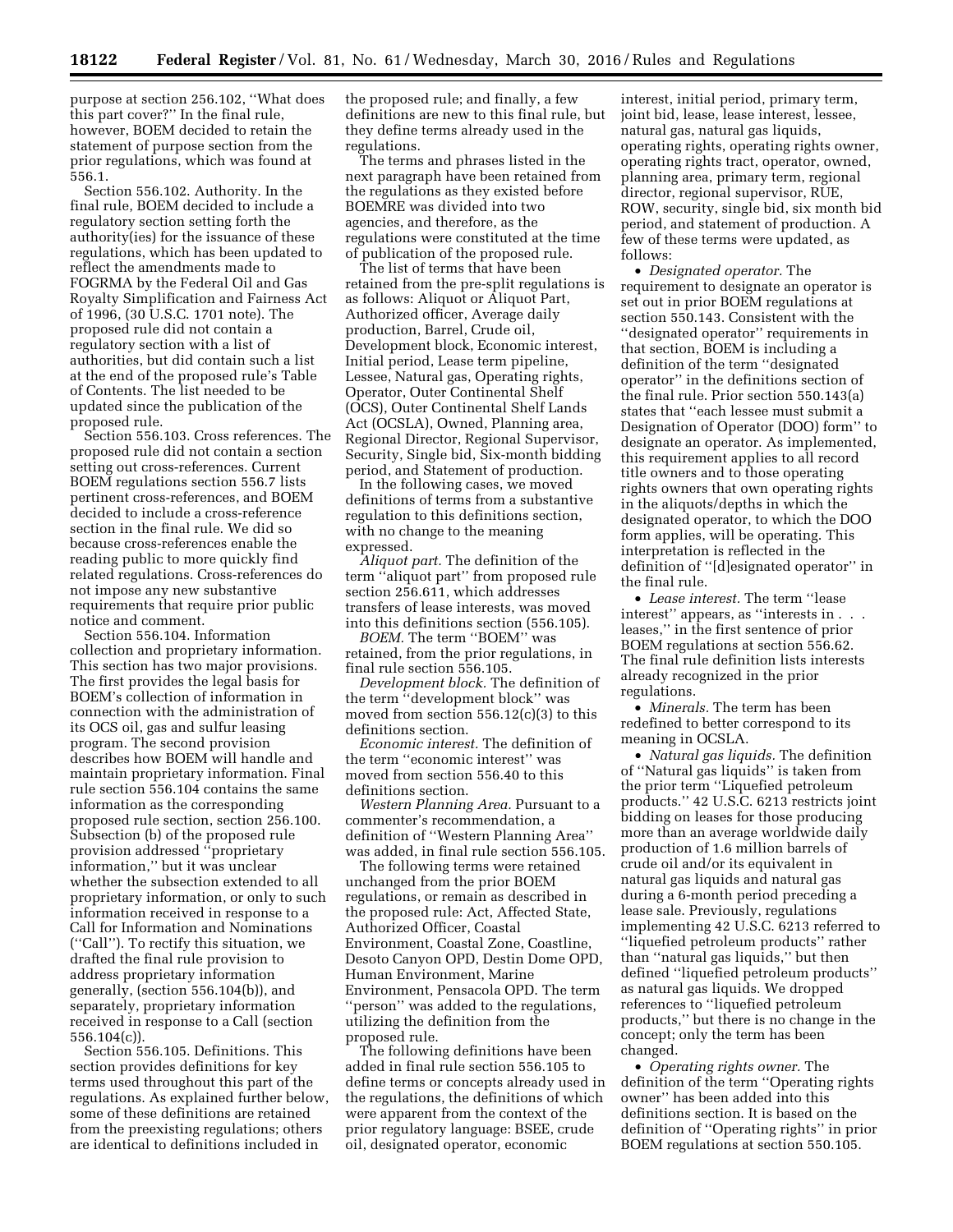• *Right-of-use and easement.* The prior BOEM regulations, at 30 CFR 550.105, defined the terms ''Easement'' and ''Right-of-use'' separately. But the term that is actually used throughout the prior regulations is ''right-of-use and easement.'' (*See, e.g.,* 30 CFR 550.16— 550.166). The term ''right-of-use and easement'' is also used in the proposed rule (s*ee, e.g.,* proposed rule sections 256.502(c), 256.410(a), and 256.511(a)). The term is defined in the final rule because it appears in final rule section 556.104, concerning BOEM's information collections and its handling of proprietary information.

• *Right-of-way.* The definition of ''Right-of-way'' in the final rule is based on the definition of ''Right-of-way pipelines'' in the prior BOEM regulations at section 550.105, but the definition has been updated to make clear that a right-of-way authorization is issued by BSEE.

• *You.* The term ''You'' was defined in proposed rule provision 256.103 by providing a list of individuals to whom it would apply. This list has been retained in the final rule, but an introductory sentence has been added to the definition that defines the word, rather than merely listing the individuals to whom the term applies.

Section 556.106. Service fees. This section identifies various administrative fees that BOEM requires for various services. The language in the Service Fees section, 256.104(b), of the proposed rulemaking, ''payment . . . must accompany . . . submission,'' engendered comments as to whether the proposed rule would have required operators to send in checks with their submission(s). BOEM therefore changed the language of this provision in the final rule to reflect that evidence of payment of the required fee(s) via pay.gov must accompany document submission(s) or must be sent to the office identified by BOEM. The fees in this rule are being adjusted to reflect the Implicit Price Deflator change of 3.31 percent (inflation from 2011 through 2013). The fees were last adjusted for inflation through calendar year 2011 (78 FR 5836).

Section 556.107. Corporate Seal requirements. This section sets forth an alternative procedure, to avoid the use of a corporate seal, for those electronic document submissions for which a corporate seal is otherwise required by these regulations. BOEM's rules require the use of a corporate seal in several instances. The Federal Government is, however, moving rapidly toward an allelectronic filing and records retention system. Because of this, BOEM has added section 556.107 to the final rule,

which permits document submitters to electronically file documents with BOEM using a secure electronic filing system without the use of corporate seals. The filer may choose to file a document electronically; electronic document submission is not required by the final rule.

In order to maintain the legal validity of documents filed electronically without corporate seals, BOEM is requiring that those entities who choose to so file provide BOEM with a one-time filing of a document containing the entity's corporate seal, signed by an authorized party, and stating that the entity's filings made through a secure electronic filing system will be legally binding.

Final rule section 556.107 also enables those who choose not to file documents electronically to forego repeated use of the corporate seal by filing a document similar to the document discussed in the last paragraph, which states that future nonelectronic filings will be legally binding without the use of a corporate seal.

BOEM further recognizes that not all States issue corporate seals. Therefore, final rule section 556.107 contains a paragraph (c), which states that an entity from a non-corporate seal State may file a document with BOEM stating that its state of incorporation does not use corporate seals. This document must be signed by an authorized party and must state that submissions made by this corporation will be legally binding.

Final rule section 556.107 does not have a counterpart in the proposed rule, but notice and comment on this provision is unnecessary because the provision does not require that any member of the public do anything differently than was already required by the prior regulations. Section 556.107 will, however, reduce the burden on those who choose to use the options it provides by streamlining the document submission process for them. The provision is also in accord with the Federal-Government-wide effort to digitize government services. *See, e.g.,*  the Government Paperwork Elimination Act, Public Law 105–277, 112 Stat. 2681 (1998).

# 3. Subpart B—Oil and Gas Five Year Leasing Program

Sections under this subpart detail the steps BOEM takes to develop the Five-Year Oil and Gas Leasing Program. The final rule provisions set forth, sequentially, the stages in the development of the Five Year program, and closely mirror those in the proposed rule.

Proposed rule section 256.206, ''Does MMS offer blocks in a sale that is not on the 5-year program schedule?'' appeared under this Subpart B in the proposed rule. In the final rule, this section was moved to the next subpart, Subpart C—Planning and Holding a Lease Sale, because the section is substantively concerned with holding a certain type of lease sale, not with the development of the Five Year program. BOEM believes this section is more appropriately placed within Subpart C.

Section 556.200. What is the Five Year leasing program? This section reiterates those key provisions of OCSLA that require the Secretary to prepare an oil and gas leasing program that consists of a five-year schedule of proposed lease sales. Final rule section 556.200(a) substantially repeats proposed rule section 256.200. BOEM received two comments on proposed rule section 256.200 (section 556.200 in the final rule) that part of the section repeated language from OCSLA, and was therefore ''inconsistent with the streamlining that MMS has taken with the proposed regulations.'' BOEM considered these comments, but decided to retain the statutory language as it is important to explain the goals of the Five Year program. BOEM received no other comments on this subpart.

Section 556.201. Does BOEM consider multiple uses of the OCS? Final rule section 556.201 reiterates the OCSLA requirement that BOEM consider multiple uses of the OCS in its development of the Five Year oil and gas leasing program. This approach derives from a requirement in Section 18 of OCSLA (43 U.S.C. 1344(a)(2)(D)) that the leasing program shall be prepared and maintained in a manner consistent with, among other things, ''other uses of the sea and seabed, including fisheries, navigation, existing or proposed sea lanes, potential sites of deepwater ports, and other anticipated uses of the resources and space of the outer Continental Shelf.'' Final rule section 556.201 emphasizes that BOEM gathers information about multiple uses of the OCS to assist the Secretary in making decisions on the Five Year program, pursuant to the provisions of 43 U.S.C. 1344. For this purpose, BOEM invites and considers suggestions from States and local governments, industry, and any other interested parties, primarily through public notice and comment procedures. BOEM also invites and considers suggestions from Federal agencies.

Section 256.201 from the proposed rule has been modified in the final rule. As originally worded, proposed rule section 256.201 might have been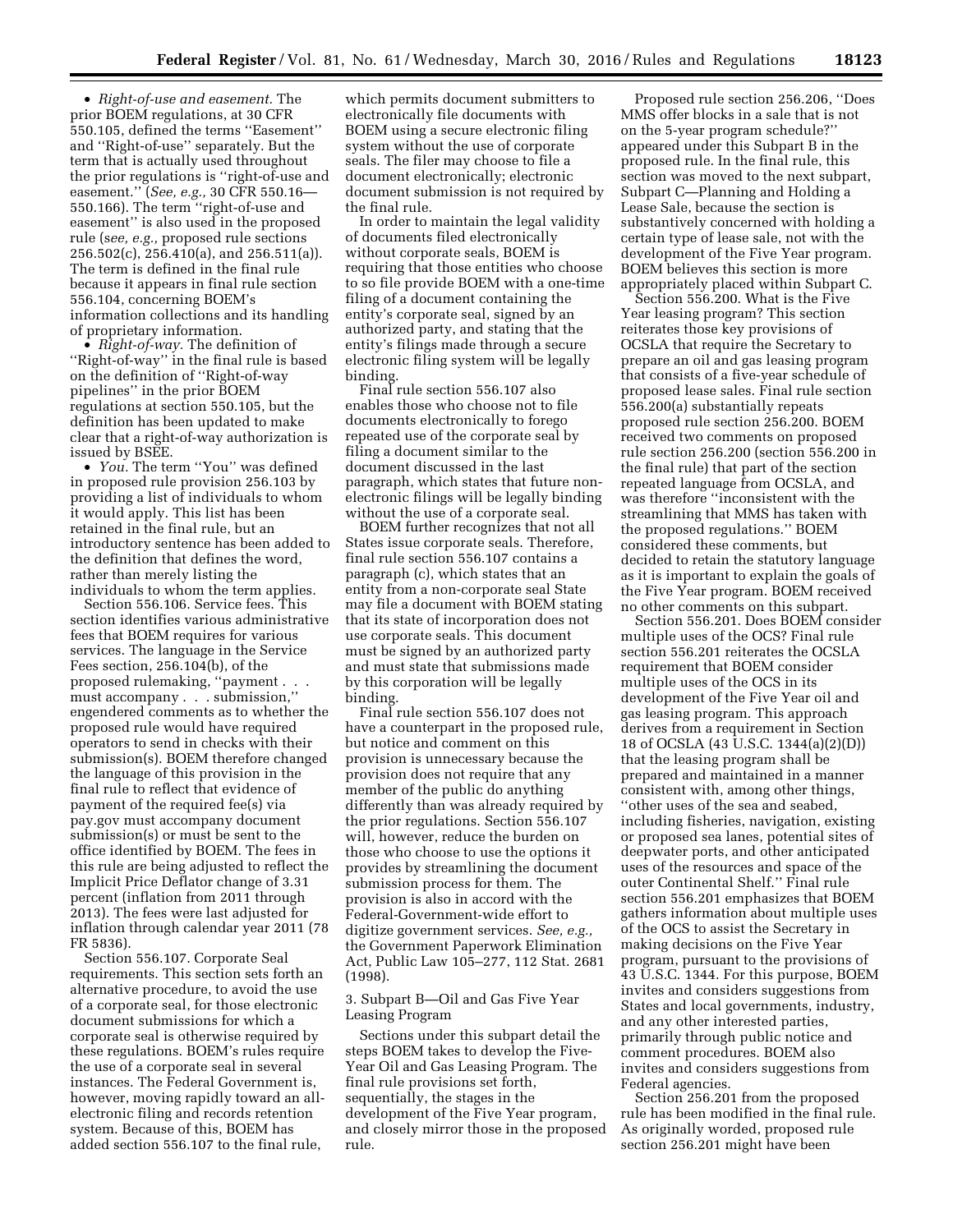considered confusing because it used the word ''consult'' in the context of the Five Year Program. The term ''consult'' is a term of art usually associated with consultation under the Endangered Species Act (16 U.S.C. 1531–1544) and government-to-government consultation with Indian tribes. The Endangered Species Act does not require consultation during the preparation of the Five Year program. OCSLA requires that BOEM invite and consider comments and suggestions from other agencies and from States during its Five Year program preparation process, 43 U.S.C. 1344(c), and so the final rule addresses that in sections 556.201 through 556.203.

Section 556.202. How does BOEM start the Five Year preparation process? This section sets forth the steps BOEM takes in initiating the Five Year program. Final rule section 556.202 substantively repeats proposed rule section 256.202, but the final rule changes the statement in the proposed rule that ''[a]ny area properly included on the official 5-year diagrams and maps may be offered for lease for any mineral not already leased'' by substituting the explanation that any ''area not already leased for oil and gas may be offered for lease.'' The statement in the proposed rule was inaccurate because the Five Year program applies only to the leasing of oil and gas.

Section 556.203. What does BOEM do before publishing a proposed Five Year program? This section provides that BOEM will invite comments from governors on a draft proposed program at least sixty days before it publishes a proposed Five Year program. Final rule section 556.203 repeats proposed rule section 256.203, with some minor wording changes.

Section 556.204. How do governments and citizens comment on a proposed Five Year program? This section states the procedures to be followed to obtain inter-governmental and citizens' comments on the proposed Five Year program. Final rule section 556.204 repeats proposed rule section 256.204.

Section 556.205. What does BOEM do before approving a proposed final Five Year program or a significant revision of a previously-approved Five Year program? This section provides that the Secretary must provide a copy of the proposed Five Year Program, or any significant revision thereto, to Congress and the President at least sixty days before approving it. Final rule section 556.205 is substantively the same as proposed rule section 256.205.

4. Subpart C—Planning and Holding a Lease Sale

Sections in this subpart address the process leading up to a lease sale, the conduct of a lease sale, and the circumstances under which a lease sale that is not on the Five Year Program schedule may be held. Subpart C in the final rule generally tracks Subpart C in the proposed rule, with certain differences, described in the following paragraphs, which discuss final rule sections 556.300 through 556.309.

Section 556.300. What reports may BOEM and other Federal agencies prepare before a lease sale? This section provides that BOEM will prepare a report describing the general geology and potential mineral resources of the area under consideration. Although this final rule section did not appear in the proposed rule, it did appear in the prior BOEM regulations, at prior Subpart C— Reports from Federal Agencies, which consists of one section, 556.22, ''General.'' The Preamble to the proposed rule stated that the precursor to prior regulations section 556.22 (*i.e.,*  256.22) was ''[e]liminated as repetitive with [OCSLA].'' BOEM has decided to retain the section in the final rule because the regulated public will be looking to the regulations, and not to OCSLA, for guidance on BOEM's processes and requirements. Final rule section 556.300 is substantively identical to the prior BOEM regulation 556.22.

Section 556.301. What is a Call for Information and Nominations? The formal lease sale process usually begins with BOEM's publication of a Call for Information and Nominations, sometimes referred to as the ''Call.'' The Call requests indications of interest from industry in the leasing of specific blocks, and requests comments on other relevant information that BOEM can use in developing a recommendation of leasing areas for the Secretary. This section outlines the process BOEM uses to collect information to inform its determination as to which areas should be made available for leasing.

Final rule section 556.301 is substantively identical to proposed rule section 256.300, except for the addition of an additional topic on which the Call will request comments. The prior regulations, at section 556.23(b), state that the Call ''shall also request comments on areas which should receive special concern and analysis.'' The proposed rule did not include ''areas of special concern and analysis'' as one of the topics on which the Call will request comments, but the Preamble to the proposed rule shed no

light on why this topic was omitted, stating only that section 256.23 (now 556.23) was ''[r]eorganized.'' BOEM sees no reason to omit ''areas of special concern and analysis'' from the list of topics on which the Call will request comments, and so has retained it in the list of such topics stated in final rule section 556.301.

Section 556.302. What does BOEM do with the information from the Call? Using the information received in response to the Call and further analysis of environmental issues, resource potential, stated interest, potential use conflicts, and other relevant information, the Director will develop a recommendation of the area to be included in a lease sale. This recommendation is often termed the ''Area Identification,'' or ''Area ID.'' This section explains the process used to arrive at the Area ID.

BOEM received one comment on proposed rule section 256.301, on which final rule section 556.302 is based. The comment noted that the phrase ''as soon as possible,'' which appeared in the analogous prior regulation (section 556.26(c)), had been deleted by the proposed rule, resulting in the following statement in section 256.301(b) of the proposed rule: ''[w]e inform the public of any additions or deletions from the area proposed for leasing in the 5-year program that result from the call process.'' The commenter requested that the phrase be retained in the final rule because whether or not areas have been deleted from a sale area is of great importance to potential bidders that are preparing for lease sales. BOEM agrees with this comment and has re-inserted this phrase in final rule section 556.302(c).

Section 256.301 of the proposed rule addressed the Area ID stage of BOEM's lease sale preparation, but omitted several aspects that appeared in the prior BOEM regulations at section 556.26. There is no reason given in the proposed rule as to why certain aspects of this stage of the lease sale process were left out, except the statement that prior section 256.26 was ''[r]eorganized.'' Final rule section 556.302 contains the substance of proposed rule section 256.301, as well as several paragraphs from the prior section 556.26. Specifically, three aspects of prior section 556.26 were not in the proposed rule, but have been retained in section 556.302 of the final rule. First, subparagraph (a)(2) of final rule section 556.302 states that the Director may, on his or her own motion, include in his or her recommendation areas that were not indicated in

response to a Call. (*See* section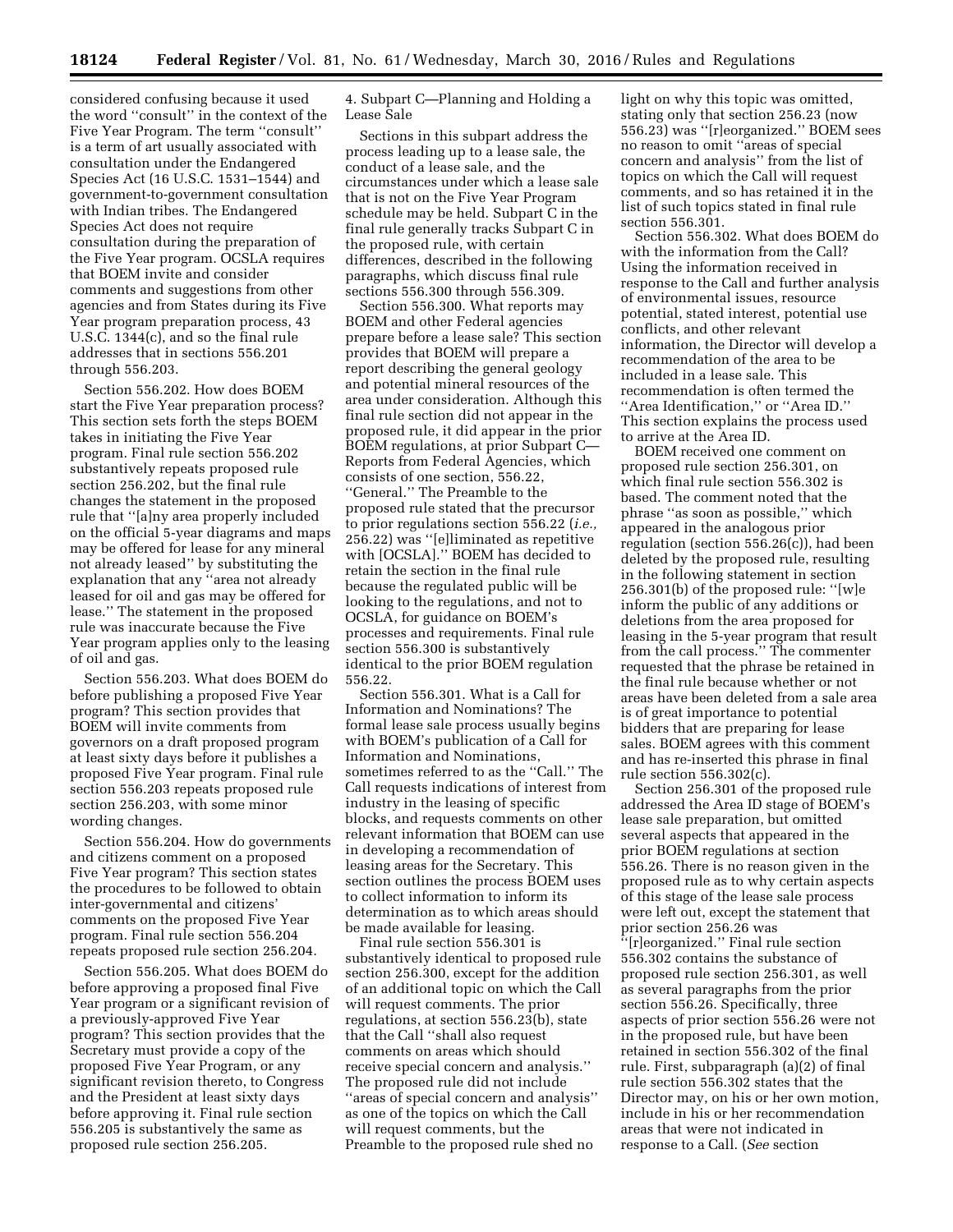556.26(a)). Second, the last sentence of final rule section 556.302(b) states that the Director may hold public hearings on the environmental analysis done on the areas identified for leasing. (*See*  section 556.26(b)). Third, subparagraph 556.302(e) of the final rule repeats the last sentence in section 556.26(a), stating that, in the case of a supplemental sale, the Director's recommendation will be replaced with his findings made under this section.

Final rule section 556.302(d) states that the Director may, upon request, provide relative indications of interest in areas received in response to a Call. Paragraph (d) also addresses the potentially confidential nature of such indications of interest and indicates that BOEM will release this information in such a way so as not to compromise the competitive interest of any of the respondents to the Call. The language of this final rule paragraph was found in the prior regulations at section 556.10(d). The substance of this final rule paragraph 556.302(d) was found in the proposed rule at section 256.100(b)(1) and (2), but BOEM believes it is more appropriately placed in this final rule section, which addresses the treatment of information received in response to a Call.

Section 556.303. What does BOEM do if an area proposed for leasing is within three nautical miles of the seaward boundary of a coastal State? Final rule section 556.303 sets forth the information that BOEM will provide to a State when an area proposed for leasing lies within three nautical miles of the seaward boundary of that State. Section 556.303 is the same as proposed rule section 256.302, except that the final rule corrects the language of the provision to be consistent with OCSLA section 8(g)  $(43 \text{ U.S.C. } 1337 \text{ (g)})$  in its use of the term ''nautical miles'' instead of the proposed rule's ''geographical miles.''

Section 556.304. How is a proposed notice of sale prepared? This section describes the process utilized to prepare a proposed notice of sale. Final rule section 556.304 retains all the substance of proposed rule section 256.303, but for clarity divides the proposed rule provision's one paragraph into multiple paragraphs. The final rule provision also has a new title because the proposed rule provision's text and its title— ''What happens with an approved proposed notice of sale?''—appears to have addressed an already-approved notice of sale without explaining how the agency arrives at the approved notice. The final rule provision helps clarify this by retaining some of the paragraphs from the analogous section

in the prior regulations, 556.29, which were left out of proposed rule provision 256.303, but which help to explain BOEM's procedures. The Preamble to the proposed rule stated that proposed rule provision 256.303 represented a ''[s]implifi[cation]'' of section 256.29 (now 556.29), but some steps were left out in the simplifying process, creating gaps in the regulations. These gaps have been eliminated with the retention of certain concepts from the prior regulations in final rule section 556.305.

Final rule section 556.305(a) states that the Director of BOEM may, in consultation with other Federal agencies, develop lease stipulations and conditions, which will appear or be referenced in the proposed notice of sale. Both the prior regulation section 556.29 and proposed rule section 256.303 contained similar language, but the proposed rule provision went further and stated that the proposed notice of sale also includes ''the Director's findings, and all comments and recommendations received on the proposal.'' While reviewing the proposed rule, BOEM realized that these last three items are not *in* the proposed notice of sale, but accompany it when it is presented to the Secretary for approval. This concept that certain items will accompany the proposed notice of sale to the Secretary is correctly expressed in prior section 556.29(b), therefore this language has been used in final rule section 556.304(b).

BOEM received a comment requesting that the lease form be attached to or referenced in the proposed notice of lease sale because ''the terms of an oil and gas lease sale are integral to the lessee/lessor relationship and lessees . . . should have the right to know the lease terms in advance of submitting bids.'' BOEM agrees with this comment insofar as potential bidders should be aware of the lease terms and conditions, to the extent possible, in advance of the lease sale. To that end, final rule provision 556.304(c) makes clear that the proposed notice of sale references the lease form.

Section 556.305. How does BOEM coordinate and consult with States regarding a proposed notice of sale? This section outlines the process by which BOEM coordinates with affected States following the proposed notice of sale. Final rule section 556.305 is substantively the same as proposed rule section 256.304. One change was made to the language of the section in the final rule as a result of a comment. The comment requested that the section ''actually reference'' the Coastal Zone Management Act (CZMA) (16 U.S.C.

1451–1466) ''so that if the CZMA is modified or amended or repealed, [BOEM] can continue to follow the process outlined in the act, rather than risking conflict or inconsistency.'' BOEM agrees with this suggestion, and has included a reference to the CZMA in final rule section 556.305(b).

Section 556.306. What if a potentially oil-or gas-bearing area underlies both the OCS and lands subject to State jurisdiction? This section provides a process for resolving issues or disputes that may arise between a State and the Federal government when a hydrocarbon-bearing area underlies both the Federal OCS and State submerged lands. This final rule section did not appear in the proposed rule. The substance of the final rule section is, however, found at prior BOEM regulation section 556.25(b)–(d). The Preamble to the proposed rule stated that this section of the prior regulations had been left out in an attempt to simplify the regulations. Upon reconsideration, however, BOEM believes that the proposed rule may have over-simplified the regulations, resulting in a gap. The proposed rule, at section 256.302, addressed potentially leasable areas ''within 3 miles of the seaward boundary of a coastal State.'' The proposed rule did not, however, address potentially leasable areas that underlie the Federal/State boundary, resulting in potentially leasable resources on both sides of this boundary. The two situations are treated differently in OCSLA, at sections 8(g)(2) and 8(g)(3), respectively (43 U.S.C. 1337(g)(2) and 1337(g)(3)). Therefore, BOEM believes that they should be treated separately in the regulations and BOEM has decided to retain the prior regulations' provisions in the final rule, at section 556.306.

Section 556.307. What does BOEM do with comments and recommendations received on the proposed notice of sale? Final rule section 556.307 addresses BOEM's treatment of comments received on the proposed notice of sale, particularly those received from governors and local governments. This section provides a description of the process that BOEM will use to evaluate recommendations of governors and local governments. Section 556.307 is substantively the same as proposed rule section 256.305, but the final rule section has been divided into paragraphs for ease of reading and reference. The final rule section, at paragraph (b), contains one sentence that does not appear in the proposed rule, but did appear in the analogous prior section, 556.31(b). That sentence merely states that the determination of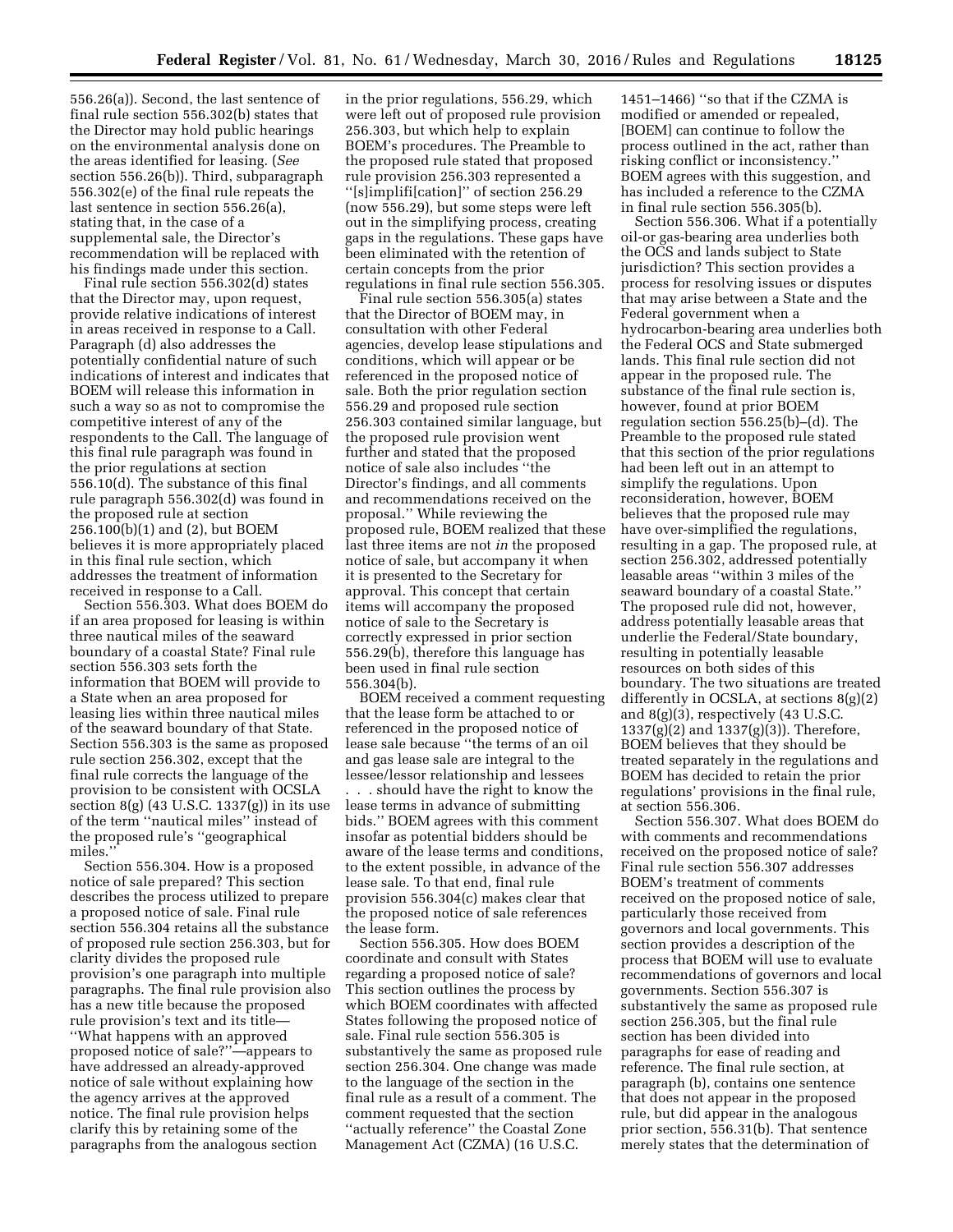the ''national interest'' as meant in this section, will be based on the findings, purposes, and policies of OCSLA.

Section 556.308. How does BOEM conduct a lease sale? Final rule section 556.308 explains that BOEM will publish a final notice of sale at least 30 days before the scheduled date of a lease sale. This final notice of sale will contain all the information needed to place a bid, as well as the terms and conditions of the lease, including any stipulations necessary to mitigate potential adverse impacts on the environment.

Final rule section 556.308, paragraphs (a)–(c), are substantively the same as proposed rule section 256.306. The final rule section includes a new paragraph (d), which was added at the request of a commenter. The commenter requested that ''the Notices of Lease Sale should include the lease form that will be used to grant successful bids.'' Therefore, final rule section 556.308 (d) states: ''[t]he final notice of lease sale references, or provides a link to, the OCS lease form which will be issued to successful bidders.''

Section 556.309. Does BOEM offer blocks in a sale that is not on the Five Year program schedule (called a Supplemental Sale)? Under certain circumstances, detailed in proposed rule section 256.206 and final rule section 556.309, BOEM is authorized to offer blocks in an otherwise unscheduled sale, referred to as a supplemental sale. The proposed and final rule sections are the same.

### 5. Subpart D—Qualifications

Final rule Subpart D—Qualifications, was a sub-subpart in the proposed rule, under proposed rule Subpart D— Issuance of a Lease. The substance of the provisions in Subpart D of the final rule is the same as that found in sections 256.400 through 256.404 of the proposed rule. BOEM decided, however, that the provisions covering the qualifications necessary to hold leases on the OCS were significant enough to merit a separate subchapter in the final rule. BOEM believes it is logical to place ''Qualifications'' into its own subpart and to remove it from under the heading ''Issuance of a Lease,'' where it was found in the proposed rule as one must qualify *before* a lease can be issued.

There are six sections within final rule Subpart D—Qualifications, which generally correspond with the five sections under the subheading ''qualifications'' in the proposed rule. There are, however, a few minor differences between the sections in the proposed rule and the sections in the final rule, including the lack of a table

in the final rule to set out the type of evidence required by BOEM to demonstrate proof of qualification to hold leases on the OCS. The proposed rule laid out the evidence requirements in a table format, but on reconsideration BOEM found this format too limiting, and opted to remove the table and instead use regulatory text to set forth the evidence requirements for qualification. The substance of the regulations remains the same in the final rule.

Generally, there were some logical gaps in the scheme laid out by the proposed rule sections regarding 'Qualification'' to hold leases on the OCS, which BOEM has rectified in the final rule. For example, BOEM has been issuing ''qualification numbers'' to qualified potential lessees for many years, but the fact that such a number must be obtained by a potential lessee as a first step in the leasing process has not been clearly spelled out in the regulations. The lay-out of the proposed rule sections on qualification appeared to assume that the reader knew that he or she must obtain a qualification number from BOEM in order to be ''qualified'' to hold leases on the OCS, without ever saying how that number would be obtained.

The other minor differences between the proposed and final rule provisions dealing with ''Qualifications'' are set forth, section-by-section, below.

Section 556.400. When must I demonstrate that I am qualified to hold a lease on the OCS? This section provides that, in order to bid on, own, hold, or operate a lease on the OCS, bidders, record title holders, and operating rights owners must first obtain a qualification number from BOEM. The title of this section was reworded to more clearly describe this purpose.

Final rule section 556.400 is an outgrowth of proposed rule section 256.401(a). Proposed rule section 256.401(a) stated that, a person, in order to show that he or she was qualified to be a lessee, must ''provide [his] MMS qualification number.'' The proposed rule failed to explain, however, that a potential lessee first had to obtain a qualification number from BOEM. Final rule section 556.400 explains that, ''in order to bid, own, hold, or operate a lease on the OCS,'' one must obtain a qualification number from BOEM. Final rule section 556.400 also makes clear that a bidder must be qualified in order to bid on OCS leases, as was required by prior section 556.46.

Section 556.401. What do I need to show to become qualified to hold a lease on the OCS and obtain a qualification number? This section outlines BOEM's

requirements for a prospective lessee to become a qualified bidder. Final rule section 556.401 is essentially proposed rule section 256.400, with a few minor additions, which flow from the language of the proposed rule. Like the proposed rule provision, the final rule provision lists those who may become qualified to hold leases on the OCS, but better describes the entities previously identified only as ''associations.'' Proposed rule section 256.400(c) listed ''[a] private, public or municipal corporation organized under the laws of any State of the U.S., the District of Columbia, or any territory or insular possession subject to U.S. jurisdiction.'' A Limited Liability Company (LLC) was not listed in proposed rule section 256.400(c), but LLC was listed in the table in proposed rule section 256.401 as one of the entities that may become qualified to hold leases on the OCS. Therefore, the final rule provision adds to the list in section 556.401 a ''Limited Liability Company or Limited Liability Corporation organized under the laws of any State of the United States, the District of Columbia, or any territory or insular possession subject to United States jurisdiction.''

Proposed rule section 556.400(e) listed a ''State'' as one entity potentially qualified to hold leases on the OCS. The final rule, at section 556.401(a)(5), using language from proposed rule section 256.400(c), instead says: ''[a] State, the District of Columbia, or any territory or insular possession subject to United States jurisdiction.'' Similarly, proposed rule section 256.400(f) listed a ''political subdivision of States'' as also potentially qualified to hold leases on the OCS. The final rule, at section 556.401(a)(6) instead says: ''[a] political subdivision of a State, the District of Columbia, or any territory or insular possession subject to United States jurisdiction.''

Final rule section 556.401, at paragraph (a)(7) adds ''Trust'' to the types of entities that are potentially qualified to hold leases on the OCS. A trust is one of the entities listed in the table in proposed rule section 256.401, but it is not among those potentially qualified entities that were listed in proposed rule section 256.400. In order to rectify this oversight, the final rule section adds ''Trust'' to the list of those potentially qualified set forth in final rule section 556.401, and adds that any such Trust must also be ''organized under the laws of any State of the United States, the District of Columbia, or any territory or insular possession subject to United States jurisdiction.''

Final rule section 556.401(c) affirmatively states that BOEM may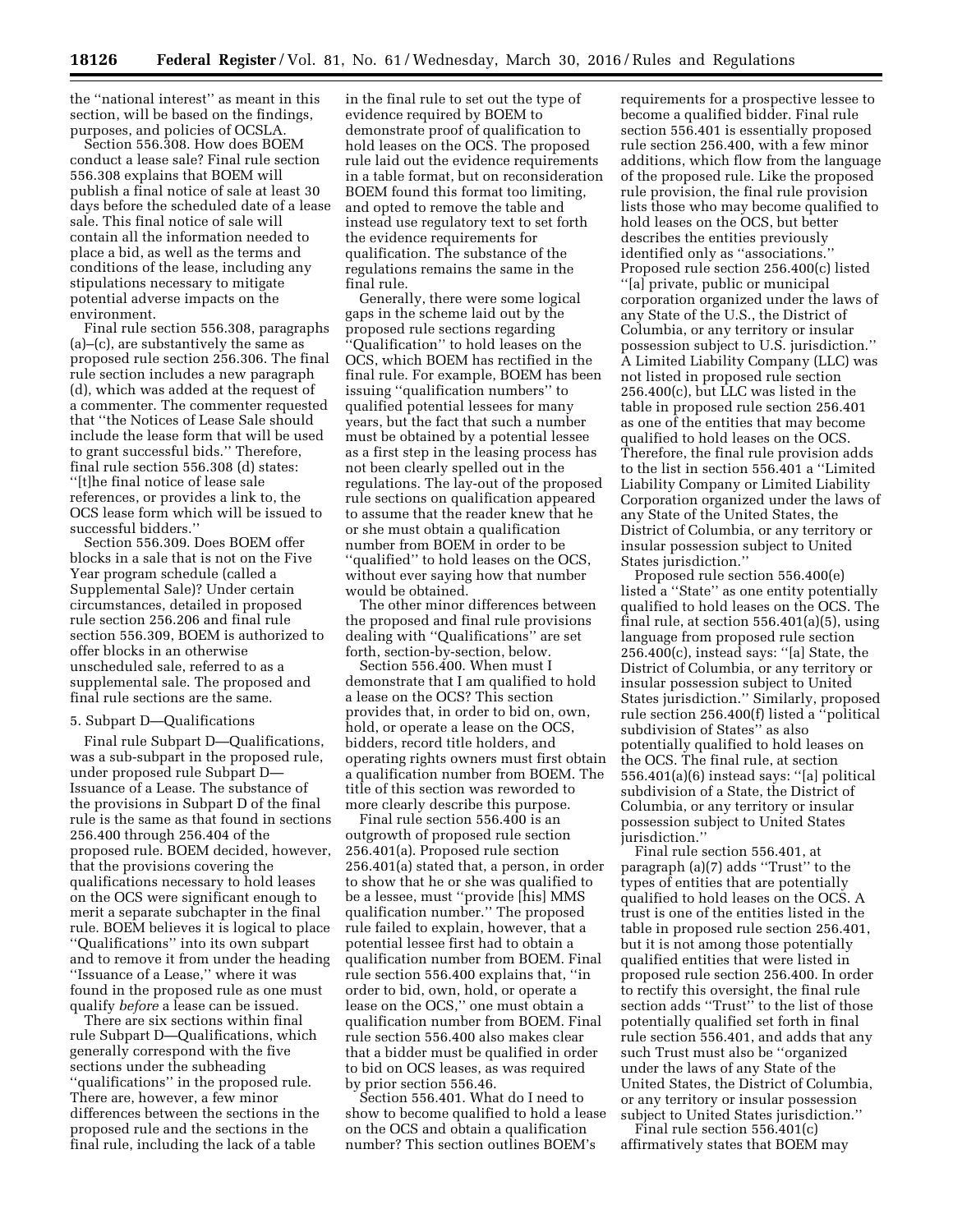issue a qualification number to one who has provided acceptable evidence of qualification. This is a clarification of proposed rule section 256.401(a), which stated: ''[p]rovide your . . . qualification number if you have qualified with us.'' The final rule merely affirmatively states that BOEM will issue that number, if appropriate.

Section 556.402. How do I make the necessary showing to qualify and obtain a qualification number? This section describes the types of evidence that BOEM will require in order to qualify a person to hold leases on the OCS. Section 556.402 replaces proposed rule section 256.401, including the table in the latter. There are certain minor differences between the proposed and final rule sections, including the following:

Both proposed rule section 256.401 and final rule section 556.402 list the evidence needed to show that one is qualified to hold leases on the OCS. In the final rule, we added that such evidence must be ''acceptable to BOEM.'' This requirement was implicit in the proposed rule. There would be no point in requiring evidence of qualification if BOEM were obligated to accept evidence that is not sufficient as to form or content to enable BOEM to be certain of the status of the submitter. In order to be certain of this status, it is reasonable to expect that only evidence ''acceptable to BOEM'' will be accepted.

Final rule section 556.402, subparagraph (c)(3), adds the requirement that an entity seeking to qualify to hold leases on the OCS provide BOEM with a list of persons authorized to bind the entity, and that such list be kept current. This subparagraph reminds the entity that it is up to the entity, (and therefore, not up to BOEM) to determine who in its organization is authorized to bind it. BOEM believes that the requirement to provide a list of persons authorized to bind an organizational entity is a logical extension of the requirement to provide the various documents listed in the proposed rule table at proposed rule section 256.401. BOEM also believes that providing and updating this list of persons, along with the other evidence required by final rule section 556.402, is a simpler and more manageable way to approach the question of who is authorized to bind a specific entity than the prior regulations or the language used in the proposed rule.

Final rule section 556.402 contains several paragraphs that did not appear in the analogous section of the proposed rule (section 256.401). Both proposed rule section 256.401 and final rule section 556.402 address traditional

business entities, such as corporations and partnerships. There are, however, other types of business organizations that are eligible to qualify to hold leases on the OCS, but that would not have been covered by the qualifications provision in the proposed rule.

Paragraph (e) of final rule section 556.402 therefore addresses business entities with non-traditional business forms. Some of these non-traditional business forms do not have standard positions, such as ''president'' or ''secretary.'' Accordingly, paragraph (e) of final rule section 556.402 does not name a particular position but states that an individual from the highest level of management of an entity with a nontraditional business form, who is authorized by the entity's operating agreement or governance documents to submit evidence of eligibility to hold OCS leases, must submit such evidence. Paragraph (e) is a clarification of proposed rule sections 256.401(c)(4) and 256.401(d), both of which sought to ensure that BOEM does business with the person within a qualified organization who has the authority to bind that organization. Paragraph (e) is a general catch-all meant to ensure that there are no gaps in BOEM's regulations when it comes to the evidence necessary to demonstrate qualification to hold leases on the OCS.

Final rule section 556.402(f) states the entity that obtains a qualification number is responsible for ensuring that the number is used only for the purposes that the entity's governance documents allow. This was implicit in the proposed rule, but the new final subsection makes it clear that it is not BOEM's responsibility to ensure that entities are not going beyond their allowed powers in their dealings on the OCS.

Lastly, final rule section 556.402(h) makes it clear that one may not hold leases on the OCS until BOEM has issued a qualification number. This concept was also implicit in the proposed rule and in BOEM's prior regulations in the requirement to obtain the qualification number.

Section 556.403. Under what circumstances may I be disqualified from holding a lease on the OCS? This section describes the circumstances under which a person may be excluded or disqualified from holding a lease on the OCS. Final rule section 556.403 substantively replicates proposed rule section 256.402, with some minor language changes. The language at final rule section 556.403, paragraph (b), tracks the language of OCSLA more closely than did the language of the corresponding section in the proposed

rule. This was done at the request of a commenter and ensures that paragraph (b) (''You may not hold an OCS lease if . The Secretary finds, after notice and hearing, that you or your principals fail to meet due diligence requirements or to exercise due diligence under section 8(d) of OCSLA . . . on any OCS lease'') could not be interpreted to conflict with section 8(d) of OCSLA (''No bid for a lease may be submitted if the Secretary finds, after notice and hearing, that the bidder is not meeting due diligence requirements on other leases.'' 43 U.S.C. 1337(d)).

Also, the language at final rule section 556.403, paragraph (c), was revised to make it clear that either BOEM or BSEE could offer notice and opportunity for a hearing to determine whether operating performance is unacceptable, pursuant to either appropriate BOEM regulations or appropriate BSEE regulations. This clarification is necessary because of the division of BOEMRE into two agencies, and the fact that both BOEM and BSEE have a role in determining whether operating performance is unacceptable.

Section 556.404. What do the nonprocurement debarment rules require that I do? Final rule section 556.404 details how to comply with the Department's non-procurement debarment rules, specifically those that relate to entering covered transactions and notifying BOEM if you know that you or your principals are excluded or disqualified, or have been indicted or convicted of a crime .It is substantively the same as proposed rule section 256.403, with minor conforming language changes.

Section 556.405. When must I notify BOEM of mergers, name changes, or changes of business form? This section provides that lessees must notify BOEM of any merger, name change, or change of business form as soon as practicable, but in no case later than one year after the change or action. Final rule section 556.405 is the same as the proposed rule section, 256.404, with one exception. The proposed section stated ''[y]ou must immediately notify BOEM of a name change,'' but then allowed up to one year within which to do so. A commenter pointed out the inconsistency between the word ''immediately'' and the one-year period, and BOEM has therefore dropped the word ''immediately'' from final rule section 556.405 and replaced it with ''as soon as practicable.''

This same commenter opined that providing BOEM with name changes or changes of business form would be too burdensome and that BOEM has ''multiple ways to learn of a merger or name change.'' BOEM does not agree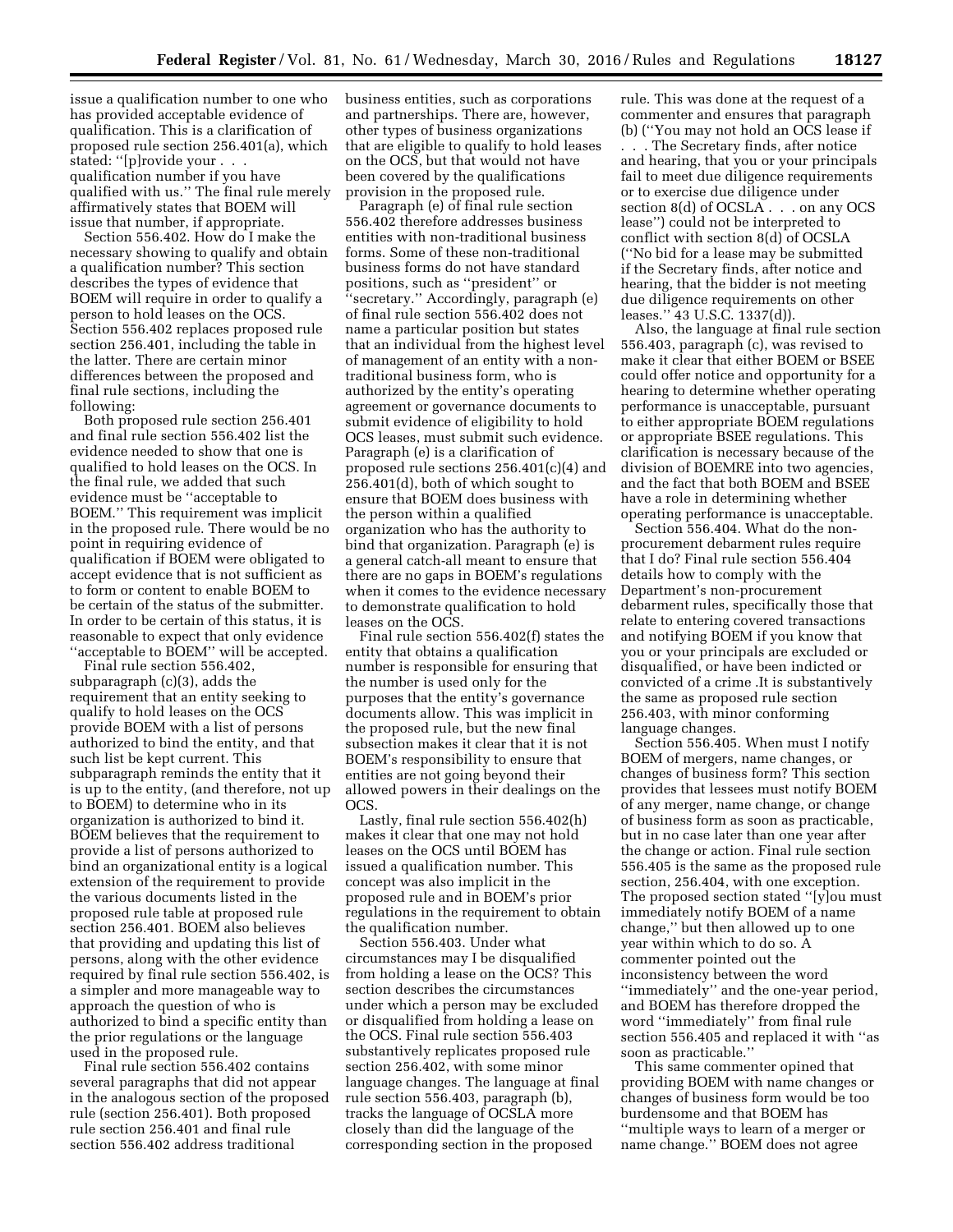with these opinions. BOEM has run into difficulties in the past brought about by name changes and/or mergers about which BOEM had not been timely informed. It is not practicable for BOEM to monitor filings of name changes and merger information in each State. BOEM does not see that it is a burden for entities doing business on the OCS to keep BOEM apprised of changes of name or corporate form, such as may occur with a merger.

### 6. Subpart E—Issuance of a Lease

Subpart E—Issuance of a Lease, is divided into four subdivisions in the final rule: "How to Bid," "Restrictions on Joint Bidding,'' ''How Does BOEM Act on Bids?'' and ''Awarding the Lease.'' The regulations in the first subdivision delineate the process of submitting a bid to BOEM and the information that must be submitted with the bid. The next subdivision, ''Restrictions on Joint Bidding,'' explains the effect of being placed on BOEM's Restricted Joint Bidders List and the reporting requirements for those placed on the List. ''How Does BOEM Act on Bids?'' presents information as to BOEM's acceptance or rejection of bids, the treatment of a tied bid, and the options available to a high bidder whose bid was rejected. The last subdivision of Subpart E, ''Awarding the Lease'' explains the procedures the bidder must follow after BOEM accepts its bid.

Following is a section-by-section analysis of the sections within Subpart E.

# How To Bid

Section 556.500. Once qualified, how do I submit a bid? Final rule section 556.500 states generally that each bidder must submit a separate sealed bid for each tract or bidding unit, along with a bid deposit. The final rule section specifies that information regarding the timing of bid submission, and the amount and payment method of bid deposits, will be set forth in the final notice of sale. Final rule section 556.500 appeared at proposed rule section 256.410.

Paragraph (c) of final rule section 556.500 reaffirms the practice from the prior regulations (section 556.46(b)) and the proposed rule (section 256.410(b)) that the final notice of sale will specify the amount of the bid deposit. Paragraph (c) adds, however, that if not so specified, the ''default'' deposit amount will be twenty percent of the bid, the deposit amount that has been required for many years. As pointed out by a commenter, a bid deposit of twenty percent is the ''status quo.'' Another commenter noted that the bid deposit is

''typically set at one-fifth of the bonus bid amount.'' BOEM finds it unnecessary to seek comments on this ''default'' language, which merely reflects the ''status quo.''

Section 556.501. What information do I need to submit with my bid? Final rule section 556.501 reiterates requirements, found in section 26(a)(1)(A) of OCSLA  $(43 \text{ U.S.C. } 1352(a)(1)(A))$ , to provide geological and geophysical (G&G) data to BOEM upon request. Current BOEM regulations in part 551 of Title 30 of the CFR, ''Geological and Geophysical (G&G) Explorations of the Outer Continental Shelf,'' already address this requirement, as applied to G&G activities permitted ''on unleased lands or on lands leased to a third party,'' 30 CFR 551.12(a). Therefore, current part 551 already applies to lands being bid upon, but BOEM has included section 556.501 in this final rule, because part 556 sets forth bidding and leasing procedures/requirements, and the requirement to provide G&G information with a bid logically falls within this comprehensive whole. Including final rule section 556.501 ensures that bidders are aware that they may need to submit requested G&G information at the time of bidding.

### Restrictions on Joint Bidding

In the prior regulations, there are a series of definitions and other provisions that apply only in the context of restricted joint bidding, which were not in the proposed rule. Prior regulation section 556.40 lists 13 definitions, which help explicate the joint bidding restrictions. The proposed rule Preamble stated that section 256.40 (now 556.40) was ''[e]liminated as redundant,'' but, upon reviewing the proposed rule and the comments, BOEM decided that these definitions and provisions are not ''redundant,'' but instructive and helpful to explain the concepts underlying restrictions on joint bidding. The definitions have been retained in the final rule, some in the final rule definitions section, 556.106, and some in the provisions under this subheading of ''Restrictions on Joint Bidding,'' made up of final rule sections 556.511 to 556.515.

Further, there are several provisions previously found at 556.43(d) and (e), which explain how to measure oil, natural gas liquids, and natural gas, for purposes of determining whether a person's production has exceeded 1.6 million barrels in the prior period, and thus whether he or she will be on the Restricted Joint Bidders List (sometimes referred to below as the ''List''). For example, prior section 556.43(d) stated that: ''[a]ll measurements of crude oil

. . . under this section shall be at 60 degrees Fahrenheit.'' These important provisions were left out of the proposed rule with no explanation other than that section 256.43 (previously 556.43) was ''simplified and reorganized.'' BOEM has reconsidered this ''simplification and reorganization'' and has determined that these measurement-describing provisions should be retained. They appear in final rule section 556.513(d).

Section 556.511. Are there restrictions on bidding with others and do those restrictions affect my ability to bid? This section prohibits joint bidding by major oil and gas producers under certain circumstances. Final rule section 556.511 is substantively the same as proposed rule section 256.411, but the final rule section has one additional paragraph. This additional paragraph, 556.611(d), makes clear that a person on the Restricted Joint Bidders List may not enter into a pre-bidding agreement for the conveyance of any lease interest to another person on the List. The prohibition on pre-bid agreements between persons on the List was addressed in prior section 556.44 (c), but was not addressed in the proposed rule. BOEM has decided to retain this provision because of its continued relevance and applicability.

Section 556.512. What bids may be disqualified? This section provides the circumstances under which a bid for any oil and gas lease will be disqualified and/or rejected. Final rule section 556.512 does not have a counterpart in the proposed rule, but it was found in the prior regulations at section 556.44. The Preamble to the proposed rule stated that section 256.44 (now 556.44) was ''simplified,'' and the reader was directed to proposed rule section 256.402 in its stead, but this ''simplification'' would create a discrepancy. Current section 556.44 addresses disqualification of certain types of bids involving persons on the List of Restricted Joint Bidders. Proposed rule section 256.402 has nothing to do with joint bidding, but sets forth three discrete situations where any person may be disqualified from holding a lease (exclusion due to the non-procurement debarment and suspension system, failure to exercise due diligence, or unacceptable operating performance). The substance of prior section 556.44 did not appear anywhere in the proposed rule, but BOEM has decided that it is necessary for a full understanding of the effects and ramifications of being placed on the Restricted Joint Bidders List. Therefore, the text of prior section 556.44 has been retained, verbatim, with only necessary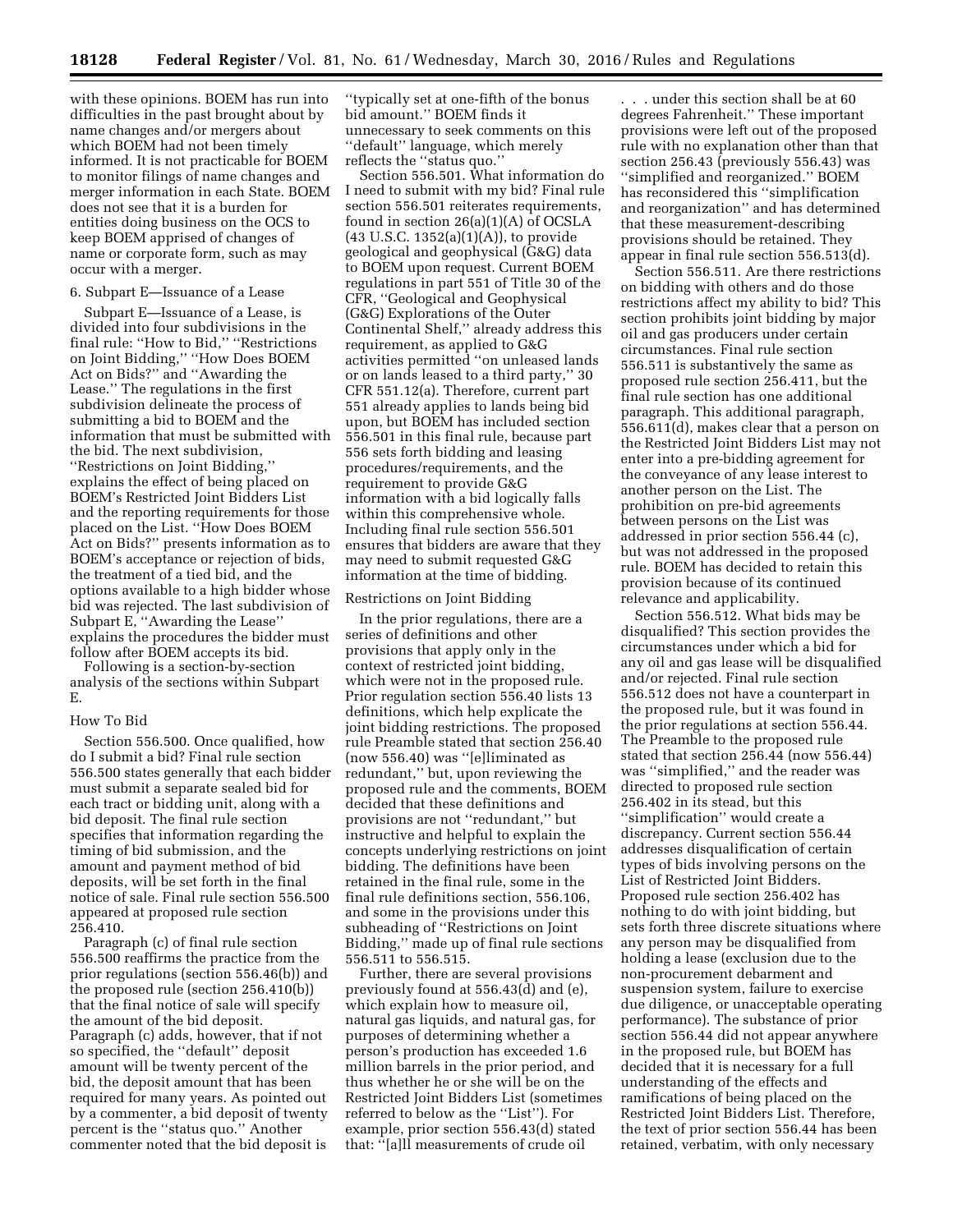conforming changes, in final rule section 556.512.

Section 556.513. When must I file a statement of production? This section explains the circumstances under which a lessee must prepare and send to BOEM a statement describing its oil and gas production and what the statement is to contain. Final rule section 556.513 contains the substance of proposed rule section 256.412, as well as three subparagraphs previously found at prior section 556.40(l) and omitted from the proposed rule. Proposed rule section 256.412 explained that a person on the List of Restricted Joint Bidders would have to file a statement of production when its production exceeded 1.6 million barrels of oil, natural gas liquids, and natural gas during the prior production period. The prior regulations had the same provision, but the prior regulations, at section 556.40(l), also defined what ''Production'' meant with respect to each of these resources. Appropriate portions of the 556.40(l) definitions have been retained in final rule section 556.513 to make clear what is to be included in the measurement of crude oil, natural gas liquids, and natural gas when determining production chargeable to the prior production period.

Section 556.514. How do I determine my production for purposes of the Restricted Joint Bidders List? This section details what production must be counted when determining whether a company should be considered a ''restricted bidder.'' Final rule section 556.514 replicates proposed rule section 256.413, with some concepts included from prior sections 556.40 and 556.43. Section 556.43(d) states that ''[a]ll measurements of crude oil and liquefied petroleum products [referred to as natural gas liquids in the final rule] . . . shall be at 60 degrees Fahrenheit.'' The proposed rule did not include the 60 degree Fahrenheit measurement parameter, but BOEM has decided to retain it as a necessary instruction for those persons who need to determine their production for purposes of the Restricted Joint Bidders List. The measurement parameter is in final rule section 556.514(a)(1).

Also in final rule section 556.514(a)(1) is a reference to the equivalency factors set forth in 42 U.S.C. 6213(b)(2) and (3), which state, respectively: ''[o]ne barrel of natural gas equivalent equals 5,626 cubic feet of natural gas measured at 14.73 pounds per square inch [(PSI) relative to the mean sea level, or] (MSL) and 60 degrees Fahrenheit'' and ''[o]ne barrel of natural gas liquids equivalent equals 1.454 barrels of natural gas liquids at 60 degrees Fahrenheit.'' These

two equivalencies were found in the prior regulations at section 556.43(e), but were omitted from the proposed rule. BOEM believes that these equivalencies are also necessary instructions for persons attempting to determine whether their production would place them on the Restricted Joint Bidders List.

The final rule, at section 556.514(d), also retains the definition of ''subsidiary'' found in prior section 556.43(a)(3), but not contained in the proposed rule. Final rule section 556.514(f), which further explains how measurements of resources must be made, was not in the proposed rule, but was found at prior section 556.40(l)(1) and (2).

Final rule section 556.514(e) is a logical extension of the interplay among prior section 556.40's definitions of 'economic interest" and "owned" and prior section 556.43(b). The definitions in prior section 556.40 applied to joint bidding and restrictions thereon. The definition of ''economic interest'' defines certain types of passive interests, such as a royalty interest or a net profits interest. The definition of ''owned'' in prior 556.40 included ''having . . . an economic interest in'' the production of crude oil, natural gas, or natural gas liquids. And 556.43(b) stated that a person is chargeable, for purposes of joint bidding restrictions, with production that it "owns." Therefore, reading these provisions logically together, a person's economic interest in production must be counted in that production chargeable to him or her for purposes of determining whether he or she is on the Restricted Joint Bidders List. This concept from the prior regulations is retained in the final rule in section 556.514(e) and the text was not changed from how it was originally proposed.

Section 556.515. May a person be exempted from joint bidding restrictions? This section provides the circumstances under which a person may be exempted from joint bidding restrictions. Final rule section 556.515 is based on proposed rule section 256.414. Proposed section 256.414, however, did not state the specific regulatory sections from which exemption from the joint bidding restrictions or reporting requirements may be granted. These specific designations were found in the prior regulations, at section 556.41(d), and have been retained in final rule section 556.515.

### How Does BOEM Act on Bids?

Section 556.516. What does BOEM do with my bid? This section outlines the

procedures BOEM will follow when reviewing bids received for leases on the OCS and when handling tie bids. Section 556.516 of the final rule is based on proposed rule section 256.416. Proposed section 256.416(b) stated that BOEM would accept or reject all bids within 90 days, or a longer time if BOEM extended the 90-day period. Section 556.516(b) of the final rule adds that BOEM will timely notify bidders in writing of a decision to extend the 90 day period. Proposed section 256.416(d) states that the Attorney General may review the results of a sale before BOEM accepts any bid. This requirement is repeated in final rule section 556.516(d), with additional language explaining that the Attorney General must act within 30 days and may consult with the Federal Trade Commission. Both of these strictures are found in section 8(c)(1) of OCSLA (43 U.S.C. 1344(c)(1)).

BOEM received the following comment: ''There is no policy reason not to allow co-ownership by agreement of bidders with a tie bid, when the tie bidders are on the restricted joint bidder list. Those parties cannot have communicated or agreed with respect to the bid, but going forward could agree to an assignment creating co-ownership after the lease is awarded.'' Neither the prior regulations (see 30 CFR 556.47(c)), nor the proposed rule, (see section 256.416(c)), permit tie high bidders who are both (or all) on the Restricted Joint Bidders List to accept a lease jointly. BOEM considered the comment above but concluded that there is no way to know whether tie bidders ''communicated or agreed with respect to the bid.'' Therefore, BOEM has decided that the current policy is a sound one and will not be changed.

There is one significant difference between proposed rule section 256.416 and final rule section 556.516. Proposed rule section 256.416(c) addressed tie bids and stated that if there was no agreement among the bidders as to who would receive the lease, BOEM would ''award the lease to the high bidder selected by lot.'' The prior regulation, at section 556.47(e)(2), did not allow a bid to be awarded by lot, but stated that if an agreement from the tie bidders was not submitted to BOEM within 15 days, ''all bids shall be rejected.''

BOEM has reconsidered the ''award by lot'' policy enunciated in the proposed rule, and has decided not to adopt that policy. The policy is inherently unfair to one of the bidders and is inconsistent with BOEM's longstanding policy that if no bids are accepted, the lease will be withheld by BOEM and offered in the next lease sale. This policy affords BOEM the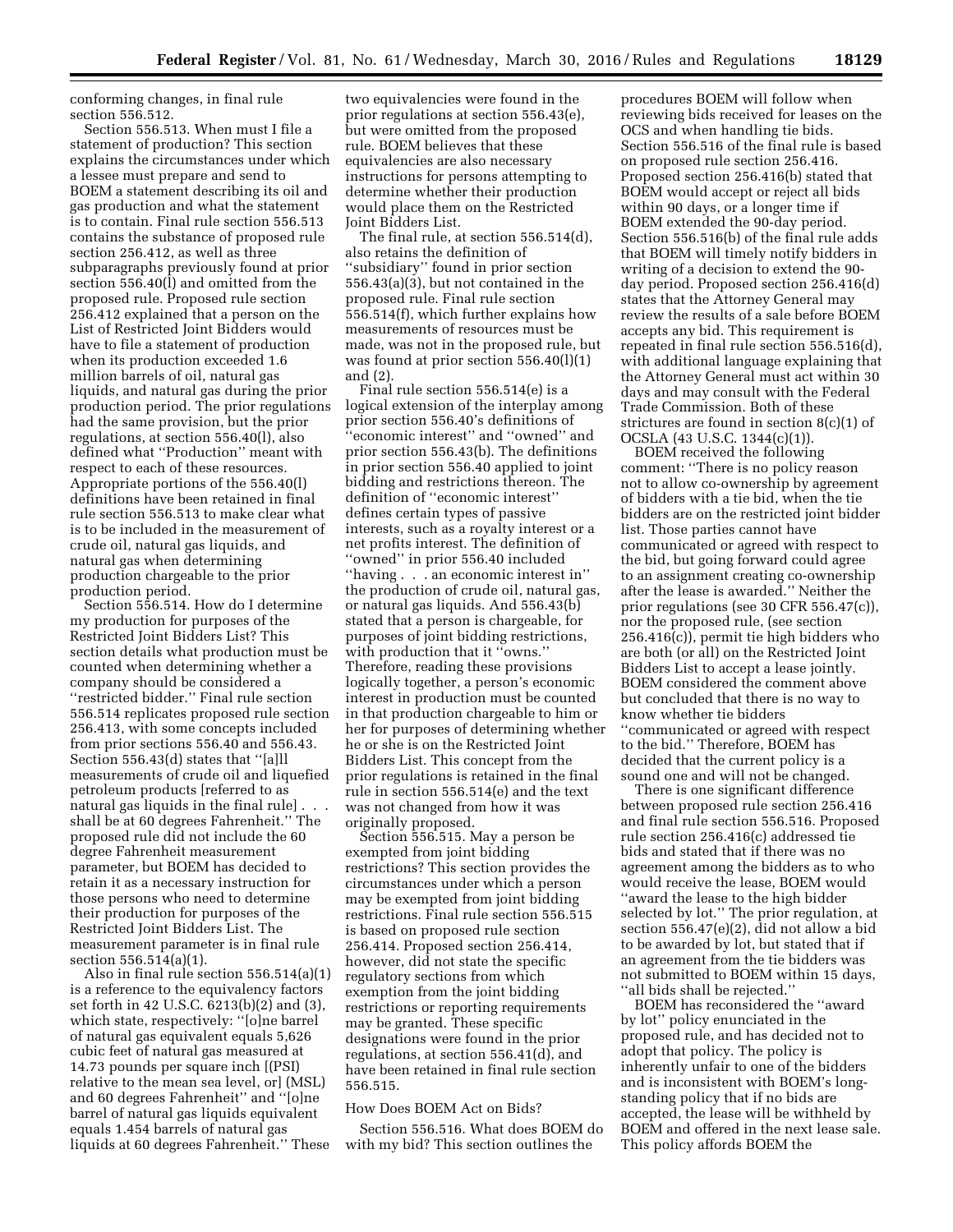opportunity to obtain a greater return, furthering OCSLA's goal that BOEM obtain fair market value for OCS leases. *See,* section 18(a)(4) of OCSLA (43 U.S.C. 1344(a)(4)). BOEM will therefore retain the policy in the existing regulation that all tie bids, for which a timely agreement delineating who will receive the lease has not been submitted to BOEM, will be deemed rejected. This policy is stated in final rule section 556.516(c)(3).

Section 556.517. What may I do if my high bid is rejected? This section describes the reconsideration procedures that apply in the event that a high bid is rejected by BOEM. Proposed rule section 256.417 would have allowed a bidder whose bid was rejected to request reconsideration of that rejection within 15 days, and stated that the bidder would receive a written response. The previous regulations at section 556.47(e), and the proposed rule at section 256.410, stated that the request for reconsideration is to be made to the Secretary. The proposed rule section did not address whether such a request could be appealed, but the previous regulations at 556.47 stated that decisions on high bids are not subject to review by the Department's Office of Hearings and Appeals.

BOEM received a comment on proposed section 256.417 that requested more detail regarding reconsideration of rejection of a high bid, specifically as to the review process for a reconsideration request. In response to the comment, BOEM has added detail to the final rule section to clarify the procedures to be followed by the bidder requesting reconsideration, and those that will be followed by BOEM when it receives such a request. Therefore, final rule section 556.517 states that the decision of the authorized officer on bids is the final action of the Department, and that the request for reconsideration of such a decision must be made to the Director, as the Secretary's delegate, and must include evidence as to why the decision should be reconsidered. The final rule section retains the section 556.47 statement that the decision on the reconsideration is not subject to review by the Department's Office of Hearings and Appeals.

### Awarding the Lease

Section 556.520. What happens if I am the successful high bidder and BOEM accepts my bid? This section describes the steps involved in the lease award process. BOEM received several comments on proposed section 256.420, which appears at final rule section 556.520, particularly on proposed section 256.420(c). That paragraph

stated that if a successful bidder did not return the executed lease in the prescribed time or if it otherwise failed to comply with the regulations, its deposit would be forfeited ''and [BOEM] may take appropriate action to collect the full amount bid.'' Three commenters pointed out that, traditionally, in the scenario posited above, the bidder's deposit was forfeited, but BOEM had never attempted to collect the full amount bid. One of these commenters stated that ''[p]ayment of the one-fifth amount is sufficient penalty,'' and payment of amounts beyond that ''is not warranted.'' Another of the commenters pointed out that forfeiting the 'significant penalty'' of the one-fifth deposit ''allows lessees to make an informed decision on leasing if information relating to the area becomes available after the bids are made.'' The third commenter ''objected'' to the forfeiture of the full bid amount, but also suggested some alternatives for BOEM's implementation of this provision, such as offering the secondhighest qualified bidder the lease if the high bidder forfeits.

BOEM generally agrees with the comments. Accordingly, final rule section 556.520 does not include the language that, in a forfeiture situation, BOEM may take action to collect the full amount bid. Nor will BOEM offer the lease to the second-highest bidder, as that could violate BOEM's mandate to obtain fair market value for all leases. Instead, BOEM will retain the current policy, now expressed in the regulations at section 556.47(g), that in the case of forfeiture, the forfeiting bidder will lose its deposit.

BOEM also received a comment on another aspect of proposed section 256.420(c). The comment noted that the proposed section states that a high bidder must ''execute and return the lease within 11 business days after receipt'' and contrasted that with the prior regulation, which stated that ''the bidder shall, not later than the 11th business day after receipt of the lease, execute the lease.'' *See,* section 556.47(f). The comment pointed out that while the current language does not specify that the executed lease must be returned to BOEM by the 11th day, the proposed rule section does so specify. The comment asked if this ''signif[ies] a change in how the process is administered?'' The rule does not signify a change in the interpretation of the regulation or in the administration of the process. The prior regulation was interpreted to mean that the lease must be executed and returned by the 11th business day after it is received, and the proposed and final rules continue this

policy, but make the language more precise.

Section 556.521. When is my lease effective? Final rule section 556.521 and proposed rule section 256.421 are the same. They both state BOEM's longstanding policy that a lease is effective on the first day of the month following the month in which BOEM executes the lease, but that a lessee may request that its lease be made effective as of the first day of the month in which BOEM executes it. The final rule also adds a provision that, if BOEM agrees to make it effective as of the earlier date, it will so indicate when it executes the lease.

Section 556.522. What are the terms and conditions of the lease and when are they published? This section provides that the terms and conditions of the lease will be stated in the final notice of sale, as well as in the lease instrument itself. Final rule section 556.522 is based on prior section 556.49. The prior section stated that oil and gas and sulfur lease forms will be approved by the BOEM Director. The prior section also mentioned forms for other minerals. The section was not included in the proposed rule, the Preamble of which stated that the ''[d]iscussion of form[s] for other minerals [was] eliminated as redundant.'' However, the proposed rule eliminated all of prior section 556.49 and BOEM has decided to retain, in final rule section 556.522, the statement as to forms for oil and gas and sulfur leases. Final rule section 556.522 also echoes final rule section 556.308(a)(2), which states that the terms and conditions of the lease will be found in the final notice of sale.

### 7. Subpart F—Lease Term and **Obligations**

## Length of Lease

Section 556.600. What is the primary term of my oil and gas lease? Final rule section 556.600 (a) and (b) closely follows OCSLA and makes clear that the initial period/primary term of a lease will be five years, unless BOEM determines that a longer initial period/ primary term, up to 10 years, is necessary due to unusually deep water or unusually adverse conditions. Proposed section 256.600 stated that an initial period of an oil and gas lease ''may range from five to ten years,'' but provided no clarification as to why there could be such a range. Section 8(b) of OCSLA (43 U.S.C. 1337(b)) states that the initial period of a lease must be for five years, or for up to 10 years, if extension of the lease term is necessary due to unusually deep water or other unusually adverse conditions.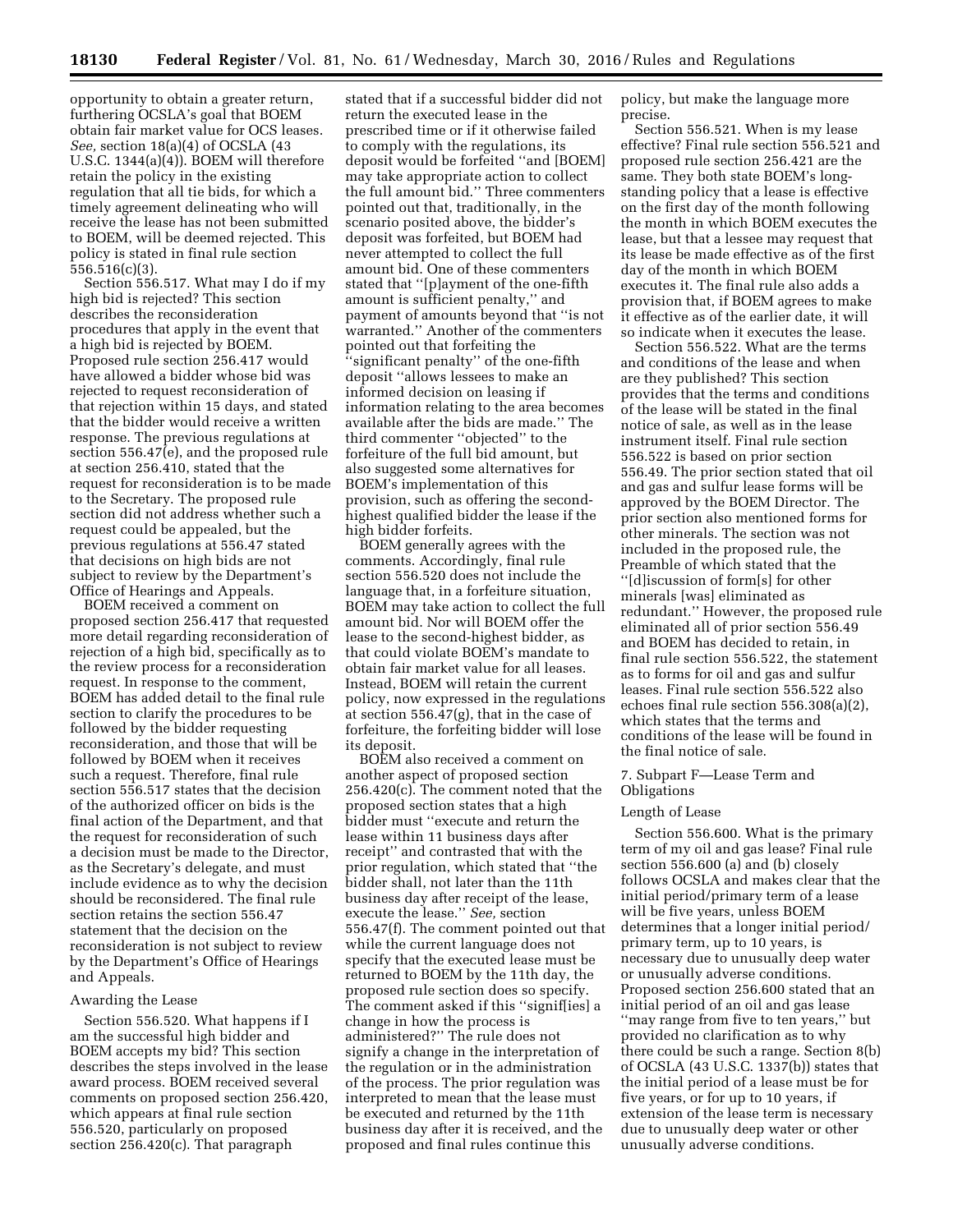Final rule section 556.600 (a) and (b) follows OCSLA's example, with one slight difference. OCSLA most commonly refers to the initial term of a lease as the ''initial period,'' but also refers to the initial term as the ''primary term.'' *See, e.g.,* section 8(a)(7)(C) of OCSLA (43 U.S.C. 1337(a)(7)(C)). BOEM uses the phrase ''primary term'' in the final rule.

Proposed rule section 256.600 used the term ''initial period'' to refer to the originally granted length of a lease. The terms ''primary term'' and ''initial period'' were used interchangeably throughout BOEM's prior regulations to mean the same thing (for example, 556.37(a) and (b) refer to ''initial period,'' while 556.68(b) and (c), and 556.70 refer to ''primary term'') and BOEM has elected to use the phrase ''primary term'' rather than ''initial period'' in this final rule in order to better reflect the lease term description that is most commonly used in the U.S. oil and gas industry.

The final rule removes the provision found in BOEM's previous regulations at section 556.37 and proposed rule section 256.600, which stated that, for leases in water depths between 400 and 800 meters, the primary term will be eight years, subject to administrative cancellation if no exploratory well is begun during the first five years after lease issuance. No further notice and comment are required for this change, as BOEM notified the public of the change in 2009 and provided an opportunity to comment, and all lease sales since 2009 have been consistent with this new practice. Specifically, BOEM stopped issuing leases with eight-year primary terms beginning with Central Gulf of Mexico Lease Sale 213, held on March 17, 2010. On November 16, 2009, eight months after the publication of the proposed rule, the MMS published the Proposed Notice of Sale for Lease Sale 213 (PNOS) (74 FR 58975). The PNOS notified the public that BOEM was considering dropping the eight-year primary term, and replacing it with a five-year primary term, which could be extended another three years if certain conditions were met. The PNOS also detailed that this five-year primary term, with a possible three-year extension, would apply in water depths between 0 and 800 meters, whereas a seven-year primary term, with a possible three-year extension, would apply in water depths between 800 and 1600 meters. In more than 1600 meters of water, the PNOS stated that the primary term would be 10 years.

The PNOS also stated that, if a fiveor seven-year primary term were not extended, the lease would expire,

removing the need for administrative cancellation. The MMS received comments on the change from an eightyear primary term to a five- or sevenyear primary term, as well as on the change from cancellation to expiration. The MMS carefully considered these comments and responded to them in the Final Notice of Sale for Lease Sale 213 (FNOS). In the FNOS, the MMS stated that it had decided to no longer offer leases with eight-year primary terms and to proceed with offering leases in Sale 213 with five- and seven-year primary terms, which would be subject to extension or expiration.

BOEM has offered five- and/or sevenyear primary terms in all eight lease sales held since Sale 213 and intends to continue doing so. To avoid any confusion about whether BOEM intends to revert to the pre-2010 practice of issuing leases for eight year terms contingent on drilling in the first five years, however, final rule section 556.600 tracks OCSLA closely in stating that the primary term of all leases will be five years, unless BOEM specifies otherwise. Unlike the prior regulations and the proposed rule, section 556.600 in the final rule does not attempt to ''specify otherwise'' in the regulation itself. Instead, it states, at subsection 556.600(c), that BOEM will specify the primary term in the final notice of sale and in the lease instrument, giving BOEM flexibility for the future.

The new language will not preclude BOEM from offering eight year leases, nor does the existing regulation mandate eight year leases. Thus, the rule does not change BOEM's current practice. Accordingly, pursuant to 5 U.S.C. 553(b)(3)(B), BOEM, for good cause, finds that notice and public comment are unnecessary. In any event, as noted above, the public had an opportunity to express its views on the underlying policy in response to the PNOS published in the **Federal Register**  in 2009.

Section 556.601. How may I maintain my oil and gas lease beyond the primary term? This section lists the ways in which a lessee may maintain its lease for a period of time after the end of the primary term. Final rule section 556.601 is substantively the same as proposed rule section 256.601, with some minor language changes for clarity. Proposed rule section 256.601(a) included, among the ways of maintaining a lease beyond its primary term, the granting of a suspension, but final rule section 556.601(f) retains the more specific language from prior sections 556.37(b) and 556.73 that maintenance of a lease beyond the primary term will not result from a suspension imposed due to gross

negligence or willful violation of a lease provision or regulation.

Section 556.602. What is the primary term of my sulfur lease? As described in proposed rule section 256.602, final rule section 556.602 states that the primary term of a sulfur lease will be not more than 10 years, as mandated by section 8(j) of OCSLA. (43 U.S.C. 1337(j)). Proposed section 256.602 stated that a sulfur lease is subject to administrative cancellation if an exploratory well was not begun in the first five years. BOEM is no longer following the practice of cancelling leases in these circumstances, and this provision has been dropped from the final rule. Instead, final rule 556.602 states that the sulfur lease will expire at the end of the primary term if not maintained in accordance with the regulations.

Section 556.603. How may I maintain my sulfur lease beyond the primary term? This section lists the ways in which a lessee may maintain its sulfur lease after the end of the primary term. Final rule section 556.603 is substantively the same as proposed rule section 256.603, with some minor language changes for clarity. Proposed rule section 256.603 included, among ways of maintaining a lease beyond its primary term, the granting of a suspension, but final rule section 556.603 elaborates that such an extension cannot result from a suspension imposed due to gross negligence or willful violation of a lease provision or regulation, as was stated at prior section 556.73.

### Lease Obligations

Section 556.604. What are my rights and obligations as a record title owner? This section outlines the rights and obligations of a record title holder of an OCS lease. Final rule section 556.604 includes, with different subsections and some additional language, proposed rule sections 256.605 and 256.612. Proposed rule section 256.605 was entitled, ''What are my obligations as a record title owner?'' and proposed rule section 256.612 was entitled, ''May I assign operating rights?'' In the final rule, BOEM has combined these sections, as they both address the rights and obligations of a record title owner.

Proposed rule section 256.612 stated that a record title owner may assign (sever) operating rights, and refers to these assignments as ''subleases,'' which they are. The term ''assignment of operating rights'' has been used in the past, but is inaccurate when referring to an initial severance of operating rights. Operating rights are a part of the whole of a record title interest. When they are initially severed, they are actually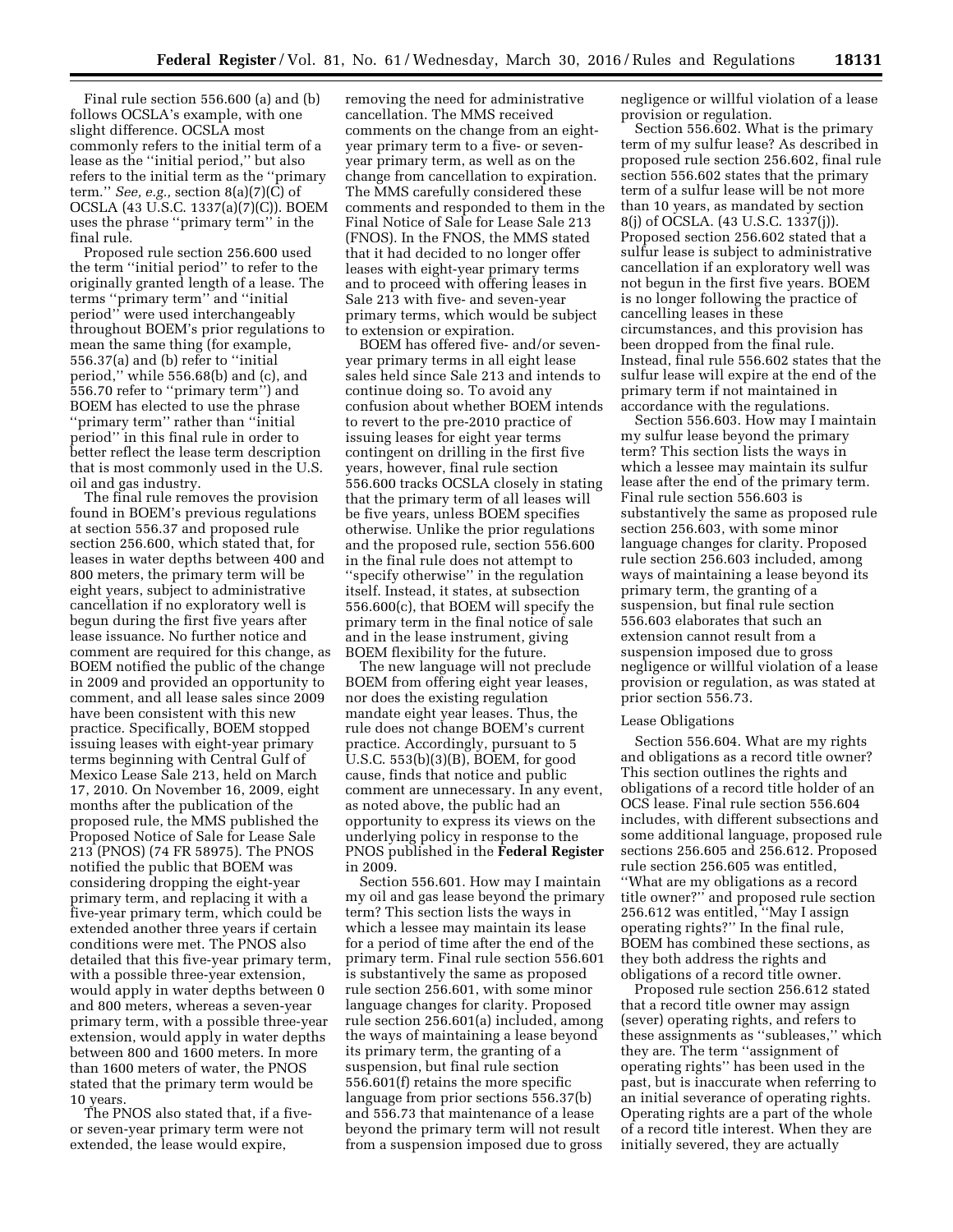carved out of the record title and subleased to another party, while the record title owner retains the rest of the record title interest, *i.e.,* that part of the record title from which the operating rights were severed. This is different from a true assignment of a record title interest, wherein the assignor does not retain the corresponding part of the record title interest. And it is also different from a true assignment of an operating rights interest, which would occur when one who owns operating rights transfers his operating rights interest to another. Final rule section 556.604(b) retains the proposed rule's use of the term ''sublease'' and specifically states that a record title owner may sublease its operating rights to someone else, who is thereby the sublessee, referred to in the regulations as the operating rights owner.

Both proposed rule section 256.612 and final rule sections 556.604(b) and (c) explain that operating rights must be described by officially designated aliquot parts, and that, within any aliquot part, a record title owner may create a maximum of two subleases by depth. The one, or two, subleases may include the entire depth of the lease, but if they do not, any depth intervals not subleased are retained by the lessee/ sublessor. Final rule section 556.604(c) elaborates that if two subleases are created by depth level, the two subleases must abut each other, with no gap in between. The ''no gap'' concept did not appear in the proposed rule, but it is, and has been, BOEM's longestablished policy, and imposes no new duty on lessees. Therefore notice and comment is unnecessary.

Both proposed rule section 256.605(a) and final rule section 556.604(d) explain that a record title interest owner is jointly and severally liable, with all other record title owners and all operating rights owners, for all nonmonetary obligations of a lease that accrue while it holds record title. Final rule section 556.604(f) also contains the concept that a record title owner who obtained its record title through assignment is responsible for remedying all existing environmental or operational problems on a lease, with subrogation rights against prior lessees. This concept was found in both the prior regulations and in the proposed rule in sections addressing transfers of lease interests, (556.62(e) and 256.618, respectively), as it is in the final rule (556.713 and 556.807), but it is also appropriately included here, as the requirement that an assignee remedy all existing environmental and operational lease problems is an ''obligation'' of the assignee-record title owner.

Proposed rule section 256.605(b) and final rule section 556.604(f) both also address the responsibility of record title owners for monetary obligations, pursuant to the Federal Oil and Gas Royalty Simplification and Fairness Act. Both sections make clear that, with respect to operating rights retained by a record title owner, the record title owner is primarily liable for monetary obligations, but with respect to those operating rights that have been subleased to others, the record title owner becomes secondarily liable, while the sublessee/operating rights owner is primarily liable.

Section 556.605. What are my rights and obligations as an operating rights owner? Proposed rule section 256.606 and final rule section 556.605 both address the rights and obligations of an operating rights owner, as opposed to a record title owner.

Final rule section 556.605(d) was added as the result of two comments on the proposed rule. The comments pointed out that the proposed rule was inconsistent in that proposed section 256.605(a) stated that operating rights owners were jointly and severally liable with record title owners for all nonmonetary obligations, but proposed section 256.606(c) stated that operating rights owners were so liable only with respect to that portion of the lease subject to their operating rights. To make clear that the latter concept is correct, BOEM added final rule section 556.605(d), which states: ''[a]n operating rights owner is only liable for obligations arising from that portion of the lease to which its operating rights appertain and that accrue during the period in which the operating rights owner owned the operating rights.''

Proposed rule sections 256.606(c) and (d) are essentially repeated in final rule sections 556.605 (e) and (g). In both cases, the former section states that an operating rights owner is jointly and severally liable, with all other operating rights owners and record title owners, for non-monetary obligations. Also in both cases, the latter section states that an operating rights owner is liable for monetary obligations in proportion to its share of operating rights. Final rule section 556.605(g) goes on to point out that operating rights owners are primarily liable for these monetary obligations, while (as stated in final rule section 556.604(f) and pointed out above) record title owners are secondarily liable.

Final rule section 556.605(f) also makes clear that operating rights owners that obtained rights through assignment are responsible for remedying all existing environmental or operational

problems on a lease, with subrogation rights against prior operating rights owners. As mentioned above, this concept was found in both the prior BOEM regulations and in the proposed rule in sections addressing transfers of lease interests, (556.62(e) and 256.618, respectively), as well as in other sections of the final rule (556.712 and 556.807), but it is also appropriately included here, as the requirement that an assignee remedy all existing environmental and operational lease problems is an ''obligation'' of an assignee of operating rights.

### Helium

Section 556.606. What must a lessee do if BOEM elects to extract helium from a lease? This section provides that BOEM reserves the ownership of, and the right to extract, helium from all gas produced from an OCS lease, and describes what BOEM will do if it requests you to deliver helium from operations associated with a lease. Final rule section 556.606 repeats proposed rule section 256.630. The final rule makes no changes to the proposed rule, other than conforming changes, such as changing ''MMS'' to ''BOEM.''

# 8. Commentary on Subparts G & H— Transferring Interests in a Lease

The proposed rule followed the general format of the prior regulations in addressing together, in one regulatory subpart, both transfers of record title interests and transfers of operating rights interests. These two types of transfers are not the same, however, and they may have different consequences. Addressing them in the same regulatory sections has sometimes led to confusion and ambiguity. Therefore, in the final rule, BOEM divided the provisions dealing with assignment of different types of lease interests into two different subparts. Subpart G includes those provisions detailing the effects of an assignment of a record title interest, while subpart H includes those provisions detailing the effects of a sublease or subsequent assignment of an operating rights interest. None of the provisions in these subparts contains anything substantively new relative to the prior regulations, but the final rule more clearly separates out and explains the effects of an assignment of each type of lease interest on both the assignor and assignee. Subpart G consists of sections 556.700 through 556.716, and subpart H consists of sections 556.800 through 556.810. A section-by-section analysis of the sections in Subpart G is presented below, followed by a sectionby-section analysis of the sections in Subpart H.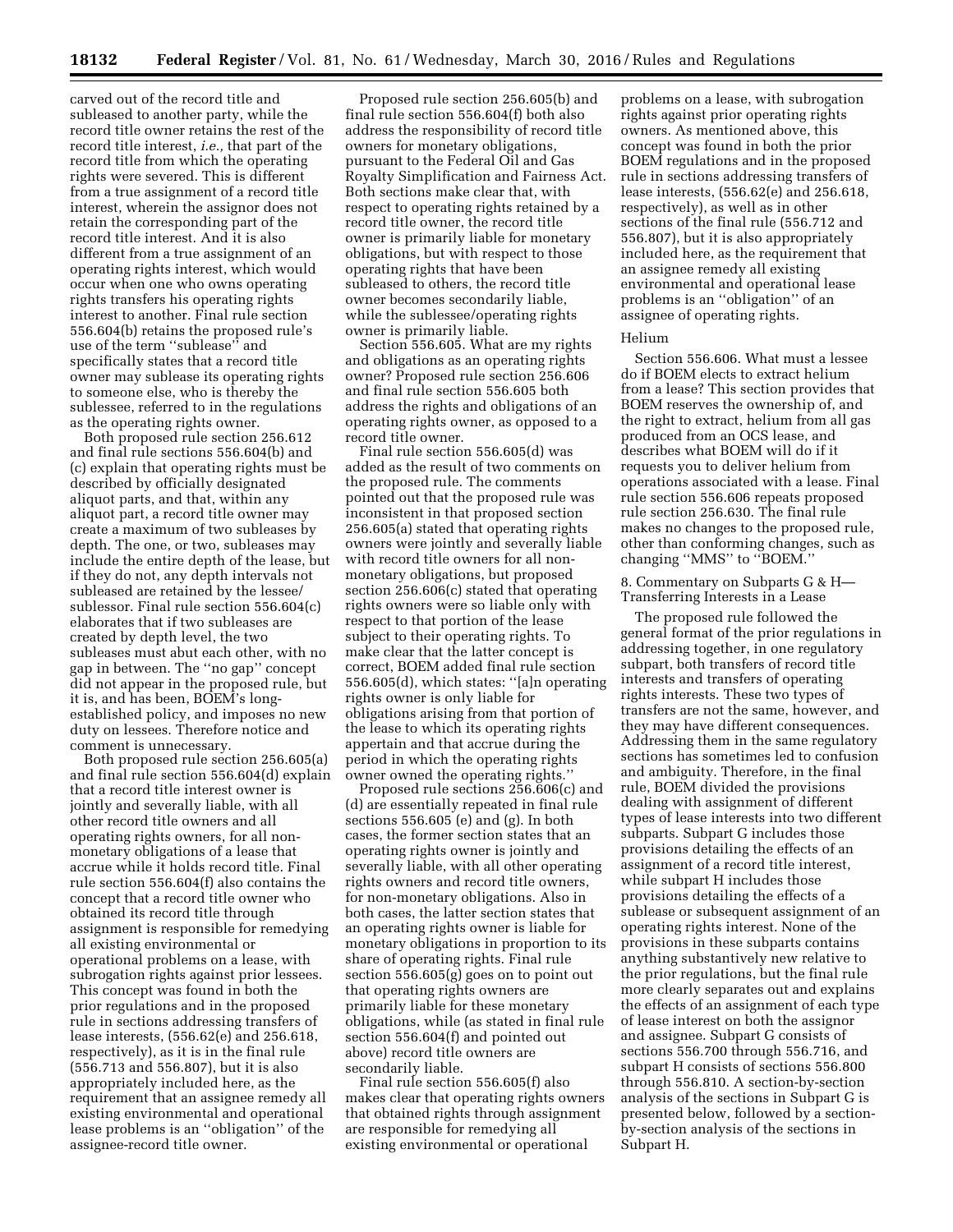# 9. Subpart G—Transferring All or Part of a Record Title Interest in a Lease

Section 556.700. May I assign or sublease all or any part of the record title interest in my lease? This section describes how a company may apply for approval to assign its whole or partial record title interest in its lease, or in any aliquot(s) thereof or to sublease operating rights. Proposed rule sections 256.610, 256.611, and 256.612 were collapsed and subsumed into final rule section 556.700, insofar as they apply to transfers of record title interests. Proposed rule section 256.610 stated that all transfers of lease interests require BOEM approval. Proposed rule section 256.611 and proposed rule section 256.612 repeated this requirement, with respect to transfers of ''lease interests,'' and operating rights, respectively. The requirement that BOEM approve transfers of record title interests and severances of operating rights interests appears in final rule sections 556.700(a), (b), and (c). Proposed rule sections 256.611 and 256.612 also specified that transfers must be properly described by aliquot parts and/or depth. This requirement of proper description is retained in final rule section 556.700(c).

Proposed rule section 256.611 referred to both ''subdivisions'' and ''aliquot parts'' when describing transfers of lease interests, but in final rule section 556.700, we removed the reference to subdivisions, retaining only the reference to aliquot parts, in order to reduce the potential for confusion. We also removed the definition of ''aliquot part'' from this section and moved it into the definitions section of the rule, section 556.106.

The last sentence of proposed rule section 256.611, stating that BOEM may disapprove a transfer when the assignor or assignee has unsatisfied obligations under this chapter, has been moved to final rule section 556.704, entitled, ''When would BOEM disapprove an assignment or sublease of an interest in my lease?'' Placement in that final rule section is more appropriate.

Section 556.701. How do I seek approval of an assignment of the record title interest in my lease, or a severance of operating rights from that record title interest? This section describes the process for obtaining BOEM approval of an assignment of a record title or operating rights interest in an OCS lease. Final rule section 556.701(a) was found at proposed rule section 256.613(a). The proposed rule section, at 256.613(a)(1), set out the official form numbers and names that one would use to effectuate and request approval of a

transfer of lease interest. The final rule, however, merely states that the BOEM Regional Director will provide the form to be used to request and record such a transfer. BOEM made this change to retain flexibility as to form name and number in case these identifiers change in the future.

Proposed rule section 256.613(b), which provided that BOEM must consult with and consider the views of the Attorney General before approving a transfer of a lease interest, appears at final rule section 556.701(b). Finally, final rule paragraph 556.701(b) retains from prior section 556.65 the statement that the Secretary may act on a transfer if the Attorney General does not respond to a consultation request within 30 days of that request.

Section 556.702. When will my assignment result in a segregated lease? Final rule section 556.702(a) and proposed rule section 256.613(a)(2) both make clear that a transfer of 100% of the record title interest in one or more aliquots of a lease results in segregating the lease into two leases, both of which are referred to as ''segregated leases'' and are subject to all the terms and conditions of the original lease. (Although it would be uncommon, it is also possible that a lease could be segregated into more than two leases.)

Final rule section 556.702 also contains a subsection that was not found in the proposed rule and was not in the prior regulations—556.702(b). This provision in the final rule clarifies the principles governing lease segregation. It is an outgrowth and corollary of the lease segregation concept expressed in proposed rule section 256.613(a)(2). Specifically, final rule section 556.702(b) sets forth the direct corollary to section 556.702(a) by making clear that transfer of anything less than 100% of the record title interest in a certain aliquot does not create a new lease, but creates a joint ownership situation between the assignee(s) and assignor(s) in the portion of the lease in which part of the ownership was transferred.

The last sentence of final rule section 556.702(b) states that a transfer of less than 100% of the record title to an aliquot(s) is subject to BOEM approval. This sentence reiterates the principle that all transfers of lease interests are subject to approval by BOEM, pursuant to section 8(e) of OCSLA (43 U.S.C. 1337(e)), the lease terms (see section 20 of the current lease form, Form BOEM– 2005), and prior regulations. This sentence was added in the final rule to ensure that there is no doubt as to whether a transfer that creates a joint ownership in a portion of a lease would constitute a lease transfer necessitating BOEM approval.

Section 556.703. What is the effect of the approval of the assignment of 100 percent of the record title in a particular aliquot(s) of my lease and of the resulting lease segregation? Final rule section 556.703 addresses the effects of a lease segregation (*i.e.,* a transfer of 100% of a record title interest in a particular aliquot of a lease, which creates a new lease to be in effect on the segregated aliquot). It combines part of proposed rule section 256.613(a)(2) with retained parts of BOEM's prior regulations from section 556.68. Proposed rule section 256.613(a)(2) stated that, in the case of a lease segregation, the requirement to post the requisite financial assurance applies to each new lease. This concept has been carried through into final rule section 556.703(a).

An important clarification is made in final rule section 556.703(c). The proposed rule at section 256.613(a)(2) stated that upon lease segregation, ''the newly segregated lease . . . is subject to all the terms and conditions of your original lease.'' The ambiguity of this language could give rise to an improper inference in certain circumstances that the terms of the original lease pertaining to any applicable royalty suspension volume (RSV) would apply in full and equally to each of the segregated leases.

BOEM's prior regulations in section 556.68(a) were more specific than those from the proposed rule's section 256.613(a)(2), but are still ambiguous on this point. The prior regulation stated that ''[r]oyalty, minimum royalty and rental provisions of the original lease shall apply separately to each segregated portion.'' The prior regulation mentioned royalty provisions specifically, and stated that such provisions will apply ''separately'' to each lease, but its relationship to any unused RSV was not clear.

The ambiguity in the prior regulation may have led some to incorrectly infer that when a lease is segregated, each new lease would be allowed the entire amount of remaining available RSV that applied to the original lease. Such an interpretation would not have been justified. In the case of segregation of a deep water lease with an RSV into two leases, for example, that interpretation would have the substantive effect of doubling the remaining volume of royalty-free production. That is not the intent of offering particular leases with specified royalty suspension volumes under the authority of 43 U.S.C. 1337(a)(1)(H) or 1337(a)(3)(C) (the royalty relief provisions of the OCSLA enacted in the Deep Water Royalty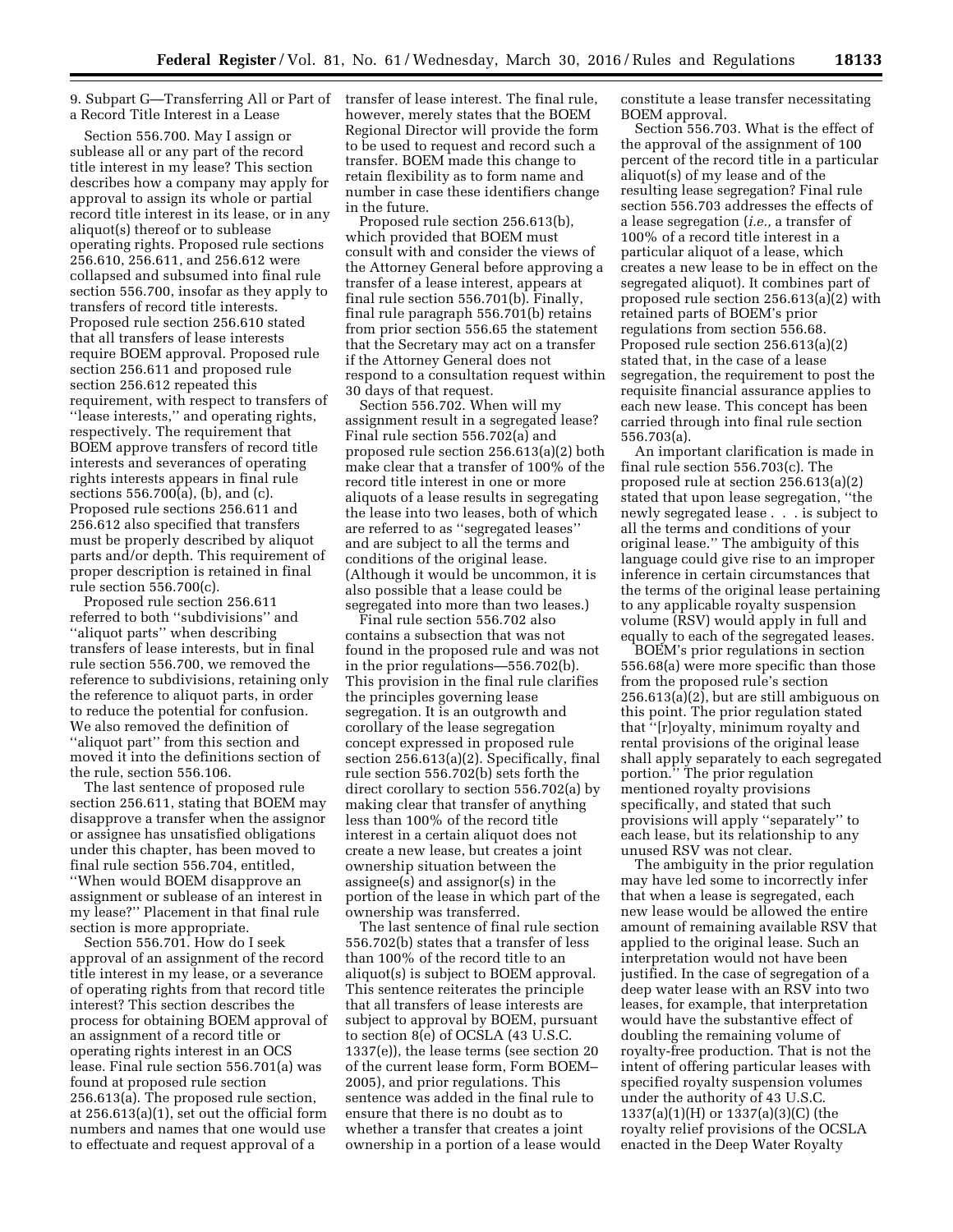Relief Act of 1995) or 42 U.S.C. 19504 or 19505 (the deep gas and deep water royalty relief provisions in the Energy Policy Act of 2005). The correct interpretation is that if an offshore lease is divided through segregation, any remaining unused RSV must be shared by the segregated leases in a manner not to exceed the total amount of the remaining unused RSV.

Final rule section 556.703(c) clarifies that in a lease segregation, each segregated lease is not individually entitled to the whole remaining RSV allowed to the original lease. Each lease segregation is unique and presents different circumstances that might affect the allocation of RSV. Therefore, paragraph (c) makes clear that BOEM will allocate the RSV among segregated leases on an equitable basis, considering all of the circumstances. Circumstances that may affect that allocation include the reasons for the segregation, whether the lease is producing, the relative production of the leases after segregation, future development plans, etc. The allocation of any remaining RSV will be stated in BOEM's approval of the assignment and segregation.

Final rule section 556.703(c) grows out of the proposed rule's statement at section 256.613(a)(2) that a newly segregated lease ''is subject to all the terms and conditions of [the] original lease.'' The final rule section carries forward the concept that the newly segregated lease is ''subject to'' any RSV provision that applied to the original lease, but clarifies in what manner that RSV provision will be applied to the two now-segregated leases. The language of final rule section 556.703(c) also clarifies the prior regulation's statement that royalty provisions apply ''separately'' to each lease. The final rule's language continues to apply the RSV provision ''separately'' to each segregated lease, but clarifies that ''separately'' does not mean ''equally.''

Final rule section 556.703(d) retains from prior section 556.68(b) the principle that each segregated lease continues in effect for the primary term specified in the original lease, unless maintained thereafter pursuant to the regulations. Paragraph (d) makes express the principle that with respect to continuation beyond the primary term, each segregated lease stands on its own. To remain in force after the primary term, each segregated lease must, on its own, meet the requirements of section 556.601, regardless of whether other segregated leases, which were part of the original lease, meet such requirements. Production from one segregated lease will not keep any other lease that was part of the original lease

in effect beyond its primary term (unless, of course, the leases are included within the same unit). BOEM believes that the regulations are more clear with both principles expressly stated in the final rule.

Section 556.704. When would BOEM disapprove an assignment or sublease of an interest in my lease? Final rule section 556.704 sets forth when a transfer of a lease interest may be void or disapproved by BOEM. The final rule section combines parts of proposed rule section 256.611 and section 556.62 from BOEM's prior regulations. The last sentence of proposed rule section 256.611 stated that an assignment could be disapproved if the assignor or assignee had outstanding obligations under this chapter of the regulations. This provision appears at final rule section 556.704(a)(1). Prior section 556.62 voided assignments made pursuant to certain prelease agreements. This provision is found at final rule section 556.704(b).

Final rule section 556.704 also contains two provisions, at paragraphs (a)(2) and (a)(3), which make clear that BOEM may disapprove an assignment that is incorrect as to form or that does not comport with the regulations. Provision 556.704(a)(2) more clearly expresses the intent of proposed rule section 256.613, which listed the names and numbers of the forms that BOEM requires to be used to effectuate a transfer of record title or operating rights interests. Pursuant to the proposed rule, BOEM would accept only transfers submitted on these forms. Implicit in the requirement to use these forms is the requirement to complete them correctly. Transfers attempted to be submitted on other forms, on incorrectly completed forms, or using other documentation would not be accepted.

In order to allow more flexibility and avoid restricting BOEM to a particular form name or number stated in the regulations, the final rule states that the Regional Director will provide a form for use in transfers of record title or operating rights. As in the proposed rule, however, only the form provided by the Regional Director will be accepted by BOEM, and only when completed correctly. Therefore, final rule section 556.704(a)(2) makes clear that a transfer request submitted to BOEM may be rejected if not ''acceptable as to form or content.'' The latter provision, 556.704(a)(3), provides that an attempted transfer that does not comport with the regulations or other applicable law will be disapproved.

Section 556.705. How do I transfer the interest of a deceased natural person

who was a lessee? This section outlines the procedures to follow to transfer an interest in an OCS lease from a deceased natural person. Final rule section 556.705 repeats proposed rule section 256.614, with minor wording changes.

Section 556.706. What if I want to transfer record title interests in more than one lease at the same time, but to different parties? Final rule section 556.706 repeats proposed rule section 256.615 with some minor language changes. Both the proposed and final rule sections address a lessee or other interest holder who desires to transfer interests it owns in different leases to different parties. Both sections note that in this situation, each transfer requires its own instrument, which must be originally executed and filed in duplicate with BOEM.

Section 556.707. What if I want to transfer different types of lease interests (not only record title interests) in the same lease to different parties? This section outlines the process for transferring different types of interests in a lease to different parties. Final rule section 556.707 derives from proposed rule section 256.615. That proposed rule section addressed the situation where interests in *different leases* are being transferred to different parties. The proposed rule said nothing, however, about the corollary situation: Where the interest holder desires to transfer different types of lease interests in the *same lease* to different parties. Final rule section 556.707 was added to cover this corollary situation. It states that even if an interest holder is transferring interests in the same lease, if they are different types of interests and being transferred to different parties, each transfer requires its own separate instrument, which must be duly executed and filed in duplicate with BOEM.

Section 556.708. What if I want to transfer my record title interests in more than one lease to the same party? This final rule section addresses lessees who desire to transfer interests in more than one lease to the same party. Final rule section 556.708 derives from the first sentence of proposed rule section 256.615. As noted by both proposed rule section 256.615 and final rule section 556.708, a lessee may not transfer record title interest in more than one lease using the same instrument. If a lessee wishes to transfer record title interest in more than one lease at the same time, the lessee must submit separate, originally executed forms for each transfer. Final rule section 556.708 also retains the statement from prior section 556.64(a)(8) that a separate fee applies to each individual transfer of interest.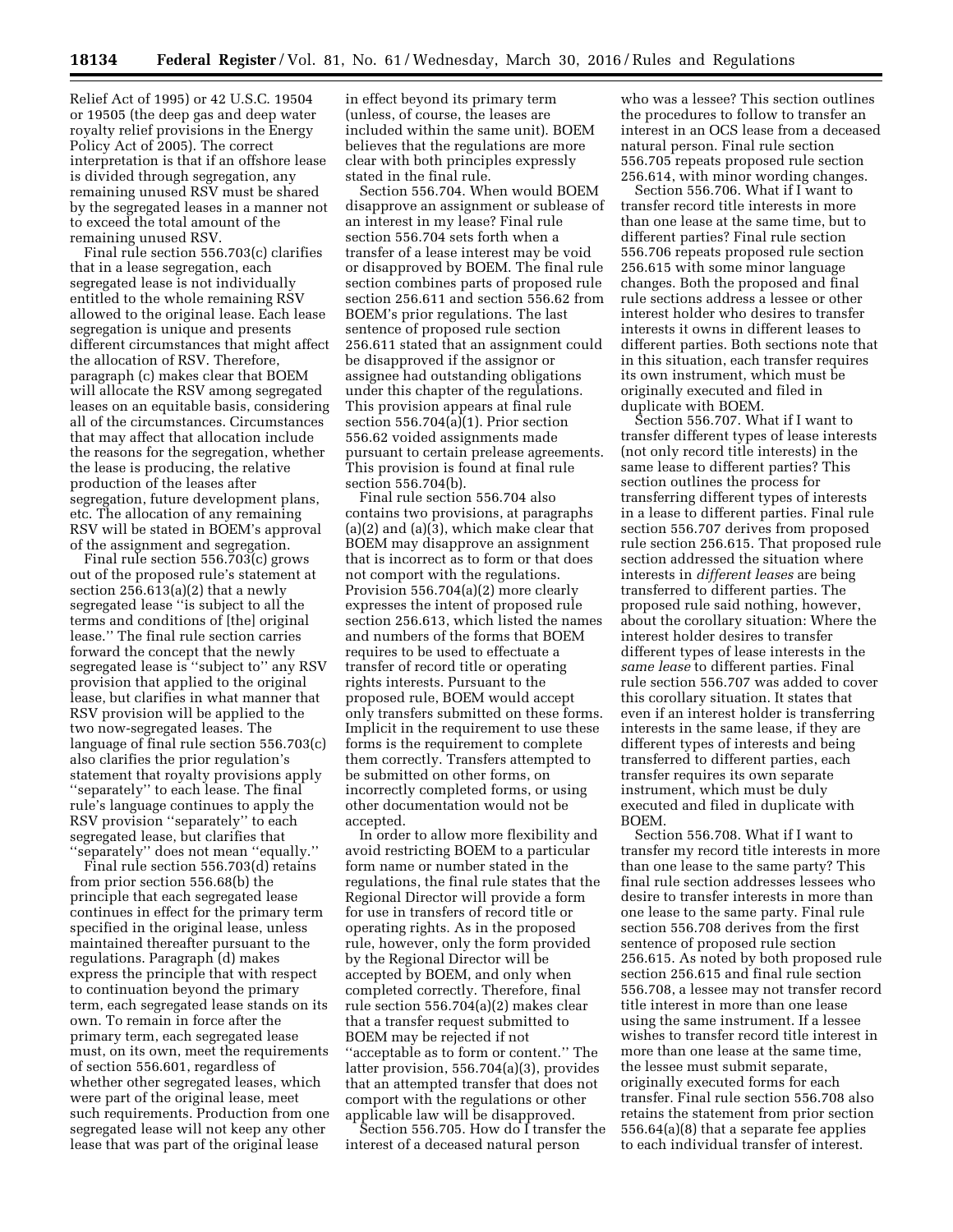Section 556.709. What if I want to transfer my record title interest in one lease to multiple parties? This section describes the requirements associated with transferring the record title interest in a lease to multiple parties. There is no analogous section in the proposed rule to final rule section 556.709, but the final rule section is a clarification of proposed rule section 256.615. That proposed rule section addressed the situations where interests in *different leases* are being transferred to different parties, or to the same party. The proposed rule did not address, however, the corollary situation, where the interest holder desires to transfer different portions of its record title interest in the *same lease* to multiple parties. Final rule section 556.709 was added to cover this corollary situation. It states that if a record title owner is transferring its record title interests in a single lease to multiple parties, it may use a single instrument. This differs from the circumstance addressed in section 556.707 where transfers of more than one type of interest in the single lease require use of more than one instrument. Final rule section 556.709 also retains the statement from prior section 556.64(a)(8) that where multiple transfers of interest are accomplished, a separate fee applies to each individual transfer of interest.

Section 556.710. What is the effect of an assignment of a lease on an assignor's liability under the lease? Final rule section 556.710 was found at proposed rule section 256.616. Both the proposed and final rule sections state the longestablished regulatory concept that after an assignment an assignor remains liable for all monetary and nonmonetary obligations that accrued before approval of the assignment. Proposed rule section 256.616 applied to assignments in general, but final rule section 556.710 applies only to transfers of record title interests, and an analogous final rule section, 556.805, applies only to transfers of operating rights interests.

Section 556.711. What is the effect of a record title holder's sublease of operating rights on the record title holder's liability? This section provides that a record title holder who subleases operating rights remains liable for later accruing obligations of the lease, but is only secondarily liable for monetary obligations accruing thereafter. Parts of proposed rule section 256.616 appear at final rule section 556.711, specifically in 556.711(a) and (b). These two paragraphs, along with final rule section 556.709, retain all of proposed rule section 256.616 and make clear the extent of the liability retained by a party

who assigns its record title interest. BOEM received a comment on proposed rule section 256.616 requesting that the final sentence be deleted because it was ambiguous. BOEM agrees with the comment and has deleted that sentence. The scenario it addressed in the proposed rule has been addressed without ambiguity in final rule section 556.711(a).

Final rule section 556.711(c) arises from FOGRMA, and states that a sublessee of operating rights is primarily liable for monetary obligations, but the record title holder, even after the sublease, remains secondarily liable for monetary obligations.

Section 556.712. What is the effective date of a transfer? This section describes the effective date of the transfer of a record title interest in a lease. Final rule section 556.712 is a combination of proposed rule section 256.617 and section 556.62(c) of BOEM's prior regulations. In the proposed rule, section 256.617 stated that an assignment is effective on the first day of the month following the request to assign, not following the date that BOEM approved the assignment. This left open the possibility, for example, that if you made a request to assign in April, it would become effective on the first of May, even if BOEM did not approve it until the fifteenth of May or later. The final rule section clarifies that, unless requested otherwise (see below), the effective date of a transfer of a lease interest is the first day of the next month after BOEM approves the transfer.

Final rule section 556.712, like proposed rule section 256.617, allows the parties to a transfer to specify a date on which their transfer will become effective. The proposed rule stated that BOEM would record the assignment as effective as of the date specified by the parties. The prior regulation, at section 556.62(c), did not affirmatively state that BOEM would accept the date specified by the parties. The prior regulation used the word ''request'' to refer to the parties' choice of a different effective date, and stated that the effective date would be specified in BOEM's approval. After further consideration of this issue, BOEM has decided to retain the idea in the prior regulation, and to clarify any ambiguity by stating that BOEM must approve a request for a specified effective date for a transfer of record title interest.

Both proposed rule section 256.617 and final rule section 556.712 also make clear that the transferor's obligations continue to accrue until BOEM approves the transfer, no matter when the effective date is specified to be. In

other words, the proposed and final rules clarify that if the parties to a transfer specify an effective date that falls before BOEM's approval of the transfer, this date is ''effective'' between the parties, but it does not have any effect on the obligations of the transferor to BOEM. The accrual of those obligations is ended only by BOEM's approval of the transfer.

Section 556.713. What is the effect of an assignment of a lease on an assignee's liability under the lease? With respect to an assignee of a record title interest, final rule section 556.713 repeats proposed rule section 256.618. Both sections recite the obligations of an assignee, which include complying with the lease terms and regulations, remedying existing environmental and operational problems, and performing decommissioning.

Section 556.714. As a restricted joint bidder, may I transfer an interest to another restricted joint bidder? Final rule section 556.714 requires a person on the Restricted Joint Bidders List, when transferring less than 100% of its interest in a lease to another person on the same list, to file with BOEM all agreements applicable to the acquisition of the interest transferred. Final rule paragraph 556.714(a) retains the language to this effect found in prior section 556.64(i). This same requirement was also found in proposed rule section 256.619, and it engendered a comment that objected to proposed rule section 256.619 on several grounds. The comment stated that the documents requested by proposed section 256.619 may be ''sensitive,'' *i.e.,* confidential, and that the section is too broad and vague with an ''unascertainable'' intent. The comment also stated that because BOEM approves assignments, BOEM will be aware of the chain of title through which the assignor received its interest, rendering unnecessary the filing of agreements relating to the assignor's acquisition of that interest. The commenter suggested that BOEM ''should only be interested in the timing and nature of the agreement whereby one restricted joint bidder acquired from another restricted joint bidder.''

For the most part, BOEM disagrees with this comment. Proposed rule section 256.619 did not introduce a new concept, but restated what was originally in prior section 556.64(i). Nor does BOEM find the section overly vague. The filing of the requested agreements or the provision of the description of the transaction (see below) is necessary to allow the Department of Justice to properly review the antitrust implications of assignments between restricted joint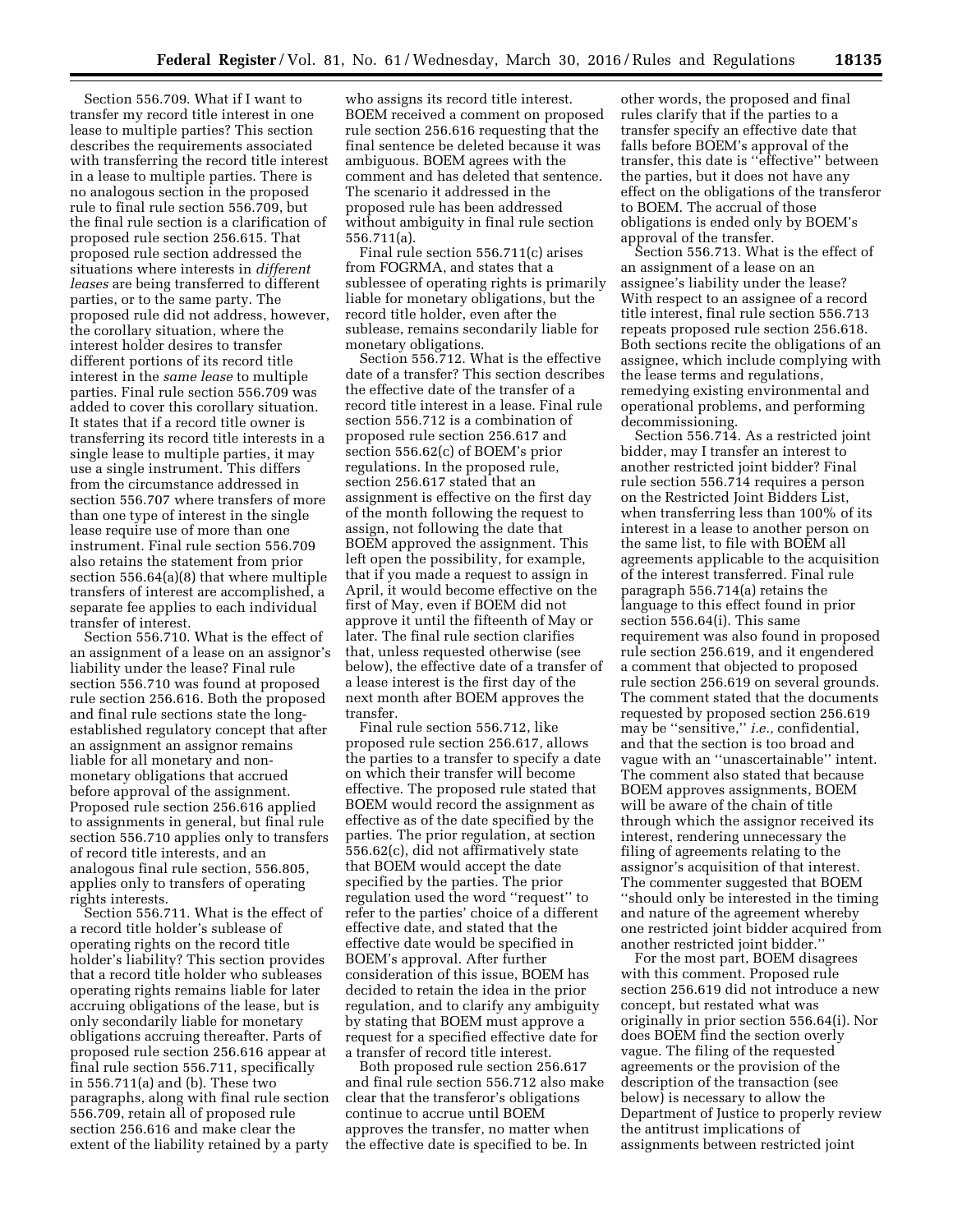bidders, as is required for all assignments by section 8(e) of OCSLA (43 U.S.C. 1337(e)). Also, the final rule section does, as one comment noted, demonstrate BOEM's interest in ''the timing and nature of the agreement whereby one restricted joint bidder acquired [a lease interest] from another restricted joint bidder.'' The final rule, by retaining the language from prior section 556.64(i), makes clear that BOEM is seeking information about acquisitions only from a transferor that was on the Restricted Joint Bidders List at the time of its acquisition of the interest, and that is now transferring less than its entire interest to an entity that was on the same list.

In response to the comment, however, BOEM has noted in section 556.714(d) that a person submitting the requested agreements may request they be treated confidentially and BOEM will do so to the extent authorized by its regulations and applicable Departmental regulations. Further, as suggested by the commenter, section 556.714(a) allows the assignor/submitter to choose whether to submit the requested agreements or instead to provide BOEM with a description of the timing and nature of the transfer agreement, together with a statement certifying the truth of this description.

Section 556.715. Are there any interests I may transfer or record without BOEM approval? This section provides that a lessee may create, transfer, or assign an economic interest in a lease without BOEM approval, but that such transferor must send BOEM a copy of each instrument creating or transferring such a lease interest within 90 days after the last party executes the transfer instrument. Final rule section 556.715 (along with final rule section 556.808) is the successor to proposed rule section 256.620. Final rule section 556.715 and proposed section 256.620 are substantively similar, but the language of the proposed section was changed somewhat in the final rule. The proposed rule section stated that a lessee could create or transfer ''carried working interests, overriding royalty interests, or payments out of production'' without BOEM approval. In the final rule, instead of listing these three types of interests, section 556.715(a) states that a lessee may create, transfer, or assign ''economic interests'' without BOEM approval. The term ''economic interest'' is defined in final rule section 556.106 to encompass ''any right to, or any right dependent upon, production of crude oil, natural gas, or liquefied petroleum products,'' and includes, among others, the three

types of interests listed in the proposed section.

Final rule section 556.714 also makes clear that the 90-day deadline set forth in prior section 556.64(a)(2) applies to filings memorializing transfers of economic interests. Prior section 556.64(a)(2) did not explicitly state that the 90-day deadline applies to such filings. The 90-day filing deadline appears in final rule section 556.701 with respect to the filings of transfers of record title interests and the severance of operating rights interests, and the final rule makes clear that the deadline also applies to filings of transfers of economic interests by so stating in final rule section 556.714.

BOEM received one comment on proposed section 256.620, which expressed concerns about confidentiality of documents and asked whether the section intended to require the submission of joint operating agreements to BOEM. The comment notes this provision, *i.e.,* section 256.620, and its requirements are ''not [] new,'' and that is correct—this provision is currently found at section 556.64(a)(7). The final rule section does not impose any new requirements and does not require the filing of joint operating agreements as they do not necessarily create economic interests, only rights to such interests. Once those interests are created, however, documents respecting them must be filed with BOEM. As to confidentiality, documents will be treated in accordance with BOEM's regulation at section 556.104 and any applicable Departmental regulations.

Section 556.716. What must I do with respect to the designation of operator on a lease when a transfer of record title is submitted? This section provides the circumstances under which the transfer of a record title interest triggers the need to file a new designation of operator form with BOEM. Final rule section 556.716 is based on several prior and proposed rule sections. Proposed rule section 256.611 and prior section 556.62 explained how a record title, or other lease interest, may be transferred, but did not mention the need, which often arises upon such a transfer, to file a new designation of operator form. Prior regulation section 550.143 stated that, when there is a change of designated operator, you must file a new designation of operator form with BOEM. Prior section 550.143 was, however, in a part of the regulations that does not address transfers of lease interests. Because, as stated above, the need to file a new designation of operator form often arises when lease interests are transferred, BOEM added

section 556.716 here in part 556, to augment section 550.143 and ensure that parties to a transfer are aware of their duties with respect to designation of an operator.

10. Subpart H—Transferring All or Part of the Operating Rights in a Lease

Section 556.800. As an operating rights owner, may I assign all or part of my operating rights interest? This section provides that an operating rights owner may assign all or part of its operating rights interests, subject to BOEM approval. Final rule section 556.800 repeats proposed rule section 256.612 with minor language changes.

Section 556.801. How do I seek approval of an assignment of my operating rights? This section describes the process by which an assignor of operating rights must obtain approval of such an assignment. Final rule section 556.801 is based on proposed rule section 256.613. The proposed rule section applied to all transfers of lease interests, but final rule section 556.801 applies only to assignments of operating rights from one operating rights owner to another, in accordance with the approach in the final rule to separate regulatory sections concerning transfers of operating rights and those concerning transfers of record title interests.

Both proposed rule section 256.613 and final rule section 556.801 require that BOEM approve transfers of operating rights. Documents memorializing such transfers must be filed within 90 days of the transfer. Both sections also note BOEM may consult with the Attorney General. The final rule section states the Regional Director will provide the form on which to record the transfer of operating rights, instead of citing particular forms as was done in the proposed rule. For the same reasons laid out above in the discussion of final rule section 556.716, final rule section 556.801 reiterates the requirement found at prior regulation section 550.143 that a new operating rights owner must file a designation of operator form.

One paragraph of final rule section 556.801 did not appear in the proposed rule: 556.801(c) states that if an operating rights owner transfers an undivided interest in its operating rights, that transfer creates a joint ownership of the operating rights in the transferor and the transferee. This provision did not appear in the proposed rule, but it is merely a description of the well-accepted legal consequences of such a transfer. As with a record title interest, an operating rights owner can transfer less than 100% of a certain part of its operating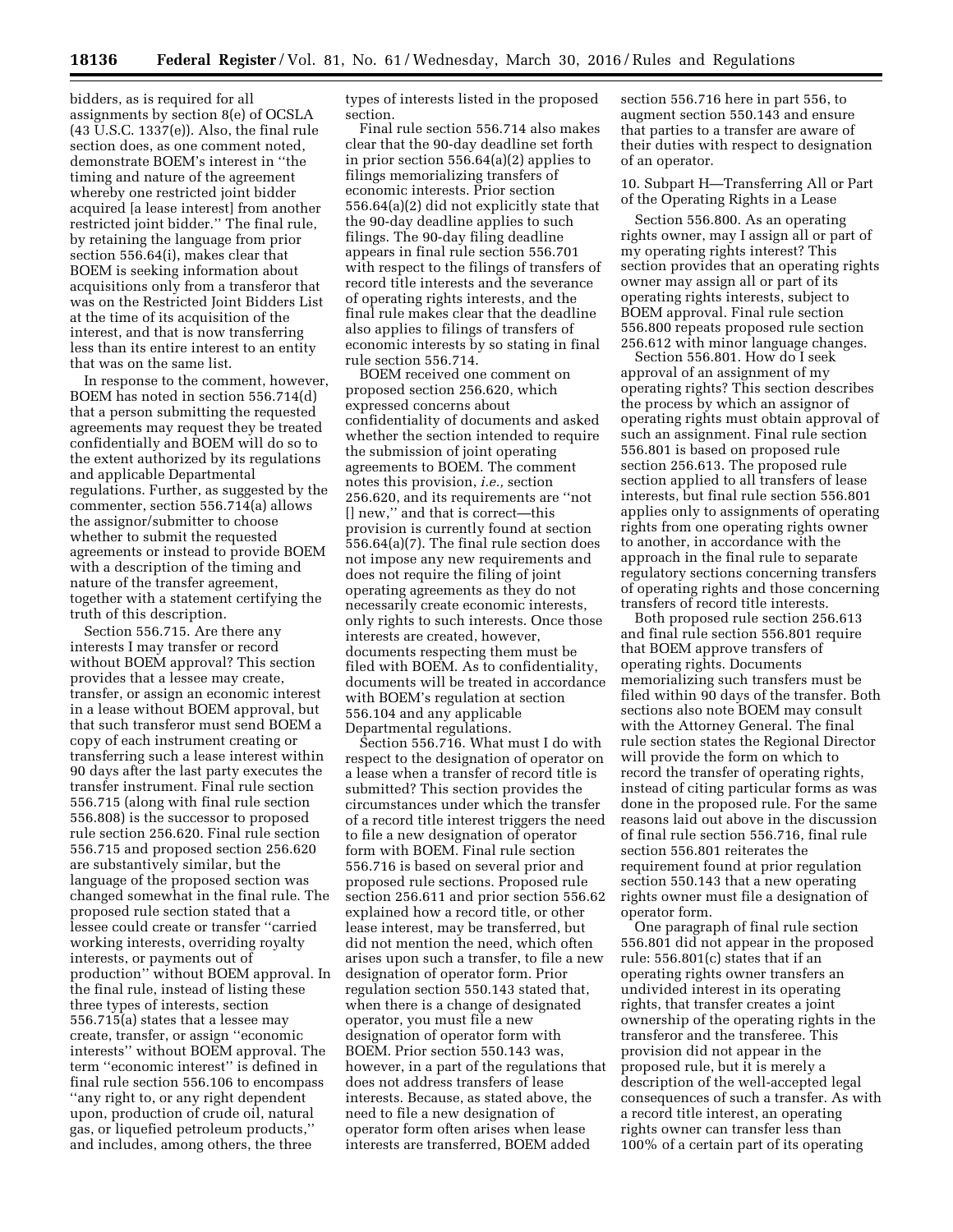rights interest, retaining some percentage of interest in that part. This is referred to as the transfer of an ''undivided interest'' and creates coownership.

Section 556.802. When would BOEM disapprove the assignment of all or part of my operating rights interest? Final rule section 556.802 sets forth the circumstances under which BOEM would disapprove an assignment of an operating rights interest. The final rule section is based on proposed rule section 256.611. The last sentence of proposed rule section 256.611 stated an assignment could be disapproved if the assignor or assignee had outstanding obligations under this chapter of the regulations. This provision appears at final rule section 556.802(a).

Final rule section 556.802 also contains two provisions, at paragraphs (b) and (c), which make clear that BOEM may disapprove an assignment of operating rights interests that is incorrect as to form or does not comport with the regulations. The former provision, 556.802(b), derives from proposed rule section 256.613, which listed the names and numbers of the forms that BOEM requires to be used to effectuate a transfer of record title or operating rights interests. Pursuant to the proposed rule, BOEM would accept only transfers submitted on—and consistent with—these forms.

In order to allow more flexibility and avoid restricting BOEM to a particular form name or number stated in the regulations, the final rule states the Regional Director will provide a form for use in transfers of record title or operating rights. As in the proposed rule, only the form provided by the Regional Director will be accepted by BOEM and only when completed correctly. Therefore, final rule section 556.802(b) makes clear that a transfer request submitted to BOEM may be rejected if not ''acceptable as to form or content.'' The latter provision, 556.802(c), provides that an attempted transfer that does not comport with the regulations and/or applicable law will be disapproved.

Section 556.803. What if I want to assign operating rights interests in more than one lease at the same time, but to different parties? This section addresses the assignment of operating rights interests in more than one lease to different parties. Final rule section 556.803 is based on proposed rule section 256.615. Both the first sentence of the proposed rule section and the final rule section address the situation where a lessee or other interest holder desires to transfer interests it owns in different leases to different parties. Final rule section 556.803, however, applies only to an operating rights owner who desires to simultaneously assign its operating rights in multiple leases. The limited application of final rule section 556.803 is in keeping with the final rule's separation of regulatory sections concerning transfers of record title by record title holders and those concerning transfers of operating rights by operating rights owners.

Section 556.804. What if I want to assign my operating rights in a lease to multiple parties? This section addresses the assignment of operating rights interests in one lease to more than one party. There was no analogous section in the proposed rule to final rule section 556.804, but the final rule section developed out of proposed rule section 256.615. That proposed rule section, also discussed immediately above, addressed the transfer of interests in *different leases* to different parties, or to the same party. The proposed rule did not address, however, the corollary situation, where the interest holder desires to transfer different portions of its operating rights interests in the *same lease* to multiple parties. Final rule section 556.804 was added to cover this corollary situation. It states that if an operating rights owner is transferring its operating rights in a single lease to multiple parties, it may use a single instrument. Final rule section 556.804 also retains the statement from prior section 556.64(a)(8), which states that where multiple transfers of interest are accomplished using one instrument, a separate fee applies to each individual transfer of interest.

Section 556.805. What is the effect of an operating rights owner's assignment of operating rights on the assignor's liability? This final rule section states the long-established regulatory concept that after an assignment, the assignor remains liable for all monetary and nonmonetary obligations that accrued before approval of the assignment. Final rule section 556.805 was found at proposed rule section 256.616. That proposed rule section applied to assignments in general, but final rule section 556.805 applies only to assignments of operating rights interests.

Section 556.806. What is the effective date of an assignment of operating rights? This section describes the effective date of the transfer of an operating rights interest in a lease. Final rule section 556.806 is a combination of proposed rule section 256.617 and prior section 556.62(c). In the proposed rule, analogous provision 256.617 stated an assignment is effective on the first day of the month following the request to

assign, not following the date that BOEM approved the assignment. As explained above, in the discussion of final rule section 556.712, this left open the possibility that an assignment could ostensibly become ''effective' before it was approved. Final rule section 556.806 clarifies that (unless requested otherwise, see below) the effective date of an assignment of an operating rights interest is the first day of the month after the month in which BOEM approves the transfer.

Final rule section 556.806, like proposed rule section 256.617, allows the parties to a transfer to specify a date on which their transfer will become effective. The proposed rule stated that BOEM would record the assignment as effective as of the date specified by the parties. The prior regulation, at section 556.62(c), did not affirmatively state that BOEM would accept the date specified by the parties. The prior regulation used the word ''request'' to refer to the parties' choice of a different effective date, and stated that the effective date would be specified in BOEM's approval. After further consideration of this issue, BOEM has decided, in the final rule, to retain the idea in the prior regulation, and to clarify any ambiguity by stating that BOEM must approve a request for a specified effective date for a transfer of an operating rights interest.

Both proposed rule section 256.617 and final rule section 556.806 also make clear that the transferor's obligations do not end until BOEM approves the transfer, no matter when the effective date is specified to be. In other words, the proposed and final rules clarify that if the parties to a transfer specify an effective date that falls before BOEM's approval of the transfer, this date is ''effective'' between the parties, but it does not have any effect on the obligations of the transferor to BOEM. The accrual of those obligations is ended only by BOEM's approval of the transfer.

Section 556.807. What is the effect of an assignment of operating rights on an assignee's liability? This section recites the obligations of an assignee, which include complying with the lease terms and regulations, remedying existing environmental and operational problems on the leasehold, and performing decommissioning obligations. Final rule section 556.807 repeats proposed rule section 256.618, but only with respect to an assignee of an operating rights interest. Proposed rule section 256.618 addressed both assignees of record title interests and operating rights interests, but consistent with the final rule's separate treatment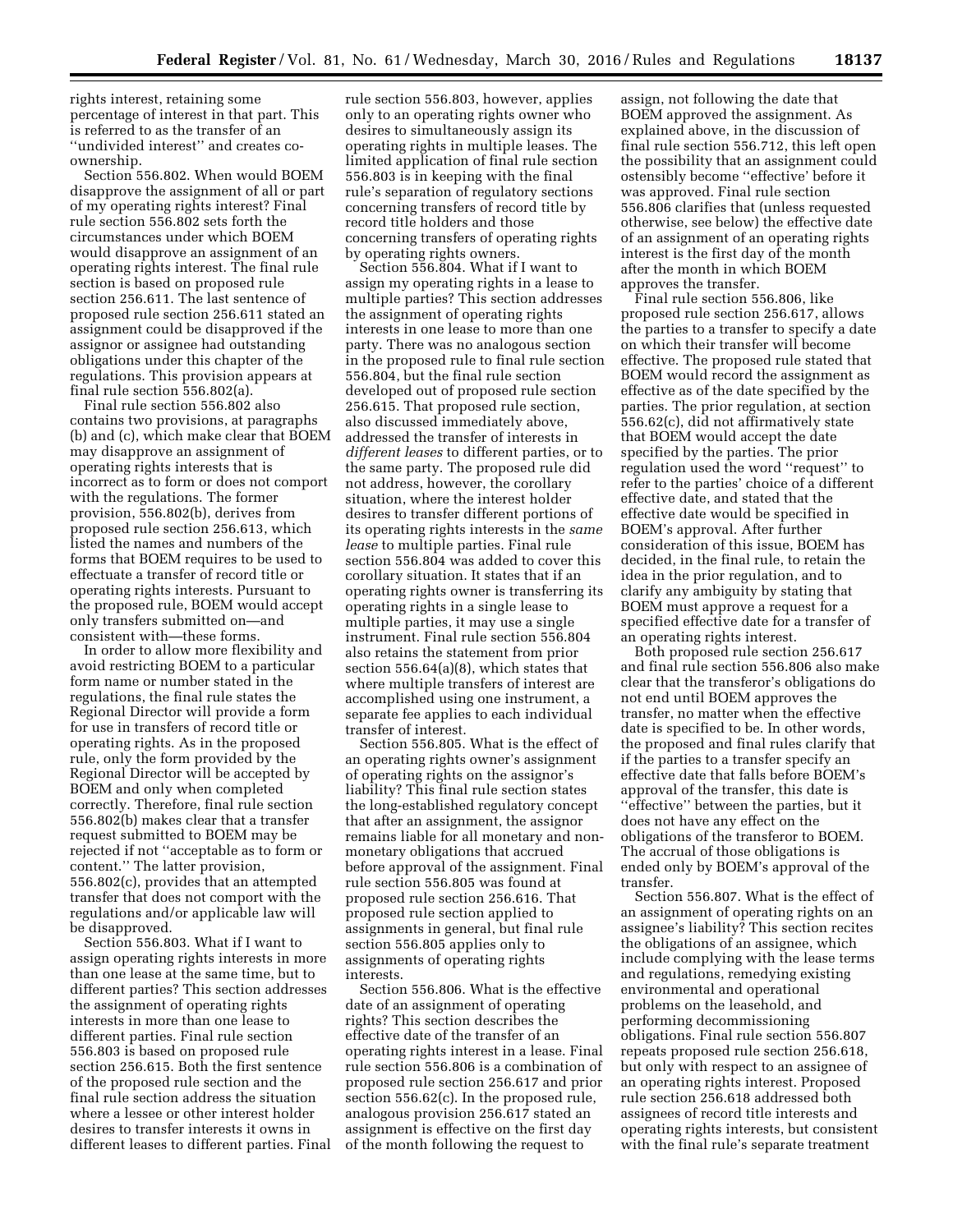of these two types of interests, this final rule section addresses only the effect of an assignment of operating rights on an assignee's liability.

Section 556.808. As an operating rights owner, are there any interests I may assign without BOEM approval? This section provides that an operating rights owner may create, transfer, or assign economic interests without BOEM approval, but that for record keeping purposes, the operating rights owner must send BOEM a copy of each instrument creating or transferring such interests within 90 days after the last party executes the transfer instrument. Final rule section 556.808 (along with final rule section 556.715) is the successor to proposed rule section 256.620. Final rule section 556.808 is substantively similar to proposed section 256.620, but the final rule section applies to operating rights owners and contains somewhat different language from the proposed section. The proposed rule section stated that you could create or transfer ''carried working interests, overriding royalty interests, or payments out of production'' without BOEM approval. In the final rule, instead of listing these three types of interests, section 556.808(a) states that you may create, transfer, or assign ''economic interests'' without BOEM approval. The term ''economic interest'' is defined in final rule section 556.106 to encompass ''any right to, or any right dependent upon, production of crude oil, natural gas, or natural gas liquids,'' and includes, among others, the three types of interests listed in the proposed section.

Final rule section 556.808 also makes clear that the 90-day deadline set forth in prior regulation section 556.64(a)(2) also applies to filings memorializing transfers of economic interests. Prior section 556.64(a)(2) did not explicitly state that the 90-day deadline applies to such filings. The 90-day filing deadline appears in final rule section 556.801 with respect to the filings of assignments of operating rights interests, and the final rule makes clear that the deadline also applies to filings of transfers of economic interests by so stating in final rule section 556.808.

BOEM received one comment on proposed section 256.620, which expressed concerns about confidentiality of documents and asked whether the section intended to require the submission of joint operating agreements to BOEM. The comment notes that this provision, *i.e.,* 256.620, and its requirements are ''not [ ] new'' and that is correct—this provision is currently found at 556.64(a)(7). The final rule section does not impose any

new requirements and does not require the filing of joint operating agreements as they do not necessarily create economic interests, only rights to such interests. Once those interests are created, however, documents respecting them must be filed with BOEM. As to confidentiality, documents will be treated in accordance with final rule section 556.104 and any applicable Departmental regulations.

Section 556.810. What must I do with respect to the designation of operator on a lease when a transfer of operating rights ownership is submitted? This section provides the circumstances under which the transfer of an operating rights interest triggers the need to file a new designation of operator form with BOEM. Final rule section 556.810 is a clarification and extension of several prior and proposed rule sections. Proposed rule section 256.611 and section 556.62 from BOEM's previous regulations explained how a record title or operating rights interest may be transferred, but did not mention the need, which often arises upon such a transfer, to file a new designation of operator form. Current section 550.143 states that, when there is a change of designated operator, you must file a new designation of operator form with BOEM. Current section 550.143 is, however, in a part of the regulations that does not address transfers of lease interests. Because the need to file a new designation of operator form often arises when lease interests are transferred, such as operating rights interests, BOEM added section 556.810 here in part 556 to augment prior BOEM regulation section 550.143, and to ensure that parties to an operating rights transfer are aware of their duties with respect to designation of an operator.

## 11. Subpart I—Bonding or Other Financial Assurance

Part 560, section 560.500(b) in the final rule, addresses the electronic filing of documents concerning bonding or other financial assurance. The substance of final rule section 560.500(b) was in proposed rule section 256.503(c), which established the circumstances under which BOEM may require, rather than request, electronic document submission. The proposed and final rule sections provide that BOEM reserves the right to mandate the submission of financial assurance information electronically after publishing a 90 daynotice to that effect in the **Federal Register**. Submission of financial assurance data electronically would contribute significantly to streamlining the bonding process and facilitate a more efficient transfer of data and

information between BOEM and the regulated community. BOEM received no comments on proposed rule section 256.503(c). Accordingly, although no other substantive changes related to bonding are made in the final rule, this provision was retained from the proposed rule at section 560.500(b).

Other than the electronic filing change that appears in final rule section 560.500(b) and minor administrative changes made to subpart I, as noted below, the regulatory sections in the subpart remain the same as in the prior regulations, where they are located at 30 CFR subpart I, consisting of prior sections 556.52 through 556.59.

Sections 556.900–556.907. These sections establish bonding requirements for the lessee of an OCS oil and gas or sulfur lease. BOEM is not making any substantive changes to Subpart I— Bonding or Other Financial Assurance relative to the prior regulations. The only changes made to this subpart in the final rule are administrative or conforming changes necessary to avoid inconsistency with the rest of BOEM's regulations. These changes are: (1) Editorial improvement; (2) correction of the inadvertent deletion of crossreferences to former MMS regulations now administered by BSEE and ONRR; (3) changes in the section numbers and conforming changes needed in the text due to the section number changes; (4) changing references to ''Associate Director" to "Director," as there are no ''Associate Directors'' within BOEM; and (5) consistently referring to decommissioning obligations as ''decommissioning obligations,'' rather than by listing some or all of the constituent parts of decommissioning.

12. Subpart J—Bonus or Royalty Credits for Exchange of Certain Leases

Section 556.1000. Leases formerly eligible for a bonus or royalty credit. This section provides that bonus or royalty credits issued by BOEM pursuant to the Gulf of Mexico Energy Security Act of 2006 (GOMESA) (43 U.S.C. 1331 note) are no longer available. The deadline for applying for such a bonus or royalty credit was October 14, 2010; therefore, lessees may no longer apply for such credits. The proposed rule contained several sections addressing these credits because it was published in May 2009, before the October 2010 deadline. The final rule has only one section addressing these credits—section 556.1000.

Although the GOMESA lease exchange/credit program is no longer active, section 556.1000 has been included in the final rule because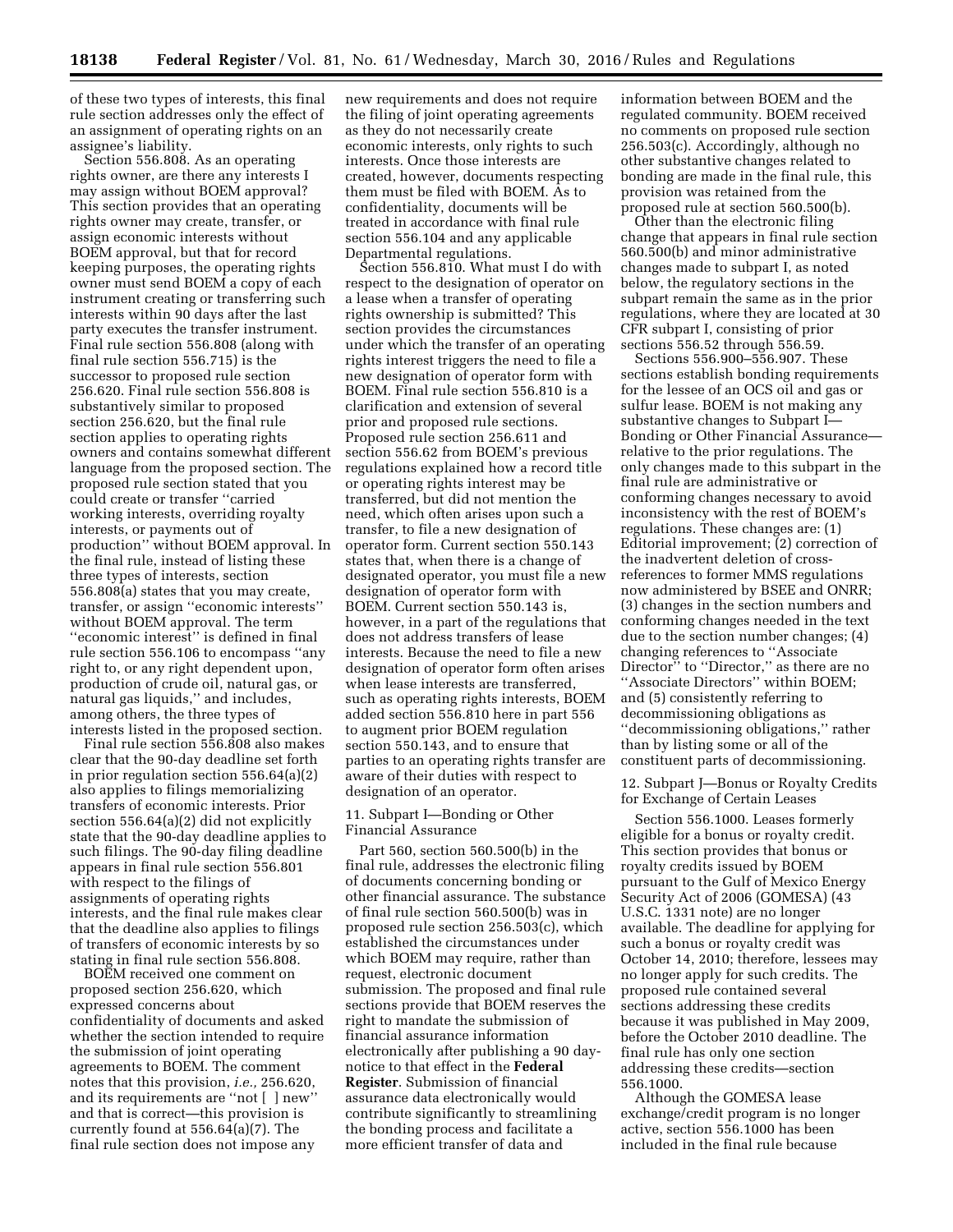GOMESA did not specify a deadline to apply for lease credits. The October 14, 2010, deadline was set by BOEM in its regulations, and must be retained to forestall future requests for lease credits under GOMESA.

### 13. Subpart K—Ending a Lease

Section 556.1100. How does a lease expire? This section provides the circumstances under which a lease will expire at the end of its primary term. Final section 556.1100 is substantively the same as proposed rule section 256.700, with minor wording changes. The final rule section is also divided into two paragraphs, one addressing oil and gas leases, and one addressing sulfur leases.

BOEM received one comment noting that proposed section 256.700 listed the ways to maintain a lease beyond the primary term, but failed to list production from unitized leases as one of those ways. The comment suggested that BOEM add in section 256.700 a reference to production from unitized leases as one of the ways to maintain a lease. Final rule section 556.1100 refers back to final rule section 556.601 for the ways in which to maintain a lease beyond the primary term, which includes, at 556.601(e), production from unitized leases.

Section 556.1101. May I relinquish my lease or an aliquot part thereof? Final rule section 556.1101 repeats the substance of proposed rule section 256.701. Both sections name the form that must be filed in triplicate by all lessees to effect a lease relinquishment and both note that the relinquishment is effective on the date of filing. Both sections also make clear that a relinquishment does not relieve the relinquisher(s) of any accrued obligations, but to express this concept the final rule section has retained the language in prior section 556.76, rather than using the proposed language.

Prior section 556.76 also stated that no filing fee is required for a relinquishment. The proposed rule, however, said nothing on this subject. It did not contain the statement in the prior regulations that no filing fee is required, but neither did it say that a filing fee was required for a relinquishment. The final rule retains the ''no filing fee'' statement from prior regulations at section 556.76.

Section 556.1102. Under what circumstances will BOEM cancel my lease? This section provides the circumstances under which BOEM may cancel a producing or a non-producing OCS lease. Final rule section 556.1102 contains the substance of proposed rule section 256.702, with some minor

wording changes for clarity. Both sections state that failure to comply with a provision of a lease or of the regulations may result in lease cancellation, but the final rule section also makes clear that failure to provide requested financial assurance may result in lease cancellation or assessment of civil penalties. (See final rule section 556.1102(f).) Final rule section 556.1102(f) is a clarification of proposed rule subsections 256.702(b) and (c). Both these subsections state that failure to comply with any provision of the regulations may result in lease cancellation, and this includes failure to comply with those regulations requiring the maintenance of financial assurance.

Proposed rule section 256.702 generally referred to section 5(a) of OCSLA (43 U.S.C. 1334(a)), whereas final rule section 556.1102 was written to more closely follow sections 5(a)(2)(A) and (B) of OCSLA (43 U.S.C. 1334(a)(2)(A) and 1334(a)(2)(B)). Both the final and proposed rule sections repeat section 5(a)'s directive that a lease may be cancelled any time BOEM finds that continued activity will probably cause harm or damage to *inter alia,* life or property, that such threat of harm or damage will not disappear or acceptably decrease in a reasonable time, and that the advantages of lease cancellation outweigh the advantages of continuing the lease. But final rule section 556.1102 paragraphs (d) and (e) also include section 5(a)'s requirements that cancellation pursuant to the terms above must be subsequent to a hearing and may not occur unless and until operations under the lease have been suspended or prohibited by the Department continuously for a period of five years.

# 14. Subpart L—Leases Maintained Under Section 6 of OCSLA

Subpart L consists of two final rule sections, 556.1200 and 556.1201, which have been retained from prior sections 556.79 and 556.80, respectively. These two sections were not in the proposed rule. The Preamble to the proposed rule stated that prior section 256.79 (now 556.79) was ''[e]liminated as unnecessary repetition'' of OCSLA section 6(b) (43 U.S.C. 1335(b)) and prior section 256.80 (now 556.80) was ''covered in 30 CFR part 281'' (now part 581).

BOEM has reconsidered its decision to eliminate subpart L from its regulations, and, for the reasons outlined below, has decided to retain it in this final rule.

Section 556.1200. Effect of regulations on lease. Final rule section 556.1200 makes clear the relationship between

BOEM's regulations and the lease provisions of those leases maintained under section 6 of OCSLA (43 U.S.C. 1335). Section 6 of OCSLA applies to a specific group of leases—State-issued OCS leases issued before December 21, 1948.

BOEM has retained this provision, derived from prior section 556.79, even though it includes some repetition of Section 6 of OCSLA. Retaining this in final rule section 556.112 is helpful to BOEM's stakeholders because it clarifies the interplay between BOEM's regulations and Section 6 leases.

Section 556.1201. Section 6(a) leases and leases other than those for oil, gas, or sulfur. BOEM has determined that the proposed rule was incorrect in asserting that prior part 556, subpart L, which consisted of prior sections 556.79 and 556.80, was an unnecessary duplication of provisions in another part of the regulations. BOEM has therefore decided to retain, in final rule section 556.1201, the substance of prior section 556.80. Final rule section 556.1201 states that the existence of a Section 6 oil and gas lease does not preclude the issuance, in the same area, of other types of leases under OCSLA. BOEM has determined that this section should be retained to clarify the circumstances surrounding Section 6 leases.

### 15. Subpart M—Environmental Studies

Section 556.1300. Environmental studies. Subpart M—Environmental Studies consists of section 556.1300 in the final rule and provides that BOEM will conduct studies of any area or region included in any oil and gas lease sale as needed to assess and manage impacts on the human, marine and coastal environments, which may be affected by OCS oil and gas or other mineral activities in such area or region. Subpart M in the previous regulations consisted of section 556.82. The proposed rule deleted subpart M as an ''unnecessary recitation of internal procedures,'' but section 20(c) of OCSLA specifically states that the ''Secretary shall, by regulation, establish procedures for carrying out his duties [to conduct environmental studies] under this section.'' (43 U.S.C. 1346(c)). BOEM has determined to retain subpart M to comply with section 20 of OCSLA and to set forth in the regulations, procedures for the conduct of environmental studies with minor revisions to clarify text.

### *C. Part 559—Mineral Leasing: Definitions*

Prior part 559 was moved into final rule part 560, as explained below, in the discussion of final rule part 560.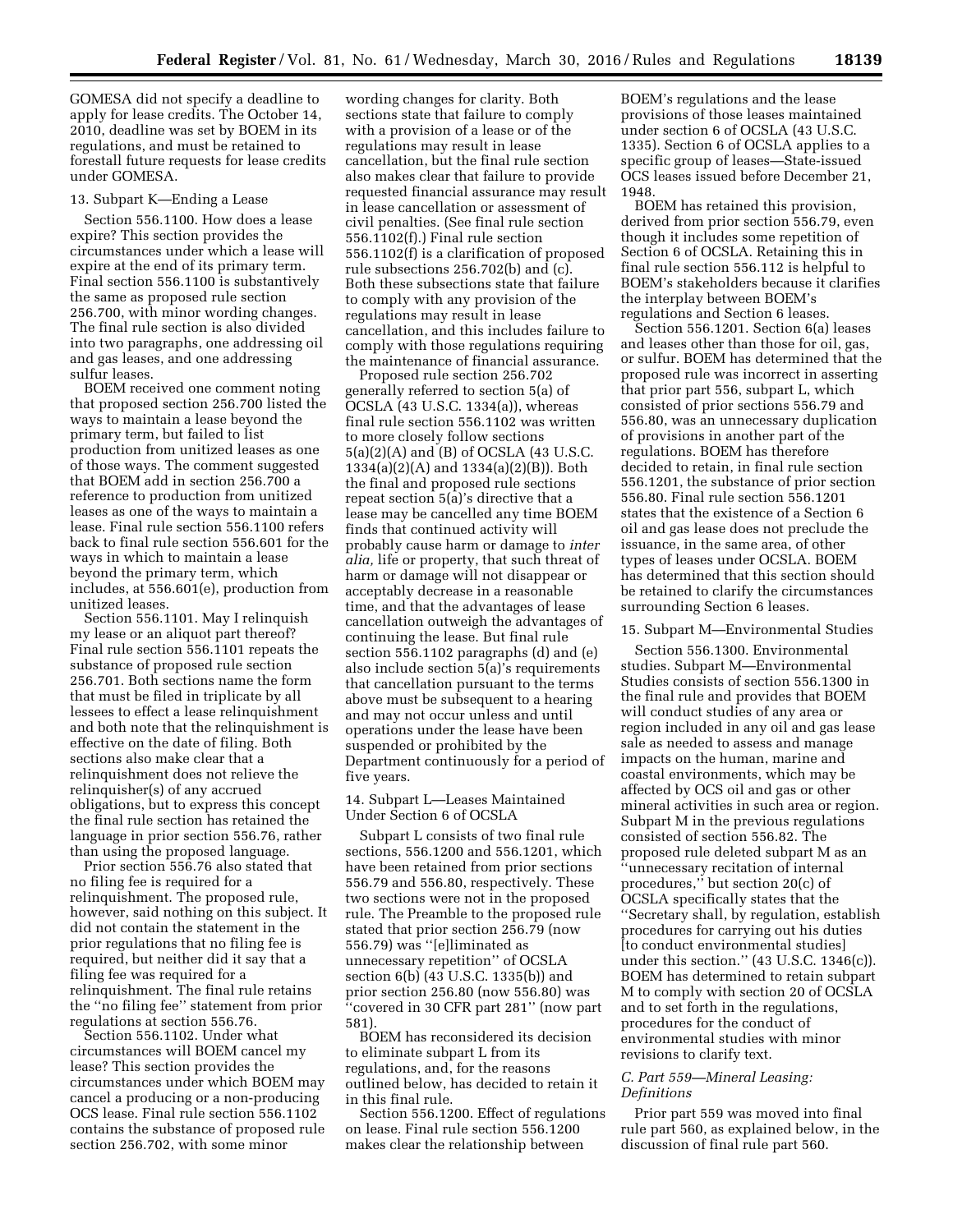# *D. Part 560—Outer Continental Shelf Oil and Gas Leasing*

The final rule updates the authority citation for part 560 and amends the Table of Contents for part 560 by removing prior subpart D, reserving the subpart, and adding new subparts C and E.

Also, in this final rule, BOEM has moved the definitions from prior part 559 into final rule part 560 and deleted part 559. Prior part 559 consisted of only two sections. The first section, 559.001, stated that ''[t]he purpose of this part 559 is to define various terms appearing in part 560.'' The second section, 559.002, listed these definitions. This relocation did not appear in the proposed rule, but it is merely an administrative change, which streamlines the regulations and does not trigger the need for notice and comment.

The wording of the definition of ''person'' in part 560 has been made consistent with that in part 556, but no change is being made to the other definitions except their re-location within the regulations.

# 1. Subpart A—General Provisions

Section 560.100. Authority. This section provides a listing of the statutes that provide the legal basis for the regulations promulgated under this part. The authority provisions of part 560 have been revised in this new section, and the titles of the public laws corresponding to the relevant statutes have been added. FOGRMA (30 U.S.C. 1701–1759) has been updated to include the amendments made to it by the Federal Oil and Gas Royalty Simplification and Fairness Act of 1996, (FOGRSFA, 30 U.S.C. 1701 note).

Section 560.101. What is the purpose of this part? This final rule section retains the language of section 560.1 in the prior regulations, with no changes, but redesignated.

Section 560.102. What definitions apply to this part? This section consolidates and updates the definitions previously located in part 559 with the definitions previously located in section 560.2.

Section 560.103. What is BOEM's authority to collect information? This section provides that BOEM may not conduct or sponsor a collection of information unless the information collection displays a currently valid OMB control number, and specifies the circumstances under which comments regarding any aspect of the collection of information under this part may be submitted to BOEM. This section is unchanged from section 560.3 but has been redesignated.

### 2. Subpart B—Bidding Systems

Sections 560.200–560.230. These provisions establish the bidding systems that BOEM may use to offer and sell Federal leases for the exploration, development, and production of oil and gas resources located on the OCS. No changes were made to this subpart, except that all section numbers have been changed to conform to the numbering convention used throughout the final rule.

### 3. Subpart C—Operating Allowances

Section 560.300. Operating allowances. The final rule includes a new subpart C, which consists of one section—556.300—that reestablishes a provision concerning operating allowances in the BOEM regulations. Operating allowance provisions were originally added into MMS (later BOEMRE) regulations by RIN 1010– AB93, 61 FR 3800, *Bidding Systems for Leases in the Outer Continental Shelf*. When the MMS was reorganized into ONRR, BOEM, and BSEE, the operating allowance sections of the regulations were moved from the BOEMRE regulations to the ONRR regulations, but the corresponding sections were not included in the BOEM regulations. Under the current organizational structure of the Department, ONRR will collect royalty as calculated using the operating allowance, but BOEM must first issue leases that contain the operating allowance. In order to effectuate the ONRR regulations related to operating allowances, therefore, counterpart provisions must also be reestablished within the BOEM regulations.

Subpart C re-establishes the operating allowance provisions in BOEM's regulations. It does not make any change to the regulatory provisions with respect to what sort of operating allowance would be available or when one might be granted.

# 4. Subpart D—Joint Bidding

Both the proposed and final rules amend part 560 by removing subpart D, which concerned joint bidding. All the provisions in the prior subpart D have been moved to part 556 in the final rule (see sections 556.511–556.515, and 556.106, definitions of ''average daily production," "barrel," "crude oil," 'economic interest," "joint bid," ''natural gas,'' ''natural gas liquids,'' ''owned,'' ''single bid,'' ''six-month bidding period,'' and ''statement of production''). The regulation sections that were in part 560, subpart D, more appropriately belong in part 556, subpart E, under the subheading,

''Restrictions on Joint Bidding,'' because subpart E contains the full panoply of regulations relating to the restrictions on joint bidding. There is no clear rationale supporting retention of these sections in part 560 as well, and including these provisions twice in the regulations may cause confusion. Therefore, part 560, subpart D is being removed.

### 5. Subpart E—Electronic Filings

In part 560, the final rule includes a new subpart E, ''Electronic Filings,'' which provides that BOEM may notify lessees and other parties that it will allow or request the submission of information electronically through BOEM's secure electronic filing system, through an alternate secure electronic filing system supported and maintained by the Department, or through some other electronic filing system that BOEM has approved for this purpose. This subpart did not appear in the proposed rule, nor did it appear in the prior regulations, but notice and an opportunity to comment on these new provisions are unnecessary because the subpart does not impose any requirements. Rather, it provides that anyone submitting documents to BOEM may do so electronically. The electronic-submittal option will likely reduce the burden on those making the submissions. Moreover, the option furthers the Federal government's move toward all-electronic document production, submission, and filing, a goal evidenced by the Government Paperwork Elimination Act (GPEA), Public Law 105–277, 112 Stat. 2681 (1998), and the U.S. Office of Management and Budget's guidance for implementing that Act (Memorandum 00–10 OMB Procedures and Guidance on Implementing the Government Implementation of the Government Paperwork Elimination Act, April 25, 2000). Because subpart E imposes no requirements on the public, it constitutes a procedural rule that does not require notice and comment.

Subpart E consists of three sections, which are individually addressed below.

Section 560.500. Electronic documents and data transmission. Final rule section 560.500 lists the types of information that may be filed electronically. The section also makes clear that if BOEM sends a document in an electronic format, return of the document using the same format or in print is acceptable (560.500(c)), and that BOEM may electronically approve or execute documents referenced in this section (560.500(d)).

Final rule section 560.500(b) repeats proposed rule section 256.503(c), which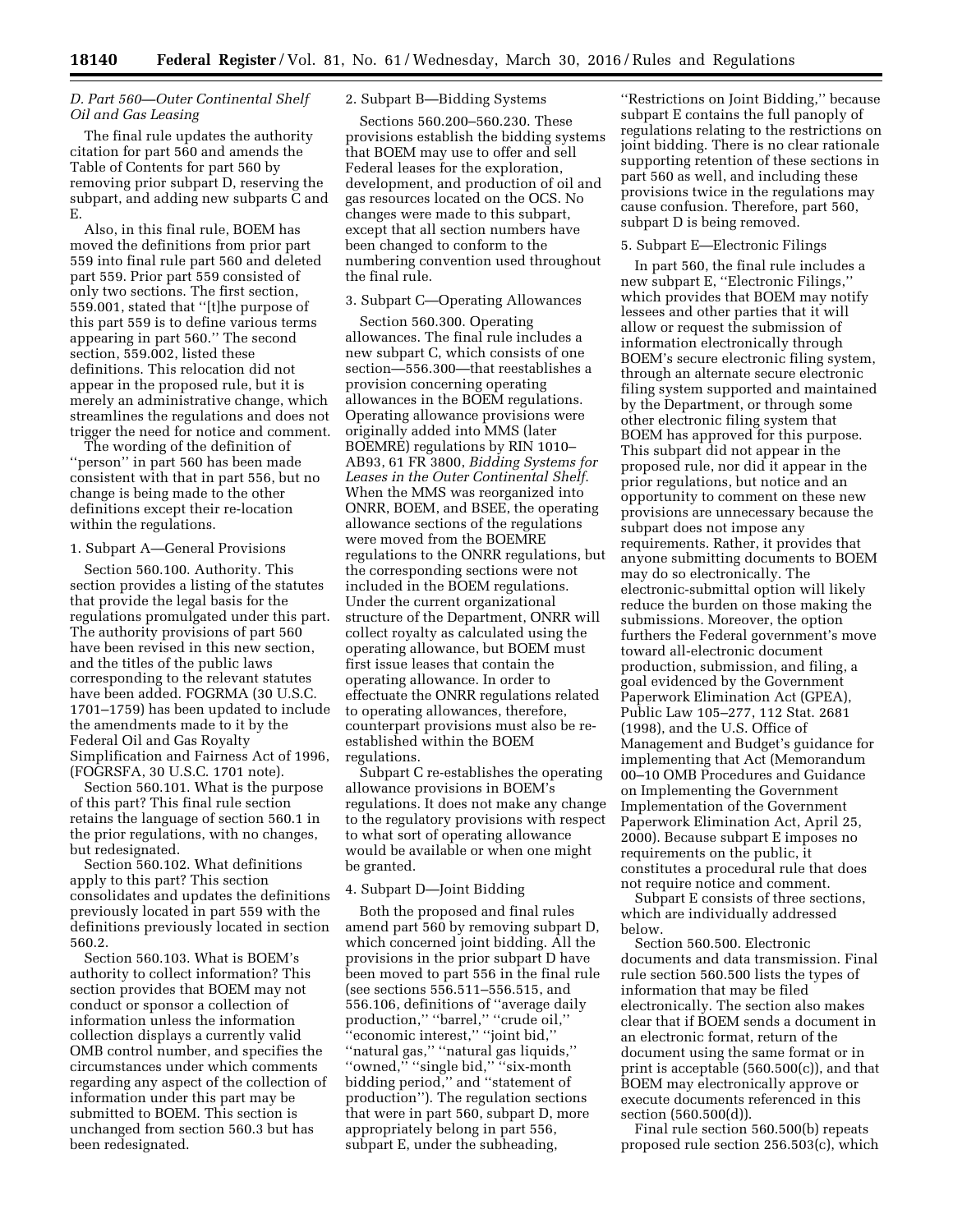established the circumstances under which BOEM may require, rather than request, electronic document submission. The proposed and final rule sections provide that BOEM reserves the right to mandate the submission of financial assurance information electronically after publishing a 90 daynotice to that effect in the **Federal Register**. Submission of financial assurance data electronically would contribute significantly to streamlining the bonding process and facilitate a more efficient transfer of data and information between BOEM and the regulated community. BOEM received no comments on proposed rule section 256.503(c). Accordingly, although most other changes related to bonding were removed from the final rule, this provision was retained at section 560.500(b).

Section 560.501. How long will the confidentiality of electronic document and data transmissions be maintained? Final rule section 560.501 states that electronically-submitted confidential information will be maintained as confidential for the same amount of time that corresponding non-electronic information would be so maintained.

Section 560.502. Are electronically filed document transmissions legally binding? Final rule section 560.502 has been included to ensure that electronic submission will not be a bar to legal viability. Pursuant to section 560.502, documents that are properly submitted through an approved electronic format will be considered legally binding (assuming they are properly prepared, executed, or whatever else may be necessary in each individual case), without the need to also submit a paper

copy of such document. In other words, if all else has been done properly with regard to a document submission, the fact that it has been submitted electronically will not bar it from being legally binding.

Final rule section 560.502 was not in the proposed rule and is being included in the final rule without a period of notice and comment. The Government Paperwork Elimination Act, found within the Omnibus Consolidated and Emergency Supplemental Appropriations Act of 1999 (Public Law 105–277, 112 Stat. 2681 (1999)), at sections 1701 *et seq.,* authorizes agencies to consider properly submitted electronic submissions as legally binding. The Government Paperwork Elimination Act, at section 1707, specifically addresses the question of whether, and how, electronically filed documents are legally binding. It states: ''Electronic records submitted or maintained in accordance with procedures developed under this title, or electronic signatures or other forms of electronic authentication used in accordance with such procedures, shall not be denied legal effect, validity, or enforceability because such records are in electronic form.'' Pub. L. 105–277, 112 Stat. 2681–751 (1999).

Further, section 7001(a) of the Electronic Signatures in Global and National Commerce Act (ESIGN) (15 U.S.C. 7001–7031) states: ''Notwithstanding any statute, regulation, or other rule of law (other than this subchapter and subchapter II of this chapter), with respect to any transaction in or affecting interstate or foreign commerce—(1) a signature, contract, or other record relating to such transaction may not be denied legal effect, validity, or enforceability solely because it is in electronic form; and (2) a contract relating to such transaction may not be denied legal effect, validity, or enforceability solely because an electronic signature or electronic record was used in its formation.''

Final rule section 560.502 is administrative and serves to reduce the burden on those submitting filings to BOEM, but more importantly it is necessary to effectuate BOEM's electronic filing system and to ensure electronic submissions are considered legally valid documents.

# **IV. Table of Comments and Responses**

We do not provide responses to comments on subpart I because no substantive changes were made to that subpart as part of this final rule.

### *A. General Comment*

*Comment:* In an effort to streamline the regulations, the proposed rule eliminated several sections that repeat provisions of OCSLA. But in other instances, the proposed rule added language that is found in relevant statutes. BOEM should carefully review the proposed rule and eliminate instances in which the substance of statutes is simply repeated. Specifically, BOEM should consider proposed sections 556.101, 556.200 (second sentence), 556.304(b), 556.402(b) in this regard.

*Response:* We kept added statutory language when it was considered necessary for clarity.

*B. Section-Specific Comments* 

| Proposed rule section<br>$(30 \text{ CFR})$ | Comments received                                                                                                                                                                                                                                                                                                                                                                                                   | <b>BOEM Response</b>                                                                                                                                                                                                                         |
|---------------------------------------------|---------------------------------------------------------------------------------------------------------------------------------------------------------------------------------------------------------------------------------------------------------------------------------------------------------------------------------------------------------------------------------------------------------------------|----------------------------------------------------------------------------------------------------------------------------------------------------------------------------------------------------------------------------------------------|
|                                             | The American Petroleum Institute (API) submitted com-<br>ments on many sections of the proposed rule, which<br>are discussed throughout the following Table.<br>Section 256.101 references 18 U.S.C. 1001, which is<br>unnecessary and potentially creates confusion. In the<br>event 18 U.S.C. 1001 were revised, amended or re-<br>pealed, MMS would need to do the same here. It's<br>redundant and unnecessary. | BOEM agrees with the comment and has removed the<br>provision referencing 18 U.S.C. 1001 from the final<br>rule.                                                                                                                             |
|                                             | The definition for "authorized officer" should be re-<br>tained in proposed section 256.103, as it is still used<br>in the regulations. The proposal includes definitions<br>for the "Central Planning Area" and the "Eastern<br>Planning Area," but not for the "Western Planning<br>Area." For completeness, MMS should consider in-<br>cluding a definition for the "Western Planning Area."                     | We revised the definition for "Secretary" to include both<br>the terms "official" and "designated employee" who<br>are "authorized to act on behalf of the Secretary."<br>We have added the definition for the "Western Plan-<br>ning Area." |
| 256.200                                     | Section 256.200—The second sentence appears to be<br>repeated from OCSLA and its repetition is not nec-<br>essary. See, 43 U.S.C. 1344(a)(3). Repeating lan-<br>guage from the statute is inconsistent with the<br>streamlining approach that MMS has taken with the<br>proposed regulations.                                                                                                                       | The second sentence is short and explicit and therefore<br>has been retained.                                                                                                                                                                |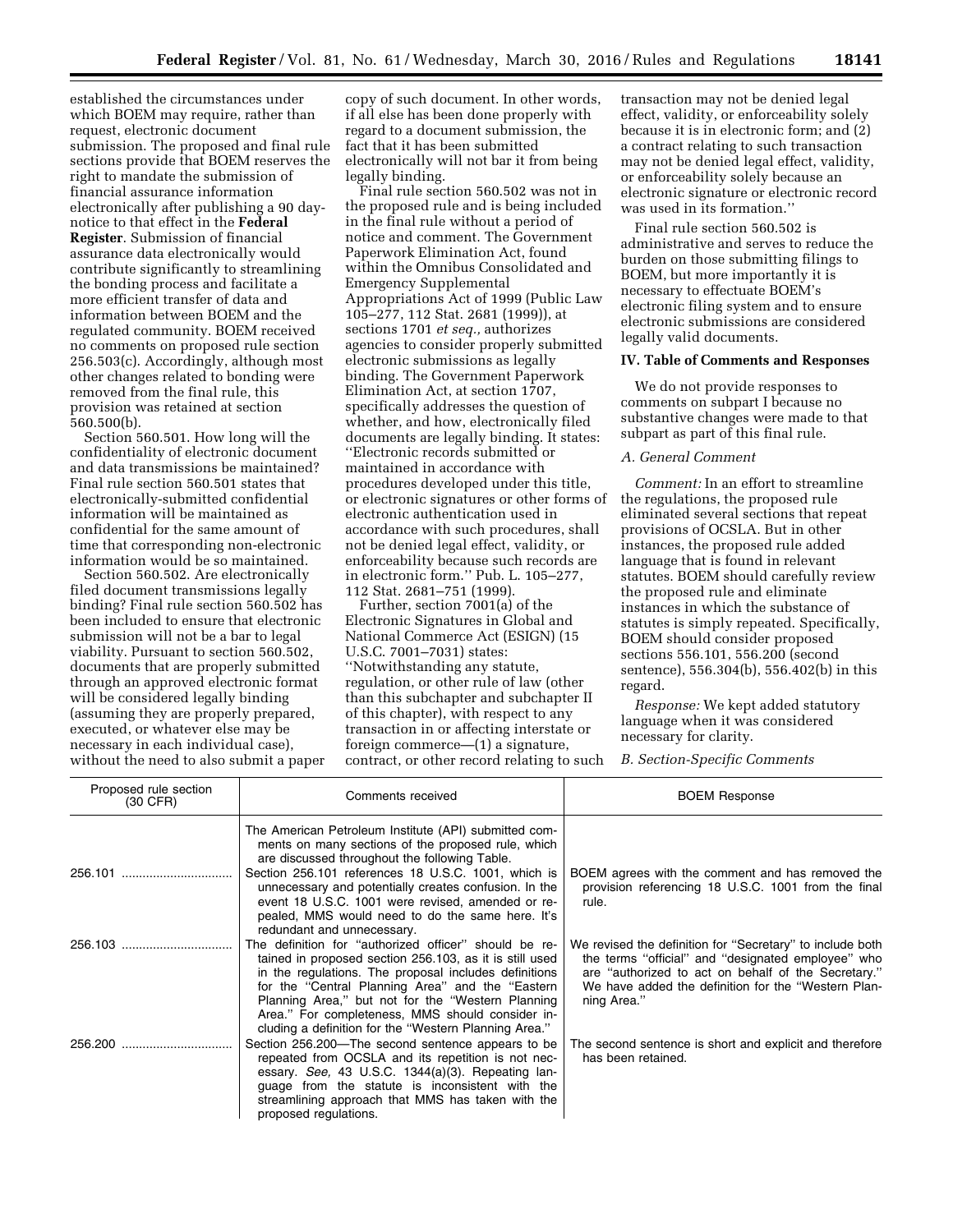÷.

 $\equiv$ 

| Proposed rule section<br>(30 CFR) | Comments received                                                                                                                                                                                                                                                                                                                                                                                                                                                                                                                                                                                                                   | <b>BOEM Response</b>                                                                                                                                                                                                                                                                                                                                                                                                                                                                                                                                                                                                                                                                                                                                                                                                                                                                                                                                                                                                                                                                                                                                                                                           |
|-----------------------------------|-------------------------------------------------------------------------------------------------------------------------------------------------------------------------------------------------------------------------------------------------------------------------------------------------------------------------------------------------------------------------------------------------------------------------------------------------------------------------------------------------------------------------------------------------------------------------------------------------------------------------------------|----------------------------------------------------------------------------------------------------------------------------------------------------------------------------------------------------------------------------------------------------------------------------------------------------------------------------------------------------------------------------------------------------------------------------------------------------------------------------------------------------------------------------------------------------------------------------------------------------------------------------------------------------------------------------------------------------------------------------------------------------------------------------------------------------------------------------------------------------------------------------------------------------------------------------------------------------------------------------------------------------------------------------------------------------------------------------------------------------------------------------------------------------------------------------------------------------------------|
| .256.301                          | Section 256.301 eliminates the requirement that MMS<br>inform the public as soon as possible, when areas<br>are deleted from leasing. This requirement should be<br>retained. It should be recognized that deleting areas<br>from leasing is of great importance to lessees who<br>are spending resources in preparing for lease sales,<br>and this information should be published as soon as                                                                                                                                                                                                                                      | We have not deleted this provision. See final rule sec-<br>tion 556.302(c), which states: "BOEM will seek to in-<br>form the public, as soon as possible, of changes<br>from the area(s) proposed for leasing that occur after<br>the Call process."                                                                                                                                                                                                                                                                                                                                                                                                                                                                                                                                                                                                                                                                                                                                                                                                                                                                                                                                                           |
| 256.304(b)                        | possible.<br>Section 256.304(b)-The Coastal Zone Management<br>Act (CZMA) (16 U.S.C. 1451 et seq.) sets out the<br>process for consistency determinations by the af-<br>fected States. While MMS may be merely setting out<br>the process it uses in order to ensure consistency<br>with the States, the regulation should actually ref-<br>erence the CZMA so that if the CZMA is modified or<br>amended or repealed, MMS can continue to follow<br>the process outlined in that act, rather than risking<br>conflict or inconsistency.                                                                                            | We cite the CZMA at section 556.305(b), where we<br>refer to the consistency determination.                                                                                                                                                                                                                                                                                                                                                                                                                                                                                                                                                                                                                                                                                                                                                                                                                                                                                                                                                                                                                                                                                                                    |
| 256.303                           | Shell Exploration and Production Company (Shell)<br>Comments.<br>Section 256.303—The terms of an oil and gas lease<br>are integral to the lessee/lessor relationship and les-<br>sees who are bidding millions of dollars on leases<br>should have the right to know the lease terms in ad-<br>vance of submitting bids. Accordingly, Shell requests<br>that the form of lease on which successful lease bids<br>will be granted be attached to or referenced in the<br>notice of lease sale.                                                                                                                                       | We agree with this suggestion and have incorporated<br>this requirement into sections 556.304(c) and<br>556.308.<br>The final notice of sale will replicate the terms and con-<br>ditions in the lease form. The following is a sample<br>statement from a recent notice of sale: "BOEM will<br>use the recently revised Form BOEM-2005 (October<br>2011) to convey leases; it can be viewed at:<br>http://www.boem.gov/About-BOEM/Procurement-Busi-<br>ness-Opportunities/BOEM-OCS-Operation-Forms/<br>BOEM-OCS-Operation-Forms.aspx.<br>The lease form will be amended with the specific terms,<br>conditions and stipulations applicable to the individual<br>lease."                                                                                                                                                                                                                                                                                                                                                                                                                                                                                                                                       |
| 256.402(b)                        | Section 256.402(b) should clarify that this section does<br>not impact the statutory requirements under OCSLA<br>that provide for a finding by the Secretary that the<br>bidder is not meeting due diligence requirements and<br>that provide for notice and hearing.<br>Section 256.402(c) should cite to the statutory provi-<br>sions authorizing the prohibition based upon unac-<br>ceptable operating performance.                                                                                                                                                                                                            | We agree with this comment and changed the lan-<br>guage, which is now found at final rule section<br>556.403(b), to more closely track the language of<br>section 8(d) of OCSLA (43 U.S.C. 1337(d)).<br>Section 8(a)(1) of OCSLA (43 U.S.C. 1337(a)(1))<br>states: "The Secretary is authorized to grant to the<br>highest responsible qualified bidder or bidders by<br>competitive bidding, under regulations promulgated in<br>advance, any oil and gas lease on submerged lands<br>of the outer Continental Shelf" The Secretary has<br>determined through promulgated regulations that ac-<br>ceptable operating performance under 30 CFR parts<br>250 and 550 on any other OCS lease is necessary to<br>be considered a "responsible" bidder. This provision<br>is not new. The prior regulations, at 30 CFR<br>556.35(c), provided that, "BOEM may disqualify you<br>from acquiring any new lease holdings or lease as-<br>signments if your operating performance is unaccept-<br>able according to 30 CFR 550.135." We disagree<br>that the citation to the statutory provisions codified<br>from section $8(a)(1)$ of the OCSLA is necessary as<br>the regulation is clear and the concept is long- |
| 256.404                           | Section 256.404-This new provision will create unnec-<br>essary additional administrative burdens. MMS has<br>multiple ways to learn of a merger or name change,<br>including, without limitation, the filing of merger and<br>name change documents with the Secretary of State<br>in most States and the submission of new designa-<br>tion of operator and other MMS forms. This additional<br>obligation need not be imposed on lessees. In addi-<br>tion, MMS should delete "immediately" as it is incon-<br>sistent with the one year limit. The API suggested<br>using "as soon as practicable," but not "imme-<br>diately." | standing in the prior regulations.<br>We disagree with this comment, but in final rule section<br>556.405, we replaced "immediately" with "as soon as<br>practicable." The new provision is needed to address<br>the problems that the Bureau has had in the past<br>with name changes and/or mergers about which<br>BOEM is not informed in a timely fashion. It is not<br>practical for BOEM to monitor all filings with all Sec-<br>retaries of State in the United States.                                                                                                                                                                                                                                                                                                                                                                                                                                                                                                                                                                                                                                                                                                                                 |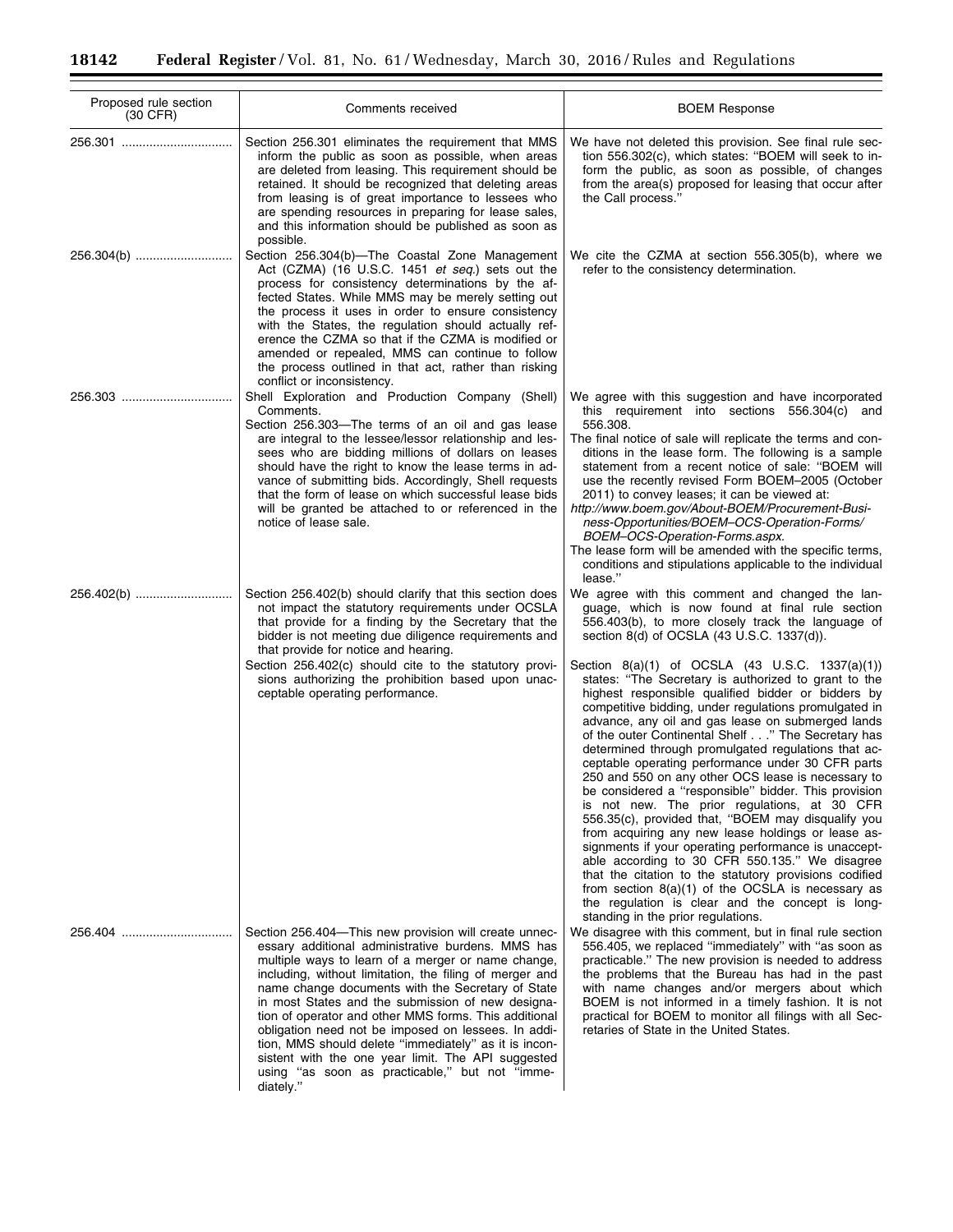| Proposed rule section<br>(30 CFR) | Comments received                                                                                                                                                                                                                                                                                                                                                                                                                                                                                                                                                                                                                                                                                                                                                                                                                                                                                                                                                                                                                                                                                                                                                                                                                                                                                                                                                                                                                                                                                                                                                                                                                                                         | <b>BOEM Response</b>                                                                                                                                                                                                                                                                                                                                                                                                                                                                                                                                                                                                                                                                                                                                                                                                                                                                                                                                                                                                                                                                                                                                                                                                                                                                                                                                                                                                                                                                                                                                                                                                                                                               |
|-----------------------------------|---------------------------------------------------------------------------------------------------------------------------------------------------------------------------------------------------------------------------------------------------------------------------------------------------------------------------------------------------------------------------------------------------------------------------------------------------------------------------------------------------------------------------------------------------------------------------------------------------------------------------------------------------------------------------------------------------------------------------------------------------------------------------------------------------------------------------------------------------------------------------------------------------------------------------------------------------------------------------------------------------------------------------------------------------------------------------------------------------------------------------------------------------------------------------------------------------------------------------------------------------------------------------------------------------------------------------------------------------------------------------------------------------------------------------------------------------------------------------------------------------------------------------------------------------------------------------------------------------------------------------------------------------------------------------|------------------------------------------------------------------------------------------------------------------------------------------------------------------------------------------------------------------------------------------------------------------------------------------------------------------------------------------------------------------------------------------------------------------------------------------------------------------------------------------------------------------------------------------------------------------------------------------------------------------------------------------------------------------------------------------------------------------------------------------------------------------------------------------------------------------------------------------------------------------------------------------------------------------------------------------------------------------------------------------------------------------------------------------------------------------------------------------------------------------------------------------------------------------------------------------------------------------------------------------------------------------------------------------------------------------------------------------------------------------------------------------------------------------------------------------------------------------------------------------------------------------------------------------------------------------------------------------------------------------------------------------------------------------------------------|
| 256.416(b)                        | Section 256.416(b)—There is no policy reason not to<br>allow co-ownership by agreement of bidders with a<br>tie bid, when the tie bidders are on the restricted joint<br>bidders list. Those parties cannot have commu-<br>nicated or agreed with respect to the bid, but going<br>forward could agree to an assignment creating co-<br>ownership after the lease is awarded.                                                                                                                                                                                                                                                                                                                                                                                                                                                                                                                                                                                                                                                                                                                                                                                                                                                                                                                                                                                                                                                                                                                                                                                                                                                                                             | We disagree with the recommended policy change<br>proffered in this comment. The presumption that an<br>agreement (whether written or oral, formal or infor-<br>mal) could not have been made prior to, or simulta-<br>neously with, the submission of bids by two or more<br>bidders on the restricted joint bidders list is flawed.<br>Collusive bidding practices are a possibility that is<br>addressed explicitly in existing regulation, for exam-<br>ple, section 556.44 specifically disqualifies bids<br>where collusive bidding is evident. We clarified the<br>language of paragraph (c) of final rule section<br>556.516 to address the treatment of tie high bids<br>submitted by two bidders on the Restricted Joint Bid-<br>ders List. Paragraph (c) states that only those tied<br>bidders, "not otherwise prohibited from bidding to-<br>gether" may accept a lease jointly. Because two bid-<br>ders on the restricted joint bidders list would "other-<br>wise [be] prohibited from bidding together," this provi-<br>sion retains the current policy of not allowing tied re-<br>stricted joint bidders to accept a lease jointly. The<br>use of the plural lessee(s) at section $556.516(c)(2)$<br>implies that there could be more than two tied bid-<br>ders and that they could agree to allow more than<br>one of the tied bidders to become lessees. We de-<br>leted the words "or they may decide" as the lan-<br>guage did not clearly state how to notify us of their<br>decision.                                                                                                                                                                    |
| 256.417                           | Section 256.417—The protest procedure has been<br>eliminated entirely. MMS should specify or refer to an<br>appeal process: to whom appeals are made, how<br>long the agency has to make a decision, who will<br>make the decision, and to whom that decision will be<br>appealed.                                                                                                                                                                                                                                                                                                                                                                                                                                                                                                                                                                                                                                                                                                                                                                                                                                                                                                                                                                                                                                                                                                                                                                                                                                                                                                                                                                                        | A procedure to request reconsideration of a rejected<br>bid has been retained in the rule, but the difference<br>in the proposed and prior regulations is that "Sec-<br>retary" has been replaced by "BOEM Director."                                                                                                                                                                                                                                                                                                                                                                                                                                                                                                                                                                                                                                                                                                                                                                                                                                                                                                                                                                                                                                                                                                                                                                                                                                                                                                                                                                                                                                                              |
| 256.420                           | Section 256.420—MMS should retain the status quo<br>that the failure to pay the remaining 4/5ths lease<br>bonus results in a forfeiture of the 1/5th payment.<br>Payment of the 1/5th amount is sufficient penalty and<br>MMS may still offer and lease the tract at the next<br>lease sale. Payment of amounts beyond the 1/5th is<br>not warranted. As a result, MMS should strike the<br>words "and MMS may take appropriate action to col-<br>lect the full amount bid." In addition, the existing rule,<br>$\S 256.47(g)$ , states that the successful bidder has 11<br>business days to execute the lease and otherwise<br>comply with the applicable regulations. This proposed<br>rule required that a lessee "execute and return" a<br>lease within 11-business days after receipt (emphasis<br>added.) Can MMS confirm whether the addition of<br>the words "and return" signify a change in how the<br>process is administered? If this does constitute a<br>change, then can MMS explain the rationale behind<br>this change?<br>As discussed above, API objects to forfeiture of the full<br>bid amount, because forfeiture of the 1/5th payment<br>is sufficient. However, in the event that this option is<br>retained, MMS should consider providing some flexi-<br>bility within this provision in the event that the full bid<br>amount is collected. The bidder should not suffer for-<br>feiture of the lease if the full bid amount has been<br>paid. MMS should also consider giving the second<br>highest qualified bidder the opportunity to receive the<br>lease in the event that the high bidder forfeits the<br>lease under these provisions. | BOEM agrees with this comment and has decided to<br>limit the penalty for failure to pay the remainder to<br>the amount of the bid deposit. Prior section 556.47(f)<br>stated that "If a bid is accepted, such notice shall<br>transmit three copies of the lease to the successful<br>bidder." As provided in the prior 30 CFR 1218.155,<br>the bidder shall, not later than the 11th business day<br>after receipt of the lease, execute the lease, pay the<br>first-year's rental, and unless deferred, pay the bal-<br>ance of the bonus bid." 30 CFR 1218.155(c) made it<br>clear that the payment must be " received by<br>the Federal Reserve Bank of New York no later than<br>noon, eastern standard time, on the 11th business<br>day after receipt of the lease forms by the successful<br>bidder." The new regulation makes it clear that the<br>leases must be signed and returned to BOEM within<br>11-business days after the receipt. This has always<br>been the rule and is not a change of BOEM proc-<br>esses.<br>Prior BOEM regulation section 556.47(g) said that if a<br>bidder fails to execute the lease as required by the<br>regulations, BOEM will collect or retain only the de-<br>posit. The final rulemaking, at section $556.520(c)$ ,<br>says the same. Granting the second highest bidder<br>the opportunity to receive the lease in the event that<br>the high bidder forfeits the lease under this provision<br>may not result in BOEM receiving fair market value<br>for the lease (see section $18(A)(4)$ of OCSLA) and is<br>contrary to the present BOEM policy of offering all<br>blocks that are not awarded in a particular lease sale |
| 256.420(c)                        | Chevron comments:<br>Chevron does not view section 256.420(c) as a clari-<br>fication but a significant change.<br>Delete the phrase from section 256.420(c) "and MMS<br>may take appropriate action to collect the full amount<br>bid, if so provided for in the notice of sale."                                                                                                                                                                                                                                                                                                                                                                                                                                                                                                                                                                                                                                                                                                                                                                                                                                                                                                                                                                                                                                                                                                                                                                                                                                                                                                                                                                                        | in the next lease sale for that planning area.<br>Same response as above.                                                                                                                                                                                                                                                                                                                                                                                                                                                                                                                                                                                                                                                                                                                                                                                                                                                                                                                                                                                                                                                                                                                                                                                                                                                                                                                                                                                                                                                                                                                                                                                                          |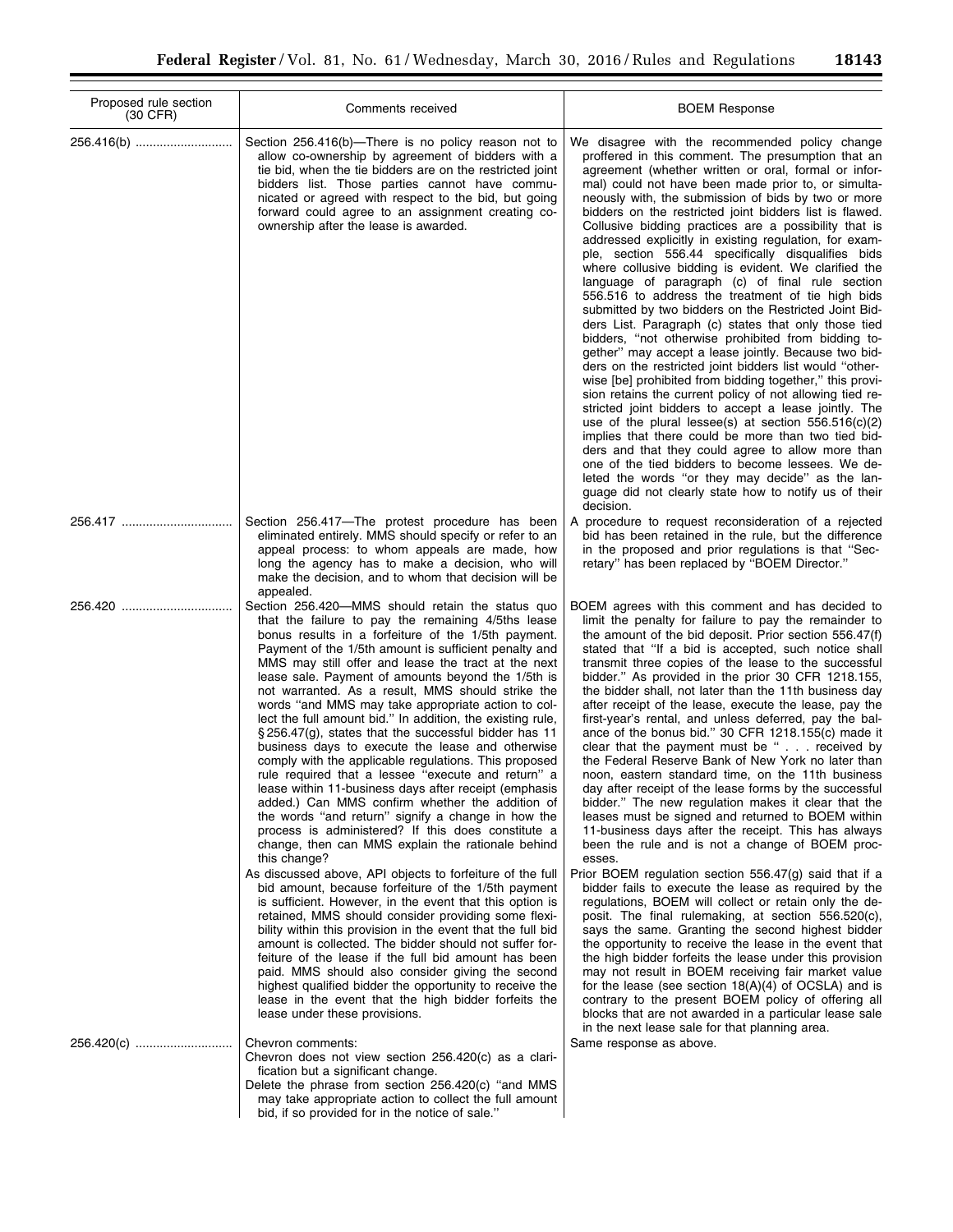÷.

 $\equiv$ 

| Proposed rule section<br>(30 CFR) | Comments received                                                                                                                                                                                                                                                                                                                                                                                                                                                                                                                                                                                                                                                                                                                                                                                                                                                                                                                                                                                                                                                                                                                                                                                                     | <b>BOEM Response</b>                                                                                                                                                                                                                                                                                                                                                                                                                                                                                                                                                                                                                                                                                                                                                                                                                                                                                                                                                                                                                                                                                                                                                                                                                                                                                                                                                                        |
|-----------------------------------|-----------------------------------------------------------------------------------------------------------------------------------------------------------------------------------------------------------------------------------------------------------------------------------------------------------------------------------------------------------------------------------------------------------------------------------------------------------------------------------------------------------------------------------------------------------------------------------------------------------------------------------------------------------------------------------------------------------------------------------------------------------------------------------------------------------------------------------------------------------------------------------------------------------------------------------------------------------------------------------------------------------------------------------------------------------------------------------------------------------------------------------------------------------------------------------------------------------------------|---------------------------------------------------------------------------------------------------------------------------------------------------------------------------------------------------------------------------------------------------------------------------------------------------------------------------------------------------------------------------------------------------------------------------------------------------------------------------------------------------------------------------------------------------------------------------------------------------------------------------------------------------------------------------------------------------------------------------------------------------------------------------------------------------------------------------------------------------------------------------------------------------------------------------------------------------------------------------------------------------------------------------------------------------------------------------------------------------------------------------------------------------------------------------------------------------------------------------------------------------------------------------------------------------------------------------------------------------------------------------------------------|
|                                   | Shell comment:<br>MMS should reconsider allowing MMS to collect the full<br>amount bid in the event a successful bidder does not<br>pay the remaining 4/5th of the bid. Currently, lessees<br>are permitted to suffer the significant penalty of for-<br>feiting the 1/5th advance payment and this process<br>allows lessees to make an informed decision on leas-<br>ing if information relating to the area becomes avail-<br>able after the bids are made.                                                                                                                                                                                                                                                                                                                                                                                                                                                                                                                                                                                                                                                                                                                                                        | Same response as above.                                                                                                                                                                                                                                                                                                                                                                                                                                                                                                                                                                                                                                                                                                                                                                                                                                                                                                                                                                                                                                                                                                                                                                                                                                                                                                                                                                     |
| 256.605(a) and 256.606(c)         | <b>API Comment:</b><br>Section 256.605(a) is inconsistent with proposed sec-<br>tion 256.606(c). In the former, operating rights and<br>record title owners are jointly and severally liable for<br>all non-monetary obligations, but in the latter, oper-<br>ating rights owners are only responsible for liabilities<br>insofar as their interest in the lease.                                                                                                                                                                                                                                                                                                                                                                                                                                                                                                                                                                                                                                                                                                                                                                                                                                                     | We separated into two sections those provisions that<br>concern the rights and obligations of record title own-<br>ers (section 556.604) and those that concern the<br>rights and obligations of operating rights owners<br>(section 556.605).                                                                                                                                                                                                                                                                                                                                                                                                                                                                                                                                                                                                                                                                                                                                                                                                                                                                                                                                                                                                                                                                                                                                              |
| 256.616                           | Section 256.616—The last sentence is ambiguous. The<br>liabilities for an assignor are covered in section<br>256.605. The last sentence should be deleted.                                                                                                                                                                                                                                                                                                                                                                                                                                                                                                                                                                                                                                                                                                                                                                                                                                                                                                                                                                                                                                                            | We renumbered this item 556.710 and clarified it as fol-<br>lows:<br>"Until there is a BOEM-approved assignment of inter-<br>est, you, as the assignor, remain liable for the per-<br>formance of all lease obligations that accrued while<br>you held record title interest, until all such obligations<br>are fulfilled."                                                                                                                                                                                                                                                                                                                                                                                                                                                                                                                                                                                                                                                                                                                                                                                                                                                                                                                                                                                                                                                                 |
|                                   | Shell Comment:<br>MMS should remove the last sentence of Proposed<br>Section 256.616, which is ambiguous and which con-<br>cept is addressed in Section 256.605. Also, proposed<br>Section 256.605(a) is inconsistent with Section<br>256.606(c).                                                                                                                                                                                                                                                                                                                                                                                                                                                                                                                                                                                                                                                                                                                                                                                                                                                                                                                                                                     | See above.                                                                                                                                                                                                                                                                                                                                                                                                                                                                                                                                                                                                                                                                                                                                                                                                                                                                                                                                                                                                                                                                                                                                                                                                                                                                                                                                                                                  |
| 256.619                           | <b>API Comment:</b><br>Section 256.619-The new rule poses the question,<br>"As a restricted bidder, may I assign interest to an-<br>other restricted joint bidder?" The new rule answers<br>in the affirmative but also states that "you must sub-<br>mit to MMS a copy of any agreements relating to the<br>acquisition of the lease or interest," API is concerned<br>about the submission of commercial agreements<br>under this provision. The types of agreements re-<br>quested are potentially highly sensitive. MMS should<br>only be interested in the timing and nature of the<br>agreement whereby one restricted joint bidder ac-<br>quired from another restricted joint bidder. Agree-<br>ments whereby a restricted joint bidder acquired the<br>interest assigned are irrelevant (unless they came<br>from another restricted joint bidder). Further, because<br>assignments are approved, MMS will already know<br>the chain of title by which the assigning party re-<br>ceived the interest. Further, this provision is so broad<br>as to be unascertainable as to the intent, raising fur-<br>ther questions about implementation and what docu-<br>ments are sufficient to meet the requirement. | We disagree with the comment. The requirement to<br>provide the agreements between two parties on the<br>restricted joint bidders list is not new, but simply rep-<br>resents a restatement of the prior 30 CFR 556.64(i),<br>which required that "the assignor or transferor shall<br>file a copy, prior to approval of the assignment, of all<br>agreements applicable to the acquisition of that lease<br>or a fractional interest." The agreements are nec-<br>essary for the Department of Justice to properly re-<br>view the antitrust implications of these types of as-<br>signments. The new provision, now at final rule sec-<br>tion 556.714, adds the option of both parties pro-<br>viding BOEM with "a description of the timing and<br>nature of the agreement(s) by which the assignor or<br>transferor acquired the interest it now wishes to<br>transfer." Thus, the company on the restricted joint<br>bidders list has a choice of submitting what has pre-<br>viously been required under prior section 30 CFR<br>556.64(i), or may submit a description of the timing<br>and nature of the agreement, subject to the applica-<br>bility of 18 U.S.C. 1001. The implementation of this<br>provision will not raise any questions as to which<br>documents are needed as that portion of the provi-<br>sion at issue is not a new requirement of the regula-<br>tions. |
| 256.620(a)                        | Section 256.620(a)—This is not a new provision, but<br>API questions the effectiveness or the need for filing<br>with MMS contractually created interests that typically<br>are not placed on record in any other public record.<br>Theoretically, any time a co-owner stands out or<br>goes "non-consent" under a joint operating agree-<br>ment; it assigns its interests in the well until payout.<br>Does MMS intend those joint operating agreements<br>to be filed? We also have concerns about confiden-<br>tiality of agreements; therefore, this rule should only<br>apply to recorded documents.                                                                                                                                                                                                                                                                                                                                                                                                                                                                                                                                                                                                            | This language is essentially identical to the language of<br>the prior section $556.64(a)(7)$ , but it is found at sec-<br>tion 556.715 in the final rule. BOEM is not changing<br>any legal requirement except that we may require fil-<br>ing of these interests electronically. Joint Operating<br>Agreements are not required to be filed with BOEM<br>as they do not necessarily create economic interests,<br>only rights to such interests. However, once those in-<br>terests are created, instruments creating these inter-<br>ests must be filed with BOEM, just as instruments<br>creating these interests were required to be filed<br>under prior section $556.64(a)(8)$ .                                                                                                                                                                                                                                                                                                                                                                                                                                                                                                                                                                                                                                                                                                     |
|                                   | Section 256.700—This provision should reference sec-<br>tion 256.601(d), relating to the effect of production<br>from unitized leases, as an additional circumstance<br>that maintains a lease.                                                                                                                                                                                                                                                                                                                                                                                                                                                                                                                                                                                                                                                                                                                                                                                                                                                                                                                                                                                                                       | We added the reference at final rule section 556.601(e)<br>to clarify the effect of production from a BSEE ap-<br>proved unit on individual lease terms.                                                                                                                                                                                                                                                                                                                                                                                                                                                                                                                                                                                                                                                                                                                                                                                                                                                                                                                                                                                                                                                                                                                                                                                                                                    |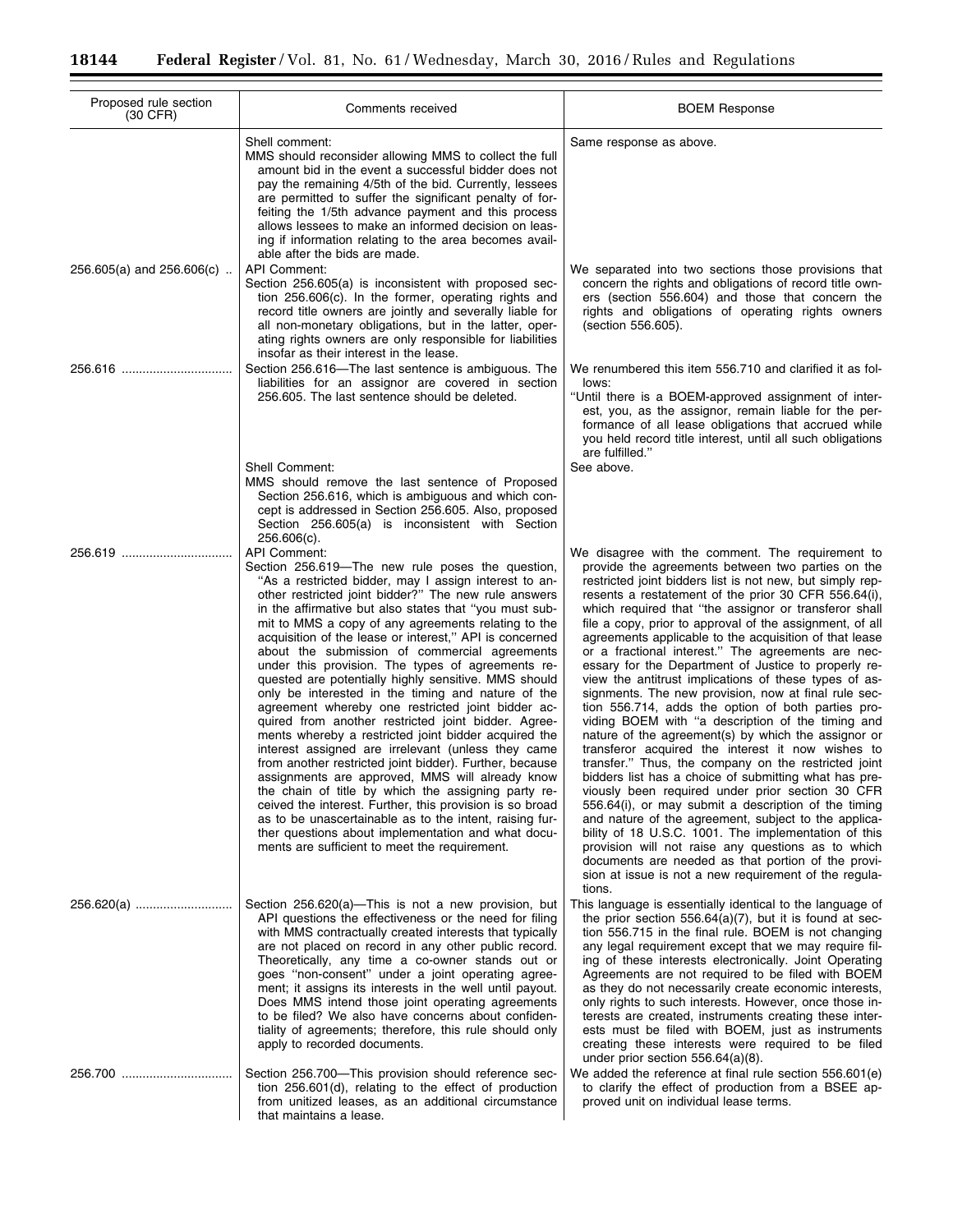| Proposed rule section<br>(30 CFR) | Comments received                                                                                                                                                                                                                                                                                                                                                                                                                                                                                                            | <b>BOEM Response</b>                                                                                                                                                                                                                                                                                                                                                                                                                                      |
|-----------------------------------|------------------------------------------------------------------------------------------------------------------------------------------------------------------------------------------------------------------------------------------------------------------------------------------------------------------------------------------------------------------------------------------------------------------------------------------------------------------------------------------------------------------------------|-----------------------------------------------------------------------------------------------------------------------------------------------------------------------------------------------------------------------------------------------------------------------------------------------------------------------------------------------------------------------------------------------------------------------------------------------------------|
| N/A                               | Anglo Suisse Offshore Partners comment:<br>NTL (Notice to Lessees) No. 2008-N07 grossly over-<br>estimates the amount of supplemental bonding re-<br>quired.<br>NTL No. 2008-N07 also requires MMS staff to recal-<br>culate a lessee's PDP reserve values rather than<br>using third party Securities and Exchange Commis-<br>sion (SEC) reserve reports.<br>Additional Issues:<br>• Credit for net worth in calculating bonding amounts<br>Should MMS attempt to value a company, rather than<br>rely on the SEC to do so? | We have noted the comment. BOEM disagrees and<br>has decided not to make any changes at this time to<br>the NTL. There is nothing in the rule that prevents<br>BOEM from taking SEC reserve reports into account,<br>but BOEM is not obligated to use those numbers if it<br>believes that they are inaccurate or insufficiently sub-<br>stantiated.<br>These issues are beyond the scope of the final rule<br>and may be addressed in future rulemaking. |

### **V. Legal and Regulatory Analyses**

### *A. Statutes and Executive Orders*

1. Improving Regulation and Regulatory Review (Executive Order (E.O. 13563)

E.O. 13563, *Improving Regulation and Regulatory Review* (January 18, 2011), together with follow-up memoranda *EO Guidance Memorandum, M–11–10 (February 2, 2011) and Retrospective Analysis Guidance Memorandum, M– 11–19 (April 25, 2011),* require that the regulatory system protect public health, welfare, safety, and the environment while promoting economic growth, innovation, competitiveness, and job creation. The regulatory system must be based on the best available science, while allowing public participation and an open exchange of ideas, thus promoting predictability and reducing uncertainty. The regulatory system must identify and use the best, most innovative and least burdensome tools for achieving regulatory ends and it must take into account benefits and costs, both quantitative and qualitative. It must ensure that regulations are accessible, consistent, written in plain language, and easy to understand. It must also measure, and seek to improve, the actual results of regulatory requirements.

E.O. 13563 supplements and reaffirms the principles, structures, and definitions governing contemporary regulatory review that were established in E.O. 12866 of September 30, 1993. As stated in that E.O., and to the extent permitted by law, each agency must, among other things: (1) Propose or adopt a regulation only upon a reasoned determination that its benefits justify its costs (recognizing that some benefits and costs are difficult to quantify); (2) tailor its regulations to impose the least burden on society, consistent with obtaining regulatory objectives, taking into account, among other things, and to

the extent practicable, the costs of cumulative regulations; (3) select, in choosing among alternative regulatory approaches, those approaches that maximize net benefits (including potential economic, environmental, public health and safety, and other advantages, distributive impacts, and equity); (4) to the extent feasible, specify performance objectives, rather than specifying the behavior or manner of compliance that regulated entities must adopt; and (5) identify and assess available alternatives to direct regulation, including providing information upon which the public can base choices, or providing economic incentives to encourage the desired behavior, such as user fees or marketable permits.

2. Regulatory Planning and Review (E.O. 12866)

This final rule is not a significant rule, as determined by the Office of Management and Budget (OMB), and is not subject to review under E.O. 12866, *Regulatory Planning and Review*  (September 30, 1993). This rule primarily updates existing regulations that govern the Federal leasing process for offshore sulfur and oil and gas subject to the exclusive jurisdiction of the United States. The rule is rewritten in simple, clear language, and reorganized to reflect the steps in the leasing process as they have evolved over time. Minor changes will make certain practices uniform among the OCS regional offices.

(1) This final rule does not have an annual effect of \$100 million or more on the economy. It will not adversely affect in a material way the economy, productivity, competition, jobs, the environment, public health or safety, or State, local, or tribal governments or communities. The rule rewrites 30 CFR part 556 in plain language, as well as portions of 30 CFR parts 550 and 560,

and contains similar reporting and recordkeeping requirements and attendant costs as the prior regulations. A cost-benefit analysis was not performed because this is a rule of administrative procedure for which such an analysis is not required. However, an overall economic analysis was performed pursuant to the Regulatory Flexibility Act.

(2) This rule does not create a serious inconsistency or otherwise interfere with an action taken or planned by another agency.

(3) This rule does not alter the budgetary effects of entitlements, grants, user fees, or loan programs or the rights or obligations of their recipients. Nominal user fees imposed by the rule are not material in size or nature. The final rule includes a new fee for recording certain secondary lease interests, \$29, and continues existing fees for submitting non-required documents, \$29, and requesting approval of the assignment or transfer of certain lease interests, \$198.

(4) This rule does not raise novel legal or policy issues arising out of legal mandates, the President's priorities, or the principles set forth in E.O. 12866. The final rule supersedes the existing regulations.

### 3. Regulatory Flexibility Act

The Department certifies that this final rule does not have a significant economic effect on a substantial number of small entities under the Regulatory Flexibility Act (5 U.S.C. 601–612).

The changes in this final rule affect lessees and potential lessees, of which there are approximately 130 different companies. These companies are generally classified under the North American Industry Classification System (NAICS) Code 211111, which includes companies that extract crude petroleum and natural gas. For this NAICS code classification, a small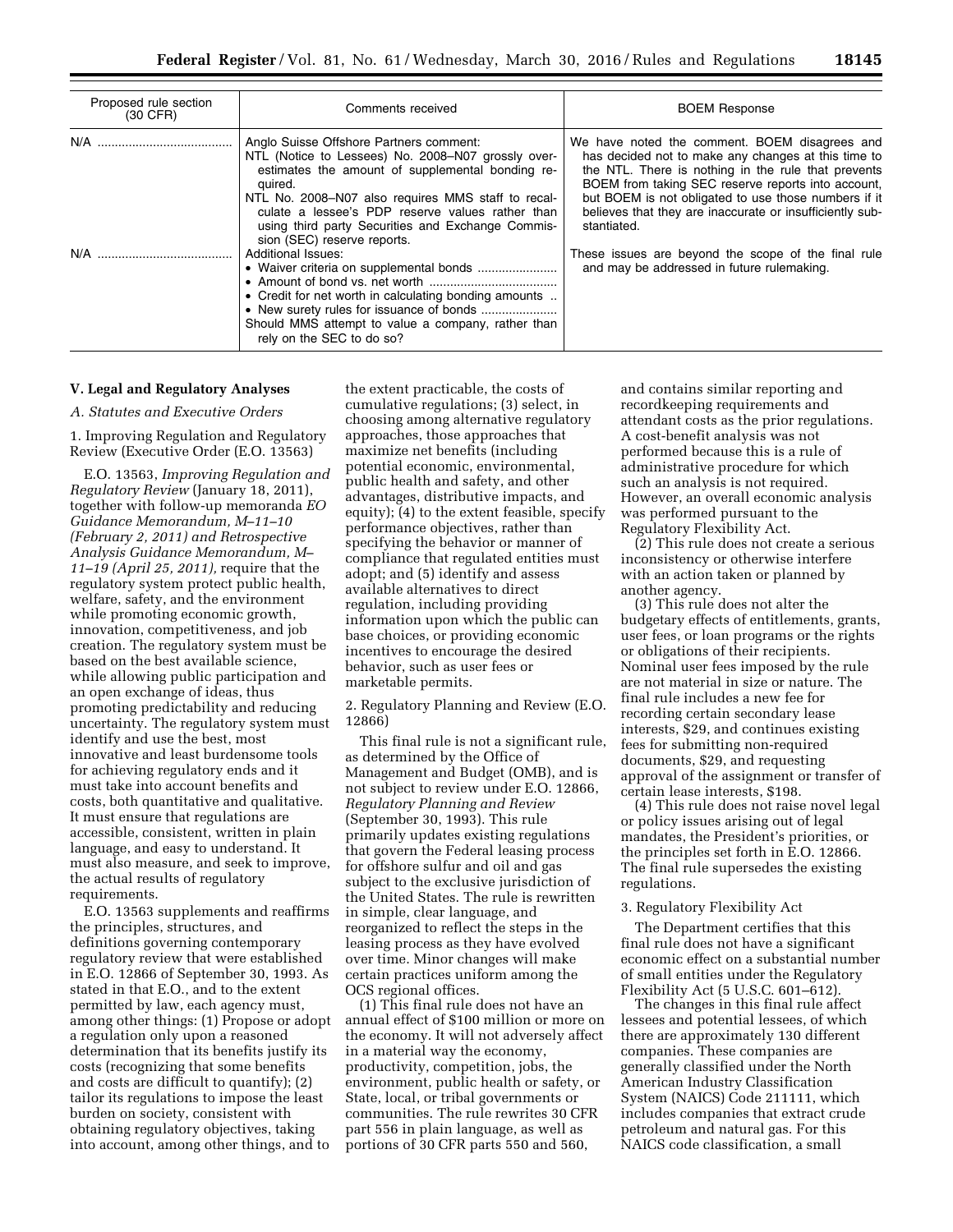company is one with fewer than 500 employees. BOEM estimates that of the 130 lessees and operators that explore for and produce oil and gas on the OCS, approximately 90 are small businesses (70 percent).

The costs associated with the information collection (IC) activities related to this rulemaking should not have any significant economic effect on small businesses. This rule contains most of the same burden hour requirements and non-hour cost burdens as were in effect with BOEM's prior regulations. The changes in reporting requirements that are implemented with this rule do not significantly increase the IC burden on respondents—large or small. BOEM estimates an annual cumulative increase of 2,441 hours in the paperwork burden for all lessees over that imposed by the prior regulations. There is also a new \$29 non-hour cost burden for recording certain secondary lease interests resulting in an annual increase of  $$20,300$  ( $$29 \times an estimated 700$  filings). A regulatory flexibility analysis is not required. Accordingly, a small entity compliance guide is also not required.

4. Small Business Regulatory Enforcement Fairness Act (SBREFA)

This final rule is not a major rule under 5 U.S.C. 801–808), the Small Business Regulatory Enforcement Fairness Act. This rule:

(a) Will not have an annual effect on the economy of \$100 million or more;

(b) Will not cause a major increase in costs or prices for consumers, individual industries, Federal, State, or local government agencies, or geographic regions; and

(c) Will not have significant adverse effects on competition, employment, investment, productivity, innovation, or the ability of United States-based enterprises to compete with foreignbased enterprises.

5. Comments From Small Businesses

The Small Business and Agriculture Regulatory Enforcement Ombudsman and 10 Regional Fairness Boards were established to receive comments from small businesses about Federal agency enforcement actions. The Ombudsman will annually evaluate the enforcement activities and rate each agency's responsiveness to small business. If you wish to comment on the actions of BOEM, call 1–888–734–3247. You may comment to the Small Business Administration (SBA) without fear of retaliation. Allegations of discrimination/retaliation filed with the Small Business Administration will be investigated for appropriate action.

6. Unfunded Mandates Reform Act

This final rule does not impose an unfunded mandate on State, local, or tribal governments or the private sector of more than \$100 million per year. The final rule does not have a significant or unique effect on State, local, or tribal governments or the private sector. A statement containing the information required by the Unfunded Mandates Reform Act (2 U.S.C. 1531–1538) is not required.

7. Takings Implication Assessment (E.O. 12630)

Under the criteria in E.O. 12630, *Governmental Action and Interference with Constitutionally-Protected Property Rights* (March 15, 1988), this final rule does not have significant takings implications. The rule is not a governmental action capable of interference with constitutionallyprotected property rights. A takings implication assessment is not required.

# 8. Federalism (E.O. 13132)

Under the criteria in E.O. 13132, *Federalism* (August 4, 1999), this final rule does not have sufficient federalism implications to require a Federalism Assessment. This final rule does not substantially and directly affect the relationship between the Federal and State governments. To the extent that State and local governments play a role in OCS activities, this rule does not affect that role.

9. Civil Justice Reform (E.O. 12988)

This rule complies with the requirements of E.O. 12988, *Civil Justice Reform* (February 7, 1996). Specifically, this rule:

(a) Meets the criteria of section 3(a) requiring that all regulations be reviewed to eliminate errors and ambiguity and be written to minimize litigation; and

 $(b)$  Meets the criteria of section  $3(b)(2)$ requiring that all regulations be written in clear language and contain clear legal standards.

# 10. Consultation With Indian Tribal Governments (E.O. 13175)

Under the criteria in E.O. 13175, *Consultation and Coordination with Indian Tribal Governments* (November 9, 2000), we have evaluated this final rule and determined it has no substantial effect on Federallyrecognized Indian tribes.

# 11. Paperwork Reduction Act (PRA)

This rule contains new IC requirements; therefore, a submission to OMB under the Paperwork Reduction Act (PRA) of 1995 (44 U.S.C. 3501–

3521) was required. The OMB has approved the IC for the final rulemaking and assigned OMB Control Number 1010–0006 for a total of 19,454 burden hours and \$766,053 non-hour cost burdens.

The title of the IC is ''Leasing of Sulfur or Oil and Gas in the Outer Continental Shelf (30 CFR part 550, part 556, and part 560)''. Respondents are Federal sulfur or oil and gas lessees and/or operators. Some responses to this IC are required to obtain or retain a benefit, and some are mandatory. The frequency of response varies but is primarily on occasion. The IC does not include questions of a sensitive nature. BOEM will protect proprietary information according to section 26 of OCSLA; the Freedom of Information Act (5 U.S.C. 552), its implementing regulations at 43 CFR part 2; and the regulations at 30 CFR 556.104(b) and 550.197, addressing proprietary data and data and information to be made available to the public or for limited inspection.

This rulemaking is a partial rewrite of 30 CFR part 556, Leasing of Sulfur or Oil and Gas and Bonding Requirements in the Outer Continental Shelf and of 30 CFR part 560, OCS Oil and Gas Leasing. It also refers to, but does not change current requirements and burdens already approved by OMB under 30 CFR part 550, subpart A (1010–0114). BOEM uses the information collected in the rulemaking to help determine specific areas of leasing interest, to determine if applicants are qualified to hold leases in the OCS, to identify parties ineligible to bid jointly, and to track owners of, and operators on, leaseholds.

In response to the proposed rule (74 FR 25177, May 27, 2009), BOEM received comments from the American Petroleum Institute, Shell Exploration and Production Company, Chevron North America Exploration and Production, Anglo Suisse Offshore Partners, LLC. (and Anglo Suisse Texas Offshore Partners, LLC.), Dynamic Offshore Resources, RLI Insurance Company, and two private citizens. Comments that addressed aspects of the information collection for this rulemaking are summarized below. All comments are addressed in detail in the preamble of this final rule.

Commenting on proposed rule section 256.404, one company indicated that it is burdensome to submit merger or name change information and that BOEM can obtain the information from the Secretary of State in most States. In the final rule, BOEM is retaining the requirement to submit such information in order to address the problems that the Bureau has had in the past with name/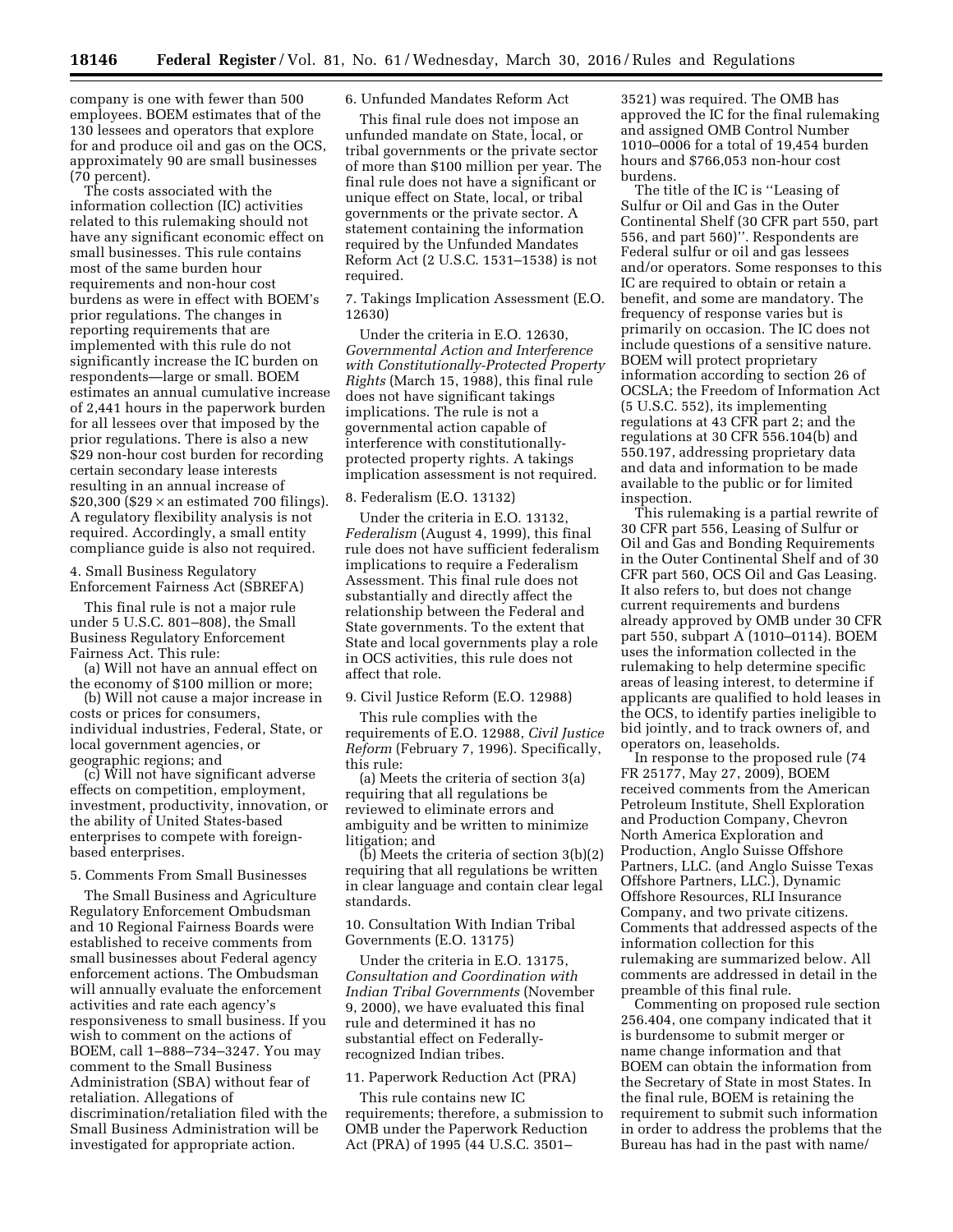merger changes of which BOEM was not timely informed. It is not practical for BOEM to monitor all filings with the Secretaries of State in each State. In final rule section 556.405, however, BOEM replaced the immediate filing with a requirement that the filing be accomplished as soon as practicable. No change in the burden resulted.

Concerning proposed rule sections 256.619 and 256.620, one company questioned submitting commercial agreements relating to certain transfers between restricted joint bidders because of the information's sensitivity. In final rule section 556.714, BOEM provided an option for the submission of a description of the timing and nature of the agreement(s) by which the assignor or transferor acquired the interest it now wishes to transfer. No change in the hour burden resulted. However, partially in response to the comment, BOEM added a general provision to the part (section 556.104(b)) to protect proprietary information ( $+$  125 hours).

In addition, between the proposed and final rules, several actions occurred that affected the information collection.

• The MMS was reorganized, per Secretarial Orders 3302 and 3299, resulting in a realignment of the regulations, with the leasing regulations going to BOEM, under 30 CFR chapter 5 (*e.g.,* 30 CFR part 256 is now 30 CFR part 556).

• The IC burden for 30 CFR part 550, subpart J, bonding requirements for pipelines and pipeline rights-of-way, was consolidated into the collection being revised for this rulemaking for 30 CFR part 556 (1010–0006) due to the regulations realignment. The consolidation was approved by OMB on 11/14/2011.

• The proposed rule included a total rewrite of 30 CFR part 556; however, the final rule does not make substantive revisions to the regulations for general and supplemental bonding in prior part 556 (subpart I). After the proposed rule was published, questions arose about possible inconsistencies between the revised bonding regulations and p regulations for oil-spill financial responsibility under 30 CFR part 553. Also, since the publication of the proposed rule, BOEM has decided to engage in an overhaul of its financial assurance processes, and subpart I will be revised in a separate rulemaking. Therefore, the regulations and the associated IC burden for 30 CFR part 550, subpart I, will remain in effect, but the sections in subpart I have been renumbered to fit within the numbering scheme of this rule (*e.g.,* prior section 556.52 is now section 556.900).

• In the final rule, BOEM rearranged discussions to make the regulations easier to read and follow. Thus, all rule sections and citations have been renumbered from the proposed rule, as explained in the preamble of the final rule.

• The information collection for prior 30 CFR part 556 regulations (1010– 0006) was renewed by OMB, thereby updating burden hours based on public outreach. BOEM has therefore used those updated estimates where relevant instead of those used in the proposed rulemaking.

12. Other Changes in the Information Collection (IC) Between the Proposed and Final Rules

• The proposed rule included regulatory text concerning the reporting of decommissioning costs in 30 CFR part 250, subpart Q, and text concerning reports on lease-term pipelines in section 256.621. Due to the realignment of regulations and bureau responsibilities, BOEM removed these requirements from the final rule as they were addressed in the Bureau of Safety and Environmental Enforcement (BSEE) regulations  $(-820$  hours for removing Subpart Q and  $-1,500$  hours for removing section 256.621 in the final rule).

• The final rule also removed the provisions under proposed rule sections 256.902(a) and 256.905 for requesting/ transferring a bonus or royalty credit, because the program has officially ended  $(-2$  hours from current collection).

• BOEM also divided the IC requirements for commenting on the 5- Year Program and responding to Calls for Information, etc. (sections 556.201– 204 and sections 556.301–302) into general (not considered IC per the PRA) and specific, in accordance with the currently approved collection for part 556 (+ 596 hours). Where applicable, all estimates were updated according to the recent Office of Management and Budget (OMB) approved renewal of the 30 CFR part 556 information collection.

• BOEM also included a burden that was overlooked in the proposed rule (section 256.100, now section 556.302(d)) for requesting a summary of interest on Calls for Information (+ 5 hours).

• The proposed rule (section 256.620) introduced a new cost recovery fee (\$27) for filing required documents for record purposes. In the final rule (section 556.715(a)), the fee has been increased to \$29 in accordance with changes BOEM made, due to inflation, to other such fees on January 28, 2013 (78 FR 5837).

• To make the regulations easier to follow, in the final rule BOEM split the discussion (requirements and associated fee) of assignment/transfer of record title and that of operating rights interests (30 CFR part 256, subpart G, in the proposed rule) into two subparts (30 CFR part 556, subparts G and H). With this reorganization, BOEM discovered that it had not properly counted the number of submissions for transfers of operating rights; therefore, in the final rule, BOEM is reporting an adjustment increase for such transfers of record title/operating rights (+ 421 hours; + \$83,358 non-hour costs).

In addition, to streamline activities, reduce the burden in the future, and assist respondents, the final rule includes:

• A clarification of the proposed rule (section 256.611) and BOEM's prior regulations (section 556.62), which both explained how a record title, or other lease interest may be transferred, but did not mention the need to file a new Designation of Operator form (BOEM– 1123, 30 CFR part 550, subpart A), which often arises when a lease interest is transferred. This clarification in part 556 (sections 701(c); 715(b); 801(b); 810(b)) will result in a one-time increase in the number of submissions after the rule becomes effective (+ 80 hours); otherwise the requirement is covered under OMB Control No. 1010–0114.

• A clarification that geophysical statements and maps are included with bid submissions (sections 556.500–501). This requirement and its hour burden have always been part of the bid process but not specifically stated (no change in hour burden).

• A provision (section 556.107) to allow a company's one-time submission of documentation, with a corporate seal, to establish the legal status of future submissions without such seals, where such seals would otherwise be required (+ 67 hours as a one-time burden but expected to reduce the net burden for companies in the future).

• An expansion of a provision from the proposed rule (section 256.503(c)) to allow implementation of electronic submission systems (*e.g.,* for bonding information) (sections 556.107; 560.500) (+ 800 hours as a one-time increase to allow companies to adjust their processes; however, we expect this provision to reduce the hour burden of each affected requirement in the future).

The following table shows the breakdown of the hour and non-hour cost burdens for this final rulemaking.

### 13. Burden Breakdown Table

[*Italics show expansion of existing requirements;* bold indicates new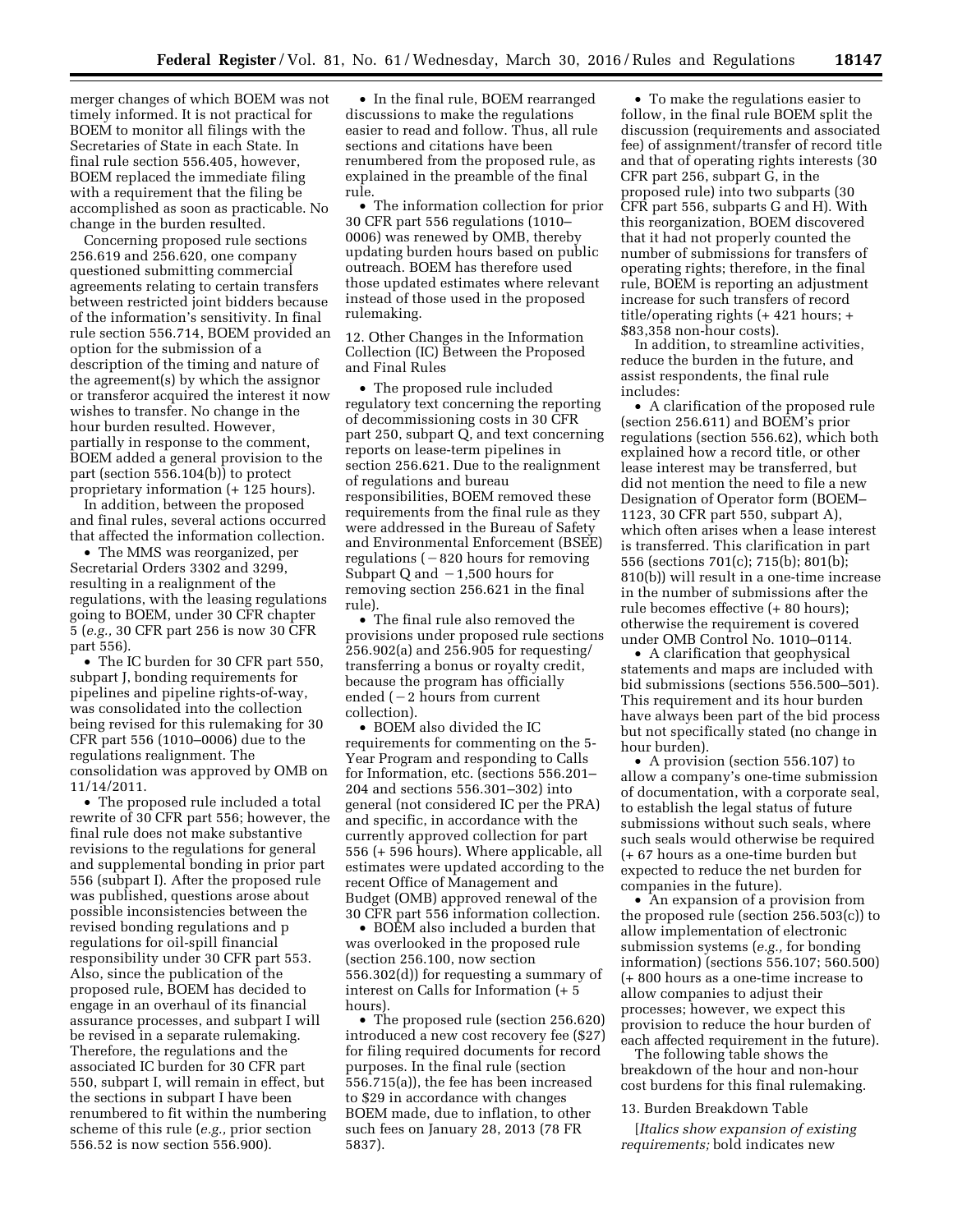requirements; regular font shows current requirements. Where applicable, updated estimates from the existing

 $\equiv$ 

collection are being used instead of those in the proposed rulemaking.]

|                                    |                                                                                                                                                                                                                                                                | Non-hour cost burdens                                                                                           |                                                                              |                        |
|------------------------------------|----------------------------------------------------------------------------------------------------------------------------------------------------------------------------------------------------------------------------------------------------------------|-----------------------------------------------------------------------------------------------------------------|------------------------------------------------------------------------------|------------------------|
| 30 CFR part 556 and<br><b>NTLs</b> | Reporting requirement*                                                                                                                                                                                                                                         | Hour burden                                                                                                     | Average number of<br>annual responses                                        | Annual burden<br>hours |
|                                    | <b>Subpart A</b>                                                                                                                                                                                                                                               |                                                                                                                 |                                                                              |                        |
| 104(b) New                         | Submit confidentiality agreement                                                                                                                                                                                                                               | 0.25                                                                                                            | 500                                                                          | 125                    |
|                                    | Cost recovery/service fees; confirmation receipt                                                                                                                                                                                                               | documentation are covered under indi-<br>vidual requirements throughout the part.                               | Cost recovery/service fees and associated                                    | 0                      |
| 107 New                            | Submit required documentation electronically<br>through BOEM-approved system; comply with<br>filing specifications, as directed by notice in the<br>Federal Register in accordance with §560.500.                                                              | Burden covered in §560.500.                                                                                     |                                                                              | 0                      |
| 107 New                            | File seals, documents, statements, signatures,<br>etc., to establish legal status of all future sub-<br>missions (paper and/or electronic).                                                                                                                    | 10 min                                                                                                          | 400                                                                          | 67                     |
| Subtotal                           |                                                                                                                                                                                                                                                                |                                                                                                                 | 900                                                                          | 192                    |
|                                    | <b>Subpart B</b>                                                                                                                                                                                                                                               |                                                                                                                 |                                                                              |                        |
| 201-204                            | Submit nominations, suggestions, and general<br>comments in response to Request for Informa-<br>tion/Comments, proposed 5-year leasing pro-<br>gram, etc., including information from States/<br>local governments, Federal agencies, industry,<br>and others. | Not considered IC as defined in 5 CFR<br>1320.3(h)(4).                                                          |                                                                              | 0                      |
| 201-204                            | Submit nominations & specific information re-<br>quested in response to Request for Information/<br>Comments, proposed 5-year leasing program,<br>etc., including from States/local governments,<br>Federal agencies, industry, and others.                    | 4                                                                                                               | 69                                                                           | 276                    |
| Subtotal                           |                                                                                                                                                                                                                                                                |                                                                                                                 | 69                                                                           | 276                    |
|                                    | <b>Subpart C</b>                                                                                                                                                                                                                                               |                                                                                                                 |                                                                              |                        |
| 301; 302                           | Submit response & specific information requested<br>in Requests for Industry Interest and Calls for<br>Information and Nominations, etc., on areas<br>proposed for leasing; including information from<br>States/local governments.                            | 4                                                                                                               | 20 responses/sale $\times$<br>2 sales/call $\times$ 2<br>calls/year = $80$ . | 320                    |
| 302(d) New                         | Request summary of interest (nonproprietary in-<br>formation) for Calls for Information/Requests for<br>Interest, etc.                                                                                                                                         | $1 \,\, \ldots \,\, \ldots \,\, \ldots \,\, \ldots \,\, \ldots \,\, \ldots \,\, \ldots \,\, \ldots \,\, \ldots$ |                                                                              | 5                      |
|                                    | States or local governments submit comments,<br>recommendations, and other responses on<br>size, timing, or location of proposed lease sale.<br>Request extension; enter agreement.                                                                            | 4                                                                                                               | 25                                                                           | 100                    |
| Subtotal                           |                                                                                                                                                                                                                                                                |                                                                                                                 | 110                                                                          | 425                    |
|                                    | Subpart D                                                                                                                                                                                                                                                      |                                                                                                                 |                                                                              |                        |
| 400-402; 405                       | Establish file for qualification; submit evidence/<br>certification for lessee/bidder qualifications. Pro-<br>vide updates; obtain BOEM approval & quali-<br>fication number.                                                                                  | 2                                                                                                               | $107$                                                                        | 214                    |
|                                    |                                                                                                                                                                                                                                                                | Requirement not considered IC under 5<br>CFR 1320.3(h)(9).                                                      |                                                                              | 0                      |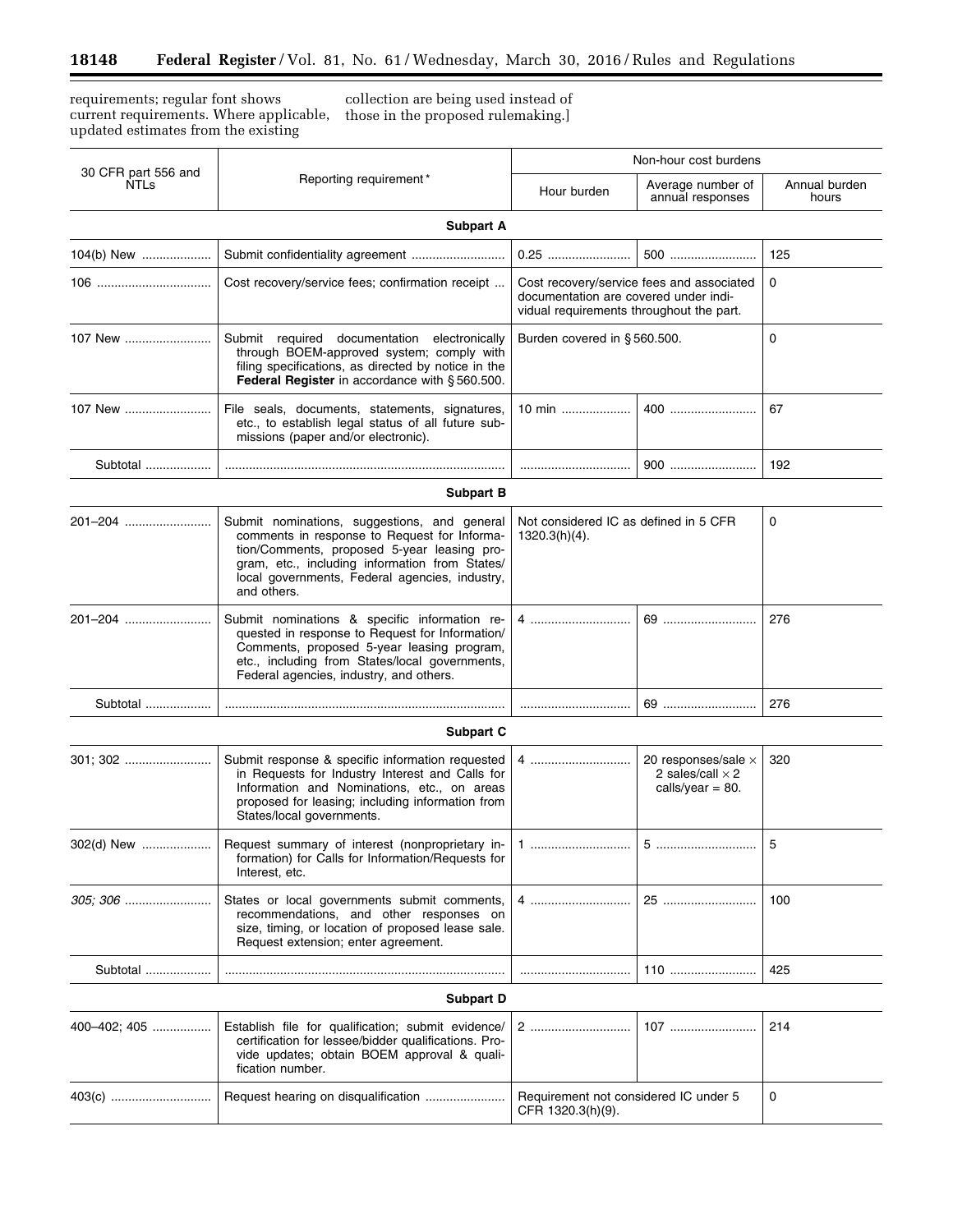|                                        |                                                                                                                                                                                                                                                                                                     | Non-hour cost burdens                                      |                                       |                        |
|----------------------------------------|-----------------------------------------------------------------------------------------------------------------------------------------------------------------------------------------------------------------------------------------------------------------------------------------------------|------------------------------------------------------------|---------------------------------------|------------------------|
| 30 CFR part 556 and<br><b>NTLs</b>     | Reporting requirement*                                                                                                                                                                                                                                                                              | Hour burden                                                | Average number of<br>annual responses | Annual burden<br>hours |
| 403; 404 New                           | Notify BOEM if you or your principals are ex-<br>cluded, disqualified, or convicted of a crime-<br>Federal non-procurement debarment and sus-<br>pension requirements; request exception; enter<br>transaction.                                                                                     |                                                            | 50                                    | 75                     |
| 405                                    | Notify BOEM of all mergers, name changes, or<br>changes of business.                                                                                                                                                                                                                                | Requirement not considered IC under 5<br>CFR 1320.3(h)(1). |                                       | 0                      |
| Subtotal                               |                                                                                                                                                                                                                                                                                                     |                                                            | 157                                   | 289                    |
|                                        | Subpart E                                                                                                                                                                                                                                                                                           |                                                            |                                       |                        |
| 500; 501                               | Submit bids, deposits, and required information,<br>including GDIS & maps; in manner specified.<br>Make data available to BOEM.                                                                                                                                                                     |                                                            | 2,000                                 | 10,000                 |
| 500(e); 517                            | Request reconsideration of bid decision                                                                                                                                                                                                                                                             | Requirement not considered IC under 5<br>CFR 1320.3(h)(9). |                                       | 0                      |
| 501(e) New                             |                                                                                                                                                                                                                                                                                                     | Burden covered in 1010-0048, 30 CFR<br>part 551.           |                                       | 0                      |
| 511(b); 517                            | Submit appeal due to restricted joint bidders list;<br>appeal bid decision.                                                                                                                                                                                                                         | Requirement not considered IC under 5<br>CFR 1320.3(h)(9). |                                       | 0                      |
| 513; 514                               | File statement and detailed report of production.<br>Make documents available to BOEM.                                                                                                                                                                                                              | 2                                                          | $100$                                 | 200                    |
|                                        | Request exemption from bidding restrictions; sub-<br>mit appropriate information.                                                                                                                                                                                                                   | Requirement not considered IC under 5<br>CFR 1320.3(h)(9). |                                       | 0                      |
| 516                                    | Notify BOEM of tie bid decision; file agreement on<br>determination of lessee.                                                                                                                                                                                                                      |                                                            | 2                                     | $\overline{7}$         |
| 520; 521; 600(c)                       | Execute lease (includes submission of evidence<br>of authorized agent/completion and request ef-<br>fective date of lease); submit required data and<br>rental.                                                                                                                                     | 1                                                          | 852                                   | 852                    |
| 520(b) New                             | Provide acceptable bond for payment of a de-<br>ferred bonus. (We do not expect this to occur,<br>hence minimum burden).                                                                                                                                                                            |                                                            |                                       | $\mathbf{1}$           |
| Subtotal                               |                                                                                                                                                                                                                                                                                                     |                                                            | 2,955                                 | 11.060                 |
|                                        | Subparts F, G, H                                                                                                                                                                                                                                                                                    |                                                            |                                       |                        |
| Subpart F, G, H                        | References to requests of approval for various operations or submit plans or applications. Bur-<br>den included with other approved collections for BOEM 30 CFR part 550 (Subpart A 1010-<br>0114; Subpart B 1010-0151) and for BSEE 30 CFR part 250 (Subpart A 1014-0022; Subpart<br>D 1014-0018). |                                                            | 0                                     |                        |
| 701(c); 716(b); 801(b);<br>810(b) New. | Submit new designation of operator (BOEM-<br>1123). One-time increase to existing require-<br>ments and burdens already covered in 1010-<br>0114. Extra burden will be deleted in next re-<br>newal. No fee.                                                                                        | 0.5                                                        | 160                                   | 80                     |
| 700-715                                | File application and required information for as-<br>signment/transfer of record title/lease interest<br>(form BOEM-0150; form is 30 min.) (includes<br>sell, sublease, sever, exchange, transfer); re-<br>quest effective date/confidentiality; provide noti-<br>fications.                        |                                                            | 1,414                                 | 1,414                  |
|                                        |                                                                                                                                                                                                                                                                                                     | \$198 fee $\times$ 1,414 forms = \$279,972                 |                                       |                        |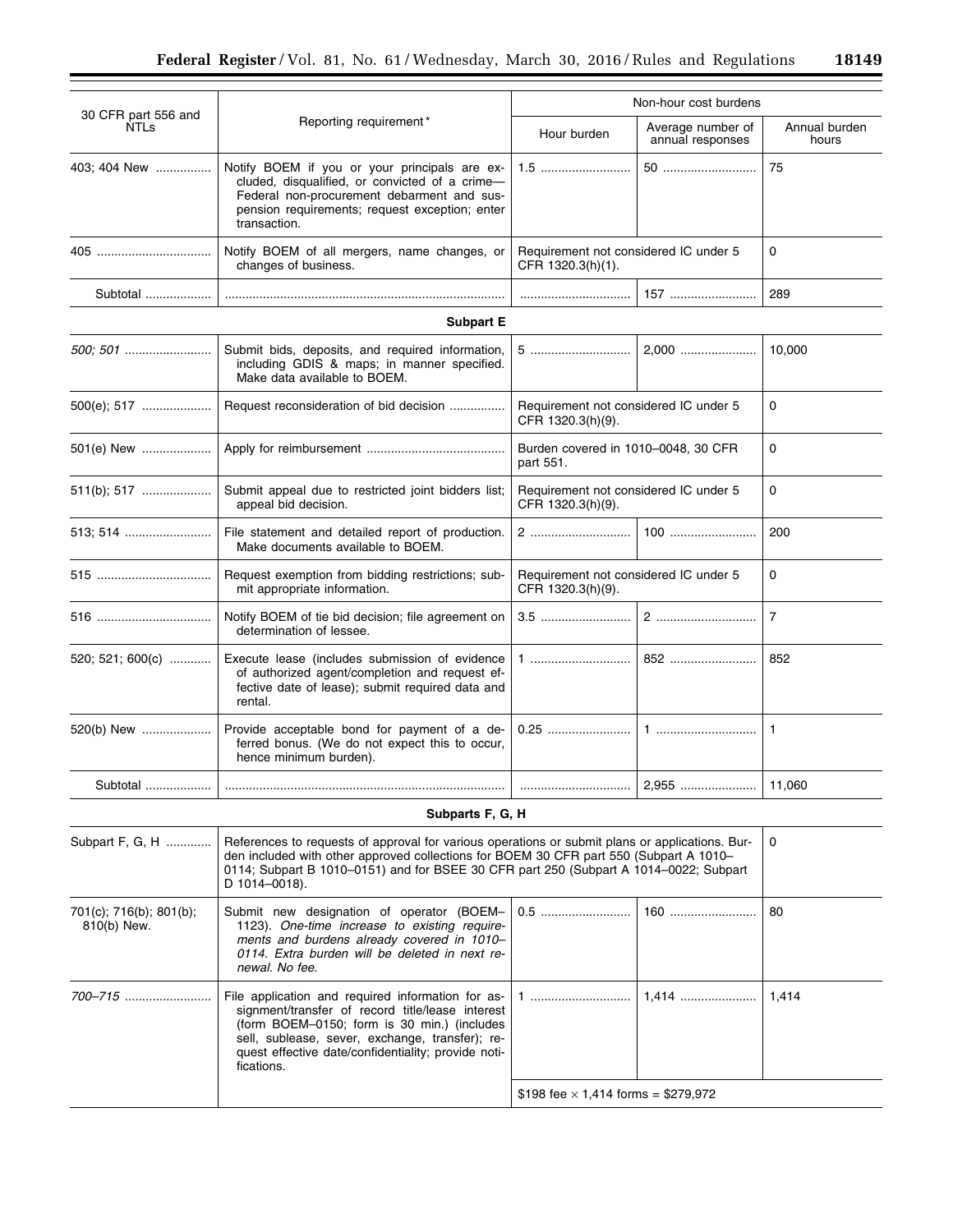Ξ

 $\equiv$ 

|                                                              |                                                                                                                                                                                                                                                                                         | Non-hour cost burdens                                          |                                              |                        |
|--------------------------------------------------------------|-----------------------------------------------------------------------------------------------------------------------------------------------------------------------------------------------------------------------------------------------------------------------------------------|----------------------------------------------------------------|----------------------------------------------|------------------------|
| 30 CFR part 556 and<br><b>NTLs</b>                           | Reporting requirement*                                                                                                                                                                                                                                                                  | Hour burden                                                    | Average number of<br>annual responses        | Annual burden<br>hours |
| $800 - 810$                                                  | File application and required information for as-<br>signment/transfer of operating rights interest<br>(form BOEM-0151; form is 30 min.) (includes<br>sell, sublease, sever, exchange, transfer); re-<br>quest effective date; provide notifications.                                   | 1                                                              | 421                                          | 421                    |
|                                                              |                                                                                                                                                                                                                                                                                         |                                                                | \$198 fee $\times$ 421 forms = \$83,358      |                        |
| 715(a); 808(a)                                               | File required instruments creating or transferring<br>working interests, etc., for record purposes.                                                                                                                                                                                     |                                                                |                                              | 2,369                  |
| New Fee                                                      |                                                                                                                                                                                                                                                                                         |                                                                | \$29 fee $\times$ 2,369 filings = \$68,701   |                        |
| 715(b); 808(b)                                               | Submit "non-required" documents, for record pur-<br>poses that respondents want BOEM to file with<br>the lease document.                                                                                                                                                                | Accepted as a serv-<br>ice.                                    | 11,518                                       | 0                      |
|                                                              | (Accepted on behalf of lessees as a service;<br>BOEM does not require or need them.).                                                                                                                                                                                                   |                                                                | \$29 fee $\times$ 11,518 filings = \$334,022 |                        |
| Subtotal                                                     |                                                                                                                                                                                                                                                                                         |                                                                | 15,882                                       | 4,284                  |
|                                                              |                                                                                                                                                                                                                                                                                         |                                                                |                                              | \$766,053              |
|                                                              | Subpart I                                                                                                                                                                                                                                                                               |                                                                |                                              |                        |
| $900(a)$ –(e); 901; 902;<br>$903(a)$ .                       | Submit OCS Mineral Lessee's and Operator's<br>Bond (Form BOEM-2028); execute bond.                                                                                                                                                                                                      | 3.5                                                            |                                              | 45                     |
| $900(c)$ , (d), (f), (g);<br>$901(c)$ , (d), (f); $902(e)$ . | Demonstrate financial worth/ability to carry out<br>present and future financial obligations, request<br>approval of another form of security, or request<br>reduction in amount of supplemental bond re-<br>quired on BOEM-approved forms. Monitor and<br>submit required information. |                                                                | 166                                          | 581                    |
| 900(e); 901; 902; 903(a)                                     | Submit OCS Mineral Lessee's and Operator's<br>Supplemental Plugging & Abandonment Bond<br>(Form BOEM-2028A); execute bond.                                                                                                                                                              | 0.25                                                           | 141                                          | 35                     |
|                                                              | Submit authority for Regional Director to sell<br>Treasury or alternate type of securities.                                                                                                                                                                                             | 2                                                              |                                              | 24                     |
| 901                                                          | Submit EP, DPP, and DOCDs                                                                                                                                                                                                                                                               | IC burden covered in 1010-0151, 30 CFR<br>part 550, subpart B. |                                              | 0                      |
| 901(f)                                                       | Submit oral/written comment on adjusted bond<br>amount and information.                                                                                                                                                                                                                 | Requirement not considered IC under 5<br>CFR 1320.3(h)(9).     |                                              | 0                      |
| 903(b)                                                       | Notify BOEM of any lapse in previous bond/action<br>filed alleging lessee, surety, or guarantor is in-<br>solvent or bankrupt.                                                                                                                                                          |                                                                | 4                                            | 4                      |
| 904                                                          | Provide plan/instructions to fund lease-specific<br>abandonment account and related information;<br>request approval to withdraw funds.                                                                                                                                                 |                                                                | 2                                            | 24                     |
| 905                                                          | Provide third-party guarantee, indemnity agree-<br>ment, financial and required information, related<br>notices, reports, and annual update; notify<br>BOEM if guarantor becomes unqualified.                                                                                           | 19                                                             |                                              | 874                    |
| $905(d)(3); 906$                                             | Provide notice of and request approval to termi-<br>nate period of liability, cancel bond, or other se-<br>curity; provide required information.                                                                                                                                        |                                                                | 378                                          | 189                    |
|                                                              | Provide information to demonstrate lease will be<br>brought into compliance.                                                                                                                                                                                                            | 16                                                             |                                              | 80                     |
| Subtotal                                                     |                                                                                                                                                                                                                                                                                         |                                                                | 889                                          | 1,856                  |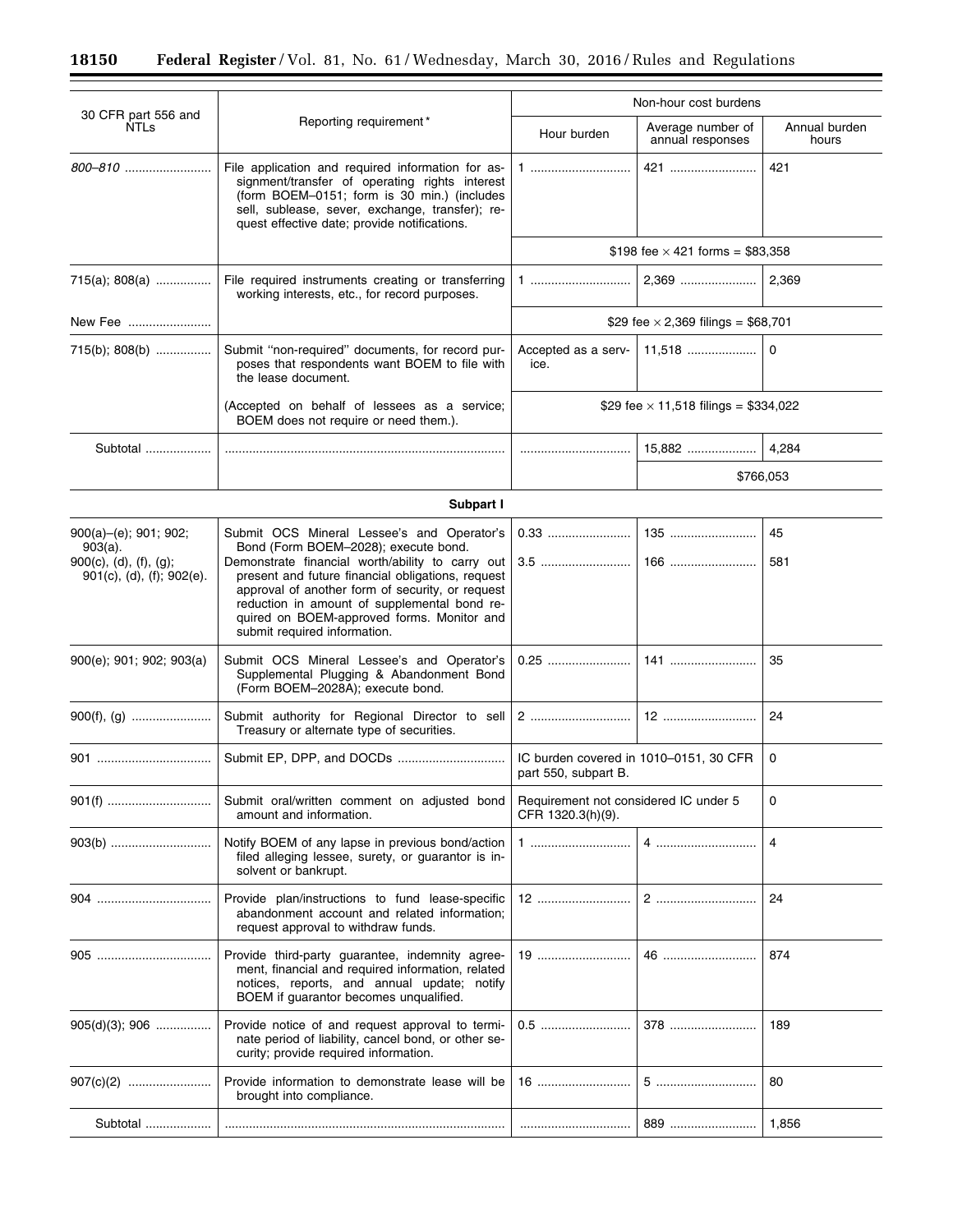|                                                                                                                                                                                                            |                                                                                                     |                                                                        | Non-hour cost burdens                 |                                 |  |
|------------------------------------------------------------------------------------------------------------------------------------------------------------------------------------------------------------|-----------------------------------------------------------------------------------------------------|------------------------------------------------------------------------|---------------------------------------|---------------------------------|--|
| 30 CFR part 556 and<br>NTI <sub>S</sub>                                                                                                                                                                    | Reporting requirement*                                                                              | Hour burden                                                            | Average number of<br>annual responses | Annual burden<br>hours          |  |
|                                                                                                                                                                                                            | <b>Subpart K</b>                                                                                    |                                                                        |                                       |                                 |  |
| 1101                                                                                                                                                                                                       | Request relinquishment (form BOEM-0152) of                                                          |                                                                        | 247                                   | 247                             |  |
|                                                                                                                                                                                                            | lease; submit required information.<br>Request additional time to bring lease into compli-<br>ance. |                                                                        |                                       | $\mathbf{1}$                    |  |
|                                                                                                                                                                                                            |                                                                                                     | Requirement not considered IC under 5<br>CFR 1320.3(h)(9).             |                                       | 0                               |  |
| Subtotal                                                                                                                                                                                                   |                                                                                                     |                                                                        | 248                                   | 248                             |  |
| 30 CFR Part 556<br>Total.                                                                                                                                                                                  |                                                                                                     |                                                                        | 21,210                                | 18,630                          |  |
|                                                                                                                                                                                                            |                                                                                                     |                                                                        |                                       | \$766,053 Non-Hour Cost Burdens |  |
| 30 CFR Part 550<br>Subpart J                                                                                                                                                                               | Reporting requirement*                                                                              | Hour burden                                                            | Average number of<br>annual responses | Annual burden<br>hours          |  |
| 550.1011(a)                                                                                                                                                                                                | Provide surety bond (form BOEM-2030) and re-<br>quired information.                                 | GOM 0.25                                                               | 52                                    | 13                              |  |
|                                                                                                                                                                                                            |                                                                                                     | Pacific 3.5                                                            | 3                                     | 11                              |  |
| 30 CFR Part 550,<br>Subpart J, Total.                                                                                                                                                                      |                                                                                                     |                                                                        | 55                                    | 24                              |  |
| 30 CFR Part 560                                                                                                                                                                                            | Reporting requirement*                                                                              | Hour burden                                                            | Average number of<br>annual responses | Annual burden<br>hours          |  |
| 560.224(a)                                                                                                                                                                                                 | Request BOEM to reconsider field assignment of<br>a lease.                                          | Requirement not considered IC under 5<br>$\Omega$<br>CFR 1320.3(h)(9). |                                       |                                 |  |
| Submit required documentation electronically<br>560.500 New<br>through BOEM-approved system; comply with<br>filing specifications, as directed by notice in the<br>Federal Register (e.g., bonding info.). |                                                                                                     | 1                                                                      | 800                                   | 800                             |  |
| 30 CFR Part 560<br>Total.                                                                                                                                                                                  |                                                                                                     |                                                                        | 800                                   | 800                             |  |
| <b>Total Reporting For</b><br>Collection.                                                                                                                                                                  |                                                                                                     |                                                                        | 22,065                                | 19,454                          |  |
|                                                                                                                                                                                                            |                                                                                                     |                                                                        |                                       | \$766,053 Non-Hour Cost Burdens |  |
|                                                                                                                                                                                                            |                                                                                                     |                                                                        |                                       |                                 |  |

\* In the future, BOEM may require electronic filing of certain submissions.

An agency may not conduct or sponsor, and you are not required to respond to, a collection of information unless it displays a currently valid OMB control number. The public may comment, at any time, on the accuracy of the IC burden estimate in this rule and may submit any comments to the Information Collection Clearance Officer, Office of Policy, Regulations, and Analysis; Bureau of Ocean Energy Management; U.S. Department of the Interior; VAM–BOEM DIR; 45600 Woodland Rd, Sterling, Virginia 20166.

14. National Environmental Policy Act of 1969

This rule does not constitute a major Federal action significantly affecting the quality of the human environment.

BOEM has considered the rule under the criteria of the National Environmental Policy Act (NEPA) (42 U.S.C. 4321–4370h) and 516 Departmental Manual 15. This rule meets the criteria set forth in 43 CFR 46.210(5) for a Departmental "categorical exclusion" in that this final rule is ''. . . of an administrative, financial, legal, technical, or procedural nature or whose environmental effects are too broad, speculative, or conjectural to lend themselves to meaningful analysis. . . .'' This rule also meets the criteria set forth in 516 Departmental Manual 15.4(C)(1) for a BOEM "categorical exclusion" in that its impacts are limited to administrative, economic or technological effects. Further, BOEM has analyzed this rule to

determine if it meets any of the extraordinary circumstances that require an environmental assessment or an environmental impact statement as set forth in 43 CFR 46.215 and has concluded that it does not.

# 15. Data Quality Act

In developing this rule, we did not conduct or use a study, experiment, or survey requiring peer review under the Data Quality Act (44 U.S.C. 3516–3521), Public Law 106–554, app. C section 515, 114 Stat. 2763, 2763A–153–154).

### 16. Effects on the Energy Supply (E.O. 13211)

This rule is not a significant energy action under the definition in E.O. 13211, *Actions Concerning Regulations*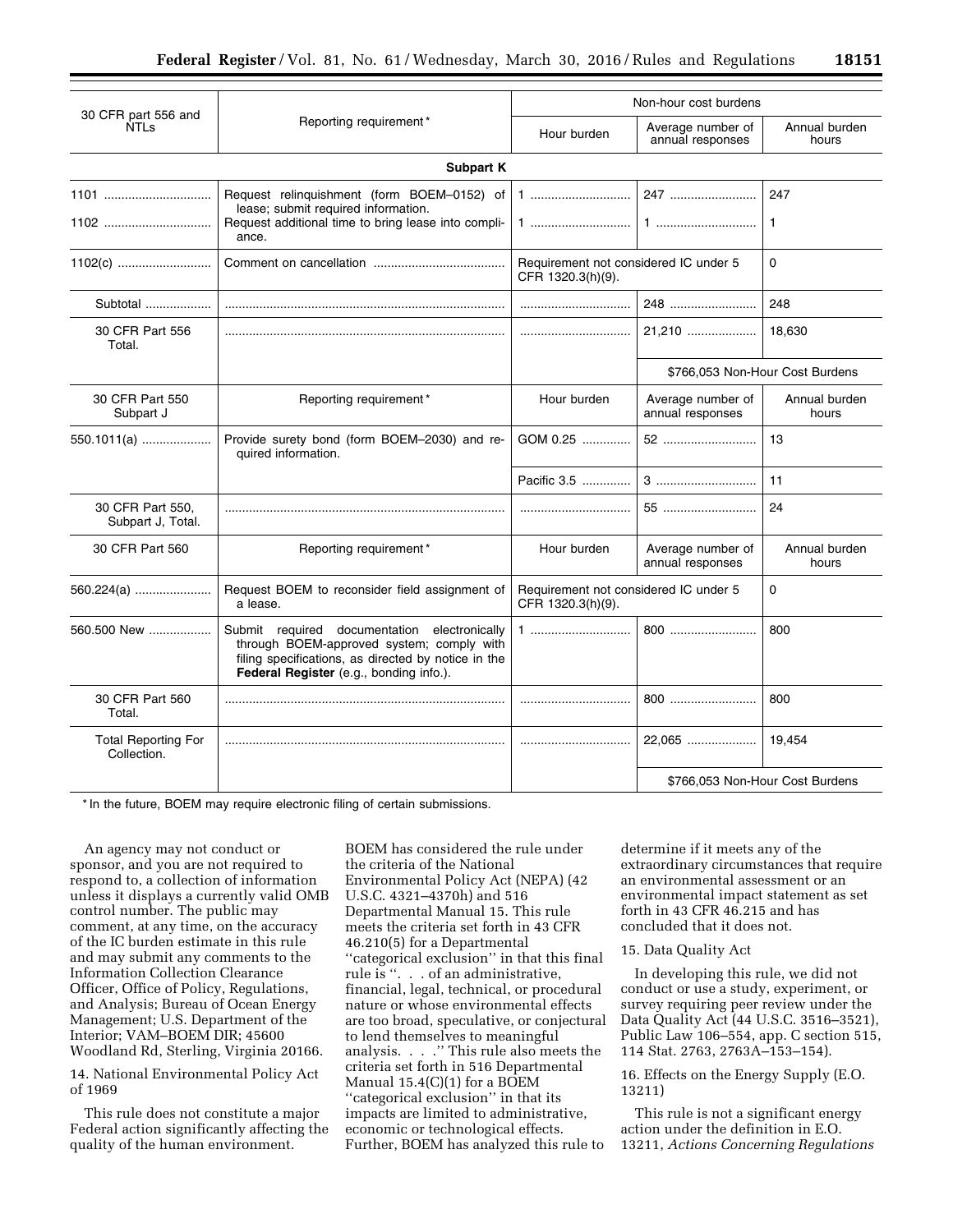*That Significantly Affect Energy Supply, Distribution, or Use* (May 18, 2001). A statement of energy effects is not required.

# **List of Subjects**

### *30 CFR Part 550*

Administrative practice and procedure, Continental shelf, Environmental impact statements, Environmental protection, Federal lands, Government contracts, Investigations, Mineral resources, Oil and gas exploration, Outer continental shelf, Penalties, Pipelines, Reporting and recordkeeping requirements, Rightsof-way, Sulfur.

# *30 CFR Part 556*

Administrative practice and procedure, Continental shelf, Environmental protection, Federal lands, Government contracts, Intergovernmental relations, Oil and gas exploration, Outer continental shelf, Mineral resources, Rights-of-way, Reporting and recordkeeping requirements.

### *30 CFR Part 559*

Continental shelf, Federal lands, Federal lease, Gas, Government contracts, Mineral resources, Mineral royalties, Oil and gas exploration, Outer continental shelf, Reporting and recordkeeping requirements.

### *30 CFR Part 560*

Continental shelf, Federal lands, Government contracts, Mineral

resources, Mineral royalties, Oil and gas exploration, Outer continental shelf, Reporting and recordkeeping requirements.

Dated: March 10, 2016.

### **Amanda C. Leiter,**

*Acting Assistant Secretary—Land and Minerals Management.* 

For the reasons stated in the preamble, the Bureau of Ocean Energy Management, (BOEM) amends 30 CFR parts 550, 556, 559 and 560 as follows:

# **PART 550—OIL AND GAS AND SULFUR OPERATIONS IN THE OUTER CONTINENTAL SHELF**

■ 1. Revise the authority citation for 30 CFR part 550 to read as follows:

**Authority:** 31 U.S.C. 9701, 43 U.S.C. 1334.

### **Subpart A—General Provisions**

 $\blacksquare$  2. Add § 550.120 to read as follows:

### **§ 550.120 What standards will BOEM use to regulate leases, rights-of-use and easement, and rights-of-way?**

BOEM will regulate all activities under a lease, a right-of-use and easement, or a right-of-way to:

(a) Promote the orderly exploration, development, and production of mineral resources;

(b) Prevent injury or loss of life; (c) Prevent damage to or waste of any natural resource, property, or the

environment; and

(d) Ensure cooperation and consultation with affected States, local governments, other interested parties, and relevant Federal agencies.

 $\blacksquare$  3. Add  $\S$  550.121 to read as follows:

# **§ 550.121 What must I do to protect health, safety, property, and the environment?**

The Director may require additional measures to ensure the use of Best Available and Safest Technology (BAST) as identified by BSEE:

(a) To avoid the failure of equipment that would have a significant effect on safety, health, or the environment;

(b) If it is economically feasible; and (c) If the incremental benefits justify the incremental costs.

### **§§ 550.145 and 550.146 [Redesignated as §§ 550.146 and 550.147]**

■ 4. Redesignate §§ 550.145 and 550.146 as §§ 550.146 and 550.147, respectively.

■ 5. Amend § 550.197 as follows:

■ a. Revise the first sentence of the

introductory text.

- $\blacksquare$  b. Revise paragraph (b)(5).
- c. Revise paragraph (c).

■ d. Add paragraph (d).

The revisions and addition read as follows:

### **§ 550.197 Data and information to be made available to the public or for limited inspection.**

BOEM will protect data and information that you submit under this chapter, as described in this section. \* \* \*

\* \* \* \* \*

(b) \* \* \*

| lf                                                                                            | <b>BOEM</b> will release                             | At this time                                                                                                                                                              | Special provisions                                                                                                                                                                                                                                                   |
|-----------------------------------------------------------------------------------------------|------------------------------------------------------|---------------------------------------------------------------------------------------------------------------------------------------------------------------------------|----------------------------------------------------------------------------------------------------------------------------------------------------------------------------------------------------------------------------------------------------------------------|
| (5) Your lease is still in ef-<br>fect and within the primary<br>term specified in the lease. | Geological data, analyzed<br>geological information. | Two years after the required submittal<br>date or 60 days after a lease sale if<br>any portion of an offered lease is with-<br>in 50 miles of a well, whichever is later. | These release times apply only if the<br>provisions in this table governing high-<br>resolution systems and the provisions<br>in $§$ 552.7 do not apply. If the primary<br>term specified in the lease is ex-<br>tended, this provision applies to the<br>extension. |

\* \* \* \* \* (c) BOEM may allow limited data and information inspection, but only by a person with a direct interest in related BOEM decisions and issues in a specific geographic area, and who agrees in writing to maintain the confidentiality of geological and geophysical (G&G) data and information submitted under this part that BOEM uses to:

- (1) Promote operational safety;
- (2) Protect the environment; or
- (3) Make field determinations.
- (d) No proprietary information

received by BOEM under 43 U.S.C. 1352 will be transmitted to any affected State unless the lessee, or the permittee and

all persons to whom such permittee has sold such information under promise of confidentiality, agree to such transmittal.

■ 6. Add subpart D to part 550 to read as follows:

# **Subpart D—Leasing Maps and Diagrams**

# **§ 550.400 Leasing maps and diagrams.**

(a) Any area of the OCS, which has been appropriately platted as provided in paragraph (b) of this section, may be leased for any mineral not included in an existing lease issued under the Act or meeting the requirements of

subsection (a) of section 6 of the Act. Before any lease is offered or issued an area may be:

(1) Withdrawn from disposition pursuant to section 12(a) of the Act; or

(2) Designated as an area or part of an area restricted from operation under section 12(d) of the Act.

(b) BOEM will prepare leasing maps and official protraction diagrams of areas of the OCS. The areas included in each mineral lease will be in accordance with the appropriate leasing map or official protraction diagram.

■ 7. Revise part 556 to read as follows: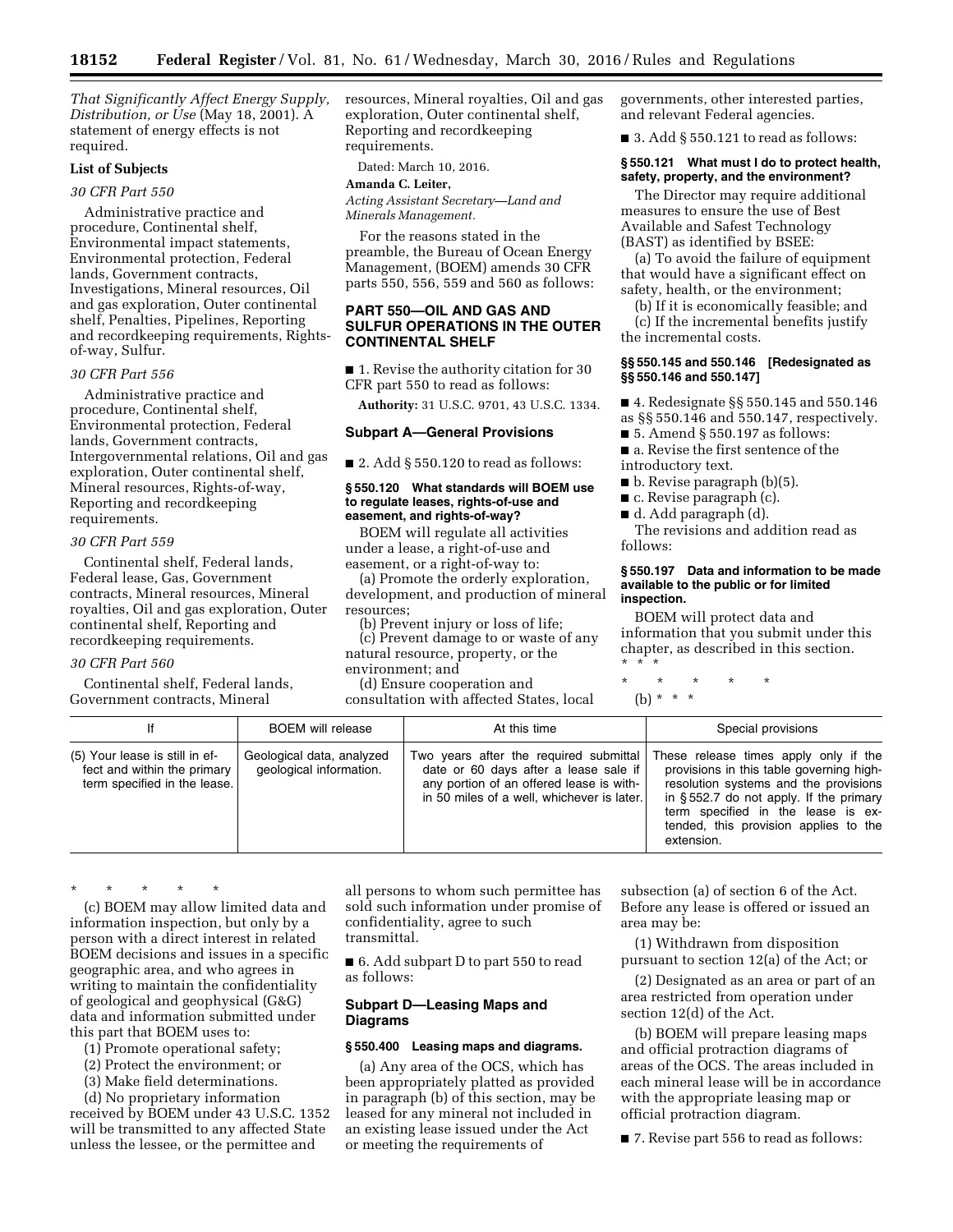# **PART 556—LEASING OF SULFUR OR OIL AND GAS AND BONDING REQUIREMENTS IN THE OUTER CONTINENTAL SHELF**

### **Subpart A–General Provisions**

- Sec.<br>556.100 556.100 Statement of policy.<br>556.101 Purpose.
- Purpose.
- 556.102 Authority.
- 556.103 Cross references.
- 556.104 Information collection and
- proprietary information.
- 556.105 Acronyms and definitions.<br>556.106 Service fees
- Service fees.
- 556.107 Corporate seal requirements.

# **Subpart B–Oil and Gas Five Year Leasing Program**

- 556.200 What is the Five Year leasing program?
- 556.201 Does BOEM consider multiple uses of the OCS?
- 556.202 How does BOEM start the Five Year program preparation process?
- 556.203 What does BOEM do before publishing a proposed Five Year program?
- 556.204 How do Governments and citizens comment on a proposed Five Year program?
- 556.205 What does BOEM do before approving a proposed final Five Year program or a significant revision of a previously-approved Five Year program?

# **Subpart C—Planning and Holding a Lease Sale**

- 556.300 What reports may BOEM and other Federal agencies prepare before a lease sale?
- 556.301 What is a Call for Information and Nominations?
- 556.302 What does BOEM do with the information from the Call?
- 556.303 What does BOEM do if an area proposed for leasing is within three nautical miles of the seaward boundary of a coastal State?
- 556.304 How is a proposed notice of sale prepared?
- 556.305 How does BOEM coordinate and consult with States regarding a proposed notice of sale?
- 556.306 What if a potentially oil or gas bearing area underlies both the OCS and lands subject to State jurisdiction?
- 556.307 What does BOEM do with comments and recommendations received on the proposed notice of sale?
- 556.308 How does BOEM conduct a lease sale?
- 556.309 Does BOEM offer blocks in a sale that is not on the Five Year program schedule (called a Supplemental Sale)?

### **Subpart D—Qualifications**

- 556.400 When must I demonstrate that I am qualified to hold a lease on the OCS?
- 556.401 What do I need to show to become qualified to hold a lease on the OCS and obtain a qualification number?
- 556.402 How do I make the necessary showing to qualify and obtain a qualification number?
- 556.403 Under what circumstances may I be disqualified from holding a lease on the OCS?
- 556.404 What do the non-procurement debarment rules require that I do?
- 556.405 When must I notify BOEM of mergers, name changes, or changes of business form?

### **Subpart E—Issuance of a Lease**

### **How To Bid**

- 556.500 Once qualified, how do I submit a bid?
- 556.501 What information do I need to submit with my bid?

### **Restrictions on Joint Bidding**

- 556.511 Are there restrictions on bidding with others and do those restrictions affect my ability to bid?
- 556.512 What bids may be disqualified? 556.513 When must I file a statement of
- production? 556.514 How do I determine my production for purposes of the restricted joint bidders list?
- 556.515 May a person be exempted from joint bidding restrictions?

### **How does BOEM act on bids?**

- 556.516 What does BOEM do with my bid?
- 556.517 What may I do if my bid is

# rejected? **Awarding the Lease**

- 556.520 What happens if I am the successful high bidder and BOEM accepts my bid?
- 556.521 When is my lease effective?
- 556.522 What are the terms and conditions of the lease and when are they published?

### **Subpart F—Lease Terms and Obligations**

### **Length of Lease**

- 556.600 What is the primary term of my oil and gas lease?
- 556.601 How may I maintain my oil and gas lease beyond the primary term?
- 556.602 What is the primary term of my sulfur lease?
- 556.603 How may I maintain my sulfur lease beyond the primary term?

### **Lease Obligations**

- 56.604 What are my rights and obligations as a record title owner?
- 556.605 What are my rights and obligations as an operating rights owner?

### **Helium**

556.606 What must a lessee do if BOEM elects to extract helium from a lease?

### **Subpart G—Transferring All or Part of the Record Title Interest in a Lease**

- 556.700 May I assign or sublease all or any part of the record title interest in my lease?
- 556.701 How do I seek approval of an assignment of the record title interest in my lease, or a severance of operating rights from that record title interest?
- 556.702 When will my assignment result in a segregated lease?
- 556.703 What is the effect of the approval of the assignment of 100 percent of the

record title in a particular aliquot(s) of my lease and the resulting lease segregation?

- 556.704 When would BOEM disapprove an assignment or sublease of an interest in my lease?
- 556.705 How do I transfer the interest of a deceased natural person who was a lessee?
- 556.706 What if I want to transfer record title interests in more than one lease at the same time, but to different parties?
- 556.707 What if I want to transfer different types of lease interests (not only record title interests) in the same lease to different parties?
- 556.708 What if I want to transfer my record title interests in more than one lease to the same party?
- 556.709 What if I want to transfer my record title interest in one lease to multiple parties?
- 556.710 What is the effect of an assignment of a lease on an assignor's liability under the lease?
- 556.711 What is the effect of a record title holder's sublease of operating rights on the record title holder's liability?
- 556.712 What is the effective date of a transfer?
- 556.713 What is the effect of an assignment of a lease on an assignee's liability under the lease?
- 556.714 As a restricted joint bidder, may I transfer an interest to another restricted joint bidder?
- 556.715 Are there any interests I may transfer or record without BOEM approval?
- 556.716 What must I do with respect to the designation of operator on a lease when a transfer of record title is submitted?

### **Subpart H—Transferring Operating Rights in All or Part of a Lease**

- 556.800 As an operating rights owner, may I assign all or part of my operating rights interest?
- 556.801 How do I seek approval of an assignment of my operating rights?
- 556.802 When would BOEM disapprove the assignment of all or part of my operating rights interest?
- 556.803 What if I want to assign operating rights interests in more than one lease at the same time, but to different parties?
- 556.804 What if I want to assign my operating rights interest in a lease to multiple parties?
- 556.805 What is the effect of an operating rights owner's assignment of operating rights on the assignor's liability?
- 556.806 What is the effective date of an assignment of operating rights?
- 556.807 What is the effect of an assignment of operating rights on an assignee's liability?
- 556.808 As an operating rights owner, are there any interests I may assign without BOEM approval?
- 556.809 [Reserved]
- 556.810 What must I do with respect to the designation of operator on a lease when a transfer of operating rights ownership is submitted?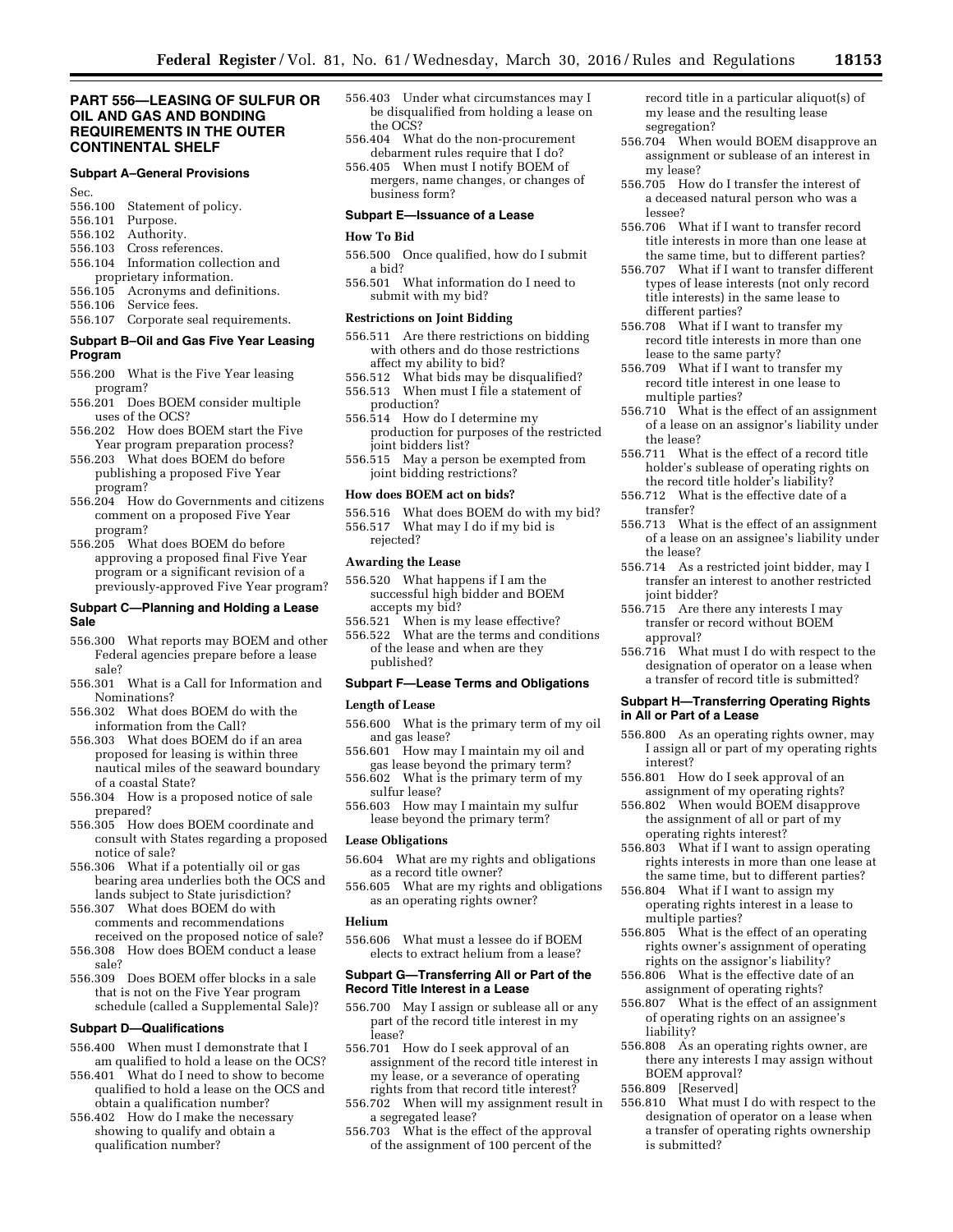# **Subpart I—Bonding or Other Financial Assurance**

- 556.900 Bond requirements for an oil and gas or sulfur lease.
- 
- 556.901 Additional bonds. 556.902 General requirements for bonds.<br>556.903 Lanse of bond
- Lapse of bond.
- 556.904 Lease-specific abandonment accounts.
- 556.905 Using a third-party guarantee instead of a bond.
- 556.906 Termination of the period of
- liability and cancellation of a bond. 556.907 Forfeiture of bonds and/or other securities.

### **Subpart J—Bonus or Royalty Credits for Exchange of Certain Leases**

556.1000 Leases formerly eligible for a bonus or royalty credit.

### **Subpart K—Ending a Lease**

- 556.1100 How does a lease expire? 556.1101 May I relinquish my lease or an
- aliquot part thereof? 556.1102 Under what circumstances will
- BOEM cancel my lease? **Subpart L—Leases Maintained Under**

# **Section 6 of OCSLA**

- 556.1200 Effect of regulations on lease.
- 556.1201 Section 6(a) leases and leases other than those for oil, gas, or sulfur.

# **Subpart M—Environmental Studies**

556.1300 Environmental studies.

**Authority:** 30 U.S.C. 1701 note, 30 U.S.C. 1711, 31 U.S.C. 9701, 42 U.S.C. 6213, 43 U.S.C. 1331 note, 43 U.S.C. 1334, 43 U.SC. 1801–1802.

### **Subpart A—General Provisions**

### **§ 556.100 Statement of policy.**

The management of Outer Continental Shelf (OCS) resources is to be conducted in accordance with the findings, purposes, and policy directions provided by the Outer Continental Shelf Lands Act Amendments of 1978 (OCSLA or the Act) (43 U.S.C. 1332, 1801, 1802), and other executive, legislative, judicial and departmental guidance. The Secretary of the Interior (the Secretary) will consider available environmental information in making decisions affecting OCS resources.

### **§ 556.101 Purpose.**

The purpose of the regulations in this part is to establish the procedures under which the Secretary will exercise the authority to administer a leasing program for oil and gas, and sulfur. The regulations pertaining to the procedures under which the Secretary will exercise the authority to administer a program to grant rights-of-use and easements are found in part 550 of this chapter.

### **§ 556.102 Authority.**

(a) The Outer Continental Shelf Lands Act (OCSLA) (43 U.S.C. 1334)

authorizes the Secretary of the Interior to issue, on a competitive basis, leases for oil and gas, and sulfur, in submerged lands of the OCS. The Act authorizes the Secretary to grant rights-of-way and easements through the submerged lands of the OCS.

(b) The Federal Oil and Gas Royalty Management Act of 1982 (FOGRMA) (30 U.S.C. 1711) governs oil and gas royalty management and requires the development of enforcement practices to ensure the prompt and proper collection of oil and gas revenues owed to the U.S.

(c) The Independent Offices Appropriations Act of 1952 (IOAA) (31 U.S.C. 9701) authorizes fees and charges for Federal government services.

(d) The Energy Policy and Conservation Act of 1975 (42 U.S.C. 6213) prohibits joint bidding by major oil and gas producers.

(e) The Gulf of Mexico Energy Security Act of 2006 (GOMESA) (Pub. L. 109–432, 43 U.S.C. 1331 note):

(1) Shares leasing revenues with Gulf producing states and the Land & Water Conservation Fund for coastal restoration projects; and

(2) Allows companies to exchange certain existing leases in moratorium areas for bonus and royalty credits to be used on other Gulf of Mexico leases.

### **§ 556.103 Cross references.**

The following includes some of the major regulations relevant to offshore oil and gas development:

(a) For other applicable Bureau of Ocean Energy Management (BOEM) oil and gas regulations, see 30 CFR parts 550 through 560.

(b) For Bureau of Safety and Environmental Enforcement (BSEE) regulations governing exploration, development and production, and oil spill response, see 30 CFR chapter II.

(c) For Office of Natural Resources Revenue (ONRR) regulations related to rentals, royalties, and fees, see 30 CFR chapter XII.

(d) For BOEM regulations governing the appeal of an order or decision issued under the regulations in this part, see 30 CFR part 590.

(e) For regulations on the National Environmental Policy Act (NEPA), see 40 CFR 1500–1508 and 43 CFR part 46.

(f) For ocean dumping sites, see the U.S. Environmental Protection Agency (USEPA) listing—40 CFR part 228.

(g) For air quality, see USEPA regulations at 40 CFR part 55 and BOEM regulations at 30 CFR part 550 subparts B and C.

(h) For related National Oceanic and Atmospheric Administration (NOAA) programs, see:

(1) Marine Sanctuary regulations, 15 CFR part 922;

(2) Fishermen's Contingency Fund, 50 CFR part 296;

(3) Coastal Zone Management Act (CZMA), 15 CFR part 930;

(4) Essential Fish Habitat, 50 CFR 600.90.

(i) For U.S. Coast Guard (USCG) regulations on the oil spill liability of vessels and operators, see 33 CFR parts 132, 135, and 136.

(j) For USCG regulations on port access routes, see 33 CFR part 164.

(k) For Department of Transportation regulations on offshore pipeline facilities, see 49 CFR part 195.

(1) For Department of Defense regulations on military activities on offshore areas, see 32 CFR part 252.

### **§ 556.104 Information collection and proprietary information.**

(a) *Information collection.* (1) The Office of Management and Budget (OMB) approved the collection of information under 44 U.S.C. 3501– 3521), and assigned OMB Control Number 1010–0006. The title of this collection of information is ''Leasing of Sulfur or Oil and Gas in the Outer Continental Shelf (30 CFR part 550, part 556, and part 560).''

(2) BOEM collects this information to determine if an applicant seeking to obtain a lease or right-of-use and easement (RUE) on the OCS is qualified to hold such a lease or RUE and to determine whether any such applicant can meet the monetary and nonmonetary requirements associated with a lease or RUE. Responses to this information collection are either required to obtain or retain a benefit or are mandatory under OCSLA (43 U.S.C. 1331–1356a). BOEM will protect proprietary information collected according to section 26 of OCSLA (43 U.S.C. 1352), and this section.

(3) The Paperwork Reduction Act of 1995 (44 U.S.C. 3501–3521) requires us to inform the public that an agency may not conduct or sponsor, and that no one is required to respond to, a collection of information unless it displays a current and valid OMB control number.

(4) Send comments regarding any aspect of the collection of information under this part, including suggestions for reducing the burden, to the Information Collection Clearance Officer, Bureau of Ocean Energy Management, by mail at 45600 Woodland Road, Sterling, VA 20166 or by email to *[regulation1@boem.gov](mailto:regulation1@boem.gov)*, or by phone at (703) 787–1025.

(b) *Proprietary information.* (1) Any proprietary information maintained by BOEM will be subject to the requirements of 43 CFR part 2.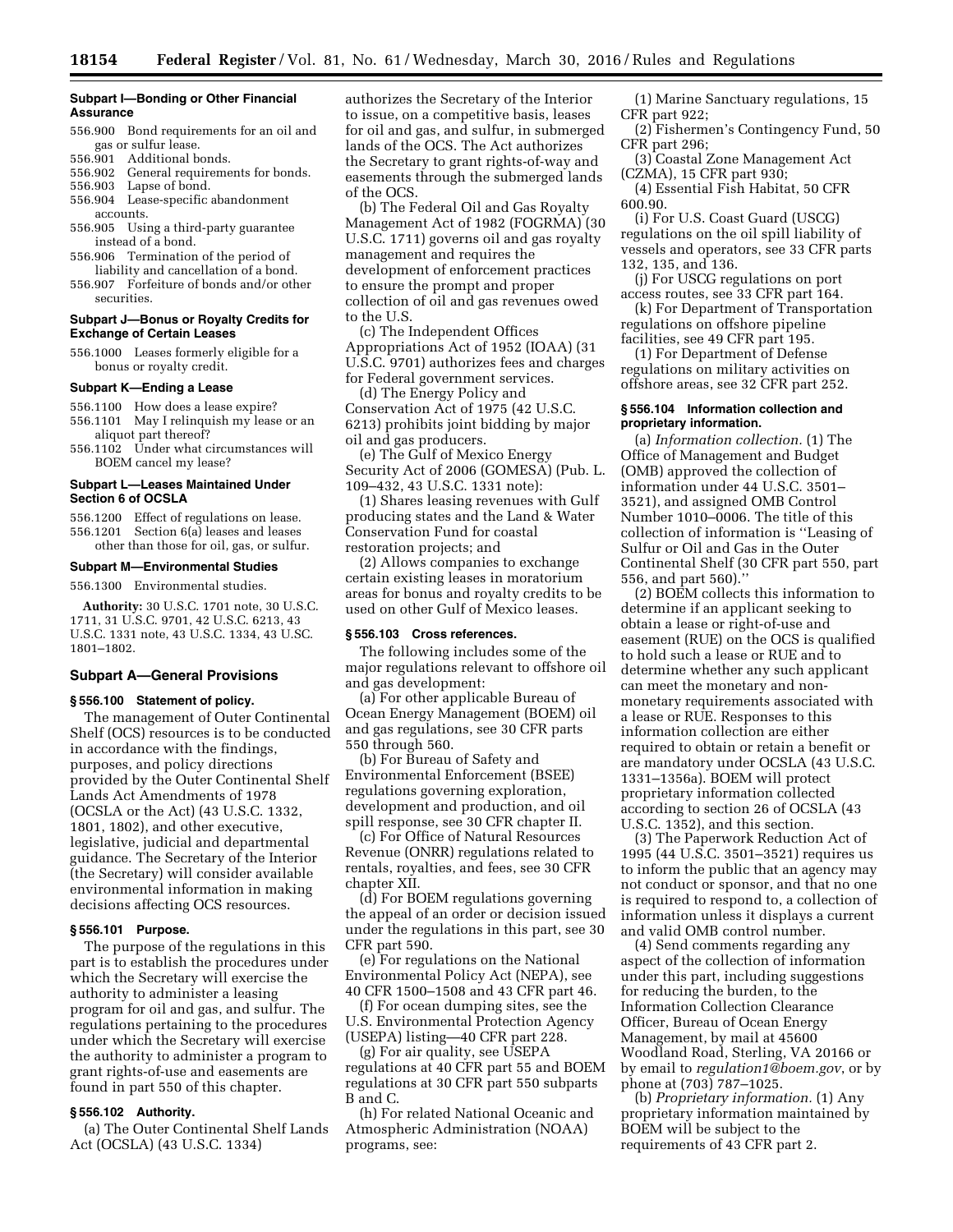(2) No proprietary information received by BOEM under 43 U.S.C. 1352(c) will be transmitted to any affected State unless the lessee, to whom such information applies, or the permittee and all persons, to whom such permittee has sold such information under promise of confidentiality, agree to such transmittal.

(c) Proprietary information in response to a Call for Information and Nominations (Call).

(1) A specific indication of interest in an area received in response to a Call issued by the Secretary is proprietary information.

(2) Notwithstanding paragraph (c)(1) of this section, BOEM may provide a summary of indications of interest in areas received in response to a Call for a proposed sale.

### **§ 556.105 Acronyms and definitions.**

(a) Acronyms and terms used in this part have the following meanings:

- ASTM American Society for Testing and Materials
- BAST Best Available and Safest Technology BOEM Bureau of Ocean Energy
- Management
- BSEE Bureau of Safety and Environmental Enforcement
- CFR Code of Federal Regulations
- CPA Central Planning Area of the GOM
- CZMA Coastal Zone Management Act
- DOI Department of the Interior
- DOCD Development Operations
- Coordination Document
- DOO Designation of Operator<br>DPP Development and Produc
- Development and Production Plan
- EIA Environmental Impact Analysis
- EP Exploration Plan
- EPA Eastern Planning Area of the GOM
- EPAct Energy Policy Act of 2005
- FNOS Final Notice of Sale
- FOGRMA Federal Oil and Gas Royalty Management Act of 1982
- G&G Geological and Geophysical
- GDIS Geophysical Data and Information **Statement**
- GOM Gulf of Mexico
- GOMESA Gulf of Mexico Energy Security Act of 2006
- IOAA Independent Offices Appropriations Act of 1952
- LLC Limited Liability Company<br>MBB Mapping and Boundary Br
- Mapping and Boundary Branch
- NAD North American Datum
- NEPA National Environmental Policy Act of 1969
- NGPA Natural Gas Processors Association
- NOAA National Oceanic and Atmospheric Administration
- NTL Notice to Lessees
- OCS Outer Continental Shelf
- OCSLA Outer Continental Shelf Lands Act
- OMB Office of Management and Budget
- ONRR Office of Natural Resources Revenue
- OPD Official Protraction Diagram
- PNOS Proposed Notice of Sale
- PRA Paperwork Reduction Act
- ROW Right of way
- RSV Royalty Suspension Volume
- RUE Right of Use and Easement
- SLA Submerged Lands Act of 1953
- U.S. United States
- U.S.C. United States Code
- USCG U.S. Coast Guard
- USEPA U.S. Environmental Protection Agency
- UTM Universal Transverse Mercator coordinate system
- WPA Western Planning Area of the GOM

(b) As used in this part, each of the terms and phrases listed below has the meaning given in the Act or as defined in this section.

*Act* means the Outer Continental Shelf Lands Act, as amended (OCSLA) (43 U.S.C. 1331–1356a).

*Affected State* means, with respect to any program, plan, lease sale, or other activity proposed, conducted, or approved pursuant to the provisions of OCSLA, any State:

(i) The laws of which are declared, pursuant to section 4(a)(2) of OCSLA (43  $\overline{U}$ .S.C. 1333(a)(2)), to be the law of the United States for the portion of the OCS on which such activity is, or is proposed to be, conducted;

(ii) Which is, or is proposed to be, directly connected by transportation facilities to any artificial island or structure referred to in section 4(a)(1) of OCSLA (43 U.S.C. 1333(a)(1));

(iii) Which is receiving, or in accordance with the proposed activity will receive, oil for processing, refining, or transshipment that was extracted from the OCS and transported directly to that State by means of one or more vessels or by a combination of means, including a vessel;

(iv) Which is designated by the Secretary as a State in which there is a substantial probability of significant impact on or damage to the coastal, marine, or human environment; or a State in which there will be significant changes in the social, governmental, or economic infrastructure resulting from the exploration, development, and production of oil and gas anywhere on the OCS; or

(v) In which the Secretary finds that because of such activity, there is, or will be, a significant risk of serious damage, due to factors such as prevailing winds and currents, to the marine or coastal environment in the event of any oil spill, blowout, or release of oil or gas from one or more vessels, pipelines, or other transshipment facilities.

*Aliquot or Aliquot part* means an officially designated subdivision of a lease's area, which can be a half of a lease  $(1/2)$ , a quarter of a lease  $(1/4)$ , a quarter of a quarter of a lease (1⁄4 1⁄4), or a quarter of a quarter of a quarter of a lease  $(1/4 \frac{1}{4} \frac{1}{4})$ .

*Authorized officer* means any person authorized by law or by delegation of authority to or within BOEM to perform the duties described in this part.

*Average daily production* means the total of all production in an applicable production period that is chargeable under § 556.514 divided by the exact number of calendar days in the applicable production period.

*Barrel* means 42 U.S. gallons. All measurements of crude oil and natural gas liquids under this section must be at 60 °F.

(i) For purposes of computing production and reporting of natural gas, 5,626 cubic feet of natural gas at 14.73 pounds per square inch equals one barrel.

(ii) For purposes of computing production and reporting of natural gas liquids, 1.454 barrels of natural gas liquids at 60 °F equals one barrel of crude oil.

*Bidding unit* means one or more OCS blocks, or any portion thereof, that may be bid upon as a single administrative unit and will become a single lease. The term 'tract,'' as defined in this section, may be used interchangeably with the term ''bidding unit.''

*BOEM* means Bureau of Ocean Energy Management of the U.S. Department of the Interior.

*Bonus or royalty credit* means a legal instrument or other written documentation approved by BOEM, or an entry in an account managed by the Secretary, that a bidder or lessee may use in lieu of any other monetary payment for a bonus or a royalty due on oil or gas production from certain leases, as specified in, and permitted by, the Gulf of Mexico Energy Security Act of 2006, Pub. L. 109–432 (Div. C, Title 1), 120 Stat. 3000 (2006), codified at 43 U.S.C. 1331, note.

*BSEE* means Bureau of Safety and Environmental Enforcement of the U.S. Department of the Interior.

*Central Planning Area* (CPA) means that portion of the Gulf of Mexico that lies southerly of Louisiana, Mississippi, and Alabama. Precise boundary information is available from the BOEM Leasing Division, Mapping and Boundary Branch (MBB).

*Coastal environment* means the physical, atmospheric, and biological components, conditions, and factors that interactively determine the productivity, state, condition, and quality of the terrestrial ecosystem from the shoreline inland to the boundaries of the coastal zone.

*Coastal zone* means the coastal waters (including the lands therein and thereunder) and the adjacent shorelands (including the water therein and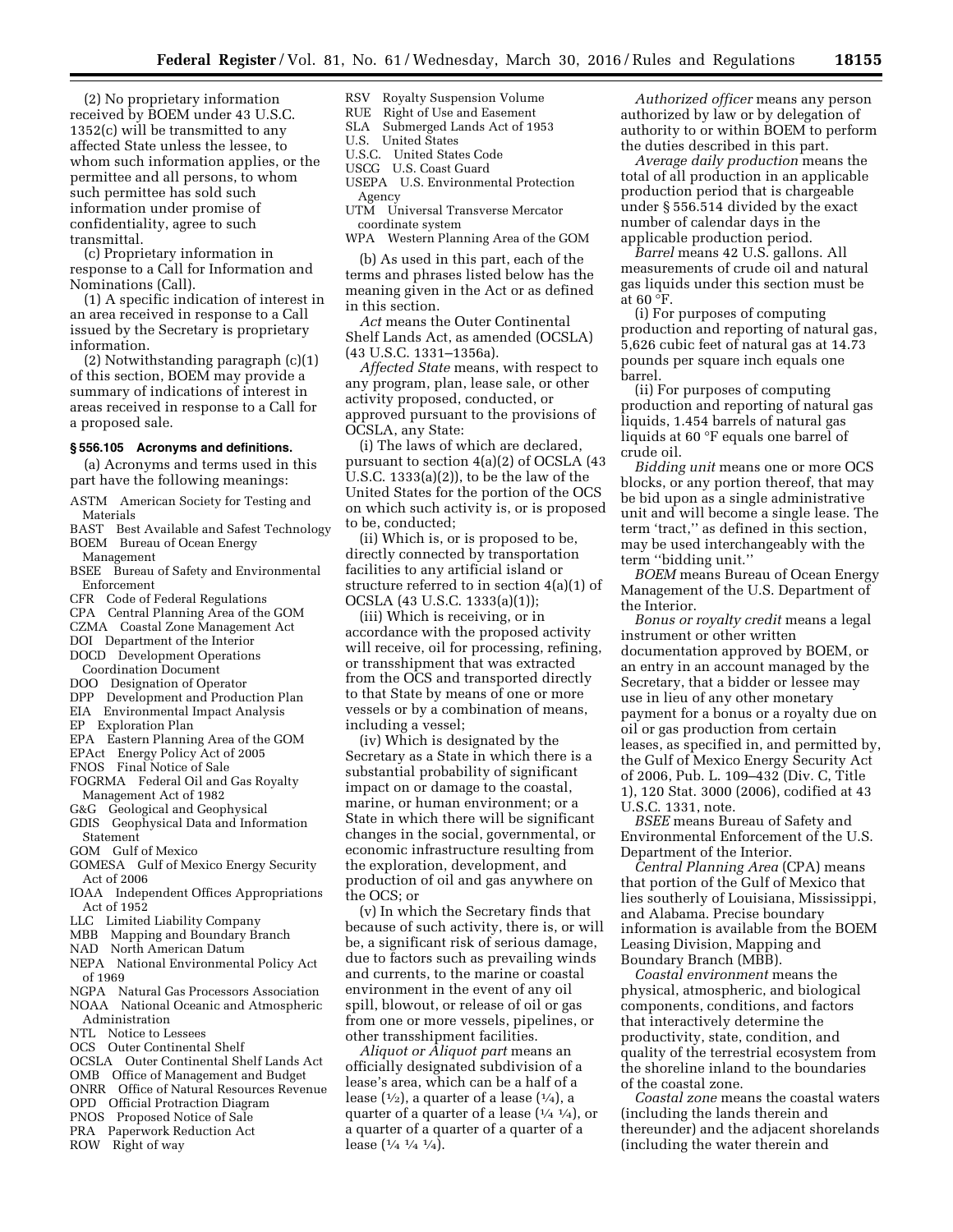thereunder), strongly influenced by each other and in proximity to the shorelines of one or more of the several coastal States, and includes islands, transition and intertidal areas, salt marshes, wetlands, and beaches, whose zone extends seaward to the outer limit of the United States territorial sea and extends inland from the shore lines to the extent necessary to control shorelands, the uses of which have a direct and significant impact on the coastal waters, and the inland boundaries of which may be identified by the several coastal States, under section 305(b)(1) of the Coastal Zone Management Act (CZMA) of 1972, 16 U.S.C. 1454(b)(1).

*Coastline* means the line of mean ordinary low water along that portion of the coast in direct contact with the open sea and the line marking the seaward limit of inland waters.

*Crude oil* means a mixture of liquid hydrocarbons, including condensate that exists in natural underground reservoirs and remains liquid at atmospheric pressure after passing through surface separating facilities, but does not include liquid hydrocarbons produced from tar sand, gilsonite, oil shale, or coal.

*Designated operator* means a person authorized to act on your behalf and fulfill your obligations under the Act, the lease, and the regulations, who has been designated as an operator by all record title holders and all operating rights owners that own an operating rights interest in the aliquot/depths in which the designated operator, to which the Designation of Operator form applies, will be operating, and who has been approved by BOEM to act as designated operator.

*Desoto Canyon OPD* means the Official Protraction Diagram (OPD) designated as Desoto Canyon that has a western edge located at the universal transverse mercator (UTM) X coordinate 1,346,400 in the North American Datum of 1927 (NAD27).

*Destin Dome OPD* means the Official Protraction Diagram (OPD) designated as Destin Dome that has a western edge located at the Universal Transverse Mercator (UTM) X coordinate 1,393,920 in the NAD27.

*Development block* means a block, including a block susceptible to drainage, which is located on the same general geologic structure as an existing lease having a well with indicated hydrocarbons; a reservoir may or may not be interpreted to extend on to the block.

*Director* means the Director of the BOEM of the U.S. Department of the Interior, or an official authorized to act on the Director's behalf.

*Eastern Planning Area* (EPA) means that portion of the Gulf of Mexico that lies southerly and westerly of Florida. Precise boundary information is available from the BOEM Leasing Division, Mapping and Boundary Branch.

*Economic interest* means any right to, or any right dependent upon, production of crude oil, natural gas, or natural gas liquids and includes, but is not limited to: a royalty interest; an overriding royalty interest, whether payable in cash or kind; a working interest that does not include a record title interest or an operating rights interest; a carried working interest; a net profits interest; or a production payment.

*Human environment* means the physical, social, and economic components, conditions, and factors that interactively determine the state, condition, and quality of living conditions, employment, and health of those affected, directly or indirectly, by activities occurring on the OCS.

*Initial period or primary term* means the initial period referred to in 43 U.S.C. 1337(b)(2).

*Joint bid* means a bid submitted by two or more persons for an oil and gas lease under section 8(a) of the Act.

*Lease* means an agreement that is issued under section 8 or maintained under section 6 of the Act and that authorizes exploration for, and development and production of, minerals on the OCS. The term also means the area covered by that agreement, whichever the context requires.

*Lease interest* means one or more of the following ownership interests in an OCS oil and gas or sulfur lease: a record title interest, an operating rights interest, or an economic interest.

*Lessee* means a person who has entered into a lease with the United States to explore for, develop, and produce the leased minerals and is therefore a record title owner of the lease, or the BOEM-approved assigneeowner of a record title interest. The term lessee also includes the BOEMapproved sublessee- or assignee-owner of an operating rights interest in a lease.

*Marine environment* means the physical, atmospheric, and biological components, conditions, and factors that interactively determine the productivity, state, conditions, and quality of the marine ecosystem, including the waters of the high seas, the contiguous zone, transitional and intertidal areas, salt marshes, and wetlands within the coastal zone and on the OCS.

*Mineral* means oil, gas, and sulfur; it also includes sand, gravel, and salt used to facilitate the development and production of oil, gas, and sulfur.

*Natural gas* means a mixture of hydrocarbons and varying quantities of non-hydrocarbons that exist in the gaseous phase.

*Natural gas liquids* means liquefied petroleum products produced from reservoir gas and liquefied at surface separators, field facilities, or gas processing plants worldwide, including any of the following:

(i) Condensate—natural gas liquids recovered from gas well gas (associated and non-associated) in separators or field facilities; or

(ii) Gas plant products—natural gas liquids recovered from natural gas in gas processing plants and from field facilities. Gas plant products include the following, as classified according to the standards of the Natural Gas Processors Association (NGPA) or the American Society for Testing and Materials (ASTM):

 $(A)$  Ethane— $C_2H_6$ 

(B) Propane—C3H8

 $(C)$  Butane— $C_4H_{10}$ , including all products covered by NGPA specifications for commercial butane, including isobutane, normal butane, and other butanes—all butanes not included as isobutane or normal butane;

(D) Butane-Propane Mixtures—All products covered by NGPA specifications for butane-propane mixtures;

(E) Natural Gasoline—A mixture of hydrocarbons extracted from natural gas, that meets vapor pressure, end point, and other specifications for natural gasoline set by NGPA;

(F) Plant Condensate—A natural gas plant product recovered and separated as a liquid at gas inlet separators or scrubbers in processing plants or field facilities; and

(G) Other Natural Gas plant products meeting refined product standards (*i.e.,*  gasoline, kerosene, distillate, etc.).

*Operating rights* means an interest created by sublease out of the record title interest in an oil and gas lease, authorizing the owner to explore for, develop, and/or produce the oil and gas contained within a specified area and depth of the lease (*i.e.,* operating rights tract).

*Operating rights owner* means the holder of operating rights.

*Operating rights tract* means the area within the lease from which the operating rights have been severed on an aliquot basis from the record title interest, defined by a beginning and ending depth.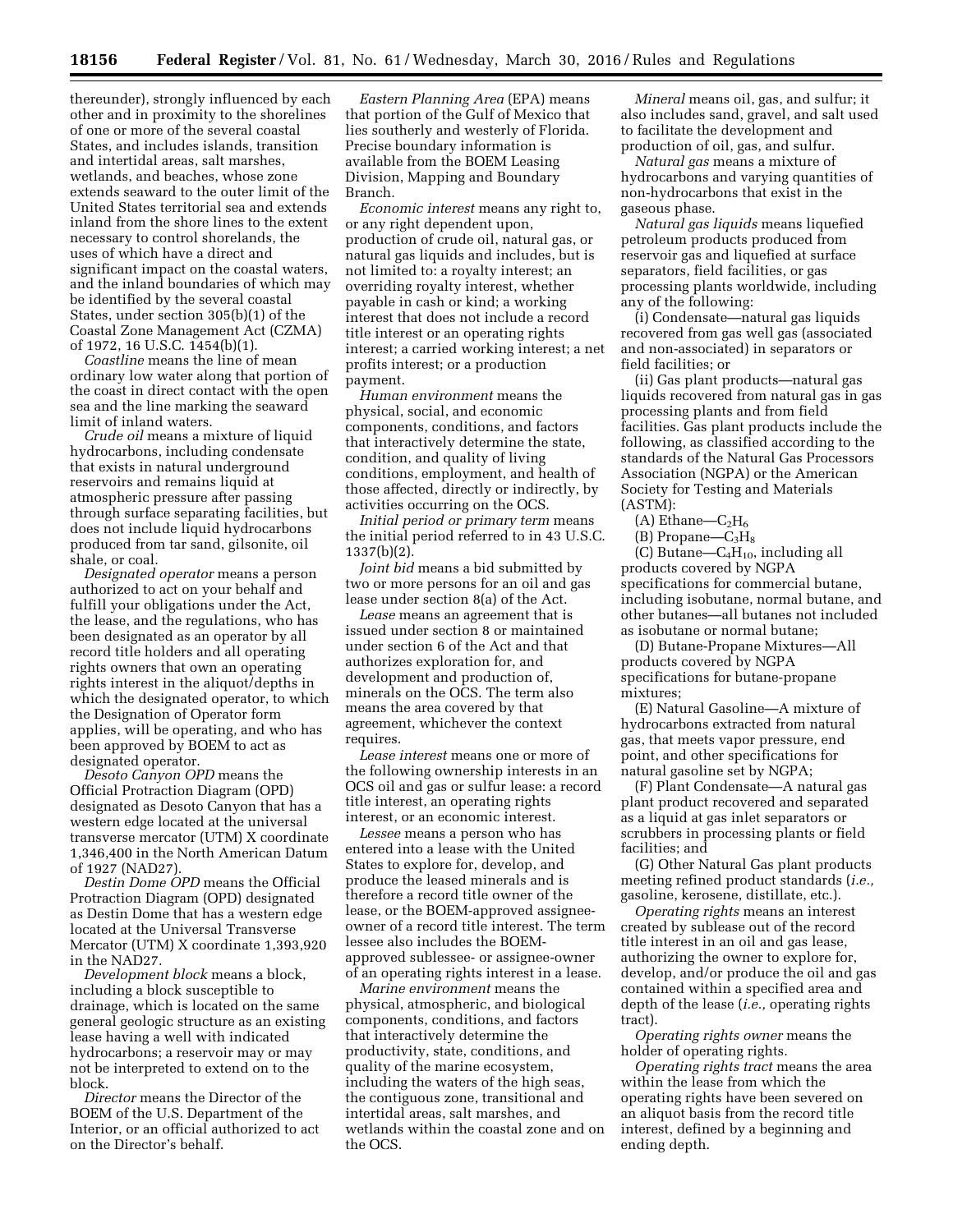*Operator* means the person designated as having control or management of operations on the leased area or a portion thereof. An operator may be a lessee, the operating rights owner, or a designated agent of the lessee or the operating rights owner.

*Outer Continental Shelf* (OCS) means all submerged lands lying seaward and outside of the area of lands beneath navigable waters as defined in the Submerged Lands Act (43 U.S.C. 1301– 1315) and of which the subsoil and seabed appertain to the United States and are subject to its jurisdiction and control.

*Outer Continental Shelf Lands Act*  (OCSLA) means the Outer Continental Shelf Lands Act (43 U.S.C. 1331–1356a), as amended.

*Owned,* as used in the context of restricted joint bidding or a statement of production, means:

(i) With respect to crude oil—having either an economic interest in or a power of disposition over the production of crude oil;

(ii) With respect to natural gas—having either an economic interest in or a power of disposition over the production of natural gas; and

(iii) With respect to natural gas liquids—having either an economic interest in or a power of disposition over any natural gas liquids at the time of completion of the liquefaction process.

*Pensacola OPD* means the Official Protraction Diagram (OPD) designated as Pensacola that has a western edge located at the UTM X coordinate 1,393,920 in the NAD27.

*Person* means a natural person, where so designated, or an entity, such as a partnership, association, State, political subdivision of a State or territory, or a private, public, or municipal corporation.

*Planning area* means a large portion of the OCS, consisting of contiguous OCS blocks, defined for administrative planning purposes.

*Primary term or initial period* means the initial period referred to in 43 U.S.C. 1337(b)(2).

*Regional Director* means the BOEM officer with responsibility and authority for a Region within BOEM.

*Regional Supervisor* means the BOEM officer with responsibility and authority for leasing or other designated program functions within a BOEM Region.

*Right-of-Use and Easement* (RUE) means a right to use a portion of the seabed at an OCS site other than on a lease you own, for the construction and/ or use of artificial islands, facilities, installations, and other devices, established to support the exploration, development or production of oil and gas, mineral, or energy resources from an OCS or State submerged lands lease.

*Right-of-Way (ROW)* means an authorization issued by BSEE under the authority of section 5(e) of the OCSLA (43 U.S.C. 1334(e)) for the use of submerged lands of the Outer Continental Shelf for pipeline purposes.

*Secretary* means the Secretary of the Interior or an official or a designated employee authorized to act on the Secretary's behalf.

*Security or securities* means any note, stock, treasury stock, bond, debenture, evidence of indebtedness, certificate of interest or participation in any profitsharing agreement; collateral-trust certificate; pre-organization certificate or subscription; transferable share; investment contract; voting-trust certificate; certificate of deposit for a security; fractional undivided interest in oil, gas, or other mineral rights; or, in general, any interest or instrument commonly known as a ''security'' or any certificate of interest or participation in, temporary or interim certificate for, receipt for, guarantee of, or warrant or right to subscribe to or purchase any of the foregoing.

*Single bid* means a bid submitted by one person for an oil and gas lease under section 8(a) of the Act.

*Six-month bidding period* means the 6-month period of time:

(i) From May 1 through October 31; or (ii) from November 1 through April 30.

*Statement of production* means, in the context of joint restricted bidders, the following production during the applicable prior production period:

(i) The average daily production in barrels of crude oil, natural gas, and natural gas liquids which it owned worldwide;

(ii) The average daily production in barrels of crude oil, natural gas, and natural gas liquids owned worldwide by every subsidiary of the reporting person;

(iii) The average daily production in barrels of crude oil, natural gas, and natural gas liquids owned worldwide by any person or persons of which the reporting person is a subsidiary; and

(iv) The average daily production in barrels of crude oil, natural gas, and natural gas liquids owned worldwide by any subsidiary, other than the reporting person, of any person or persons of which the reporting person is a subsidiary.

*Tract* means one or more OCS blocks, or any leasable portion thereof, that will be part of a single oil and gas lease. The term tract may be used interchangeably with the term ''bidding unit.''

*We, us, and our* mean BOEM or the Department of the Interior, depending on the context in which the word is used.

*Western Planning Area* (WPA) means that portion of the Gulf of Mexico that lies south and east of Texas. Precise boundary information is available from the Leasing Division, Mapping and Boundary Branch.

*You* means any party that has, or may have, legal obligations to the Federal government with respect to any operations on the OCS in which it is or may become involved. Depending on the context of the regulation, the term ''you'' may include a lessee (record title owner), an operating rights owner, a designated operator or agent of the lessee, a predecessor lessee, a holder of a State or Federal RUE, or a pipeline ROW holder.

### **§ 556.106 Service fees.**

(a) The table in this paragraph shows the fees you must pay to BOEM for the services listed. BOEM will adjust the fees periodically according to the Implicit Price Deflator for Gross Domestic Product and publish a document showing the adjustment in the **Federal Register**. If a significant adjustment is needed to arrive at a new fee for any reason other than inflation, then a proposed rule containing the new fees will be published in the **Federal Register** for comment.

# SERVICE FEE TABLE

| Service-processing of the following:                                                                                                                                                               | Fee amount | 30 CFR Citation |
|----------------------------------------------------------------------------------------------------------------------------------------------------------------------------------------------------|------------|-----------------|
| (1) Assignment of record title interest in Federal oil and gas lease(s) for BOEM approval.<br>(2) Sublease or Assignment of operating rights interest in Federal oil and gas lease(s) for BOEM ap- | \$198      | §556.701(a)     |
|                                                                                                                                                                                                    | 198        | \$556.801(a)    |
|                                                                                                                                                                                                    | 29         | \$556.715(a)    |
|                                                                                                                                                                                                    |            | \$556.808(a)    |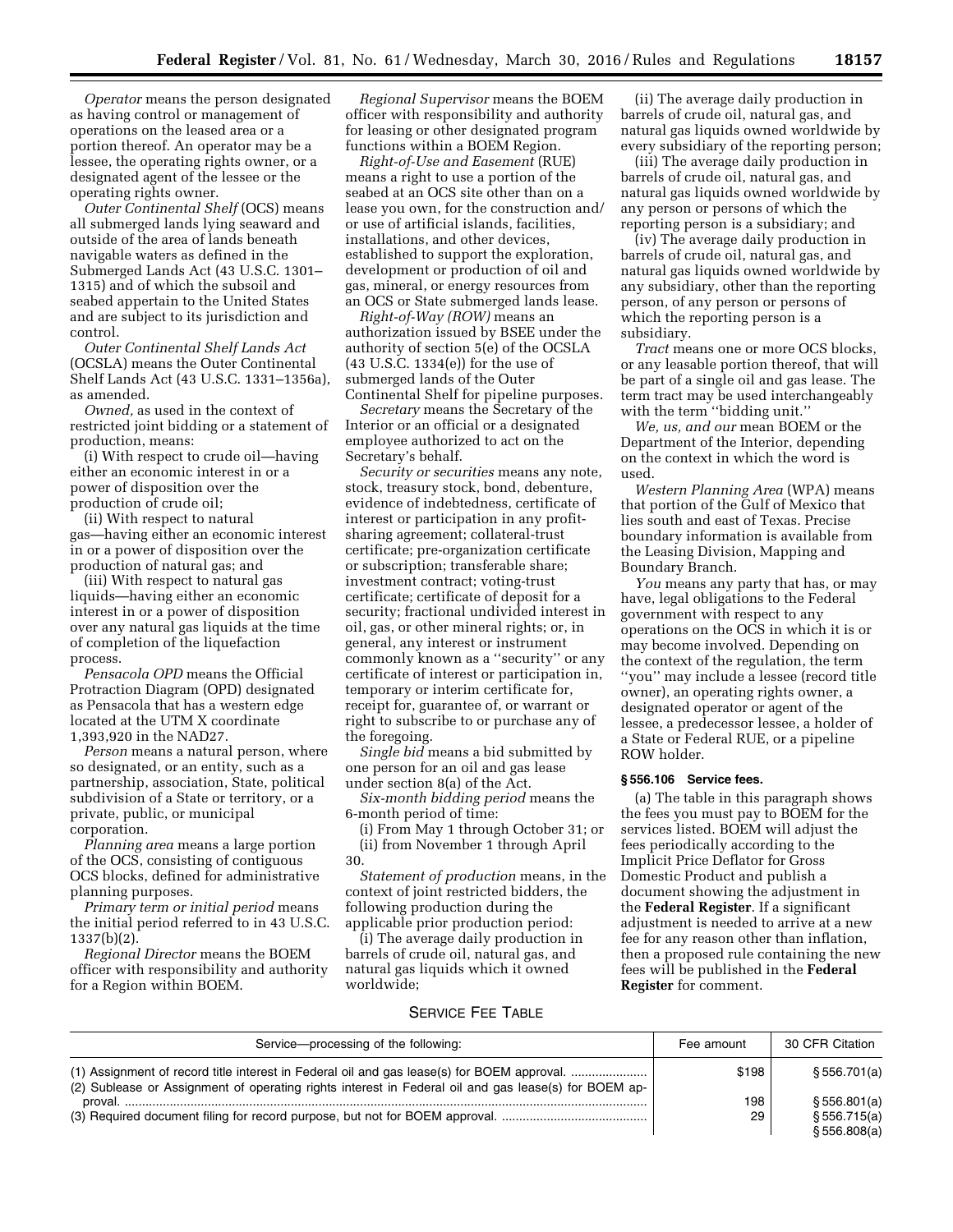# SERVICE FEE TABLE—Continued

| Service—processing of the following: | Fee amount | 30 CFR Citation              |
|--------------------------------------|------------|------------------------------|
|                                      | 29         | \$556.715(b)<br>\$556.808(b) |

(b) Evidence of payment via pay.gov of the fees listed in paragraph (a) of this section must accompany the submission of a document for approval or filing, or be sent to an office identified by the Regional Director.

(c) Once a fee is paid, it is nonrefundable, even if your service request is withdrawn.

(d) If your request is returned to you as incomplete, you are not required to submit a new fee with the amended submission.

(e) The pay.gov Web site is accessible at *<https://www.pay.gov/paygov/>*or through the BOEM Web site at *[http://](http://www.boem.gov/Fees-for-Services) [www.boem.gov/Fees-for-Services](http://www.boem.gov/Fees-for-Services)*.

(f) The fees listed in the table above apply equally to any document or information submitted electronically pursuant to part 560, subpart E, of this chapter.

# **§ 556.107 Corporate seal requirements.**

(a) If you electronically submit to BOEM any document or information referenced in § 560.500 of this chapter, any requirement to use a corporate seal under this chapter will be satisfied, and you will not need to affix your corporate seal to such document or information, if:

(1) You properly file with BOEM a paper, with a corporate seal and the signature of the authorized person(s), stating that electronic submissions made by you will be legally binding, as set forth in § 560.502 of this chapter; and

(2) You make electronic submissions to BOEM through a secure electronic filing system that conforms to the requirements of § 560.500; or,

(b) You may file with BOEM a nonelectronic document, containing a corporate seal and the signature of an authorized person(s), attesting that future documents and information filed by you by electronic or non-electronic means will be legally binding without an affixed corporate seal. If you file such a non-electronic attestation document with BOEM, any requirement for use of a corporate seal under the regulations of this chapter will be satisfied, and you will not need to affix your corporate seal to submissions where they would have been otherwise required.

(c) If the State or territory in which you are incorporated does not issue or require corporate seals, the document referred to in paragraphs (a) and (b) of

this section need not contain a corporate seal, but must still contain the signature of the authorized person(s), a statement that the State in which you are incorporated does not issue or require corporate seals, and a statement that submissions made by you will be legally binding.

(d) Any document, or information submitted without corporate seal must still contain the signature of an individual qualified to sign who has the requisite authority to act on your behalf.

(e) Any document or information submitted pursuant to this section is submitted subject to the penalties of 18 U.S.C. 1001, as amended by the False Statements Accountability Act of 1996.

# **Subpart B—Oil and Gas Five Year Leasing Program**

### **§ 556.200 What is the Five Year leasing program?**

Section 18(a) of OCSLA (43 U.S.C. 1344(a)), requires the Secretary to prepare an oil and gas leasing program that consists of a five-year schedule of proposed lease sales to best meet national energy needs, showing the size, timing, and location of leasing activity as precisely as possible. BOEM prepares the five year schedule of proposed lease sales consistent with the principles set out in section  $18(a)(1)$  and  $(2)(A)-(H)$  of OCSLA (43 U.S.C. 1344(a)(1) and (2)(A)- (H)) to obtain a proper balance among the potential for environmental damage, the potential for the discovery of oil and gas, and the potential for adverse impact on the coastal zone, as required by OCSLA section 18(a)(3) (43 U.S.C. 1344(a)(3)).

### **§ 556.201 Does BOEM consider multiple uses of the OCS?**

BOEM gathers information about multiple uses of the OCS in order to assist the Secretary in making decisions on the 5-year program pursuant to provisions of 43 U.S.C. 1344. For this purpose, BOEM invites and considers suggestions from States and local governments, industry, and any other interested parties, primarily through public notice and comment procedures. BOEM also invites and considers suggestions from Federal agencies.

### **§ 556.202 How does BOEM start the Five Year program preparation process?**

To begin preparation of the Five Year program, BOEM invites and considers nominations for any areas to be included or excluded from leasing, by doing the following:

(a) BOEM prepares and makes public official protraction diagrams and leasing maps of OCS areas. In any area properly included in the official Five Year diagrams and maps, any area not already leased for oil and gas may be offered for lease.

(b) BOEM invites and considers suggestions and relevant information from governors of States, local governments, industry, Federal agencies, and other interested parties, through a publication of a request for information in the **Federal Register**. Any local government must first submit its comments on the request for information to its State governor before sending the comments to BOEM.

(c) BOEM sends a letter to the governor of each affected State asking the governor to identify specific laws, goals, and policies that should be considered. Each State governor, as well as the Department of Commerce, is requested to identify the relationship between any oil and gas activity and the State under sections 305 and 306 of the CZMA, 16 U.S.C. 1454 and 1455.

(d) BOEM asks the Department of Energy for information on regional and national energy markets and transportation networks.

### **§ 556.203 What does BOEM do before publishing a proposed Five Year program?**

After considering the comments and information described in § 556.202, BOEM will prepare a draft proposed Five Year program.

(a) At least 60 days before publication of a proposed program, BOEM will send a letter, together with the draft proposed program, to the governor of each affected State, inviting the governor to comment on the draft proposed program.

(b) A governor, whether for purposes of preparing that State's comments or otherwise, may solicit comments from local governments that he determines may be affected by an oil and gas leasing program.

(c) If a governor's comments on the draft proposed program are received by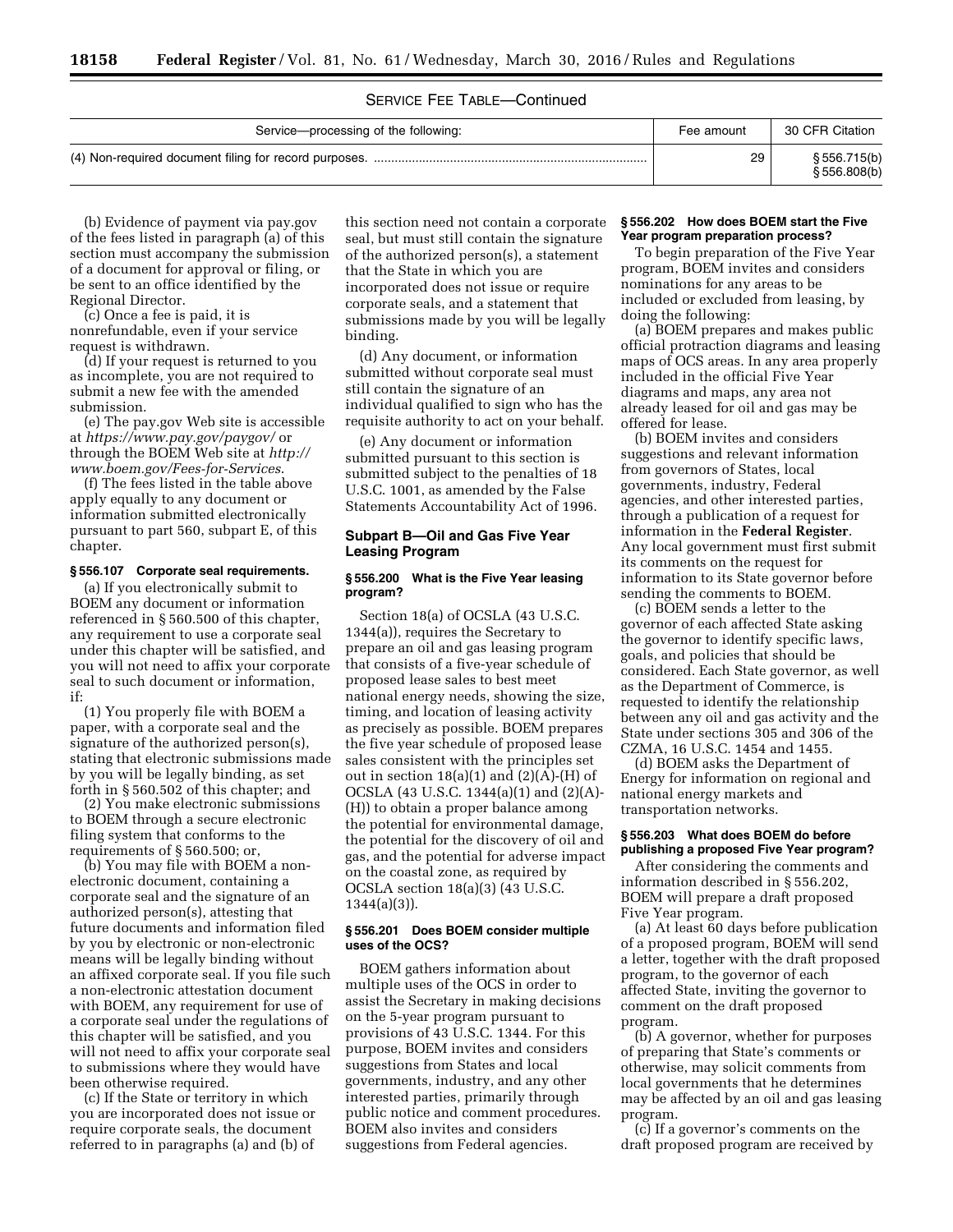BOEM at least 15 days before submission of the proposed program to Congress and its publication for comment in the **Federal Register**, BOEM will reply to the governor in writing.

### **§ 556.204 How do governments and citizens comment on a proposed Five Year program?**

BOEM publishes the proposed program in the **Federal Register** for comment by the public. At the same time, BOEM sends the proposed program to the governors of the affected States and to Congress and the Attorney General of the United States for review and comment.

(a) Governors are responsible for providing a copy of the proposed program to affected local governments in their States. Local governments may comment directly to BOEM, but must also send their comments to the governor of their State.

(b) All comments from any party are due within 90 days after publication of the request for comments in the **Federal Register**.

### **§ 556.205 What does BOEM do before approving a proposed final Five Year program or a significant revision of a previously-approved Five Year program?**

At least 60 days before the Secretary may approve a proposed final Five Year program or a significant revision to a previously approved final Five Year program, BOEM will submit a proposed final program or proposed significant revision to the President and Congress. BOEM will also submit comments received and indicate the reasons why BOEM did or did not accept any specific recommendation of the Attorney General of the United States, the governor of a State, or the executive of a local government.

### **Subpart C—Planning and Holding a Lease Sale**

### **§ 556.300 What reports may BOEM and other Federal agencies prepare before a lease sale?**

For an oil and gas lease sale in a Five Year program, and as the need arises for other mineral leasing pursuant to part 581 of this chapter, BOEM will prepare a report describing the general geology and potential mineral resources of the area under consideration. The Director may request other interested Federal agencies to prepare reports describing, to the extent known, any other valuable resources contained within the general area and the potential effect of mineral operations upon the resources or upon the total environment or other uses of the area.

### **§ 556.301 What is a Call for Information and Nominations?**

BOEM issues a Call for Information and Nominations (''Call'') on an area proposed for leasing in the Five Year program through publication in the **Federal Register** and other publications. A Call may include more than one proposed sale. Comments are requested from industry and the public on:

(a) Industry interest in the area proposed for leasing, including nominations or indications of interest in specific blocks within the area;

(b) Geological conditions, including bottom hazards;

(c) Archaeological sites on the seabed or near shore;

(d) Potential multiple uses of the proposed leasing area, including navigation, recreation, and fisheries;

(e) Areas that should receive special concern and analysis; and

(f) Other socioeconomic, biological, and environmental information.

### **§ 556.302 What does BOEM do with the information from the Call?**

(a) Based upon information and nominations received in response to the Call, and in consultation with appropriate Federal agencies, the Director will develop a recommendation of areas proposed for leasing for the Secretary for further consideration for leasing and/or environmental analysis.

(1) In developing the recommendation, the Director will consider available information concerning the environment, conflicts with other uses, resource potential, industry interest, and other relevant information, including comments received from State and local governments and other interested parties in response to the Call.

(2) The Director, on his/her own motion, may include in the recommendation areas in which interest has not been indicated in response to a Call. In making a recommendation, the Director will consider all available environmental information.

(3) Upon approval by the Secretary, the Director will announce the area identified in the **Federal Register**.

(b) BOEM will evaluate the area(s) identified for further consideration for the potential effects of leasing on the human, marine, and coastal environments, and may develop measures to mitigate adverse impacts, including lease stipulations, for the options to be analyzed. The Director may hold public hearings on the environmental analysis after an appropriate notice.

(c) BOEM will seek to inform the public, as soon as possible, of changes from the area(s) proposed for leasing that occur after the Call process.

(d) Upon request, the Director will provide relative indications of interest in areas, as well as any comments filed in response to a Call for a proposed sale. However, no information transmitted will identify any particular area with the name of any particular party so as not to compromise the competitive position of any participants in the process of indicating interest.

(e) For supplemental sales provided for by § 556.308, the Director's recommendation will be replaced by a statement describing the results of the Director's consideration of the factors specified above in this section.

### **§ 556.303 What does BOEM do if an area proposed for leasing is within three nautical miles of the seaward boundary of a coastal State?**

For an area proposed for leasing that is within three nautical miles of the seaward boundary of a coastal State, as governed by section 8(g)(1) of OCSLA (43 U.S.C. 1337(g)(1)):

(a) BOEM provides the governor of the coastal State, subject to the confidentiality requirements in this chapter:

(1) A schedule for leasing; and

(2) An estimate of the potential oil and gas resources.

(b) At the request of the governor of a coastal State, BOEM will provide to that governor, subject to the confidentiality requirements in this chapter:

(1) Information concerning geographical, geological, and ecological characteristics; and

(2) An identification of any field, geological structure, or trap, or portion thereof, that lies within three nautical miles of the State's boundary.

### **§ 556.304 How is a proposed notice of sale prepared?**

(a) The Director will, in consultation with appropriate Federal agencies, develop measures, including lease stipulations and conditions, to mitigate adverse impacts on the environment, which will be contained, or referenced, in the proposed notice of sale.

(b) A proposed notice of sale will be submitted to the Secretary for approval. All comments and recommendations received and the Director's findings or actions thereon, will also be forwarded to the Secretary.

(c) Upon approval by the Secretary, BOEM will send a proposed notice of sale to the governors of affected States and publish the notice of its availability in the **Federal Register**. The proposed notice of sale references or provides a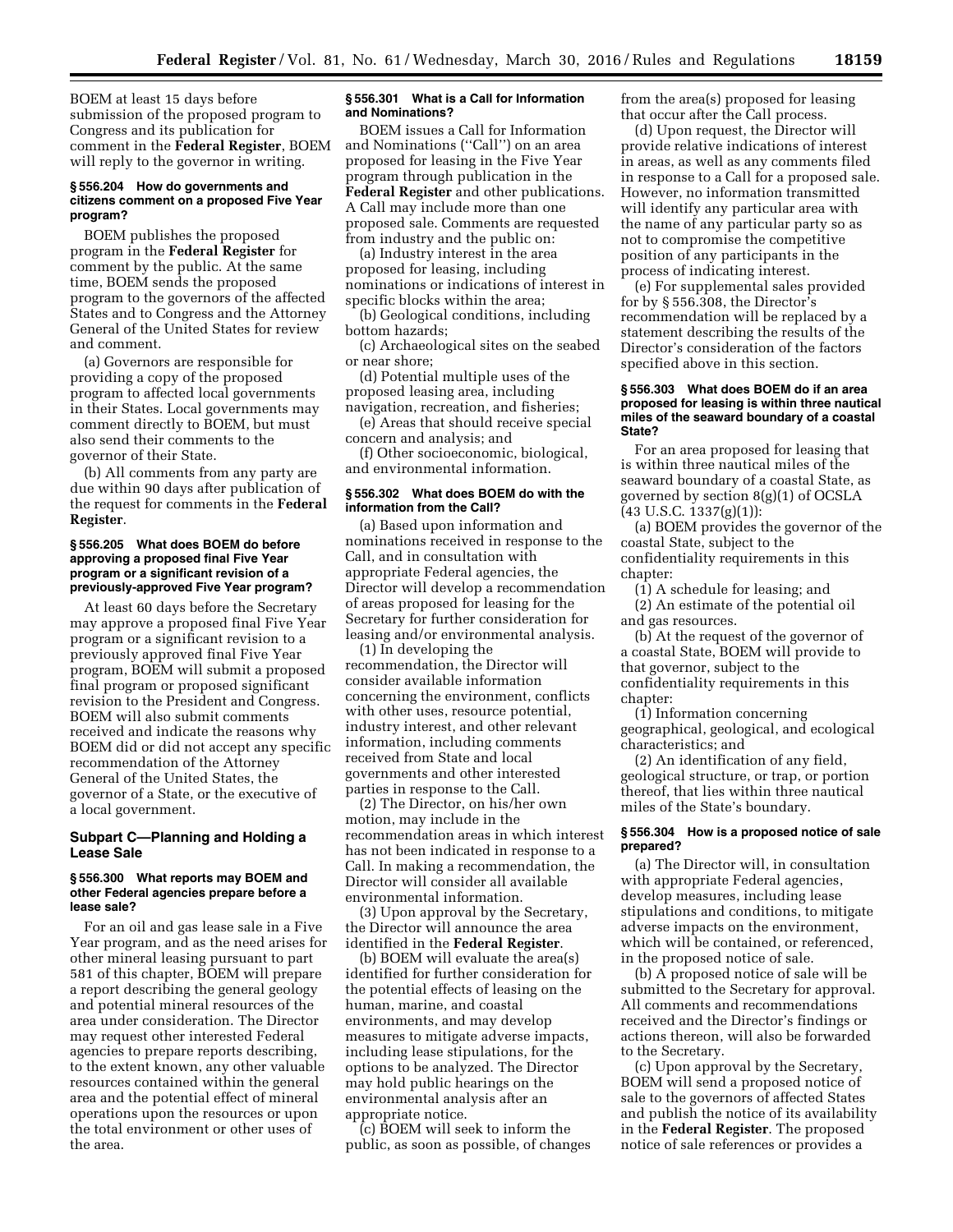link to the lease form, and contains a description of the area proposed for leasing, the proposed lease terms and conditions of sale, and proposed stipulations to mitigate potential adverse impacts on the environment.

### **§ 556.305 How does BOEM coordinate and consult with States regarding a proposed notice of sale?**

(a) Within 60 days after receiving the proposed notice of sale, governors of affected States may submit comments and recommendations to BOEM regarding the size, timing, and location of the proposed sale. Local governments may comment to BOEM directly, but must also send their comments to the governor of their State.

(b) BOEM will provide a consistency determination under the Coastal Zone Management Act (CZMA) (16 U.S.C. 1456) to each State with an approved coastal zone management program that will determine whether the proposed sale is consistent, to the maximum extent practicable, with the enforceable policies of the State's approved coastal zone management program.

### **§ 556.306 What if a potentially oil- or gasbearing area underlies both the OCS and lands subject to State jurisdiction?**

(a) Whenever the Director or the governor of a coastal State determines that a common potentially hydrocarbonbearing area may underlie the Federal OCS and State submerged lands, the Director or the governor will notify the other party in writing of the determination.

(b) Thereafter the Director will provide to the governor of the coastal State, subject to the confidentiality requirements in this chapter:

(1) An identification of the areas proposed for leasing and a schedule for, leasing; and

(2) An estimate of the oil and gas resources.

(c) At the request of the governor of the coastal State, the Director will provide to such governor, subject to the confidentiality requirements in this chapter:

(1) All geographical, geological, and ecological characteristics of the areas proposed for leasing; and

(2) An identification of any field, geological structure, or trap that lies within 3 miles of the State's seaward boundary.

(d) If BOEM intends to lease such blocks or tracts, the Director and the governor of the coastal State may enter into an agreement for the equitable disposition of the revenues from production of any common potentially hydrocarbon-bearing area, pursuant to

OCSLA section 8(g)(3) (43 U.S.C. 1337(g)(3)). Any revenues received by the United States under such an agreement are subject to the requirements of OSCLA section 8(g)(2) (43 U.S.C. 1337(g)(2)).

(e) If the Director and the governor do not enter into an agreement under paragraph (d) of this section within 90 days, BOEM may nevertheless proceed with the leasing of the tracts, in which case all revenues will be deposited in a separate account in the Treasury of the United States, pending disposition of 27% (twenty-seven percent) of the revenues to the relevant coastal state(s), pursuant to the requirements of OCSLA section 8(g)(2). (43 U.S.C. 1337(g)(2)).

### **§ 556.307 What does BOEM do with comments and recommendations received on the proposed notice of sale?**

(a) BOEM will consider all comments and recommendations received in response to the proposed notice of sale.

(b) If the Secretary determines, after providing opportunity for consultation, that a governor's comments, and those of any affected local government, provide a reasonable balance between the national interest and the well-being of the citizens of the State, the Secretary will accept the recommendations of a State and/or local government(s). Any such determination of the national interest will be based on the findings, purposes and policies of the Act set forth in 43 U.S.C. 1332 and 43 U.S.C. 1801.

(c) BOEM will send to each governor written reasons for its determination to accept or reject each governor's recommendation, and/or to implement any alternative means to provide for a reasonable balance between the national interest and the interests of the citizens of the State.

# **§ 556.308 How does BOEM conduct a lease sale?**

(a) BOEM publishes a final notice of sale in the **Federal Register** and in other publications, as appropriate, at least 30 days before the date of the sale. The final notice:

(1) States the place, time, and method for filing bids and the place, date, and hour for opening bids; and

(2) Contains or references a description of the areas offered for lease, the lease terms and conditions of sale, and stipulations to mitigate potential adverse impacts on the environment.

(b) Oil and gas tracts are offered for lease by competitive sealed bid in accordance with the terms and conditions in the final notice of sale and applicable laws and regulations.

(c) Unless BOEM finds that a larger area is necessary for reasonable

economic production, no individual tract for oil and gas leasing will exceed 5,760 acres in area. If BOEM finds that an area larger than 5,760 acres is necessary in any particular area, the size of any such tract will be specified in the final notice of sale.

(d) The final notice of sale references, or provides a link to, the OCS lease form which will be issued to successful bidders.

# **§ 556.309 Does BOEM offer blocks in a sale that is not on the Five Year program schedule (called a Supplemental Sale)?**

(a) Except as provided in paragraph (c) of this section, BOEM may offer a block within a planning area included in the Five Year program in an otherwise unscheduled sale, if the block:

(1) Received a bid that was rejected in an earlier sale;

(2) Had a high bid that was forfeited in a scheduled sale; or

(3) Is a development block subject to drainage.

(b) For an unscheduled sale, BOEM may disclose the classification of the block as a development block.

(c) Blocks in the Central or Western Gulf of Mexico Planning Areas cannot be offered in a sale that is not on the schedule.

# **Subpart D—Qualifications**

### **§ 556.400 When must I demonstrate that I am qualified to hold a lease on the OCS?**

In order to bid on, own, hold, or operate a lease on the OCS, bidders, record title holders, and operating rights owners must first obtain a qualification number from BOEM.

### **§ 556.401 What do I need to show to become qualified to hold a lease on the OCS and obtain a qualification number?**

(a) You may become qualified to hold a lease on the OCS and obtain a qualification number in accordance with § 556.402, if you submit evidence demonstrating that you are:

(1) A natural person who is a citizen or national of the United States;

(2) A natural person who is an alien lawfully admitted for permanent residence in the United States, as defined in 8 U.S.C. 1101(a)(20);

(3) A private, public, or municipal corporation or Limited Liability Company or Limited Liability Corporation (either/both sometimes herein referred to as ''LLC'') organized under the laws of any State of the United States, the District of Columbia, or any territory or insular possession subject to United States jurisdiction;

(4) An association of such citizens, nationals, resident aliens, or corporations;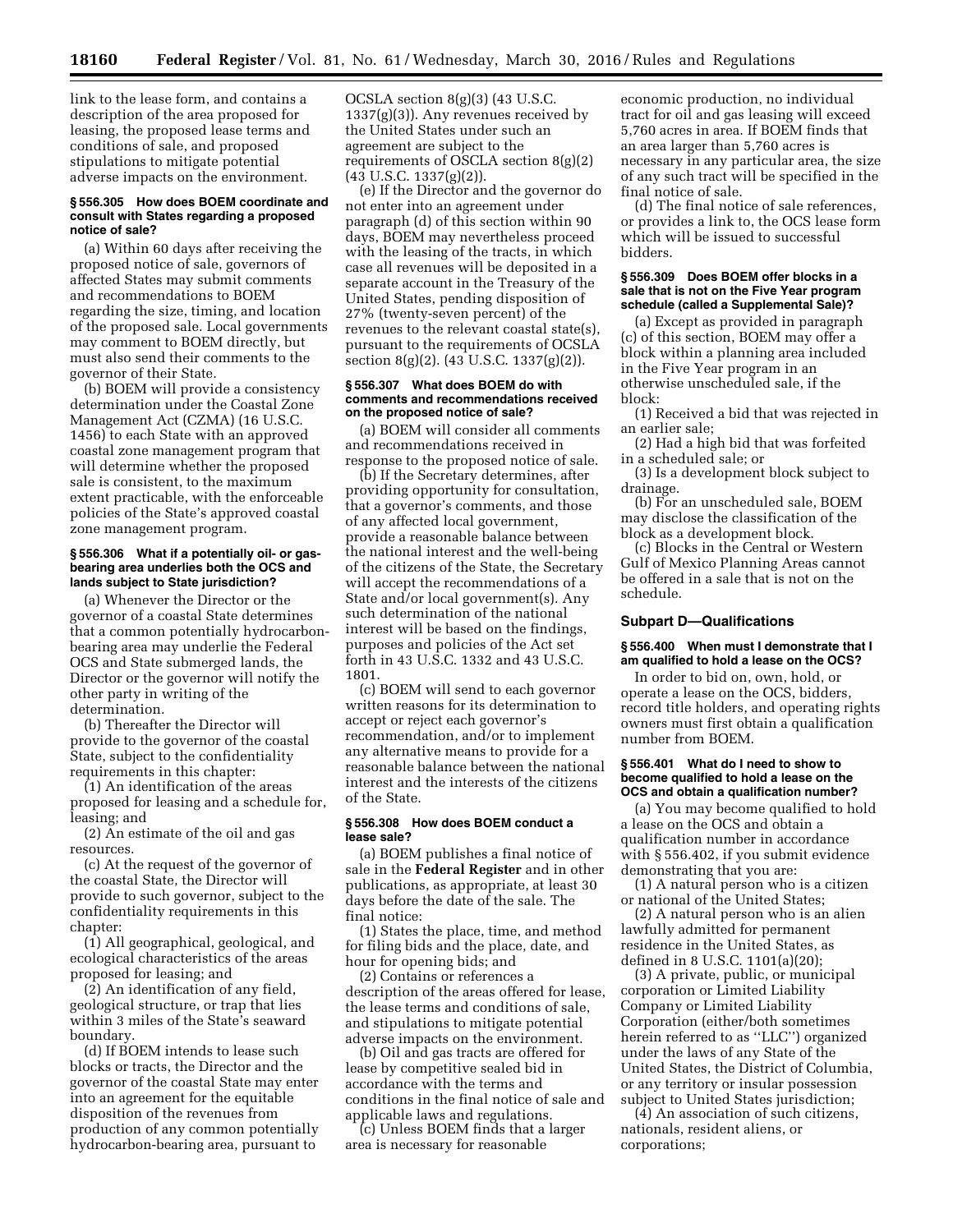(5) A State, the District of Columbia, or any territory or insular possession subject to United States jurisdiction;

(6) A political subdivision of a State, the District of Columbia, or any territory or insular possession subject to United States jurisdiction; or

(7) A Trust organized under the laws of any State of the United States, the District of Columbia, or any territory or insular possession subject to United States jurisdiction;

(b) Statements and evidence submitted to demonstrate qualification under paragraphs (a)(1) through (6) of this section are subject to the penalties of 18 U.S.C. 1001.

(b) BOEM may issue you a qualification number after you have provided evidence acceptable to BOEM.

### **§ 556.402 How do I make the necessary showing to qualify and obtain a qualification number?**

(a) If BOEM has already issued you a qualification number, you may present that number to BOEM. If not, in order to become qualified, you must provide the information in paragraph (b) or (c) of this section before BOEM will issue you a BOEM qualification number.

(b) A natural person must be a citizen or national of the United States, or a resident alien, to qualify. A United States citizen or national must submit written evidence acceptable to BOEM attesting to United States citizenship or national status. A resident alien must submit an original or a photocopy of the United States Citizenship and Immigration Services form evidencing legal status as a resident alien.

(c) A person who is not a natural person must submit evidence (refer to paragraph (d) of this section) acceptable to BOEM that:

(1) It is authorized to conduct business under the laws of a State, the District of Columbia, or any territory or insular possession subject to United States jurisdiction under which it is organized;

(2) Under the operating rules of its business, it is authorized to hold OCS leases; and

(3) Includes an up-to-date list of persons, and their titles, who are authorized to bind the corporation, association or other entity when conducting business on the OCS. It is up to you, in accordance with your organizational structure or rules, to identify the individual, or group of individuals, who has actual authority to bind your organization, and the title(s) they will use when they sign documents to bind the organization. You must maintain and regularly update the information as to who has the authority

to bind the organization whenever that information changes.

(d) Acceptable evidence under paragraph (c) of this section includes, but is not limited to:

(1) For a corporation,

(i) A statement by the Secretary of the corporation, over corporate seal, certifying that the corporation is authorized to hold OCS leases; and

(ii) Evidence of authority of holders of positions entitled to bind the corporation, certified by Secretary of the corporation, over corporate seal, such as:

(A) Certified copy of resolution of the board of directors with titles of officers authorized to bind corporation;

(B) Certified copy of resolutions granting corporate officer authority to issue a power of attorney; or

(C) Certified copy of power of attorney or certified copy of resolution granting power of attorney.

(2) For a Limited or General Partnership,

(i) A statement by an authorized party certifying that the partnership is authorized to hold OCS leases;

(ii) A copy of your signed partnership formation documents, including a partnership agreement;

(iii) A statement from each partner indicating, as appropriate, U.S. citizenship or incorporation or organization under the laws of a State, the District of Columbia, or any territory or insular possession subject to U.S. jurisdiction; and

(iv) Documentation evidencing the existence of the partnership and that it was properly created, either from the Secretary of State of the State in which the partnership is registered or by an equivalent State or governmental office.

(3) For a Limited Liability Company or Limited Liability Corporation,

(i) A certificate of formation of the LLC;

(ii) A statement by an individual authorized to bind the LLC, as listed under (c)(4) above, certifying that the LLC is authorized to hold OCS leases;

(iii) A statement from each member indicating, as appropriate, U.S. citizenship, or incorporation or organization under the laws of a State, the District of Columbia, or any territory or insular possession subject to U.S. jurisdiction; and

(iv) Evidence of authority of holders of positions entitled to bind the LLC, certified by an individual authorized to bind the LLC.

(4) For a Trust,

(i) A copy of the trust agreement or document establishing the trust and all amendments, properly certified by the trustee; and

(ii) A statement indicating the law under which the trust is established and that the trust is authorized to hold OCS leases.

(e) In the event that a person may be eligible to hold OCS leases, but that type of person is not listed in paragraphs (c) or (d) of this section, evidence of such eligibility will be submitted and certified by the highest level of management of the person authorized to do so pursuant to its operating agreement or governance documents.

(f) Any person who obtains a qualification number from BOEM is responsible to ensure that it is not using the qualification number approved by BOEM for any purpose that its operating rules do not allow.

(g) Any evidence submitted in response to paragraphs (c), (d), or (e) of this section is submitted subject to 18 U.S.C. 1001.

(h) A person may not hold leases on the OCS until the evidence requested in this section has been accepted and approved by BOEM and BOEM has issued a qualification number to that person.

(i) If use of a corporate seal is required by this section, you may meet the requirement as specified in § 556.107.

### **§ 556.403 Under what circumstances may I be disqualified from holding a lease on the OCS?**

You may not hold an OCS lease if: (a) You or your principals are excluded or disqualified from participating in a transaction covered by Federal non-procurement debarment and suspension (2 CFR parts 180 and 1400), unless the Department explicitly approves an exception for a transaction pursuant to the regulations in those parts;

(b) The Secretary finds, after notice and hearing, that you or your principals (including in the meaning of ''you,'' for purposes of this subparagraph, a bidder or prospective bidder) fail to meet due diligence requirements or to exercise due diligence under section 8(d) of OCSLA (43 U.S.C. 1337(d)) on any OCS lease; or

(c) BOEM disqualifies you from holding a lease on the OCS based on your unacceptable operating performance. BOEM will give you adequate notice and opportunity for a hearing before imposing a disqualification, unless BSEE has already provided such notice and opportunity for a hearing.

### **§ 556.404 What do the non-procurement debarment rules require that I do?**

You must comply with the Department's non-procurement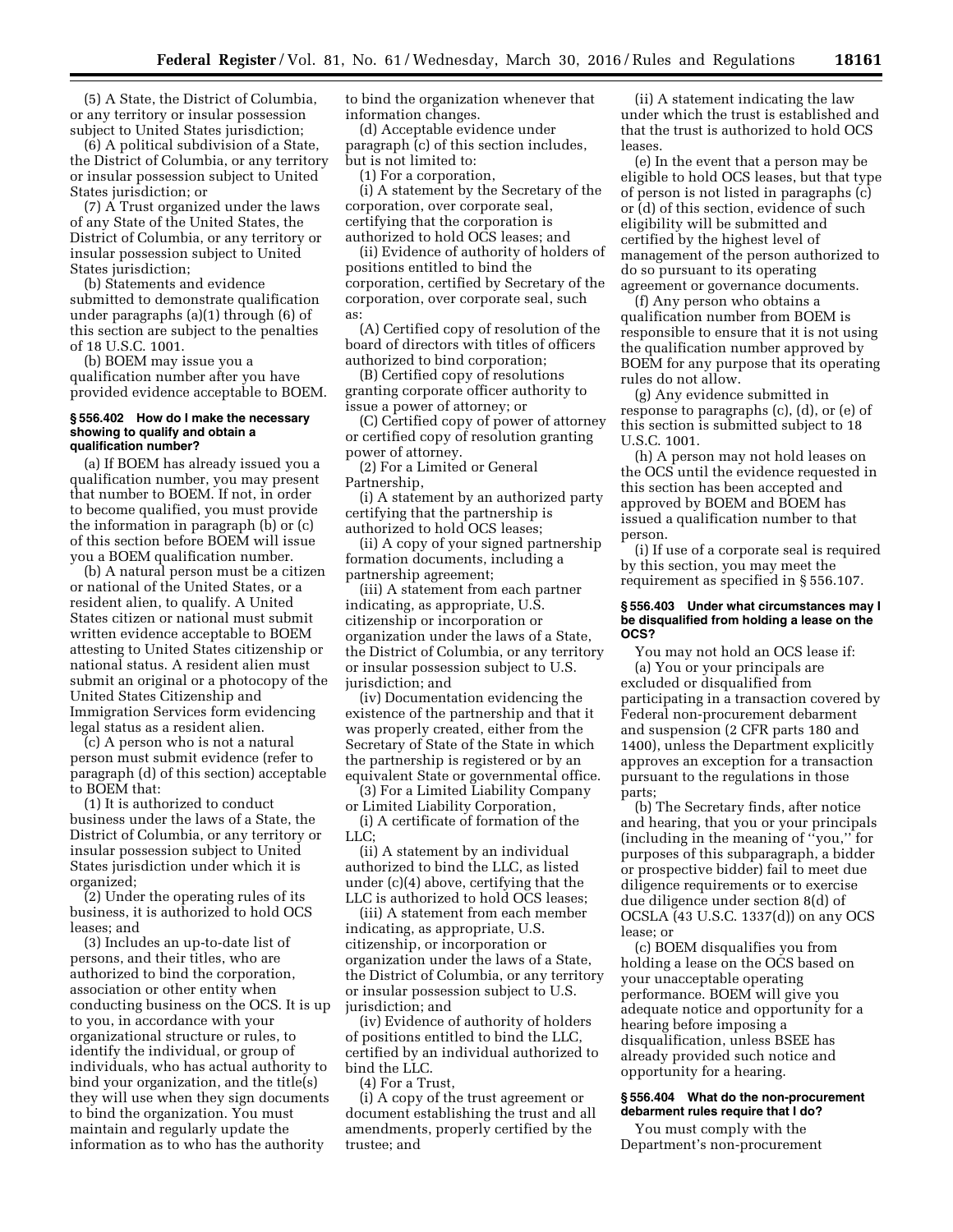debarment regulations at 2 CFR parts 180 and 1400.

(a) You must notify BOEM if you know that you or your principals are excluded, disqualified, have been convicted or are indicted of a crime as described in 2 CFR part 180, subpart C. You must make this notification before you sign a lease, sublease, or an assignment of record title interest or operating rights interest, or become a lease or unit operator. This paragraph does not apply if you have previously provided a statement disclosing this information, and you have received an exception from the Department, as described in 2 CFR 180.135 and 2 CFR 1400.137.

(b) If you wish to enter into a covered transaction with another person at a lower tier, as described in 2 CFR 180.200, you must first:

(1) Verify that the person is not excluded or disqualified under 2 CFR part 180; and

(2) Require the person to:

(i) Comply with 2 CFR part 180, subpart C; and

(ii) Include the obligation to comply with 2 CFR part 180, subpart C in its contracts and other transactions.

(c) After you enter into a covered transaction, you must immediately notify BOEM in writing if you learn that:

(1) You failed to disclose pertinent information earlier; or

(2) Due to changed circumstances, you or your principals now meet any of the criteria in 2 CFR 180.800.

### **§ 556.405 When must I notify BOEM of mergers, name changes, or changes of business form?**

You must notify BOEM of any merger, name change, or change of business form as soon as practicable, but in no case later than one year after the earlier of the effective date or the date of filing the change or action with the Secretary of State or other authorized official in the State of original registry.

### **Subpart E—Issuance of a Lease**

### **How To Bid**

### **§ 556.500 Once qualified, how do I submit a bid?**

(a) You must submit a separate sealed bid for each tract or bidding unit to the address provided and by the time specified in the final notice of sale. You may not bid on less than an entire tract or bidding unit.

(b) BOEM requires a deposit for each bid. The final notice of sale will specify the amount and method of payment.

(c) Unless otherwise specified in the final notice of sale, the bid deposit

amount will be 20 percent of the amount of the bid for any given tract or bidding unit.

(d) You may not submit a bid on an OCS tract if, after notice and hearing under section 8(d) of OCSLA (43 U.S.C. 1337(d)), the Secretary finds that you are not meeting the diligence requirements on any OCS lease.

(e) If the authorized officer within BOEM rejects your high bid, the decision is final for the Department, subject only to reconsideration upon your written request as set out in § 556.517.

# **§ 556.501 What information do I need to submit with my bid?**

In accordance with OCSLA section 18(a)(4) (43 U.S.C. 1344(a)(4)), BOEM must evaluate every bid to ensure that the federal government receives fair market value for every lease. Section 26(a)(1)(A) of OCSLA (43 U.S.C.  $1352(a)(1)(A)$  provides that, in accordance with regulations prescribed by the Secretary, any lessee or permittee conducting any exploration for, or development or production of, oil or gas must provide the Secretary access to all data and information (including processed, analyzed, and interpreted information) obtained from that activity and must provide copies of that data and information as the Secretary may request.

(a) As part of the lease sale process, every bidder submitting a bid on a tract, or participating as a joint bidder in such a bid, may at the time of bid be required to submit various information, including a Geophysical Data and Information Statement (GDIS) corresponding to that tract, as well as the bidder's exclusive/proprietary geophysical data in order for BOEM to properly evaluate the bid. If a GDIS required, each GDIS must include, as required by § 551.12(b) and (c) of this chapter:

(1) A list of geophysical surveys or other information used as part of the decision to bid or participate in a bid on the block.

(2) An accurate and complete record of each geophysical survey conducted, including digital navigational data and final location maps. The bidder and any joint bidder must include a map for each survey identified in the GDIS that illustrates the actual areal extent of the proprietary geophysical data.

(b) If a bidder is required to submit a GDIS, the GDIS must be submitted even if the bidder did not rely on proprietary geophysical data and information in deciding to bid or participate as a joint bidder in the bid for any particular

block, and must include entries for all such blocks.

(c) The bidder must submit each GDIS in a separate and sealed envelope, or in an electronically readable spreadsheet format, with proprietary seismic data maps also available in an electronic format. Each bidder must submit the GDIS even if its joint bidder or bidders on a specific block also have submitted a GDIS.

(d) If BOEM requires additional information related to bidding, it will describe the additional information requirements in the final notice of sale.

(e) BOEM will reimburse bidders for the costs of complying with the requirements of this section, in accordance with § 550.196 (on lease) and/or § 551.13 (off lease) of this chapter.

(f) Bids that are not made in compliance with this section will be considered incomplete and invalid.

### **Restrictions on Joint Bidding**

### **§ 556.511 Are there restrictions on bidding with others and do those restrictions affect my ability to bid?**

The Energy Policy and Conservation Act of 1975, 42 U.S.C. 6213, prohibits joint bidding by major oil and gas producers under certain circumstances. BOEM implements 42 U.S.C. 6213 as follows:

(a) BOEM publishes twice yearly in the **Federal Register** a restricted joint bidders list. A person appearing on this list is limited in its ability to submit a joint bid. The list:

(1) Consists of the persons chargeable with an average worldwide daily production in excess of 1.6 million barrels of crude oil and/or its equivalent in natural gas liquids and natural gas for the prior production period; and

(2) Is based upon the statement of production that filed as required by § 556.513.

(b) If BOEM places you on the restricted joint bidders list, BOEM will send you a copy of the order placing you on the list. You may appeal this order to the Interior Board of Land Appeals under 30 CFR part 590, subpart A.

(c) If you are listed in the **Federal Register** in any group of restricted bidders, you may not bid:

(1) Jointly with another person in any other group of restricted bidders for the applicable 6-month bidding period; or

(2) Separately during the 6-month bidding period if you have an agreement with another restricted bidder that will result in joint ownership in an OCS lease.

(d) If you are listed in the **Federal Register** in any group of restricted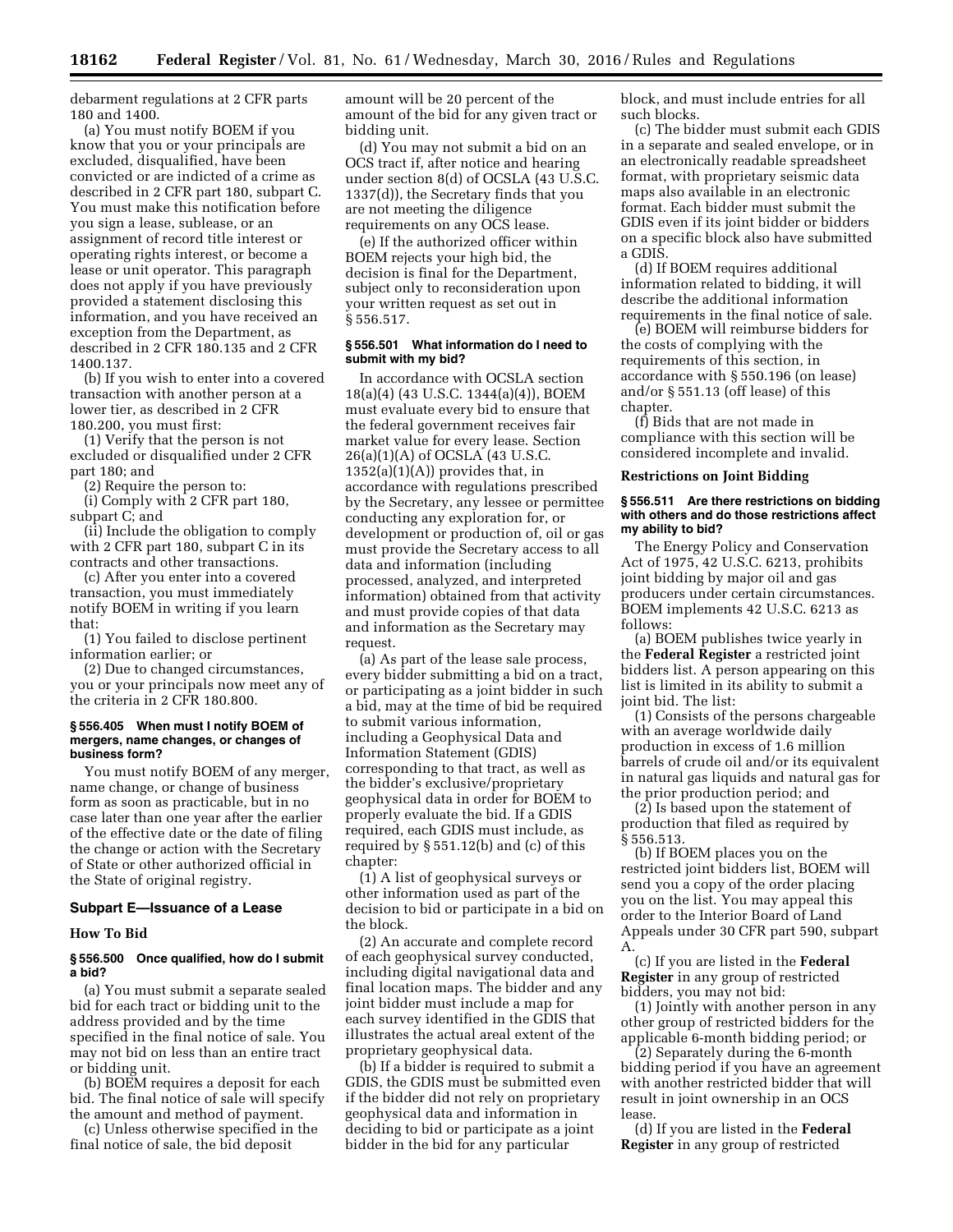bidders, you may not make any prebidding agreement for the conveyance of any potential lease interest, whether by assignment, sale, transfer, or other means, to any person on the list of restricted joint bidders.

(e) Even if you are not listed in the **Federal Register** in any group of restricted bidders, you are prohibited from making any pre-bidding agreement for the assignment, sale, transfer, or other conveyance of any potential lease interest to two or more persons in different groups on the list of restricted joint bidders.

(f) As a bidder, you are prohibited from unlawful combination with, or intimidation of, bidders under 18 U.S.C. 1860.

### **§ 556.512 What bids may be disqualified?**

The following bids for any oil and gas lease will be disqualified and rejected in their entirety:

(a) A joint bid submitted by two or more persons who are on the effective List of Restricted Joint Bidders; or

(b) A joint bid submitted by two or more persons when:

(1) One or more of those persons is chargeable for the prior production period with an average daily production in excess of 1.6 million barrels of crude oil, natural gas and natural gas liquids and has not filed a Statement of Production, as required by § 556.513 of this part for the applicable 6-month bidding period, or

(2) Any of those persons have failed or refused to file a detailed report of production when required to do so under § 556.513, or

(c) A single or joint bid submitted pursuant to an agreement (whether written or oral, formal or informal, entered into or arranged prior to or simultaneously with the submission of such single or joint bid, or prior to or simultaneously with the award of the bid upon the tract) that provides:

(1) For the assignment, transfer, sale, or other conveyance of less than a 100 percent interest in the entire tract on which the bid is submitted, by a person or persons on the List of Restricted Joint Bidders, effective on the date of submission of the bid, to another person or persons on the same List of Restricted Joint Bidders; or

(2) For the assignment, sale, transfer or other conveyance of less than a 100 percent interest in any fractional interest in the entire tract (which fractional interest was originally acquired by the person making the assignment, sale, transfer or other conveyance, under the provisions of the act) by a person or persons on the List of Restricted Joint Bidders, effective on

the date of submission of the bid, to another person or persons on the same List of Restricted Joint Bidders; or

(3) For the assignment, sale, transfer, or other conveyance of any interest in a tract by a person or persons not on the List of Restricted Joint Bidders, effective on the date of submission of the bid, to two or more persons on the same List of Restricted Joint Bidders; or

(4) For any of the types of conveyances described in paragraphs  $(c)(1)$ ,  $(2)$ , or  $(3)$  of this section where any party to the conveyance is chargeable for the prior production period with an average daily production in excess of 1.6 million barrels of crude oil, natural gas and natural gas liquids and has not filed a Statement of Production pursuant to § 556.513 for the applicable six-month bidding period. Assignments expressly required by law, regulation, lease or lease stipulation will not disqualify an otherwise qualified bid; or

(d) A bid submitted by or in conjunction with a person who has filed a false, fraudulent or otherwise intentionally false or misleading detailed Report of Production.

### **§ 556.513 When must I file a statement of production?**

(a) You must file a statement of production if your average worldwide daily production exceeded 1.6 million barrels for the prior production period, as determined using the method set forth in  $\S 556.514$ . Your statement of production must specify that you were chargeable with an average daily production in excess of 1.6 million barrels for the prior production period.

(b) The prior production periods are as follows:

| For the bidding period<br>of                                    | The prior production<br>period is the<br>preceding      |
|-----------------------------------------------------------------|---------------------------------------------------------|
| (1) May through Octo-<br>her.<br>(2) November through<br>April. | July through Decem-<br>her.<br>January through<br>June. |

(c) You must file the statement of production by the following deadlines:

| For the bidding period $\left  \begin{array}{c} \text{You must file the} \\ \text{statement by} \end{array} \right $ |  |
|----------------------------------------------------------------------------------------------------------------------|--|
| (1) May through Octo-   March 17.<br>ber.<br>(2) November through   September 17.<br>April.                          |  |
|                                                                                                                      |  |

(d) If you are required to file a statement of production, BOEM may require you to submit a detailed report of production.

(1) The detailed report of production must list crude oil, natural gas liquids, and natural gas produced worldwide from reservoirs during the prior production period, and therefore chargeable to the prior production period.

(i) The amount of crude oil chargeable to the prior production period will be established by measurement of volumes delivered at the point of custody transfer (*e.g.,* from storage tanks to pipelines, trucks, tankers, or other media for transport to refineries or terminals), with adjustments for net differences between opening and closing inventories, and basic sediment and water.

(ii) The amount of natural gas liquids chargeable to the prior production period must include gas liquefied at surface separators, field facilities, or gas processing plants.

(iii) The amount of natural gas chargeable to the prior production period must include adjustments, where applicable, to reflect the volume of gas returned to natural reservoirs, and the reduction of volume resulting from the removal of natural gas liquids and nonhydrocarbon gases.

(2) You must submit the detailed report of production within 30 days after receiving BOEM's request.

(3) BOEM may inspect and copy any document, record of production, analysis, and other material to verify the accuracy of any earlier statement of production.

(e) If you submit a statement of production that misrepresents your chargeable production, the Department may cancel any lease awarded in reliance upon the statement.

### **§ 556.514 How do I determine my production for purposes of the restricted joint bidders list?**

(a) To determine the amount of production chargeable to you, add together:

(1) Your average daily production in barrels of crude oil, natural gas liquids, and natural gas worldwide, all measured at 60 °F, using the equivalency or conversion factors for natural gas liquids and natural gas set out in 42 U.S.C. 6213(b)(2) and (3); and

(2) Your proportionate share of the average daily production owned by any person that has an interest in you and/ or in which you have an interest.

(b) For the purpose of paragraph (a)(1) of this section, your production includes 100 percent of production owned by:

- (1) You;
- (2) Every subsidiary of yours;

(3) Every person of which you are a subsidiary; and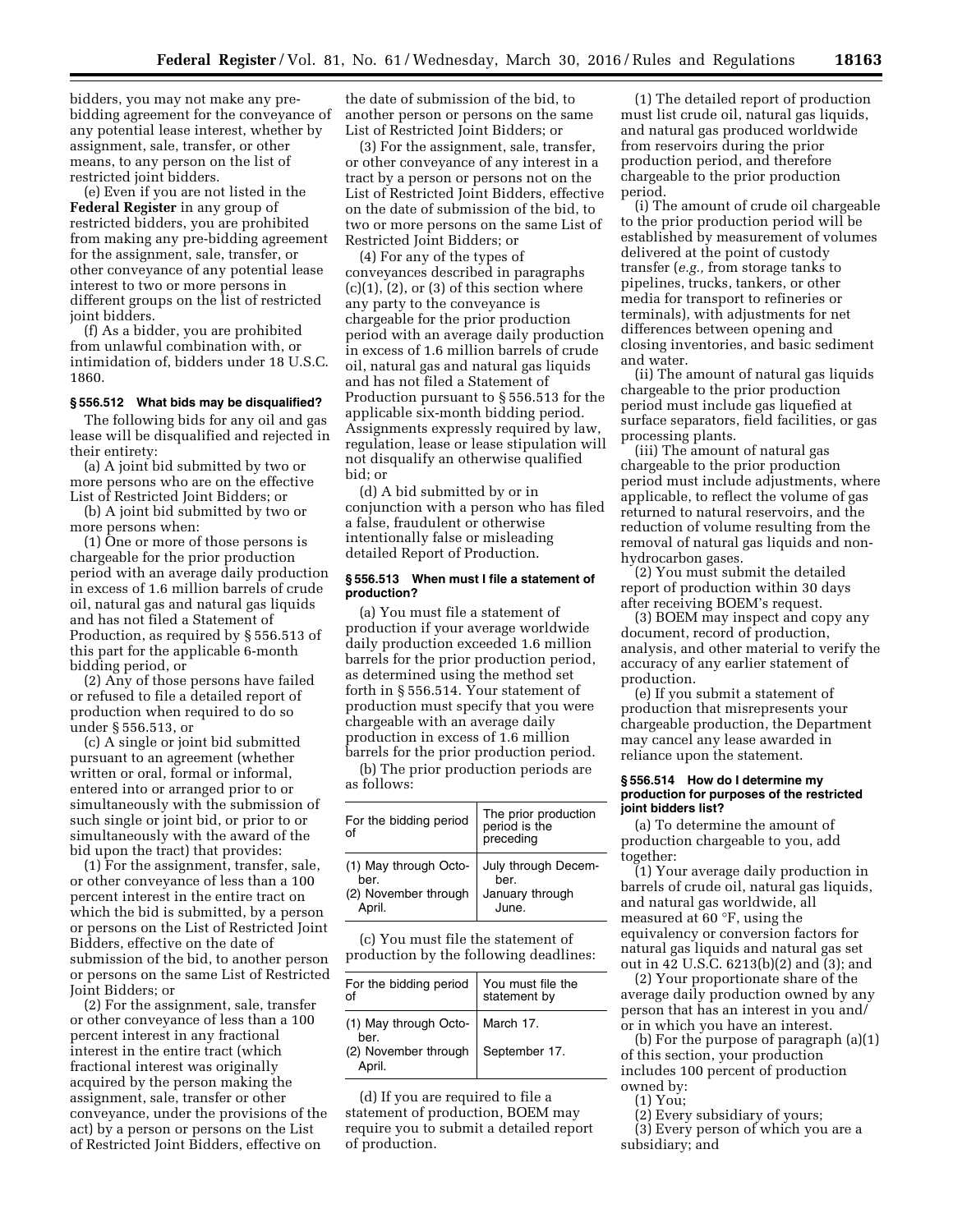(4) Every subsidiary of any person of which you are a subsidiary.

(c) For purposes of paragraph (a)(2) of this section, interest means at least a five percent ownership or control of you or the reporting person and includes any interest:

(1) From ownership of securities or other evidence of ownership; or,

(2) By participation in any contract, agreement, or understanding regarding control of the person or their production of crude oil, natural gas liquids, or natural gas.

(d) For purposes of this section, subsidiary means a person, 50 percent or more of whose stock or other interest having power to vote for the election of a controlling body, such as directors or trustees, is directly or indirectly owned or controlled by another person.

(e) For purposes of this section, production chargeable to you includes, but is not limited to, production obtained as a result of a production payment or a working, net profit, royalty, overriding royalty, or carried interest.

(f) For purposes of this section, production must be measured with appropriate adjustments for:

(1) Basic sediment and water;

(2) Removal of natural gas liquids and non-hydrocarbon gases; and

(3) Volume of gas returned to natural reservoirs.

### **§ 556.515 May a person be exempted from joint bidding restrictions?**

BOEM may exempt you from some or all of the reporting requirements listed in § 556.513, and/or some or all of the joint bidding restrictions listed in §§ 556.511 and/or 556.512(a), (b), and/or (c), if, after opportunity for a hearing, BOEM determines that the extremely high costs in an area will preclude exploration and development without an exemption.

# **How Does BOEM Act on Bids?**

### **§ 556.516 What does BOEM do with my bid?**

(a) BOEM opens the sealed bids at the place, date, and hour specified in the final notice of sale for the sole purpose of publicly announcing and recording the bids. BOEM does not accept or reject any bids at that time.

(b) BOEM reserves the right to reject any and all bids received, regardless of the amount offered. BOEM accepts or rejects all bids within 90 days of opening. BOEM reserves the right to extend that time if necessary, and in that event, BOEM will notify bidder(s) in writing prior to the expiration of the initial 90-day period, or of any extension. Any bid not accepted within

the prescribed 90-day period, or any extension thereof, will be deemed rejected. If your bid is rejected, BOEM will refund any money deposited with your bid, plus any interest accrued.

(c) If the highest bids are a tie, BOEM will notify the bidders who submitted the tie bids. Within 15 days after notification, those bidders, if qualified, and not otherwise prohibited from bidding together, may:

(1) Agree to accept the lease jointly. The bidders must notify BOEM of their decision and submit a copy of their agreement to accept the lease jointly.

(2) Agree between/among themselves which bidder will accept the lease. The bidders must notify BOEM of their decision.

(d) If no agreement is submitted pursuant to paragraph (c) of this section, BOEM will reject all the tie bids.

(e) The Attorney General, in consultation with the Federal Trade Commission, has 30 days to review the results of the lease sale before BOEM may accept the bid(s) and issue the lease(s).

### **§ 556.517 What may I do if my high bid is rejected?**

(a) The decision of the authorized officer on bids is the final action of the Department, subject only to reconsideration of the rejection of the high bid by the Director, in accordance with paragraph (b) of this section.

(b) Within 15 days of bid rejection, you may file a written request for reconsideration with the Director, with a copy to the authorized officer. Such request must provide evidence as to why the Director should reconsider your bid. You will receive a written response either affirming or reversing the rejection of your bid.

(c) The Director's decision on the request for reconsideration is not subject to appeal to the Interior Board of Land Appeals in the Department's Office of Hearings and Appeals.

### **Awarding the Lease**

### **§ 556.520 What happens if I am the successful high bidder and BOEM accepts my bid?**

(a) If BOEM accepts your bid, BOEM will provide you with the appropriate number of copies of the lease for you to execute and return to BOEM. Within 11 business days after you receive the lease copies, you must:

(1) Execute all copies of the lease;

(2) Pay the first year's rental;

(3) Pay the balance of the bonus bid, unless deferred under paragraph (b) below;

(4) Comply with subpart I of this part; and,

(5) Return all copies of the executed lease, including any required bond or other form of security approved by the Regional Director, to BOEM.

(b) If provided for in the final notice of sale, BOEM may defer any part of the bonus and bid payment for up to five years after the sale according to a schedule included in the final notice of sale. You must provide a bond acceptable to BOEM to guarantee payment of a deferred bonus bid.

(c) If you do not make the required payments and execute and return all copies of the lease and any required bond within 11 business days after receipt, or if you otherwise fail to comply with applicable regulations, your deposit will be forfeited. However, BOEM will return any deposit with interest if the tract is withdrawn from leasing before you execute the lease.

(d) If you use an agent to execute the lease, you must include evidence with the executed copies of the lease that a person who is on the list of persons referenced in § 556.402(c)(3) authorized the agent to act for you.

(e) After you comply with all requirements in this section, and after BOEM has executed the lease, BOEM will send you a fully executed lease.

### **§ 556.521 When is my lease effective?**

Your lease is effective on the first day of the month following the date that BOEM executes the lease. You may request in writing, before BOEM executes the lease, that your lease be effective as of the first day of the month in which BOEM executes the lease. If BOEM agrees to make the lease effective as of the earlier date, BOEM will so indicate when it executes the lease.

### **§ 556.522 What are the terms and conditions of the lease and when are they published?**

The terms and conditions of the lease will be stated in the final notice of sale and contained in the lease instrument itself. Oil and gas leases and leases for sulfur will be issued on forms approved by the Director.

### **Subpart F—Lease Term and Obligations**

### **Length of Lease**

### **§ 556.600 What is the primary term of my oil and gas lease?**

(a) The primary term of an oil and gas lease will be five years, unless BOEM determines that:

(1) The lease is located in unusually deep water or involves other unusually adverse conditions; and,

(2) A lease term longer than five years is necessary to explore and develop the lease.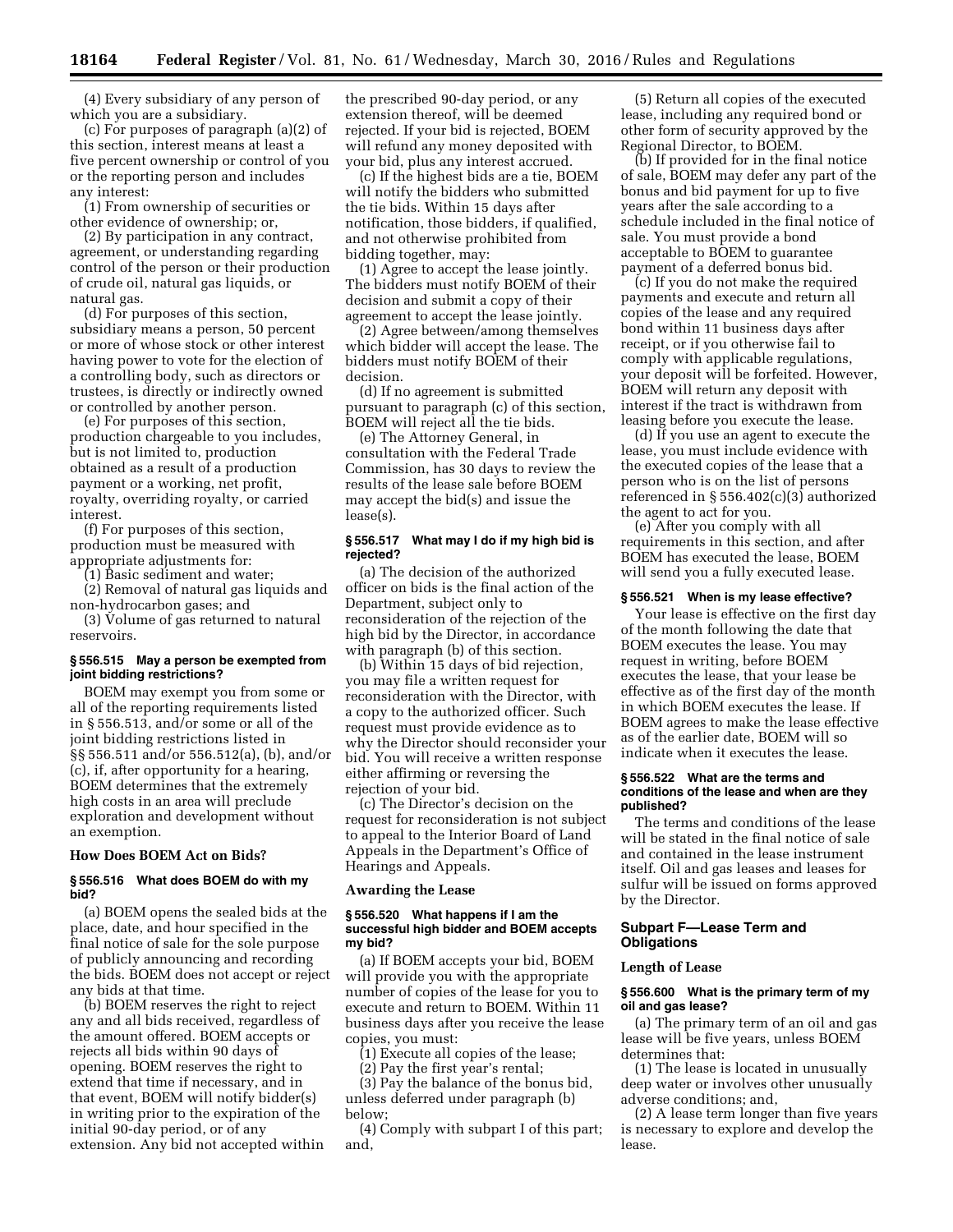(b) If BOEM determines that the criteria in paragraphs (a)(1) and (2) of this section are met, it may specify a longer primary term, not to exceed 10 years.

(c) BOEM will specify the primary term in the final notice of sale and in the lease instrument.

(d) The lease will expire at the end of the primary term, unless maintained beyond that term in accordance with the provisions of § 556.601.

# **§ 556.601 How may I maintain my oil and gas lease beyond the primary term?**

You may maintain your oil and gas lease beyond the expiration of the primary term as long as:

(a) You are producing oil or gas in paying quantities;

(b) You are conducting approved drilling or well reworking operations with the objective of establishing production in paying quantities, in accordance with 30 CFR 250.180;

(c) You are producing from, or drilling or reworking, an approved well adjacent to or adjoining your lease that extends directionally into your lease in accordance with 30 CFR 256.71;

(d) You make compensatory payments on your lease in accordance with 30 CFR 256.72;

(e) Your lease is included in a BSEEapproved unit, in accordance with 30 CFR part 250, subpart M; or

(f) Your lease is subject to a suspension of production or a suspension of operations, in accordance with 30 CFR 250.168 through 250.180, for reasons other than gross negligence or a willful violation of a provision of your lease or any governing regulations.

### **§ 556.602 What is the primary term of my sulfur lease?**

(a) Your sulfur lease will have a primary term of not more than 10 years, as specified in the lease.

(b) BOEM will announce the primary term prior to the lease sale.

(c) The lease will expire at the end of the primary term unless maintained beyond that term in accordance with the provisions of § 556.603.

### **§ 556.603 How may I maintain my sulfur lease beyond the primary term?**

You may maintain your sulfur lease after the primary term as long as you are producing sulfur in paying quantities, conducting drilling, well reworking or plant construction, or other operations for the production of sulfur or you are granted a suspension by BSEE; or your lease is subject to a suspension directed by BSEE for reasons other than gross negligence or a willful violation of a provision of your lease or governing regulations.

### **Lease Obligations**

### **§ 556.604 What are my rights and obligations as a record title owner?**

(a) As a record title owner, you are responsible for all administrative and operating performance on the lease, including paying any rent and royalty due.

(b)(1) A record title owner owns operating rights to the lease, unless and until he or she severs the operating rights by subleasing them to someone else.

(2) A sublease of operating rights from record title may be for a whole or undivided fractional interest in the entire lease or a described aliquot portion of the lease and/or a depth interval. The sublease creates an operating rights interest in the sublessee, herein referred to as the operating rights owner.

(c) Within any given aliquot, the record title owner may sublease operating rights for up to a maximum of two depth divisions, which may result in a maximum of three different depth intervals. But, if the one, or two, depth divisions to which operating rights are subleased do not include the entire depth of the lease, whatever depth division(s) has not been subleased, remains part of the lessee/sublessor's record title interest. The depth intervals for which operating rights are subleased must be defined by a beginning and ending depth and the ending of one depth level must abut the beginning of the next depth level, with no gap in between.

(d) Every current and prior record title owner is jointly and severally liable, along with all other record title owners and all prior and current operating rights owners, for compliance with all non-monetary terms and conditions of the lease and all regulations issued under OCSLA, as well as for fulfilling all non-monetary obligations, including decommissioning obligations, which accrue while it holds record title interest.

(e) Record title owners that acquired their record title interests through assignment from a prior record title owner are also responsible for remedying all existing environmental or operational problems on any lease in which they own record title interests, with subrogation rights against prior lessees.

(f) For monetary obligations, your obligation depends on the source of the monetary obligation and whether you have retained or severed your operating rights.

(1) With respect to those operating rights that you have retained, you are

primarily liable under 30 U.S.C. 1712(a) for your pro-rata share of all other monetary obligations pertaining to that portion of the lease subject to the operating rights you have retained, based on your share of operating rights in that portion of the lease.

(2) With respect to all monetary obligations arising from or in connection with those operating rights that have been severed from your record title interest, your obligation is secondary to that of the sublessee(s) or later assignee(s) of the operating rights that were severed from your record title interest, as prescribed in 30 U.S.C. 1712(a).

### **§ 556.605 What are my rights and obligations as an operating rights owner?**

(a) As an operating rights owner, you have the right to enter the leased area to explore for, develop, and produce oil and gas resources, except helium gas, contained within the aliquot(s) and depths within which you own operating rights, according to the lease terms, applicable regulations, and BOEM's approval of the sublease or subsequent assignment of the operating rights.

(b) Unless otherwise prohibited, you have the right to authorize another party to conduct operations on the part of the lease to which your operating rights appertain.

(c) An owner of operating rights who is designating a new designated operator must file a designation of operator under § 550.143 of this chapter.

(d) An operating rights owner is only liable for obligations arising from that portion of the lease to which its operating rights appertain and that accrue during the period in which the operating rights owner owned the operating rights.

(e) You are jointly and severally liable with other operating rights owners and the record title owners for all nonmonetary lease obligations pertaining to that portion of the lease subject to your operating rights, which accrued during the time you held your operating rights interest.

(f) An operating rights owner that acquires its operating rights interests through assignment from a prior operating rights owner is also responsible, with subrogation rights against prior operating rights owners, for remedying existing environmental or operational problems, to the extent that such problems arise from that portion of the lease to which its operating rights appertain, on any lease in which it owns operating rights.

(g) You are primarily liable for monetary obligations pertaining to that portion of the lease subject to your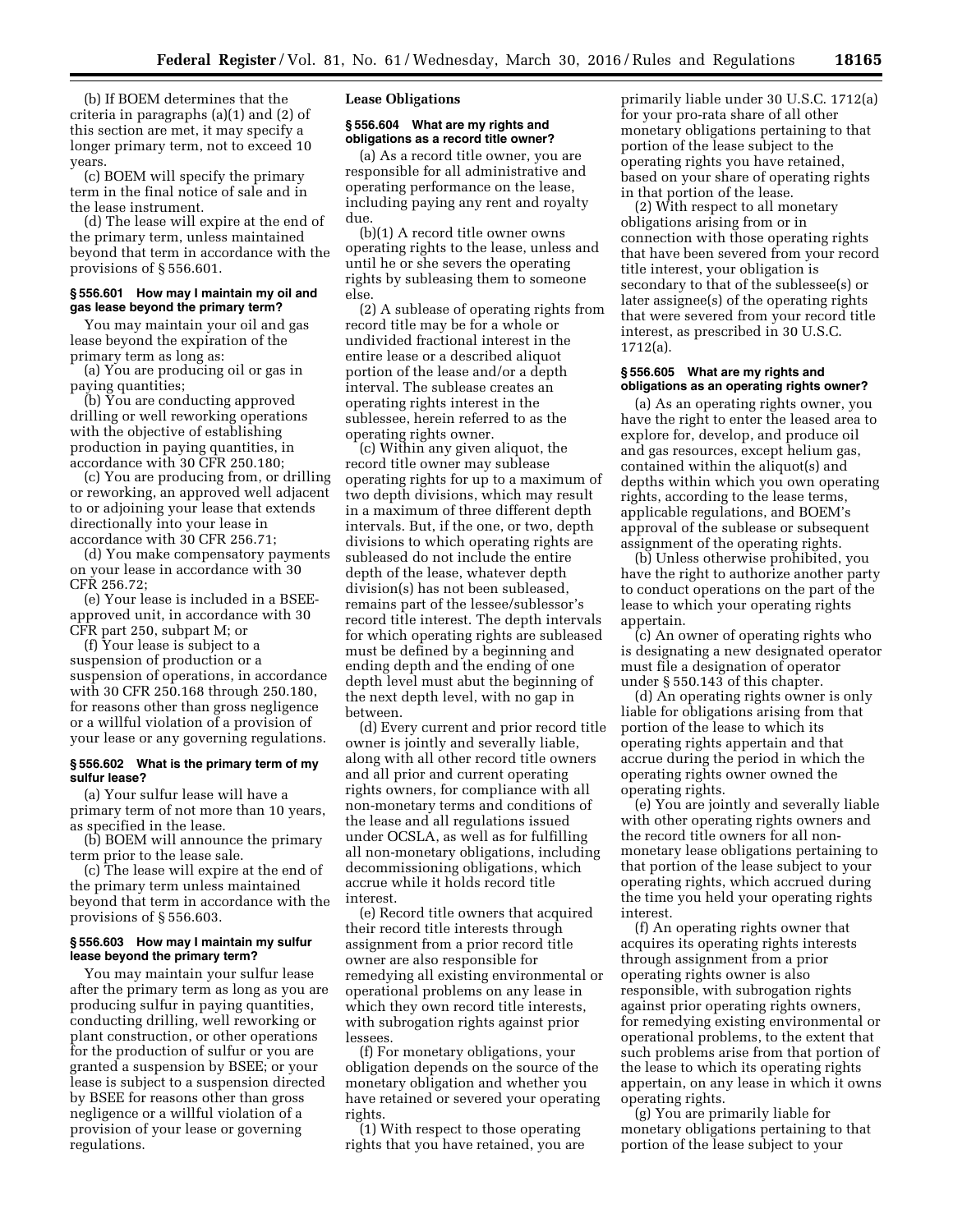operating rights, and the record title owners are secondarily liable. If there is more than one operating rights owner in a lease, each operating rights owner is primarily liable for its pro-rata share of the monetary obligations that pertain to the portion of the lease that is subject to its operating rights.

### **Helium**

# **§ 556.606 What must a lessee do if BOEM elects to extract helium from a lease?**

(a) BOEM reserves the ownership of, and the right to extract, helium from all gas produced from your OCS lease. Under section 12(f) of OCSLA (43 U.S.C. 1341(f)), upon our request, you must deliver all or a specified portion of the gas containing helium to BOEM at a point on the leased area or at an onshore processing facility that BOEM designates.

(b) BOEM will determine reasonable compensation and pay you for any loss caused by the extraction of helium, except for the value of the helium itself. BOEM may erect, maintain, and operate on your lease any reduction work and other equipment necessary for helium extraction. Our extraction of helium will be conducted in a manner to not cause substantial delays in the delivery of gas to your purchaser.

# **Subpart G—Transferring All or Part of the Record Title Interest in a Lease**

### **§ 556.700 May I assign or sublease all or any part of the record title interest in my lease?**

(a) With BOEM approval, you may assign your whole, or a partial record title interest in your entire lease, or in any aliquot(s) thereof.

(b) With BOEM approval, you may sever all, or a portion of, your operating rights.

(c) You must request approval of each assignment of a record title interest and each sublease of an operating rights interest. Each instrument that transfers a record title interest must describe, by aliquot parts, the interest you propose to transfer. Each instrument that severs an operating rights interest must describe, by officially designated aliquot parts and depth levels, the interest proposed to be transferred.

### **§ 556.701 How do I seek approval of an assignment of the record title interest in my lease, or a severance of operating rights from that record title interest?**

(a) The Regional Director will provide the form to record an assignment of record title interest in a Federal OCS oil and gas or sulfur lease, or a severance of operating rights from that record title interest. You must submit to BOEM two originals of each instrument that

transfers ownership of record title within 90 days after the last party executes the transfer instrument. You must pay the service fee listed in § 556.106 with your request and your submission must include evidence of payment via pay.gov.

(b) Before BOEM approves an assignment or transfer, it must consult with, and consider the views of, the Attorney General. The Secretary may act on an assignment or transfer if the Attorney General has not responded to a request for consultation within 30 days of said request.

(c) A new record title owner or sublessee must file a designation of operator, in accordance with § 550.143 of this chapter, along with the request for the approval of the assignment.

### **§ 556.702 When will my assignment result in a segregated lease?**

(a) When there is an assignment by all record title owners of 100 percent of the record title to one or more aliquots in a lease, the assigned and retained portions become segregated into separate and distinct leases. In such case, both the new lease and the remaining portion of the original lease are referred to as ''segregated leases'' and the assignee(s) becomes the record title owner(s) of the new lease, which is subject to all the terms and conditions of the original lease.

(b) If a record title holder transfers an undivided interest, *i.e.,* less than 100 percent of the record title interest in any given aliquot(s), that transfer will not segregate the portions of the aliquots, or the whole aliquots, in which part of the record title was transferred, into separate leases from the portion(s) in which no interest was transferred. Instead, that transfer will create a joint ownership between the assignee(s) and assignor(s) in the portions of the lease in which part of the record title interest was transferred. Any transfer of an undivided interest is subject to approval by BOEM.

### **§ 556.703 What is the effect of the approval of the assignment of 100 percent of the record title in a particular aliquot(s) of my lease and of the resulting lease segregation?**

(a) The bonding/financial assurance requirements of subpart I of this part apply separately to each segregated lease.

(b) The royalty, minimum royalty, and rental provisions of the original lease will apply separately to each segregated lease.

(c) BOEM will allocate among the segregated leases, on a basis that is equitable under the circumstances, any remaining unused royalty suspension

volume or other form of royalty suspension or royalty relief that had been granted to the original lease, not to exceed in aggregate the total remaining amount.

(d) Each segregated lease will continue in full force and effect for the primary term of the original lease and so long thereafter as each segregated lease meets the requirements outlined in § 556.601. A segregated lease that does not meet the requirements of § 556.601 does not continue in force even if another segregated lease, which was part of the original lease, continues to meet those requirements.

# **§ 556.704 When would BOEM disapprove an assignment or sublease of an interest in my lease?**

(a) BOEM may disapprove an assignment or sublease of all or part of your lease interest(s):

(1) When the transferor or transferee has unsatisfied obligations under this chapter or 30 CFR chapters II or XII;

(2) When a transferor attempts a transfer that is not acceptable as to form or content (*e.g.,* not on standard form, containing incorrect legal description, not executed by a person authorized to bind the corporation, transferee does not meet the requirements of § 556.401, etc.); or,

(3) When the transfer does not conform to these regulations, or any other applicable laws or regulations (*e.g.,* departmental debarment rules).

(b) A transfer will be void if it is made pursuant to any prelease agreement that would cause a bid to be disqualified, such as those described in § 556.511(c), (d), or (e).

### **§ 556.705 How do I transfer the interest of a deceased natural person who was a lessee?**

(a) An heir or devisee must submit evidence by means of a certified copy of an appropriate court order or decree that the person is deceased; or, if no court action is necessary, a certified copy of the will and death certificate or notarized affidavits of two disinterested parties with knowledge of the facts.

(b) The heir or devisee, if the lawful successor in interest, must submit evidence that he/she is the person named in the will or evidence from an appropriate judgment of a court or decree that he/she is the lawful successor in interest, along with the required evidence of his/her qualifications to hold a lease under subpart D of this part.

(c) If the heir or devisee does not qualify to hold a lease under subpart D of this part, he/she will be recognized as the successor in interest, but he/she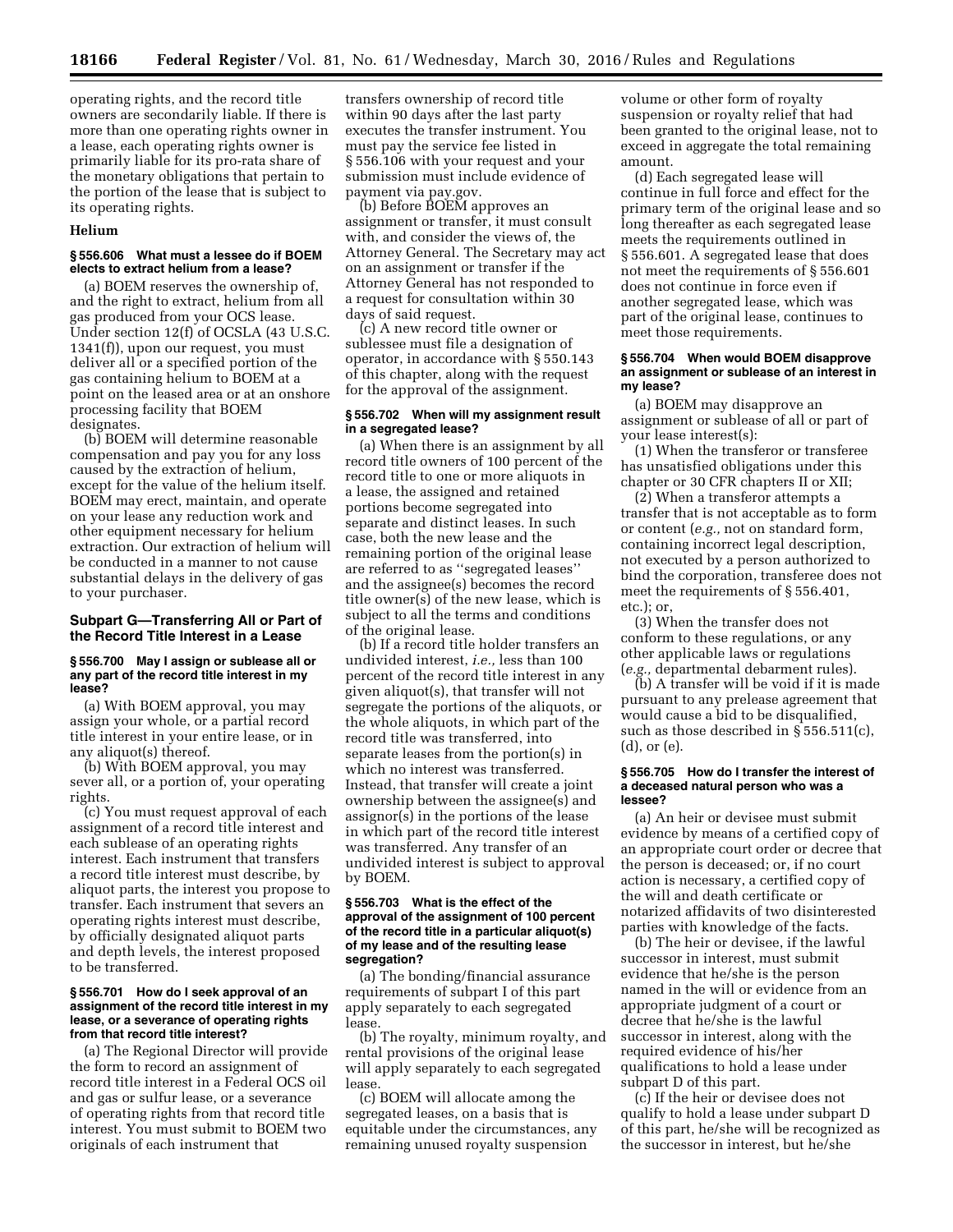must divest him/herself of this interest in the lease, to a person qualified to be a hold a lease, within two years.

### **§ 556.706 What if I want to transfer record title interests in more than one lease at the same time, but to different parties?**

You may not transfer interests in more than one lease to different parties using the same instrument. If you want to transfer the interest in more than one lease at the same time, you must submit duplicate, originally executed forms for each transfer. The forms used for each transfer must be accompanied by a cover letter executed by one of the parties to the transfer (or an authorized agent thereof) and evidence of payment via pay.gov.

### **§ 556.707 What if I want to transfer different types of lease interests (not only record title interests) in the same lease to different parties?**

You may not transfer different types of lease interests in a lease to different parties using the same instrument. You must submit duplicate, originally executed forms for each transfer, to a different party, of a different type of lease interest. The form used to transfer each type of lease interest must be accompanied by a cover letter executed by one of the parties to the transfer (or an authorized agent thereof) and evidence of payment via pay.gov.

### **§ 556.708 What if I want to transfer my record title interests in more than one lease to the same party?**

You may not transfer your record title interests in more than one lease to the same party using the same instrument. If you want to transfer record title interests in more than one lease at the same time, you must submit separate, originally executed forms for each transfer. The forms used for each transfer must be accompanied by a cover letter executed by one of the parties to the transfer (or an authorized agent thereof), and evidence of payment via pay.gov. A separate fee applies to each individual transfer of interest.

### **§ 556.709 What if I want to transfer my record title interest in one lease to multiple parties?**

You may transfer your record title interest in one lease to multiple parties using the same instrument. That instrument must be submitted in duplicate originals, accompanied by a cover letter executed by one of the parties to the transfer (or an authorized agent thereof). In such a multiple transfer of interests using a single instrument, a separate fee applies to each individual transfer of interest, and evidence of payment via pay.gov must accompany the instrument.

### **§ 556.710 What is the effect of an assignment of a lease on an assignor's liability under the lease?**

If you assign your record title interest, as an assignor you remain liable for all obligations, monetary and nonmonetary, that accrued in connection with your lease during the period in which you owned the record title interest, up to the date BOEM approves your assignment. BOEM's approval of the assignment does not relieve you of these accrued obligations. Even after assignment, BOEM or BSEE may require you to bring the lease into compliance if your assignee or any subsequent assignee fails to perform any obligation under the lease, to the extent the obligation accrued before approval of your assignment. Until there is a BOEMapproved assignment of interest, you, as the assignor, remain liable for the performance of all lease obligations that accrued while you held record title interest, until all such obligations are fulfilled.

### **§ 556.711 What is the effect of a record title holder's sublease of operating rights on the record title holder's liability?**

(a) A record title holder who subleases operating rights remains liable for all obligations of the lease, including those obligations accruing after BOEM's approval of the sublease, subject to § 556.604(e) and (f).

(b) Neither the sublease of operating rights, nor subsequent assignment of those rights by the original sublessee, nor by any subsequent assignee of the operating rights, alters in any manner the liability of the record title holder for nonmonetary obligations.

(c) Upon approval of the sublease of the operating rights, the sublessee and subsequent assignees of the operating rights become primarily liable for monetary obligations, but the record title holder remains secondarily liable for them, as prescribed in 30 U.S.C. 1712(a) and § 556.604(f)(2).

### **§ 556.712 What is the effective date of a transfer?**

Any transfer is effective at 12:01 a.m. on the first day of the month following the date on which BOEM approves your request, unless you request an earlier effective date and BOEM approves that earlier date, but such earlier effective date, if prior to the date of BOEM's approval, does not relieve you of obligations accrued between that earlier effective date and the date of approval.

### **§ 556.713 What is the effect of an assignment of a lease on an assignee's liability under the lease?**

As assignee, you and any subsequent assignees are liable for all obligations that accrue after the effective date of your assignment. As assignee, you must comply with all the terms and conditions of the lease and regulations issued under OCSLA, and in addition, you must remedy all existing environmental and operational problems on the lease, properly abandon all wells, and reclaim the site, as required under 30 CFR part 250.

### **§ 556.714 As a restricted joint bidder, may I transfer an interest to another restricted joint bidder?**

(a) Where the proposed assignment or transfer is by a person who, at the time of acquisition of an interest in the lease, was on the List of Restricted Joint Bidders, and that assignment or transfer is of less than the entire interest held by the assignor or transferor and to a person or persons on the same List of Restricted Joint Bidders, the assignor or transferor must file, prior to the approval of the assignment, a copy of all agreements applicable to the acquisition of that lease or fractional interest, or a description of the timing and nature of the agreement(s) by which the assignor or transferor acquired the interest it now wishes to transfer.

(b) Such description of the timing and nature of the transfer agreement must be submitted together with a certified statement that attests to the truth and accuracy of any information reported concerning that agreement, subject to the penalties of 18 U.S.C. 1001.

(c) If you wish to transfer less than your entire interest to another restricted joint bidder, BOEM may request the opinion of the Attorney General before acting on your request.

(d) You may request that any submission to BOEM made pursuant to this part be treated confidentially. Please note such a request on your submission. BOEM will treat this request for confidentiality in accordance with the regulations at § 556.104 and the regulations at 43 CFR part 2.

### **§ 556.715 Are there any interests I may transfer or record without BOEM approval?**

(a) You may create, transfer, or assign economic interests without BOEM approval. However, for record purposes, you must send BOEM a copy of each instrument creating or transferring such interests within 90 days after the last party executes the transfer instrument. For each lease affected, you must pay the service fee listed in § 556.106 with your documents submitted for record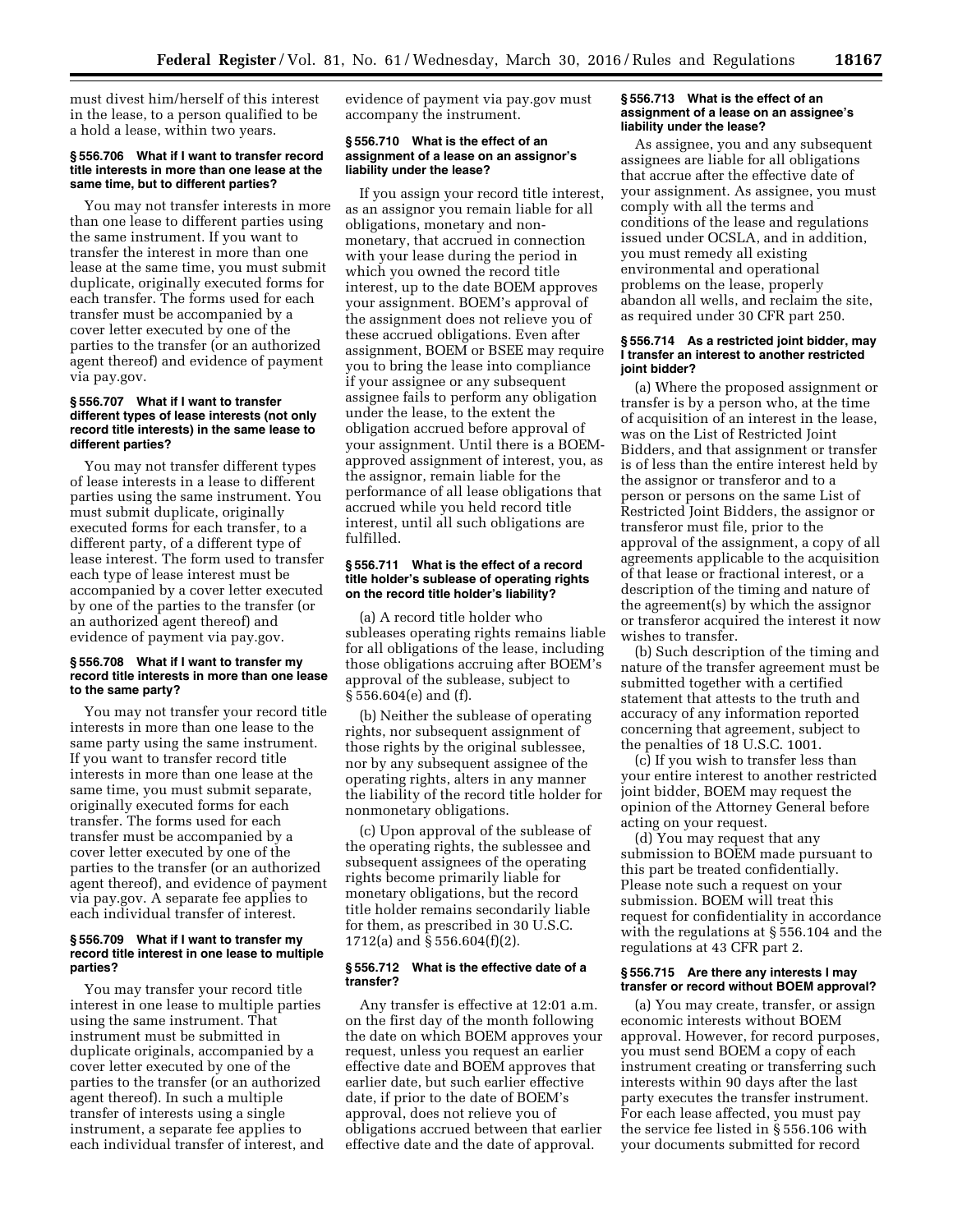purposes and your submission must include evidence of payment via pay.gov.

(b) For recordkeeping purposes, you may also submit other legal documents to BOEM for transactions that do not require BOEM approval. If you submit such documents for record purposes not required by this part, you must pay the service fee listed in § 556.106 with your document submissions for each lease affected. Your submission must include evidence of payment via pay.gov.

### **§ 556.716 What must I do with respect to the designation of operator on a lease when a transfer of record title is submitted?**

(a) If a transfer of ownership of the record title interest only changes the percentage ownership of the record title, no new parties or new aliquots are involved in the transaction, and no change of designated operator is made, you will not need to submit a new designation of operator form.

(b) In all cases other than that in paragraph (a) of this section, you must submit new designation of operator forms in accordance with § 550.143 of this chapter. In the event that you are transferring multiple record title interests, you must comply with this requirement for each interest that does not fall within paragraph (a) of this section.

### **Subpart H—Transferring All or Part of the Operating Rights in a Lease**

### **§ 556.800 As an operating rights owner, may I assign all or part of my operating rights interest?**

An operating rights owner may assign all or part of its operating rights interests, subject to BOEM approval. Each instrument that transfers an interest must describe, by officially designated aliquot parts and depth levels, the interest proposed to be transferred.

### **§ 556.801 How do I seek approval of an assignment of my operating rights?**

(a) The Regional Director will provide the form to document the assignment of an operating rights interest. You must request approval of each assignment of operating rights and submit to BOEM two originals of each instrument that transfers ownership of operating rights within 90 days after the last party executes the transfer instrument. You must pay the service fee listed in § 556.106 with your request and your submission must include evidence of payment via pay.gov.

(b) A new operating rights owner must file a designation of operator, in accordance with § 550.143, along with the request for the approval of the assignment.

(c) If an operating rights owner assigns an undivided ownership interest in its operating rights, that assignment creates a joint ownership in the operating rights.

(d) Before BOEM approves a sublease or re-assignment of operating rights, BOEM may consult with and consider the views of the Attorney General.

### **§ 556.802 When would BOEM disapprove the assignment of all or part of my operating rights interest?**

BOEM may disapprove an assignment of all or part of your operating rights interest:

(a) When the transferor or transferee has outstanding or unsatisfied obligations under this chapter or 30 CFR chapter II or XII;

(b) When a transferor attempts a transfer that is not acceptable as to form or content (*e.g.,* not on standard form, containing incorrect legal description, not executed in accordance with corporate governance, transferee does not meet the requirements of § 556.401, etc.); or

(c) When the transfer does not conform to these regulations, or any other applicable laws or regulations (*e.g.,* departmental debarment rules).

### **§ 556.803 What if I want to assign operating rights interests in more than one lease at the same time, but to different parties?**

You may not assign operating rights interests in more than one lease to different parties using the same instrument. If you want to transfer operating rights interests in more than one lease at the same time, you must submit two originally executed forms for each transfer. Each request for a transfer of operating rights interest must be accompanied by a cover letter executed by one of the parties to the transfer (or an authorized agent thereof) and evidence of payment via pay.gov.

### **§ 556.804 What if I want to assign my operating rights interest in a lease to multiple parties?**

You may assign your operating rights interest in one lease to multiple parties using the same instrument. That instrument must be submitted in duplicate originals, accompanied by a cover letter executed by one of the parties to the transfer (or an authorized agent thereof). In such a multiple transfer of interests using a single instrument, a separate fee applies to each individual transfer of interest and evidence of payment via pay.gov must accompany the instrument.

# **§ 556.805 What is the effect of an operating rights owner's assignment of operating rights on the assignor's liability?**

An operating rights owner (who does not hold record title) who assigns the operating rights remains liable for all obligations of the lease that accrued during the period in which the assignor owned the operating rights, up to the effective date of the assignment, including decommissioning obligations that accrued during that period. BOEM's approval of the assignment does not alter that liability. Even after assignment, BOEM or BSEE may require the assignor to bring the lease into compliance if the assignee or any subsequent assignee fails to perform any obligation under the lease, to the extent the obligation accrued before approval of the assignment.

### **§ 556.806 What is the effective date of an assignment of operating rights?**

An assignment is effective at 12:01 a.m. on the first day of the month following the date on which BOEM approves your request, unless you request an earlier effective date and BOEM approves that earlier date. Such an earlier effective date, if prior to the date of BOEM's approval, does not relieve you of obligations accrued between that earlier effective date and the date of approval.

### **§ 556.807 What is the effect of an assignment of operating rights on an assignee's liability?**

As assignee, you and any subsequent assignees are liable for all obligations that accrue after the effective date of your assignment. As assignee, you must comply with all the terms and conditions of the lease and regulations issued under OCSLA. In addition, you must remedy all existing environmental and operational problems on the lease, properly abandon all wells, and reclaim the site, as required under 30 CFR part 250.

### **§ 556.808 As an operating rights owner, are there any interests I may assign without BOEM approval?**

(a) You may create, transfer, or assign economic interests without BOEM approval. However, for record purposes, you must send BOEM a copy of each instrument creating or transferring such interests within 90 days after the last party executes the transfer instrument. For each lease affected, you must pay the service fee listed in § 556.106 with your documents submitted for record purposes, and your submission must include evidence of payment via pay.gov.

(b) For record keeping purposes, you may also submit other legal documents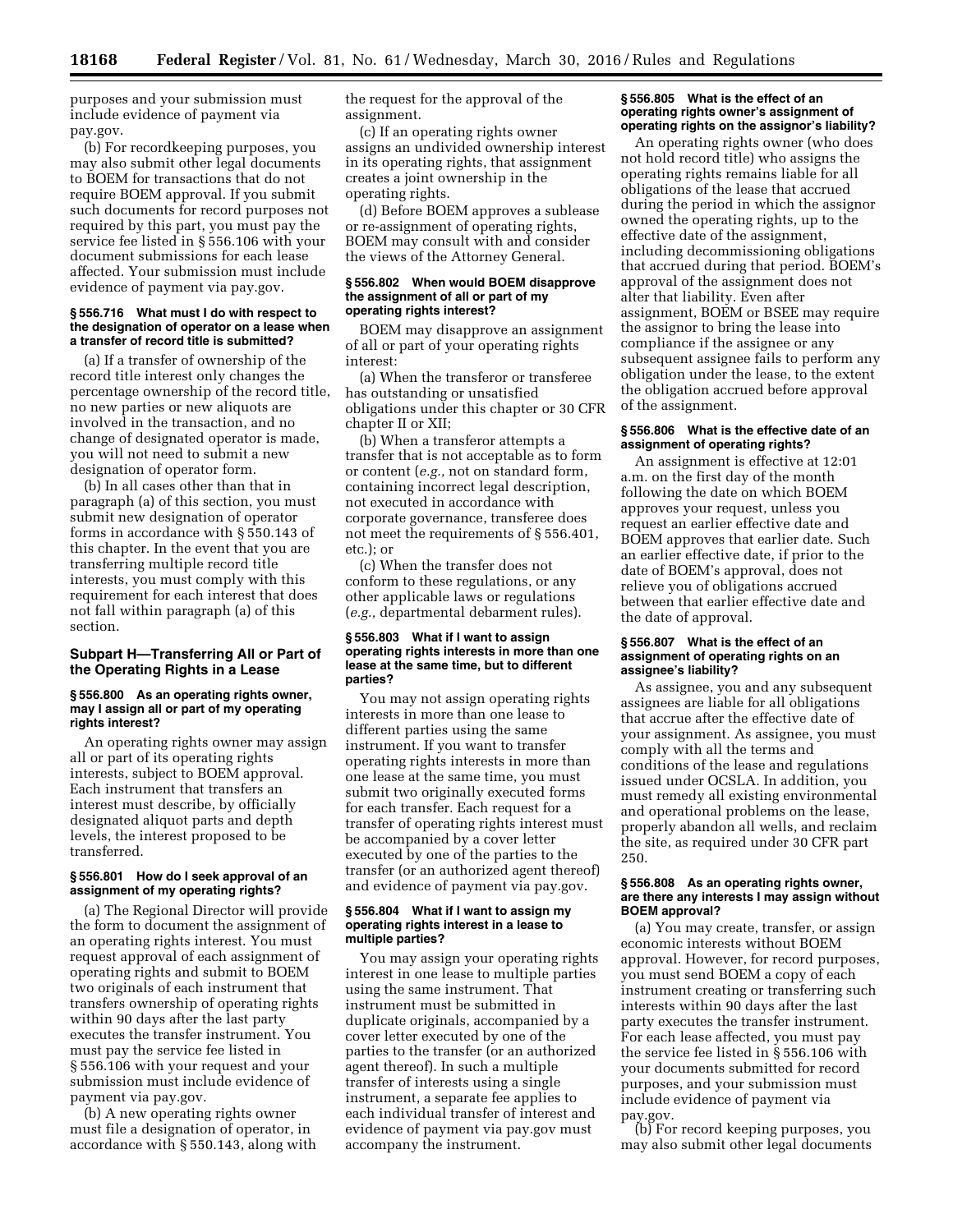to BOEM for transactions that do not require BOEM approval. If you submit such documents for record purposes that are not required by these regulations, for each lease affected, you must pay the service fee listed in § 556.106 with your document submissions, and your submission must include evidence of payment via pay.gov.

### **§ 556.809 [Reserved]**

### **§ 556.810 What must I do with respect to the designation of operator on a lease when a transfer of operating rights ownership is submitted?**

(a) If a transfer of ownership of operating rights only changes the percentage ownership; no new parties, new aliquots, or new depths are involved in the transaction; and no change of designated operator is made, you will not need to submit a new designation of operator form.

(b) In all cases other than that in paragraph (a) of this section, you must submit new designation of operator forms, in accordance with § 550.143 of this chapter. In the event that you are transferring multiple operating rights interests, you must comply with this requirement for each interest that does not fall within paragraph (a) of this section.

### **Subpart I—Bonding or Other Financial Assurance**

### **§ 556.900 Bond requirements for an oil and gas or sulfur lease.**

This section establishes bond requirements for the lessee of an OCS oil and gas or sulfur lease.

(a) Before BOEM will issue a new lease or approve the assignment of an existing lease to you as lessee, you or another record title owner for the lease must:

(1) Maintain with the Regional Director a \$50,000 lease bond that guarantees compliance with all the terms and conditions of the lease; or

(2) Maintain a \$300,000 area-wide bond that guarantees compliance with all the terms and conditions of all your oil and gas and sulfur leases in the area where the lease is located; or

(3) Maintain a lease or area-wide bond in the amount required in § 556.901(a) or (b).

(b) For the purpose of this section, there are three areas. The three areas are:

(1) The Gulf of Mexico and the area offshore the Atlantic Coast;

(2) The area offshore the Pacific Coast States of California, Oregon,

Washington, and Hawaii; and (3) The area offshore the Coast of Alaska.

(c) The requirement to maintain a lease bond (or substitute security instrument) under paragraph (a)(1) of this section and  $\S 556.901(a)$  and (b) may be satisfied if your operator or an operating rights owner provides a lease bond in the required amount that guarantees compliance with all the terms and conditions of the lease. Your operator or an operating rights owner may use an areawide bond under this paragraph to satisfy your bond obligation.

(d) If a surety makes payment to the United States under a bond or alternative form of security maintained under this section, the surety's remaining liability under the bond or alternative form of security is reduced by the amount of that payment. See paragraph (e) of this section for the requirement to replace the reduced bond coverage.

(e) If the value of your surety bond or alternative security is reduced because of a default or for any other reason, you must provide additional bond coverage sufficient to meet the security required under this subpart within 6 months, or such shorter period of time as the Regional Director may direct.

(f) You may pledge United States Department of the Treasury (Treasury) securities instead of a bond. The Treasury securities you pledge must be negotiable for an amount of cash equal to the value of the bond they replace.

(1) If you pledge Treasury securities under this paragraph (f), you must monitor their value. If their market value falls below the level of bond coverage required under this subpart, you must pledge additional Treasury securities to raise the value of the securities pledged to the required amount.

(2) If you pledge Treasury securities, you must include authority for the Regional Director to sell them and use the proceeds in the event that the Regional Director determines that you fail to satisfy any lease obligation.

(g) You may pledge alternative types of security instruments instead of providing a bond if the Regional Director determines that the alternative security protects the interests of the United States to the same extent as the required bond.

(1) If you pledge an alternative type of security under this paragraph, you must monitor the security's value. If its market value falls below the level of bond coverage required under this subpart, you must pledge additional securities to raise the value of the securities pledged to the required amount.

(2) If you pledge an alternative type of security, you must include authority for the Regional Director to sell the security and use the proceeds when the Regional Director determines that you failed to satisfy any lease obligation.

(h) If you fail to replace a deficient bond or to provide additional bond coverage upon demand, the Regional Director may:

(1) Assess penalties under part 550, subpart N of this chapter;

(2) Suspend production and other operations on your leases in accordance with 30 CFR 250.173; and

(3) Initiate action to cancel your lease.

### **§ 556.901 Additional bonds.**

(a) This paragraph explains what bonds you must provide before lease exploration activities commence.

(1)(i) You must furnish the Regional Director a \$200,000 bond that guarantees compliance with all the terms and conditions of the lease by the earliest of:

(A) The date you submit a proposed exploration plan (EP) for approval; or

(B) The date you submit a request for approval of the assignment of a lease on which an EP has been approved.

(ii) The Regional Director may authorize you to submit the \$200,000 lease exploration bond after you submit an EP, but before approval of drilling activities under the EP.

(iii) You may satisfy the bond requirement of this paragraph (a) by providing a new bond or by increasing the amount of your existing bond.

(2) A \$200,000 lease exploration bond pursuant to paragraph (a)(1) of this section need not be submitted and maintained if the lessee either:

(i) Furnishes and maintains an areawide bond in the sum of \$1 million issued by a qualified surety and conditioned on compliance with all the terms and conditions of oil and gas and sulfur leases held by the lessee on the OCS for the area in which the lease is situated; or

(ii) Furnishes and maintains a bond pursuant to paragraph (b)(2) of this section.

(b) This paragraph explains what bonds you (the lessee) must provide before lease development and production activities commence.

(1)(i) You must furnish the Regional Director a \$500,000 bond that guarantees compliance with all the terms and conditions of the lease by the earliest of:

(A) The date you submit a proposed development and production plan (DPP) or development operations coordination document (DOCD) for approval; or

(B) The date you submit a request for approval of the assignment of a lease on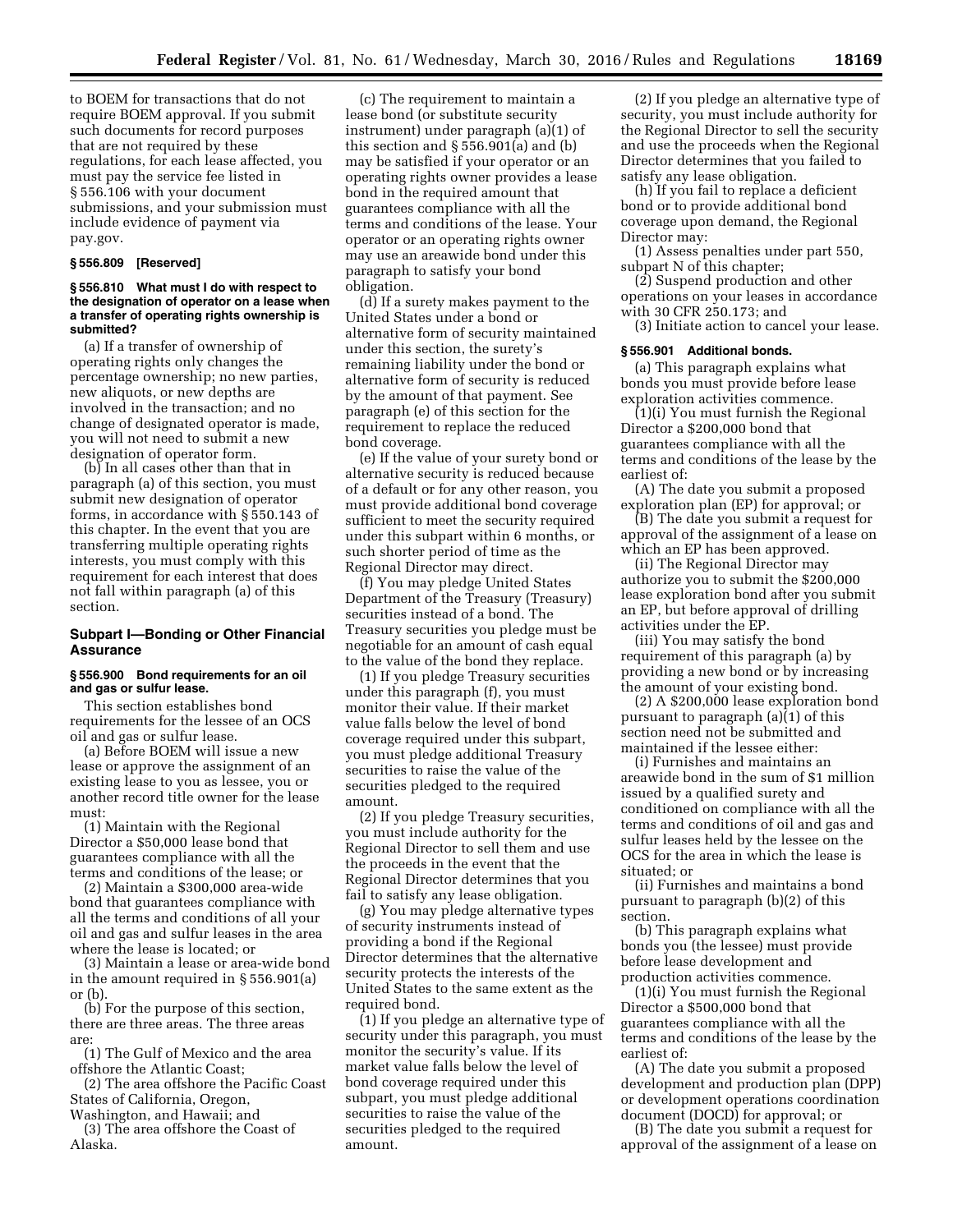which a DPP or DOCD has been approved.

(ii) The Regional Director may authorize you to submit the \$500,000 lease development bond after you submit a DPP or DOCD, but before he/ she approves the installation of a platform or the commencement of drilling activities under the DPP or DOCD.

(iii) You may satisfy the bond requirement of this paragraph by providing a new bond or by increasing the amount of your existing bond.

(2) You need not submit and maintain a \$500,000 lease development bond pursuant to paragraph (b)(1) of this section if you furnish and maintain an areawide bond in the sum of \$3 million issued by a qualified surety and conditioned on compliance with all the terms and conditions of oil and gas and sulfur leases you hold on the OCS for the area in which the lease is located.

(c) If you can demonstrate to the satisfaction of the authorized officer that you can satisfy your decommissioning obligations for less than the amount of lease bond coverage required under paragraph (b)(1) of this section, the authorized officer may accept a lease surety bond in an amount less than the prescribed amount, but not less than the amount of the cost for decommissioning.

(d) The Regional Director may determine that additional security (*i.e.,*  security above the amounts prescribed in § 556.900(a) and paragraphs (a) and (b) of this section) is necessary to ensure compliance with the obligations under your lease, the regulations in this chapter, and the regulations in 30 CFR chapters II and XII.

(1) The Regional Director's determination will be based on his/her evaluation of your ability to carry out present and future financial obligations demonstrated by:

(i) Financial capacity substantially in excess of existing and anticipated lease and other obligations, as evidenced by audited financial statements (including auditor's certificate, balance sheet, and profit and loss sheet);

(ii) Projected financial strength significantly in excess of existing and future lease obligations based on the estimated value of your existing OCS lease production and proven reserves for future production;

(iii) Business stability based on five years of continuous operation and production of oil and gas or sulfur in the OCS or in the onshore oil and gas industry;

(iv) Reliability in meeting obligations based on:

(A) Credit rating; or

(B) Trade references, including names and addresses of other lessees, drilling contractors, and suppliers with whom you have dealt; and

(v) Record of compliance with laws, regulations, and lease terms.

(2) You may satisfy the Regional Director's demand for additional security by increasing the amount of your existing bond or by providing additional bond or bonds.

(e) The Regional Director will determine the amount of additional bond required to guarantee compliance. The Regional Director will consider potential underpayment of royalty and cumulative decommissioning obligations.

(f) If your cumulative potential obligations and liabilities either increase or decrease, the Regional Director may adjust the amount of additional bond required.

(1) If the Regional Director proposes an adjustment, the Regional Director will:

(i) Notify you and the surety of any proposed adjustment to the amount of bond required; and

(ii) Give you an opportunity to submit written or oral comment on the adjustment.

(2) If you request a reduction of the amount of additional bond required, you must submit evidence to the Regional Director demonstrating that the projected amount of royalties due the Government and the estimated costs of decommissioning are less than the required bond amount. If the Regional Director finds that the evidence you submit is convincing, the Regional Director may reduce the amount of additional bond required.

# **§ 556.902 General requirements for bonds.**

(a) Any bond or other security that you, as lessee, operating rights owner or operator, provide under this part must: (1) Be payable upon demand to the

Regional Director;

(2) Guarantee compliance with all of your obligations under the lease, regulations in this chapter, and regulations under 30 CFR chapters II and XII; and

(3) Guarantee compliance with the obligations of all lessees, operating rights owners and operators on the lease.

(b) All bonds and pledges you furnish under this part must be on a form or in a form approved by the Director. Surety bonds must be issued by a surety that the Treasury certifies as an acceptable surety on Federal bonds and that is listed in the current Treasury Circular No. 570. You may obtain a copy of the current Treasury Circular No. 570 from

the Surety Bond Branch, Financial Management Service, Department of the Treasury, East-West Highway, Hyattsville, MD 20782.

(c) You and a qualified surety must execute your bond. When either party is a corporation, an authorized official for the party must sign the bond and attest to it by an imprint of the corporate seal.

(d) Bonds must be non-cancellable, except as provided in § 556.906 of this part. Bonds must continue in full force and effect even though an event occurs that could diminish, terminate, or cancel a surety obligation under State surety law.

(e) Lease bonds must be:

(1) A surety bond;

(2) Treasury securities as provided in § 556.900(f);

(3) Another form of security approved by the Regional Director; or

(4) A combination of these security methods.

(f) You may submit a bond to the Regional Director executed on a form approved under paragraph (b) of this section that you have reproduced or generated by use of a computer. If you do, and if the document omits terms or conditions contained on the form approved by the Director, the bond you submit will be deemed to contain the omitted terms and conditions.

### **§ 556.903 Lapse of bond.**

(a) If your surety becomes bankrupt, insolvent, or has its charter or license suspended or revoked, any bond coverage from that surety terminates immediately. In that event, you must promptly provide a new bond in the amount required under §§ 556.900 and 556.901 to the Regional Director and advise the Regional Director of the lapse in your previous bond.

(b) You must notify the Regional Director of any action filed alleging that you, your surety, or your guarantor are insolvent or bankrupt. You must notify the Regional Director within 72 hours of learning of such an action. All bonds must require the surety to provide this information to you and directly to BOEM.

### **§ 556.904 Lease-specific abandonment accounts.**

(a) The Regional Director may authorize you to establish a leasespecific abandonment account in a federally insured institution in lieu of the bond required under § 556.901(d). The account must provide that, except as provided in paragraph (a)(3) of this section, funds may not be withdrawn without the written approval of the Regional Director.

(1) Funds in a lease-specific abandonment account must be payable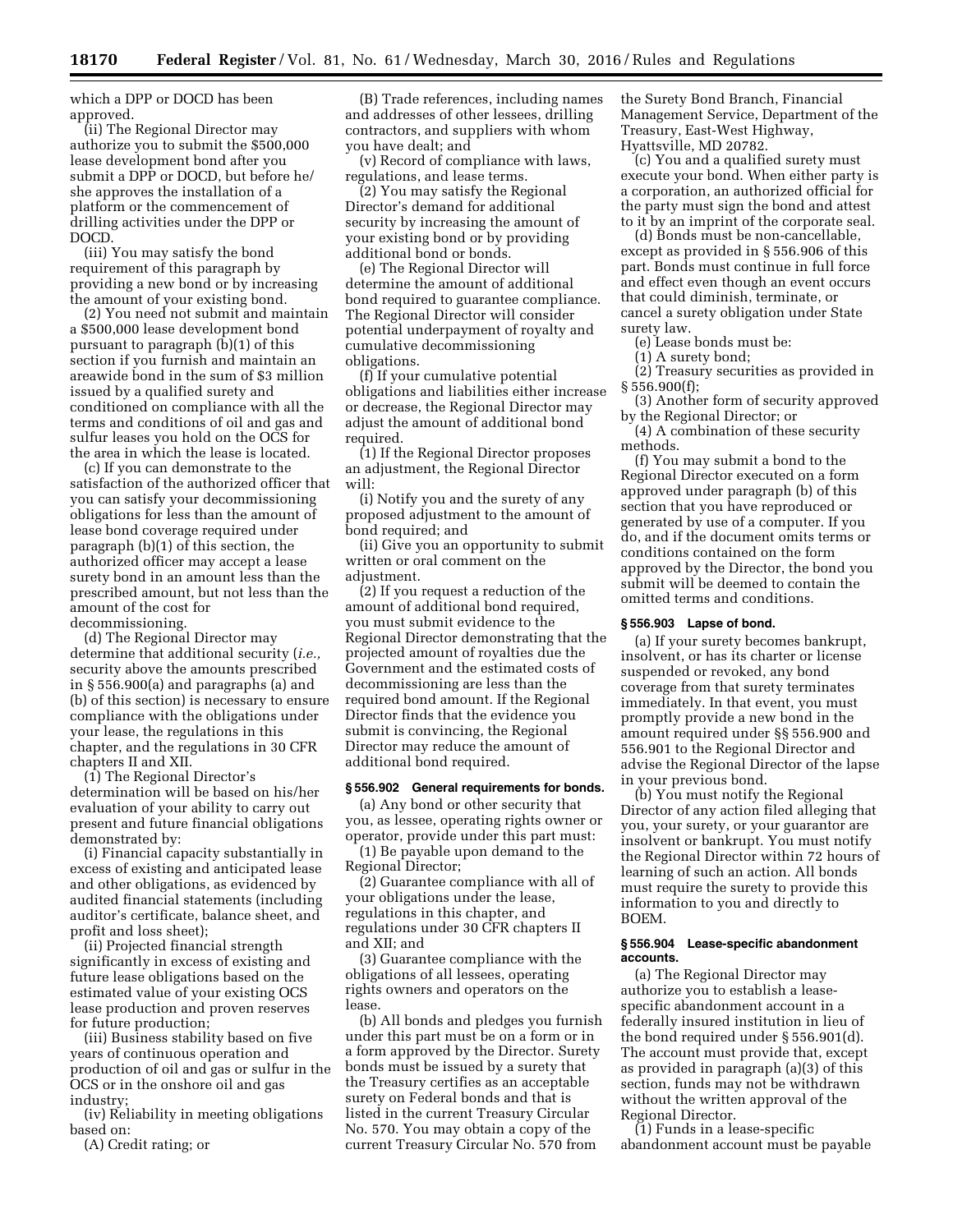upon demand to BOEM and pledged to meet your decommissioning obligations.

(2) You must fully fund the leasespecific abandonment account to cover all decommissioning costs as estimated by BOEM within the timeframe the Regional Director prescribes.

(3) You must provide binding instructions under which the institution managing the account is to purchase Treasury securities pledged to BOEM under paragraph (d) of this section.

(b) Any interest paid on funds in a lease-specific abandonment account will be treated as other funds in the account unless the Regional Director authorizes in writing the payment of interest to the party who deposits the funds.

(c) The Regional Director may allow you to pledge Treasury securities that are made payable upon demand to the Regional Director to satisfy your obligation to make payments into a lease-specific abandonment account.

(d) Before the amount of funds in a lease-specific abandonment account equals the maximum insurable amount as determined by the Federal Deposit Insurance Corporation or the Federal Savings and Loan Insurance Corporation, the institution managing the account must use the funds in the account to purchase Treasury securities pledged to BOEM under paragraph (c) of this section. The institution managing the lease specific-abandonment account will join with the Regional Director to establish a Federal Reserve Circular 154 account to hold these Treasury securities, unless the Regional Director authorizes the managing institution to retain the pledged Treasury securities in a separate trust account. You may obtain a copy of the current Treasury Circular No. 154 from the Surety Bond Branch, Financial Management Service, Department of the Treasury, East-West Highway, Hyattsville, MD 20782.

(e) The Regional Director may require you to create an overriding royalty or

production payment obligation for the benefit of a lease-specific account pledged for the decommissioning of a lease. The required obligation may be associated with oil and gas or sulfur production from a lease other than the lease bonded through the lease-specific abandonment account.

### **§ 556.905 Using a third-party guarantee instead of a bond.**

(a) *When the Regional Director may accept a third-party guarantee.* The Regional Director may accept a thirdparty guarantee instead of an additional bond under § 556.901(d) if:

(1) The guarantee meets the criteria in paragraph (c) of this section;

(2) The guarantee includes the terms specified in paragraph (d) of this section;

(3) The guarantor's total outstanding and proposed guarantees do not exceed 25 percent of its unencumbered net worth in the United States; and

(4) The guarantor submits an indemnity agreement meeting the criteria in paragraph (e) of this section.

(b) *What to do if your guarantor becomes unqualified.* If, during the life of your third-party guarantee, your guarantor no longer meets the criteria of paragraphs (a)(3) and (c)(3) of this section, you must:

(1) Notify the Regional Director immediately; and

(2) Cease production until you comply with the bond coverage requirements of this subpart.

(c) *Criteria for acceptable guarantees.*  If you propose to furnish a third party's guarantee, that guarantee must ensure compliance with all lessees' lease obligations, the obligations of all operating rights owners, and the obligations of all operators on the lease. The Regional Director will base acceptance of your third-party guarantee on the following criteria:

(1) The period of time that your thirdparty guarantor (guarantor) has been in

continuous operation as a business entity where:

(i) Continuous operation is the time that your guarantor conducts business immediately before you post the guarantee; and

(ii) Continuous operation excludes periods of interruption in operations that are beyond your guarantor's control and that do not affect your guarantor's likelihood of remaining in business during exploration, development, production, and decommissioning.

(2) Financial information available in the public record or submitted by your guarantor, on your guarantor's own initiative, in sufficient detail to show to the Regional Director's satisfaction that your guarantor is qualified based on:

(i) Your guarantor's current rating for its most recent bond issuance by either Moody's Investor Service or Standard and Poor's Corporation;

(ii) Your guarantor's net worth, taking into account liabilities under its guarantee of compliance with all the terms and conditions of your lease, the regulations in this chapter and 30 CFR chapters II and XII, and your guarantor's other guarantees;

(iii) Your guarantor's ratio of current assets to current liabilities, taking into account liabilities under its guarantee of compliance with all the terms and conditions of your lease, the regulations in this chapter and 30 CFR chapters II and XII, and your guarantor's other guarantees; and

(iv) Your guarantor's unencumbered fixed assets in the United States.

(3) When the information required by paragraph (c) of this section is not publicly available, your guarantor may submit the information in the following table. Your guarantor must update the information annually within 90 days of the end of the fiscal year or by the date prescribed by the Regional Director.

| The quarantor should submit                                                         | That                                                                                                                                                                                                                                                                              |
|-------------------------------------------------------------------------------------|-----------------------------------------------------------------------------------------------------------------------------------------------------------------------------------------------------------------------------------------------------------------------------------|
| (i) Financial statements for the most recently com-<br>pleted fiscal year,          | Include a report by an independent certified public accountant containing the account-<br>ant's audit opinion or review opinion of the statements. The report must be prepared in<br>conformance with generally accepted accounting principles and contain no adverse<br>opinion. |
| (ii) Financial statements for completed quarters in the<br>current fiscal year, and | Your quarantor's financial officer certifies to be correct.                                                                                                                                                                                                                       |
| (iii) Additional information as requested by the Re-<br>gional Director.            | Your quarantor's financial officer certifies to be correct.                                                                                                                                                                                                                       |

(d) *Provisions required in all thirdparty guarantees.* Your third-party guarantee must contain each of the following provisions.

(1) If you, your operator, or an operating rights owner fails to comply with any lease term or regulation, your guarantor must either:

(i) Take corrective action; or,

(ii) Be liable under the indemnity agreement to provide, within 7 calendar days, sufficient funds for the Regional Director to complete corrective action.

(2) If your guarantor complies with paragraph (d)(1) of this section, this compliance will not reduce its liability.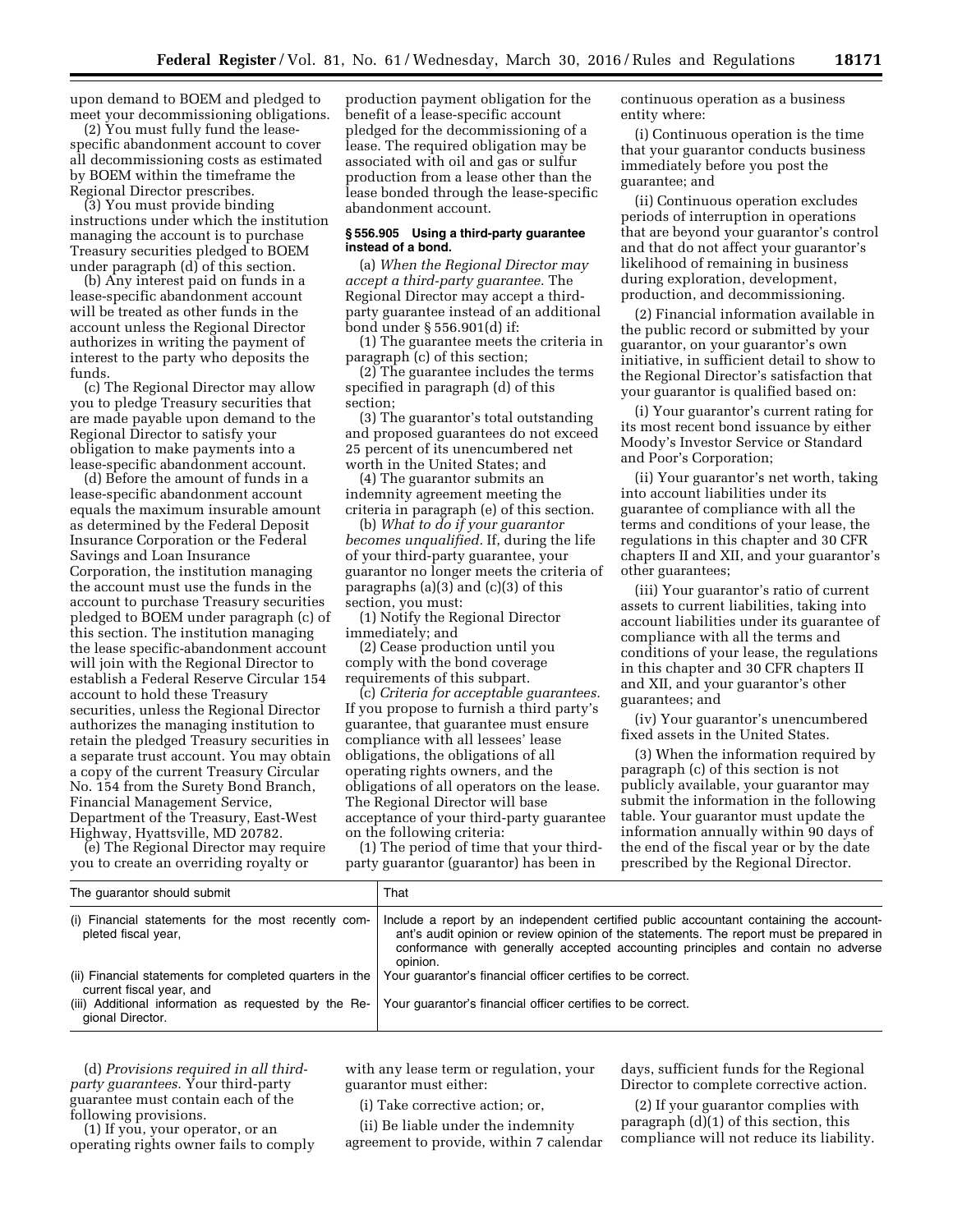(3) If your guarantor wishes to terminate the period of liability under its guarantee, it must:

(i) Notify you and the Regional Director at least 90 days before the proposed termination date;

(ii) Obtain the Regional Director's approval for the termination of the period of liability for all or a specified portion of your guarantor's guarantee; and

(iii) Remain liable for all work and workmanship performed during the period that your guarantor's guarantee is in effect.

(4) You must provide a suitable replacement security instrument before the termination of the period of liability under your third-party guarantee.

(e) *Required criteria for indemnity agreements.* If the Regional Director approves your third-party guarantee, the guarantor must submit an indemnity agreement.

(1) The indemnity agreement must be executed by your guarantor and all persons and parties bound by the agreement.

(2) The indemnity agreement must bind each person and party executing the agreement jointly and severally.

(3) When a person or party bound by the indemnity agreement is a corporate entity, two corporate officers who are authorized to bind the corporation must sign the indemnity agreement.

(4) Your guarantor and the other corporate entities bound by the indemnity agreement must provide the Regional Director copies of:

(i) The authorization of the signatory corporate officials to bind their respective corporations;

(ii) An affidavit certifying that the agreement is valid under all applicable laws; and

(iii) Each corporation's corporate authorization to execute the indemnity agreement.

(5) If your third-party guarantor or another party bound by the indemnity agreement is a partnership, joint venture, or syndicate, the indemnity agreement must:

(i) Bind each partner or party who has a beneficial interest in your guarantor; and

(ii) Provide that, upon demand by the Regional Director under your third-party guarantee, each partner is jointly and severally liable for compliance with all terms and conditions of your lease.

(6) When forfeiture is called for under § 556.907, the indemnity agreement must provide that your guarantor will either:

(i) Bring your lease into compliance; or

(ii) Provide, within 7 calendar days, sufficient funds to permit the Regional Director to complete corrective action.

(7) The indemnity agreement must contain a confession of judgment. It must provide that, if the Regional Director determines that you, your operator, or an operating rights owner is in default of the lease, the guarantor:

(i) Will not challenge the determination; and

(ii) Will remedy the default.

(8) Each indemnity agreement is deemed to contain all terms and conditions contained in this paragraph (e), even if the guarantor has omitted them.

### **§ 556.906 Termination of the period of liability and cancellation of a bond.**

This section defines the terms and conditions under which BOEM will terminate the period of liability of a bond or cancel a bond. Terminating the period of liability of a bond ends the period during which obligations continue to accrue, but does not relieve the surety of the responsibility for obligations that accrued during the period of liability. Canceling a bond relieves the surety of all liability. The liabilities that accrue during a period of liability include obligations that started to accrue prior to the beginning of the period of liability and had not been met, and obligations that begin accruing during the period of liability.

(a) When you or the surety under your bond requests termination:

(1) The Regional Director will terminate the period of liability under your bond within 90 days after BOEM receives the request; and

(2) If you intend to continue operations, or have not met all decommissioning obligations, you must provide a replacement bond of an equivalent amount.

(b) If you provide a replacement bond, the Regional Director will cancel your previous bond and the surety that provided your previous bond will not retain any liability, provided that:

(1) The new bond is equal to or greater than the bond that was terminated, or you provide an alternative form of security, and the Regional Director determines that the alternative form of security provides a level of security equal to or greater than that provided for by the bond that was terminated;

(2) For a base bond submitted under § 556.900(a) or under § 556.901(a) or (b), the surety issuing the new bond agrees to assume all outstanding liabilities that accrued during the period of liability that was terminated; and

(3) For additional bonds submitted under § 556.901(d), the surety issuing the new additional bond agrees to assume that portion of the outstanding liabilities that accrued during the period of liability that was terminated and that the Regional Director determines may exceed the coverage of the base bond, and of which the Regional Director notifies the provider of the bond.

(c) This paragraph applies if the period of liability is terminated for a bond, but the bond is not replaced by a bond of an equivalent amount. The surety that provided your terminated bond will continue to be responsible for accrued obligations:

(1) Until the obligations are satisfied; and

(2) For additional periods of time in accordance with paragraph (d) of this section.

(d) When your lease expires or is terminated, the surety that issued a bond will continue to be responsible, and the Regional Director will retain other forms of security as shown in the following table:

| For the following type of bond                                          | The period of liability will end                                                                                 | Your bond will be cancelled                                                                                                                                                                                                                                                                                                                                                                                                                                               |
|-------------------------------------------------------------------------|------------------------------------------------------------------------------------------------------------------|---------------------------------------------------------------------------------------------------------------------------------------------------------------------------------------------------------------------------------------------------------------------------------------------------------------------------------------------------------------------------------------------------------------------------------------------------------------------------|
| $(1)$ Base bonds submitted under<br>\$556.900(a), \$556.901(a), or (b). | When the Regional Director deter-<br>mines that you have met all of $\vert$<br>your obligations under the lease. | Seven years after the termination of the lease, 6 years after comple-<br>tion of all bonded obligations, or at the conclusion of any appeals<br>or litigation related to your bonded obligation, whichever is the lat-<br>est. The Regional Director will reduce the amount of your bond or<br>return a portion of your security if the Regional Director determines<br>that you need less than the full amount of the base bond to meet<br>any possible future problems. |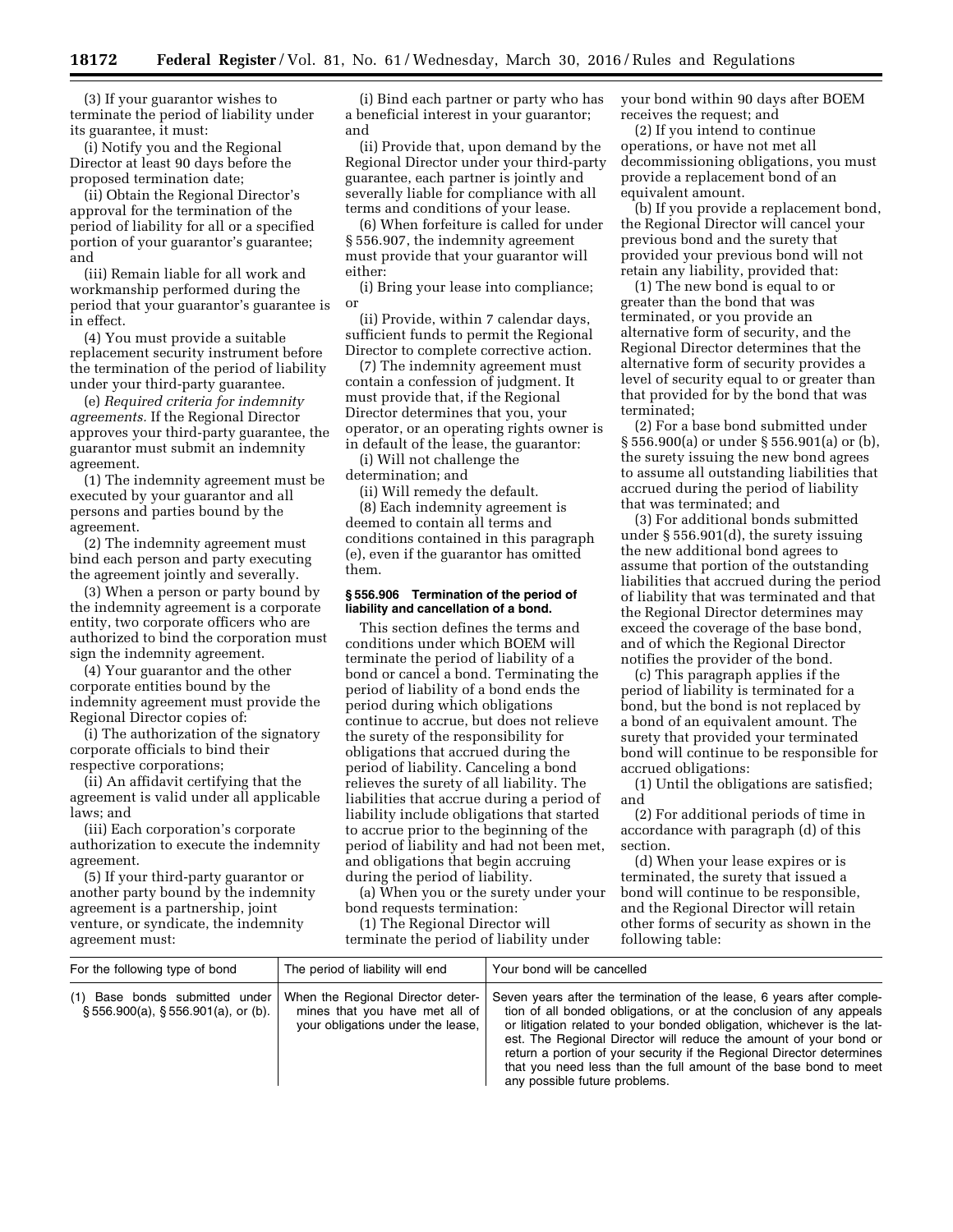| For the following type of bond                                | The period of liability will end                                                                                        | Your bond will be cancelled                                                                                                                                                                                                                                                                                                                                                                                                                                                              |
|---------------------------------------------------------------|-------------------------------------------------------------------------------------------------------------------------|------------------------------------------------------------------------------------------------------------------------------------------------------------------------------------------------------------------------------------------------------------------------------------------------------------------------------------------------------------------------------------------------------------------------------------------------------------------------------------------|
| (2)<br>submitted<br>Additional bonds<br>under $§$ 556.901(d). | When the Regional Director deter-<br>mines that you have met all<br>your obligations covered by the<br>additional bond. | When you meet your bonded obligations, unless the Regional Direc-<br>tor: (i) Determines that the future potential liability resulting from<br>any undetected problem is greater than the amount of the base<br>bond: and<br>(ii) Notifies the provider of the bond that the Regional Director will<br>wait 7 years before cancelling all or a part of the bond (or longer<br>period as necessary to complete any appeals or judicial litigation<br>related to your bonding obligation). |

(e) For all bonds, the Regional Director may reinstate your bond as if no cancellation or release had occurred if:

(1) A person makes a payment under the lease and the payment is rescinded or must be repaid by the recipient because the person making the payment is insolvent, bankrupt, subject to reorganization, or placed in receivership; or

(2) The responsible party represents to BOEM that it has discharged its obligations under the lease, and the representation was materially false when the bond was canceled or released.

### **§ 556.907 Forfeiture of bonds and/or other securities.**

This section explains how a bond or other security may be forfeited.

(a) The Regional Director will call for forfeiture of all or part of the bond, other form of security, or guarantee you provide under this part if:

(1) You (the party who provided the bond) refuse, or the Regional Director determines that you are unable to comply with any term or condition of your lease; or

(2) You default on one of the conditions under which the Regional Director accepts your bond, third-party guarantee, and/or other form of security.

(b) The Regional Director may pursue forfeiture of your bond without first making demands for performance against any lessee, operating rights owner, or other person authorized to perform lease obligations.

(c) The Regional Director will:

(1) Notify you, the surety on your bond or other form of security, and any third-party guarantor of a determination to call for forfeiture of the bond, security, or guarantee under this section.

(i) This notice will be in writing, and will provide the reason for the forfeiture and the amount to be forfeited.

(ii) The Regional Director must base the amount he/she determines is forfeited upon his/her estimate of the total cost of corrective action to bring your lease into compliance.

(2) Advise you, your third-party guarantor, and any surety that you, your guarantor, and any surety may avoid forfeiture if, within five working days:

(i) You agree to, and demonstrate that you will bring your lease into compliance within the timeframe that the Regional Director prescribes;

(ii) Your third-party guarantor agrees to and demonstrates that it will complete the corrective action to bring your lease into compliance within the timeframe that the Regional Director prescribes; or

(iii) Your surety agrees to and demonstrates that it will bring your lease into compliance within the timeframe that the Regional Director prescribes, even if the cost of compliance exceeds the face amount of the bond or other surety instrument.

(d) If the Regional Director finds you are in default, he/she may cause the forfeiture of any bonds and other security deposited as your guarantee of compliance with the terms and conditions of your lease and the regulations in this chapter and 30 CFR chapters II and XII.

(e) If the Regional Director determines that your bond and/or other security is forfeited, the Regional Director will:

(1) Collect the forfeited amount; and (2) Use the funds collected to bring your leases into compliance and to correct any default.

(f) If the amount the Regional Director collects under your bond and other security is insufficient to pay the full cost of corrective actions he/she may:

(1) Take or direct action to obtain full compliance with your lease and the regulations in this chapter; and

(2) Recover from you, any co-lessee, operating rights owner, and/or any third-party guarantor responsible under this subpart all costs in excess of the amount he/she collects under your forfeited bond and other security.

(g) The amount that the Regional Director collects under your forfeited bond and other security may exceed the costs of taking the corrective actions required to obtain full compliance with the terms and conditions of your lease and the regulations in this chapter and 30 CFR chapters II and XII. In this case, the Regional Director will return the excess funds to the party from whom they were collected.

# **Subpart J—Bonus or Royalty Credits for Exchange of Certain Leases**

# **§ 556.1000 Leases formerly eligible for a bonus or royalty credit.**

Bonus or royalty credits were available to lessees with leases:

(a) In effect on December 20, 2006, and located in:

(1) The Eastern Planning Area and within 125 miles of the coastline of the State of Florida; or,

(2) The Central Planning Area and within the Desoto Canyon OPD, the Destin Dome OPD, or the Pensacola OPD and within 100 miles of the coastline of the State of Florida.

(b) The deadline for applying for such a bonus or royalty credit was October 14, 2010; therefore, lessees may no longer apply for such credits.

# **Subpart K—Ending a Lease**

### **§ 556.1100 How does a lease expire?**

(a) Your oil and gas lease will automatically expire at the end of its primary term unless you have taken action, as set forth in § 556.601, to maintain the lease beyond the primary term.

(b) Your sulfur lease will automatically expire at the end of its primary term unless you have taken action, as set forth in § 556.603, to maintain the lease beyond the primary term.

### **§ 556.1101 May I relinquish my lease or an aliquot part thereof?**

(a) A record title owner may relinquish a lease or an aliquot part of a lease if all record title owners of a lease or any aliquot part(s) of the lease file three original copies of a request to relinquish with BOEM on Form BOEM– 0152, entitled, ''Relinquishment of Federal Oil and Gas Lease.'' No filing fee is required.

(b) A relinquishment will be subject to the continued obligation of the record title owner and the surety to make all payments due, including any accrued rentals, royalties and deferred bonuses, and to abandon all wells and condition or remove all platforms and other facilities on the land to be relinquished to the satisfaction of the Director.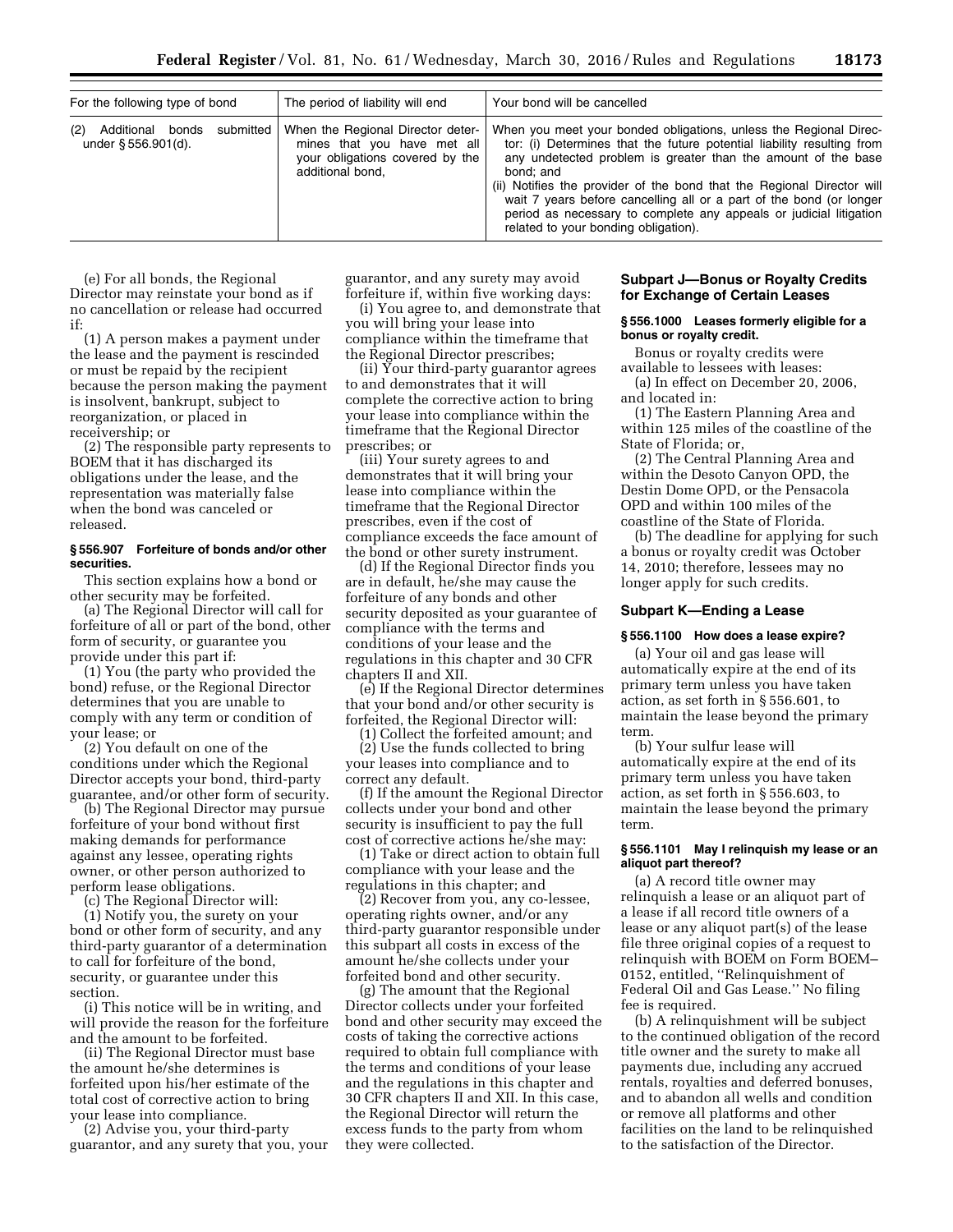(c) The effective date of the relinquishment is the date on which the relinquishment is filed with the proper BOEM regional office.

# **§ 556.1102 Under what circumstances will BOEM cancel my lease?**

(a) BOEM may cancel your nonproducing lease if you fail to comply with any provision of OCSLA, the lease, or applicable regulations if the failure continues for 30 days after mailing of notice to your post office address of record by registered mail and you have not requested and been granted any additional time within which to correct the failure. Such cancellation is subject to judicial review under section 23 of OCSLA (43 U.S.C. 1349).

(b) Your producing lease may be cancelled if you fail to comply with any provision of OCSLA, the lease, or applicable regulations. The Secretary will cancel a producing lease after the judicial proceedings required under section 5(d) of OCSLA (43 U.S.C. 1334(d)).

(c) BOEM may cancel your lease if it determines that the lease was obtained by fraud or misrepresentation. You will have notice and an opportunity to be heard before BOEM cancels your lease.

(d) BOEM may cancel your lease at any time if it determines, after a hearing, that continued activity will probably cause serious harm or damage to life (including fish and other aquatic life), property, any mineral, national security or defense, or the marine, coastal, or human environment; that the threat of harm or damage will not disappear or decrease to an acceptable level within a reasonable period of time; and the advantages of cancellation outweigh the advantages of continuing the lease.

(e) BOEM may cancel your lease at any time after operations under the lease have been suspended or temporarily prohibited by the Department continuously for a period of five years pursuant to paragraph (d) of this section, absent your request for a shorter period.

(f) If, upon demand, you fail to provide a bond, or alternative type of security instrument acceptable to BOEM, the Regional Director may assess penalties or cancel your lease in accordance with part 550, subpart N of this chapter;

(g) Title 30, part 550, subpart A of the CFR provides the procedures for lease cancellation and compensation, if applicable.

### **Subpart L—Leases Maintained Under Section 6 of OCSLA**

### **§ 556.1200 Effect of regulations on lease.**

(a) All regulations in this part, insofar as they are applicable, will supersede the provisions of any lease that is maintained under section 6(a) of the Act. However, the provisions of a lease relating to area, minerals, rentals, royalties (subject to sections 6(a)(8) and (9) of the Act), and term (subject to section 6(a)(10) of the Act and, as to sulfur, subject to section 6(b)(2) of the Act) will continue in effect, and, in the event of any conflict or inconsistency, will take precedence over these regulations.

(b) A lease maintained under section 6(a) of the Act is also subject to all operating and conservation regulations applicable to the OCS. In addition, the regulations relating to geophysical and geological exploratory operations and to pipeline ROW(s) are applicable, to the extent that those regulations are not contrary to or inconsistent with the lease provisions relating to area, minerals, rentals, royalties and term. The lessee must comply with any provision of the lease as validated, the subject matter of which is not covered in the regulations in this part.

### **§ 556.1201 Section 6(a) leases and leases other than those for oil, gas, or sulfur.**

The existence of an oil and gas lease maintained under section 6(a) of the Act precludes only the issuance in the same area of an oil and gas lease under OCSLA, but does not preclude the issuance of other types of leases under OCSLA. However, no other lease may authorize or permit the lessee thereunder unreasonably to interfere with or endanger operations under the existing lease. The United States will not grant any sulfur leases on any area that is included in a lease covering sulfur under section 6(b) of the Act.

### **Subpart M—Environmental Studies**

### **§ 556.1300 Environmental studies.**

(a) The Director will conduct a study or studies of any area or region included in any oil and gas lease sale or other lease in order to establish information needed for assessment and management of impacts on the human, marine and coastal environments which may be affected by OCS oil and gas or other mineral activities in such area or region. The purposes of such studies will include, to the extent practicable, analyses of the impacts of pollutants introduced into the environments and impacts of offshore activities on the seabed and affected coastal areas.

(b) Studies will be planned and carried out in cooperation with the affected States and interested parties and, to the extent possible, will not duplicate studies done under other laws. Where appropriate, the Director will, to the maximum extent practicable, coordinate with the National Oceanic and Atmospheric Administration (NOAA) in executing its environmental studies responsibilities. The Director may also make agreements for the coordination with, or the use of the services or resources of, any other Federal, State or local government agency in the conduct of such studies.

(c) Any study of an area or region required by paragraph (a) of this section for a lease sale will be commenced not later than six months prior to holding a lease sale for that area. The Director may use information collected in any prior study. The Director may initiate studies for an area or region not identified in the leasing program.

(d) After the leasing and developing of any area or region, the Director will conduct such studies as are deemed necessary to establish additional information and will monitor the human, marine and coastal environments of such area or region in a manner designed to provide information, which can be compared with the results of studies conducted prior to OCS oil and gas development. This will be done to identify any significant changes in the quality and productivity of such environments, to establish trends in the area studies, and to design experiments identifying the causes of such changes. Findings from such studies will be used to recommend modifications in practices that are employed to mitigate the effects of OCS activities and to enhance the data/ information base for predicting impacts which might result from a single lease sale or cumulative OCS activities.

(e) Information available or collected by the studies program will, to the extent practicable, be provided in a form and in a timeframe that can be used in the decision-making process associated with a specific leasing action or with longer term OCS minerals management responsibilities.

# **PART 559—[REMOVED]**

■ 8. Under the authority of section 5(a) of OCSLA (43 U.S.C. 1334(a)), remove part 559.

# **PART 560—OUTER CONTINENTAL SHELF OIL AND GAS LEASING**

■ 9. The authority citation for part 560 continues to read as follows: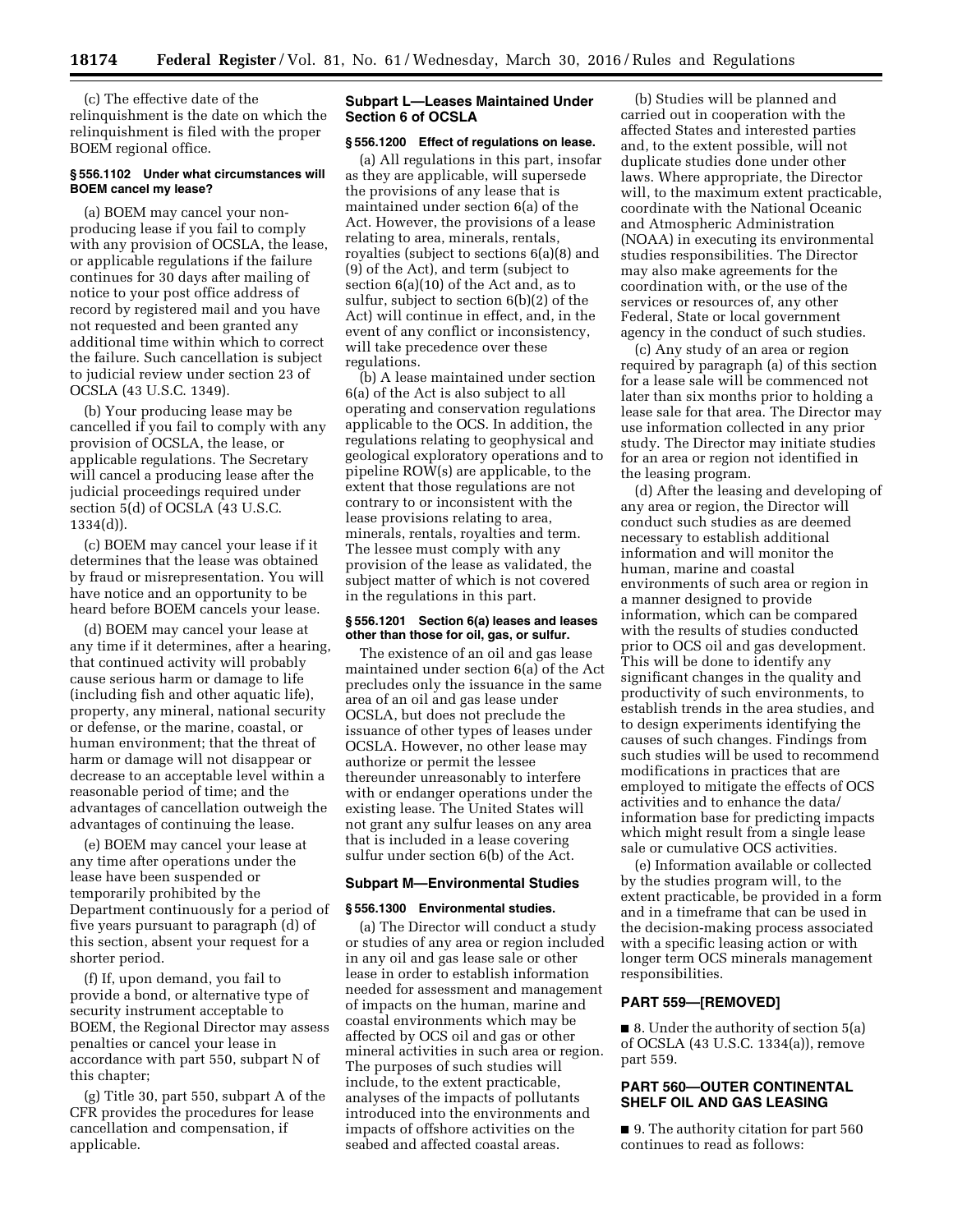**Authority:** Section 104, Public Law 97– 451, 96 Stat. 2451 (30 U.S.C. 1714), Public Law 109–432, Div C, Title I, 120 Stat. 3000; 30 U.S.C. 1751; 31 U.S.C. 9701; 43 U.S.C. 1334; 33 U.S.C. 2704, 2716; E.O. 12777, as amended; 43 U.S.C. 1331 *et seq.,* 43 U.S.C. 1337.

■ 10. Revise the Table of Contents for 30 CFR part 560 to read as follows:

### **Subpart A—General Provisions**

560.100 Authority<br>560.100 What is th What is the purpose of this part? 560.102 What definitions apply to this part?

560.103 What is BOEM's authority to collect information?

### **Subpart B—Bidding Systems**

### **General Provisions**

560.200 What is the purpose of this subpart?

- 560.201 What definitions apply to this subpart?
- 560.202 What bidding systems may BOEM use?
- 560.203 What conditions apply to the bidding systems that BOEM uses?

### **Eligible Leases**

- 560.210 How do royalty suspension volumes apply to eligible leases?
- 560.211 When does an eligible lease qualify for a royalty suspension volume?
- 560.212 How does BOEM assign and monitor royalty suspension volumes for eligible leases?
- $560.21\bar{3}$  How long will a royalty suspension volume for an eligible lease be effective?
- 550.214 How do I measure natural gas production on my eligible lease?

### **Royalty Suspensions (RS) Leases**

- 560.220 How does royalty suspension apply to leases issued in a sale held after November 2000?
- 560.221 When does a lease issued in a sale held after November 2000 get a royalty suspension?
- 560.222 How long will a royalty suspension volume be effective for a lease issued in a sale held after November 2000?
- 560.223 How do I measure natural gas production for a lease issued in a sale held after November 2000?
- 560.224 How will royalty suspension apply if BOEM assigns a lease issued in a sale held after November 2000 to a field that has a pre-Act lease?

### **Bidding System Selection Criteria**

560.230 What criteria does BOEM use for selecting bidding systems and bidding system components?

### **Subpart C—Operating Allowances**

# 560.300 Operating allowances.

### **Subpart D—[Reserved]**

# **Subpart E—Electronic Filings**

- 560.500 Electronic document and data transmissions.
- 560.501 How long will the confidentiality of electronic document and data transmissions be maintained?
- 560.502 Are electronically filed document transmissions legally binding?

### **Subpart B—Bidding Systems**

■ 11. Redesignate §§ 560.101, 560.102, 560.110 and 560.111 as §§ 560.200, 560.201, 560.202 and 560.203, respectively.

■ 12. Redesignate §§ 560.112, 560.113, 560.114, 560.115 and 560.116 as §§ 560.210, 560.211, 560.212, 560.213 and 560.214, respectively.

■ 13. Redesignate §§ 560.120, 560.121, 560.122, 560.123 and 560.124 as §§ 560.220, 560.221, 560.222, 560.223 and 560.224, respectively.

■ 14. Redesignate § 560.130 as § 560.230.

### **Subpart A—General Provisions**

■ 15. Add § 560.100 as follows:

### **§ 560.100 Authority.**

(a) The Outer Continental Shelf Lands Act (OCSLA) (43 U.S.C. 1334) (''Outer Continental Shelf Lands Act Amendments of 1978'').

(b) The Federal Oil and Gas Royalty Management Act, as amended (FOGRMA) (30 U.S.C. 1711), including the Federal Oil and Gas Royalty Simplification and Fairness Act of 1996, (30 U.S.C. 1701 note).

(c) The Independent Offices Appropriations Act of 1952 (31 U.S.C. 9701).

(d) Public Law 89–554, 1966 (5 U.S.C. 301).

### **§ 560.1 [Redesignated as § 560.101]**

■ 16. Redesignate § 560.1 as § 560.101.

■ 17. Redesignate § 560.2 as § 560.102, and revise redesignated § 560.2 to read as follows:

### **§ 560.102 What definitions apply to this part?**

(a) Terms used in this part have the meaning given in the Act and as defined in this part.

(b) The following definitions apply to this part:

*Area or region* means the geographic area or region over which the BOEM authorized officer has jurisdiction, unless the context in which those words are used indicates that a different meaning is intended.

*BOEM* means Bureau of Ocean Energy Management.

*Designated official* means a representative of DOI subject to the direction and supervisory authority of the Directors, BOEM, and the appropriate Regional Manager of the BOEM authorized and empowered to supervise and direct all oil and gas operations and to perform other duties prescribed in this chapter.

*Director* means Director, BOEM, DOI.

*DOI* means the Department of the Interior, including the Secretary of the Interior, or his or her delegate.

*Federal lease* means an agreement which, for consideration, including, but not limited to, bonuses, rents or royalties conferred, and covenants to be observed, authorizes a person to explore for, or develop, or produce (or to do any or all of these) oil and gas, coal, oil shale, tar sands, and geothermal resources on lands or interests in lands under Federal jurisdiction.

*Gas or Natural Gas* means a mixture of hydrocarbons and varying quantities of non-hydrocarbons that exist in the gaseous phase.

*Oil* means a mixture of hydrocarbons that exists in a liquid or gaseous phase in an underground reservoir and which remains or becomes liquid at atmospheric pressure after passing through surface separating facilities, including condensate recovered by means other than a manufacturing process.

*Outer Continental Shelf* (OCS) means all submerged lands lying seaward and outside of the area of lands beneath navigable waters as defined in the Submerged Lands Act (43 U.S.C. 1301– 1315) and of which the subsoil and seabed appertain to the United States and are subject to its jurisdiction and control.

*OCSLA* means the Outer Continental Shelf Lands Act, as amended (Act of August 7, 1953, Ch. 345, 67 Stat. 462, 43 U.S.C. 1331–1356a, as amended by Pub. L. 95–372, 92 Stat. 629).

*Person* means a natural person, where so designated, or an entity, such as a partnership, association, State, political subdivision of a State or territory, or a private, public, or municipal corporation.

*We* means the Bureau of Ocean Energy Management (BOEM).

*You* means the lessee or operating rights owner.

### **§ 560.3 [Redesignated as § 560.103]**

■ 18. Redesignate § 560.3 as § 560.103.

■ 19. Add a new subpart C to read as follows:

# **Subpart C—Operating Allowances**

### **§ 560.300 Operating allowances.**

Notwithstanding any other provision in the regulations in this part, BOEM may issue a lease containing an operating allowance when so specified in the final notice of sale and the lease. The allowance amount or formula will be specified in the final notice of sale and in the lease.